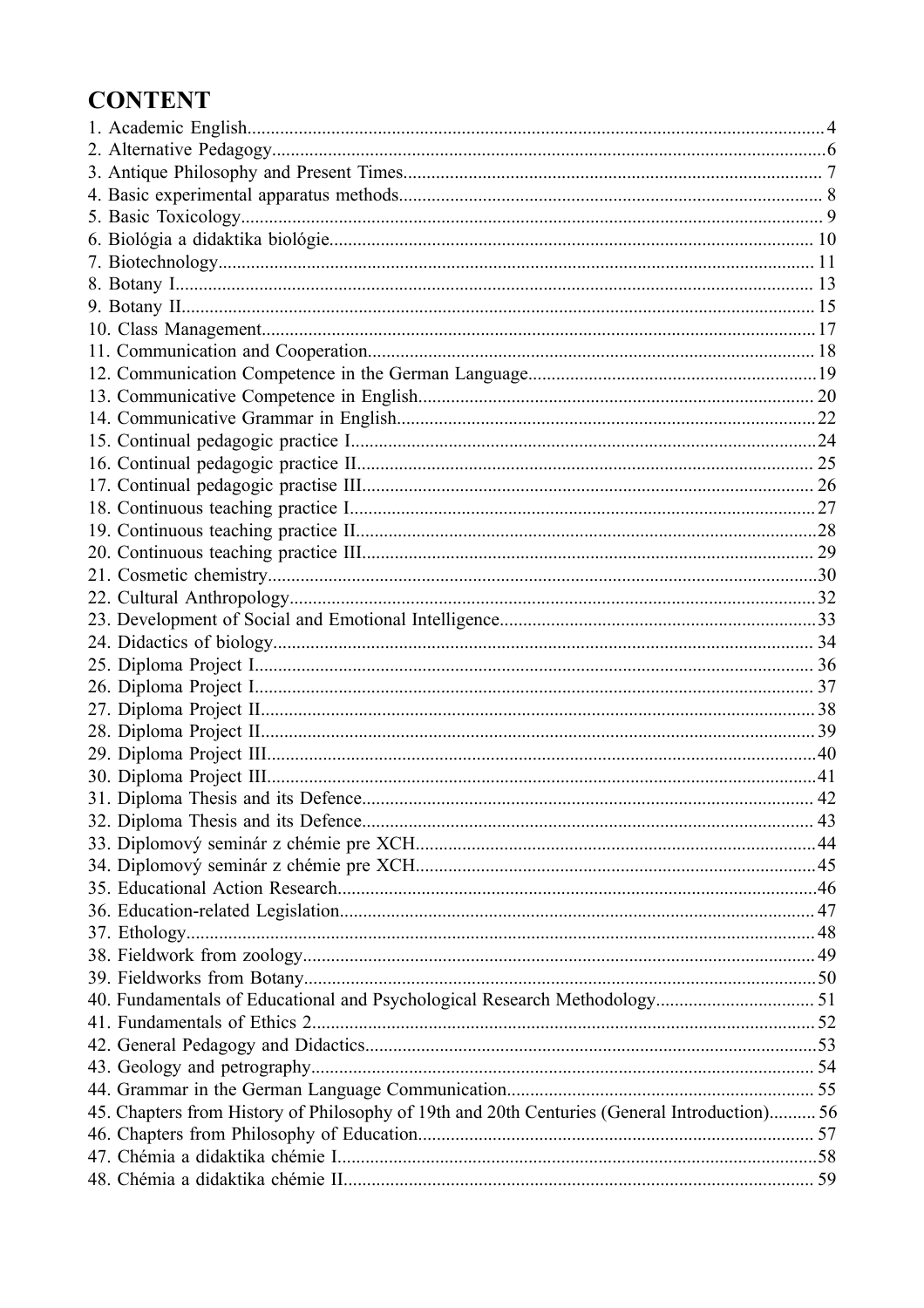| 79. Personality Development and Key Competences for Success on a Labour Market 98 |  |
|-----------------------------------------------------------------------------------|--|
|                                                                                   |  |
|                                                                                   |  |
|                                                                                   |  |
|                                                                                   |  |
|                                                                                   |  |
|                                                                                   |  |
|                                                                                   |  |
|                                                                                   |  |
|                                                                                   |  |
|                                                                                   |  |
|                                                                                   |  |
|                                                                                   |  |
|                                                                                   |  |
|                                                                                   |  |
|                                                                                   |  |
|                                                                                   |  |
|                                                                                   |  |
|                                                                                   |  |
|                                                                                   |  |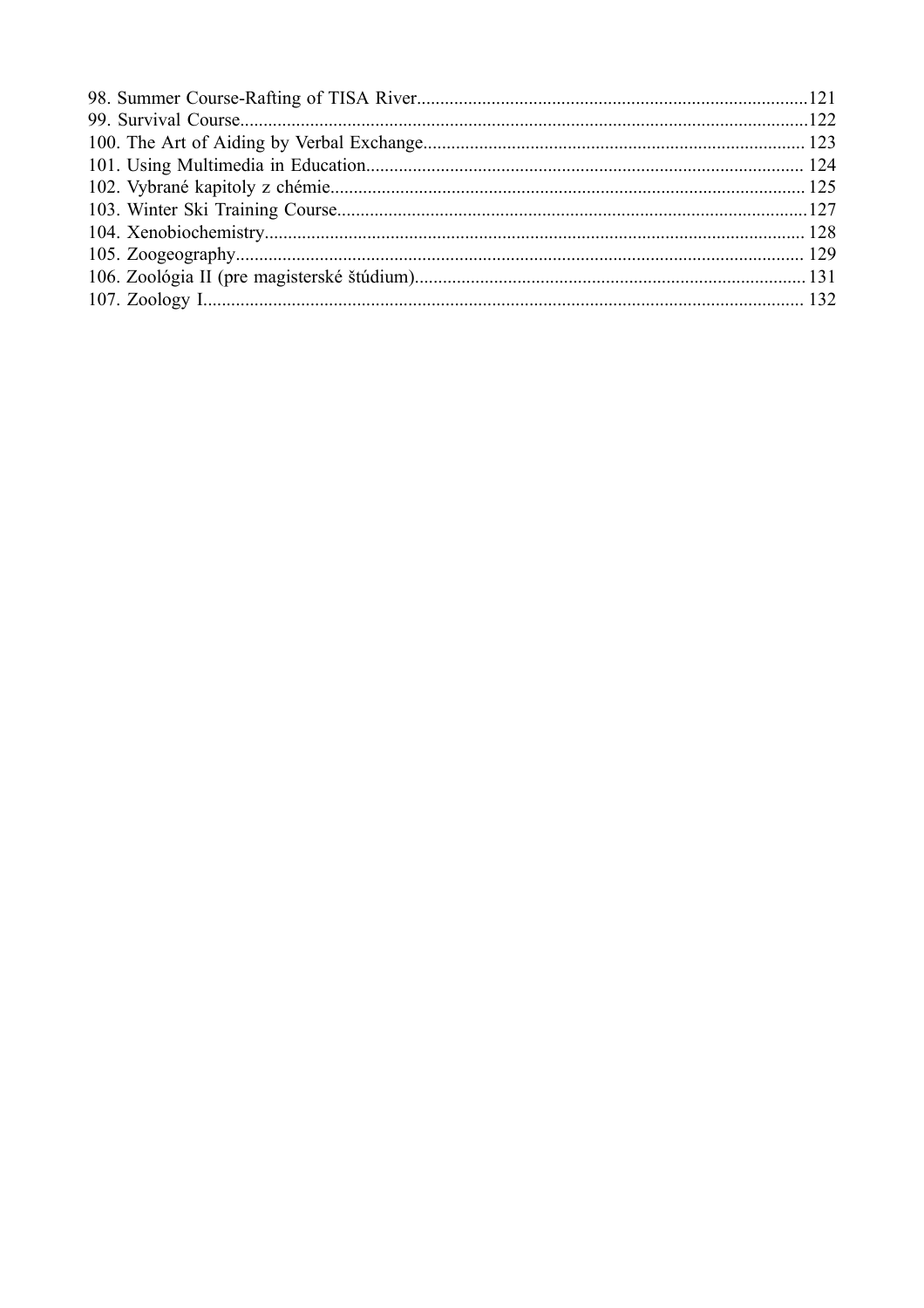<span id="page-3-0"></span>

|                                                                                                                                                                                                                                                                                                    | University: P. J. Šafárik University in Košice                                                                                                                                                                                                                                                                                                                                                                                             |  |  |  |  |  |
|----------------------------------------------------------------------------------------------------------------------------------------------------------------------------------------------------------------------------------------------------------------------------------------------------|--------------------------------------------------------------------------------------------------------------------------------------------------------------------------------------------------------------------------------------------------------------------------------------------------------------------------------------------------------------------------------------------------------------------------------------------|--|--|--|--|--|
| <b>Faculty: Faculty of Science</b>                                                                                                                                                                                                                                                                 |                                                                                                                                                                                                                                                                                                                                                                                                                                            |  |  |  |  |  |
| Course ID: CJP/<br>PFAJAKA/07                                                                                                                                                                                                                                                                      | Course name: Academic English                                                                                                                                                                                                                                                                                                                                                                                                              |  |  |  |  |  |
| Course type, scope and the method:<br><b>Course type: Practice</b><br>Recommended course-load (hours):<br>Per week: 2 Per study period: 28<br>Course method: present, combined                                                                                                                     |                                                                                                                                                                                                                                                                                                                                                                                                                                            |  |  |  |  |  |
| <b>Number of credits: 2</b>                                                                                                                                                                                                                                                                        |                                                                                                                                                                                                                                                                                                                                                                                                                                            |  |  |  |  |  |
|                                                                                                                                                                                                                                                                                                    | Recommended semester/trimester of the course:                                                                                                                                                                                                                                                                                                                                                                                              |  |  |  |  |  |
| Course level: I., II., N                                                                                                                                                                                                                                                                           |                                                                                                                                                                                                                                                                                                                                                                                                                                            |  |  |  |  |  |
| <b>Prerequisities:</b>                                                                                                                                                                                                                                                                             |                                                                                                                                                                                                                                                                                                                                                                                                                                            |  |  |  |  |  |
| <b>Conditions for course completion:</b><br>kontrolný písomný test, aktivita na hodine<br>záverečný písomný test<br>povolené max. 2 absencie<br>aktivita na hodine                                                                                                                                 | stupnica hodnotenia: A 93-100, B 86-92, C 79-85, D 72-78, E 65-71, FX 64 a menej<br>predmet končí hodnotením, t.j. povolený je 1 opravný test                                                                                                                                                                                                                                                                                              |  |  |  |  |  |
| <b>Learning outcomes:</b>                                                                                                                                                                                                                                                                          | Osvojenie si a rozvíjanie užitočných techník akademického písomného ako aj ústneho prejavu<br>so zameraním na rozvoj jazykových kompetencií študenta, na upevňovanie a rozvíjanie všetkých<br>jazykových zručností na stredne pokročilej až pokročilej úrovni ovládania jazyka (B2/C1 podľa<br>Spoločného európskeho referenčného rámca pre jazyky). Predmet kladie dôraz na používanie<br>akademickej angličtiny v akademickom prostredí. |  |  |  |  |  |
| <b>Brief outline of the course:</b><br>Akademická angličtina a jej charakteristiky<br>Spájacie slová v akademickom písaní<br>Formálna a neformálna angličtina a ich črty<br>Ako prezentovať v angličtine<br>Parafrázovanie a definovanie<br>Ako písať abstrakt<br>Slovosled v akademickom diškurze | Čítanie odborných článkov, analýza, parafrázovanie<br>Vyjadrovanie príčiny, následku v akademickom jazyku<br>Čítanie odbornej publikácie, analýza, parafrázovanie<br>Slovotvorba v anglickom jazyku- predpony a prípony                                                                                                                                                                                                                    |  |  |  |  |  |
| <b>Recommended literature:</b><br>Seal B.: Academic Encounters, CUP, 2002<br>www.bbclearningenglish.com                                                                                                                                                                                            | T. Armer: Cambridge English for Scientists, CUP 2011<br>M. McCarthy M., O'Dell F. - Academic Vocabulary in Use, CUP 2008                                                                                                                                                                                                                                                                                                                   |  |  |  |  |  |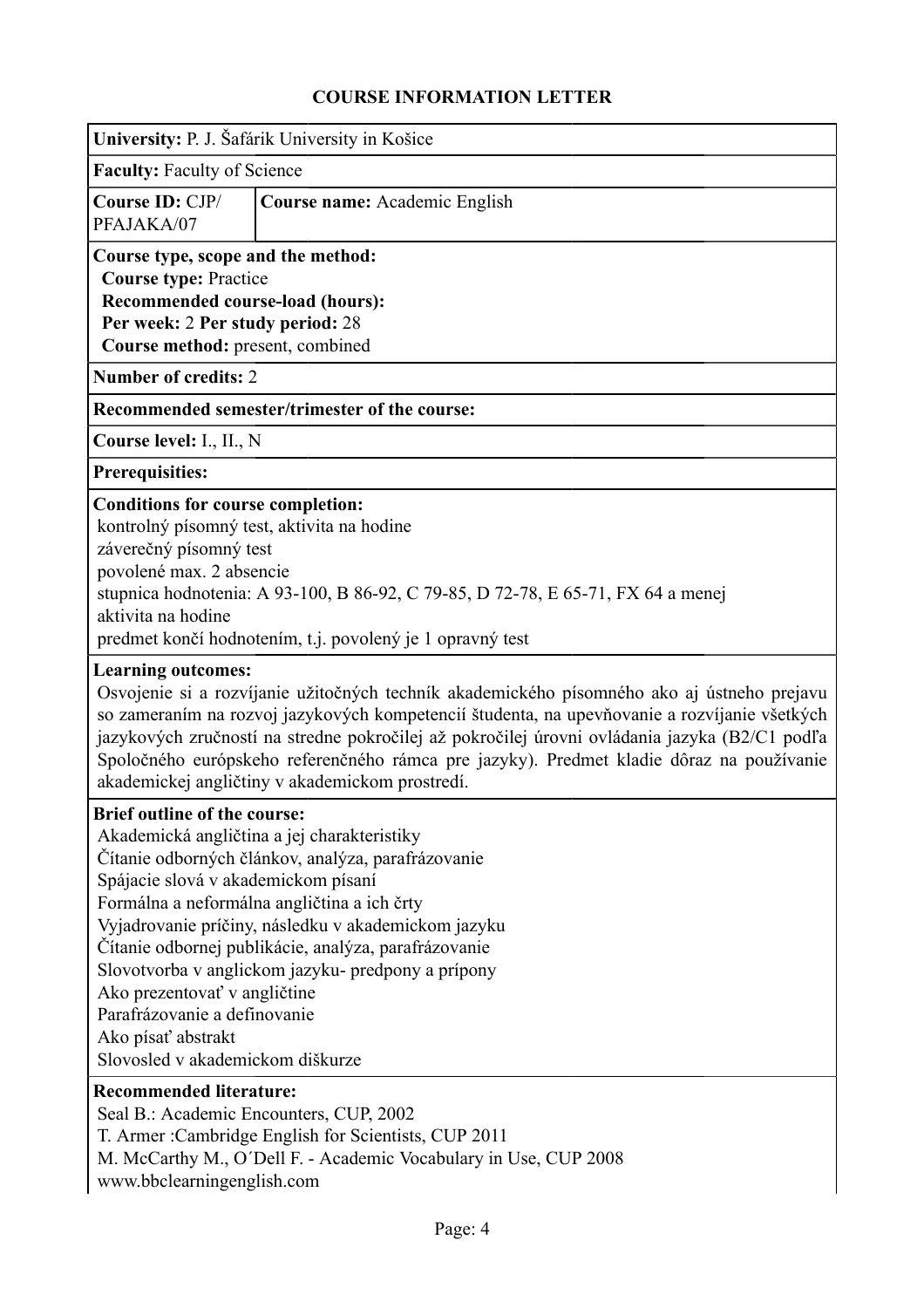| <b>Course language:</b>  |                                                                                                                                                   |       |       |      |           |
|--------------------------|---------------------------------------------------------------------------------------------------------------------------------------------------|-------|-------|------|-----------|
| Notes:                   |                                                                                                                                                   |       |       |      |           |
| <b>Course assessment</b> | Total number of assessed students: 258                                                                                                            |       |       |      |           |
| A                        | B                                                                                                                                                 |       | D     | E    | <b>FX</b> |
| 31.01                    | 21.32                                                                                                                                             | 16.28 | 11.24 | 6.98 | 13.18     |
|                          | Provides: PaedDr. Gabriela Bednáriková                                                                                                            |       |       |      |           |
|                          | <b>Date of last modification: 06.02.2014</b>                                                                                                      |       |       |      |           |
|                          | Approved: doc. RNDr. Mária Ganajová, CSc., doc. RNDr. Katarína Kimáková, CSc., prof.<br>Volodymyr Starosta, DrSc., Prof. PhDr. Oľga Orosová, CSc. |       |       |      |           |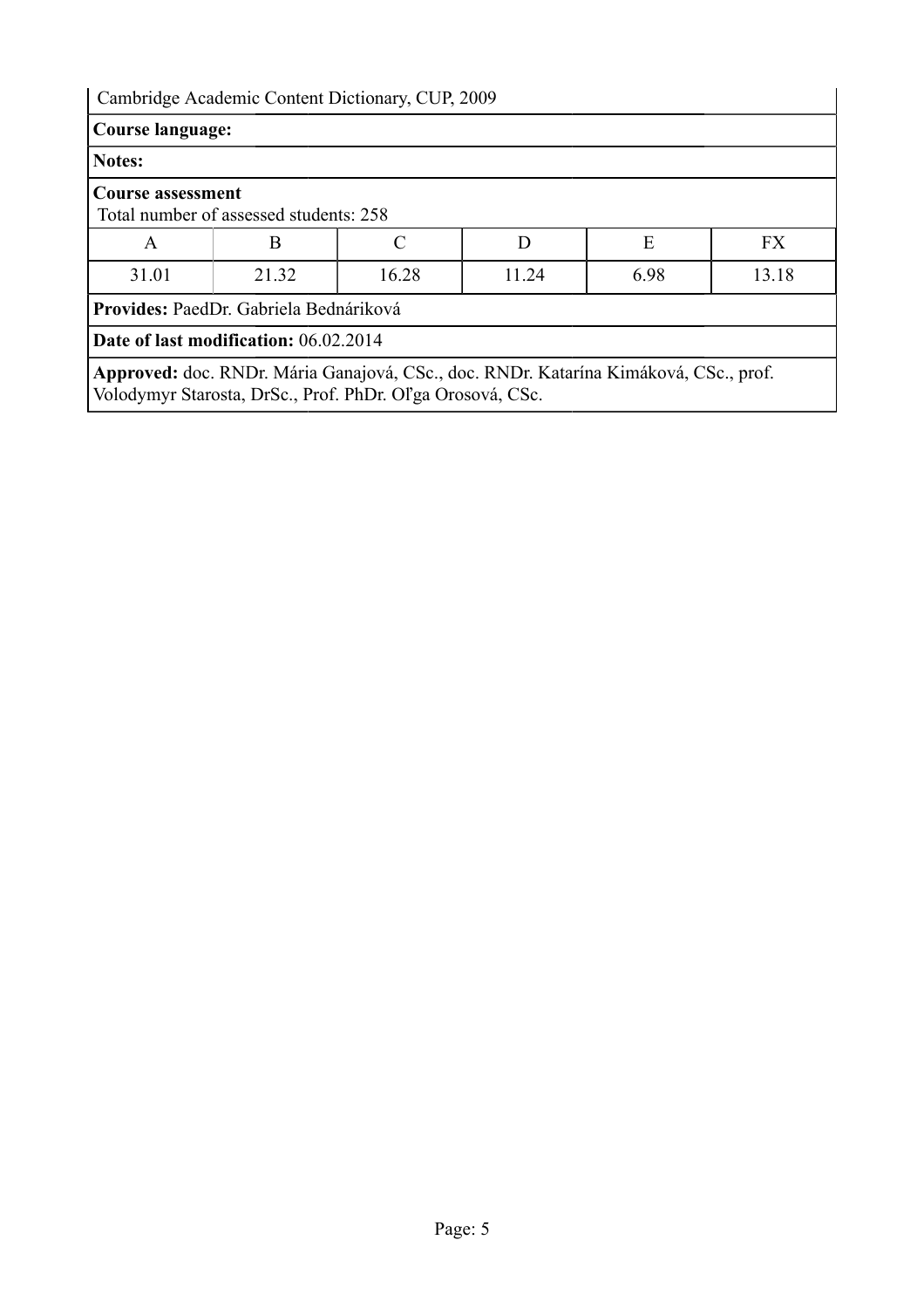<span id="page-5-0"></span>

|                                                                       | University: P. J. Šafárik University in Košice                                                                                                    |               |     |     |           |  |
|-----------------------------------------------------------------------|---------------------------------------------------------------------------------------------------------------------------------------------------|---------------|-----|-----|-----------|--|
|                                                                       | <b>Faculty: Faculty of Science</b>                                                                                                                |               |     |     |           |  |
| Course ID: KPE/<br><b>Course name: Alternative Pedagogy</b><br>ALP/06 |                                                                                                                                                   |               |     |     |           |  |
| <b>Course type: Practice</b><br>Course method: present                | Course type, scope and the method:<br>Recommended course-load (hours):<br>Per week: 2 Per study period: 28                                        |               |     |     |           |  |
| <b>Number of credits: 2</b>                                           |                                                                                                                                                   |               |     |     |           |  |
|                                                                       | Recommended semester/trimester of the course: 2.                                                                                                  |               |     |     |           |  |
| Course level: II.                                                     |                                                                                                                                                   |               |     |     |           |  |
| <b>Prerequisities:</b>                                                |                                                                                                                                                   |               |     |     |           |  |
|                                                                       | <b>Conditions for course completion:</b>                                                                                                          |               |     |     |           |  |
| <b>Learning outcomes:</b>                                             |                                                                                                                                                   |               |     |     |           |  |
| <b>Brief outline of the course:</b>                                   |                                                                                                                                                   |               |     |     |           |  |
| <b>Recommended literature:</b>                                        |                                                                                                                                                   |               |     |     |           |  |
| <b>Course language:</b>                                               |                                                                                                                                                   |               |     |     |           |  |
| <b>Notes:</b>                                                         |                                                                                                                                                   |               |     |     |           |  |
| <b>Course assessment</b>                                              | Total number of assessed students: 43                                                                                                             |               |     |     |           |  |
| $\mathbf{A}$                                                          | B                                                                                                                                                 | $\mathcal{C}$ | D   | E   | <b>FX</b> |  |
| 93.02                                                                 | 4.65                                                                                                                                              | 0.0           | 0.0 | 0.0 | 2.33      |  |
| Provides: Mgr. Ján Juščák, PhD.                                       |                                                                                                                                                   |               |     |     |           |  |
| Date of last modification: 04.02.2014                                 |                                                                                                                                                   |               |     |     |           |  |
|                                                                       | Approved: doc. RNDr. Mária Ganajová, CSc., doc. RNDr. Katarína Kimáková, CSc., prof.<br>Volodymyr Starosta, DrSc., Prof. PhDr. Oľga Orosová, CSc. |               |     |     |           |  |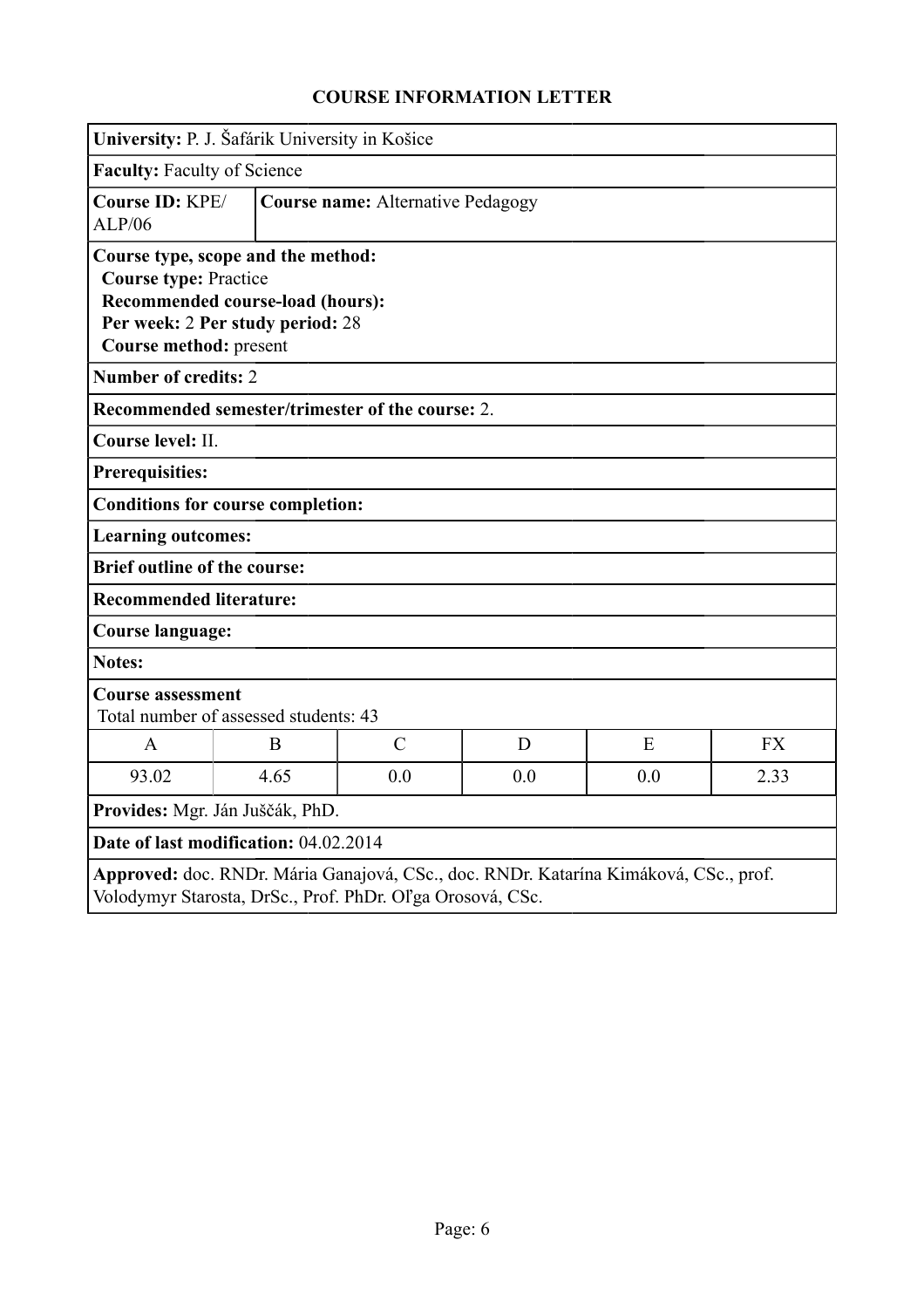<span id="page-6-0"></span>

|                                                                                                                                                   | University: P. J. Šafárik University in Košice                                                                                                                       |                                                  |   |   |           |  |  |
|---------------------------------------------------------------------------------------------------------------------------------------------------|----------------------------------------------------------------------------------------------------------------------------------------------------------------------|--------------------------------------------------|---|---|-----------|--|--|
|                                                                                                                                                   | <b>Faculty: Faculty of Science</b>                                                                                                                                   |                                                  |   |   |           |  |  |
| AFS/05                                                                                                                                            | <b>Course ID: KFaDF/</b><br><b>Course name:</b> Antique Philosophy and Present Times                                                                                 |                                                  |   |   |           |  |  |
|                                                                                                                                                   | Course type, scope and the method:<br><b>Course type: Practice</b><br>Recommended course-load (hours):<br>Per week: 2 Per study period: 28<br>Course method: present |                                                  |   |   |           |  |  |
| <b>Number of credits: 2</b>                                                                                                                       |                                                                                                                                                                      |                                                  |   |   |           |  |  |
|                                                                                                                                                   |                                                                                                                                                                      | Recommended semester/trimester of the course: 2. |   |   |           |  |  |
| Course level: I., II.                                                                                                                             |                                                                                                                                                                      |                                                  |   |   |           |  |  |
| <b>Prerequisities:</b>                                                                                                                            |                                                                                                                                                                      |                                                  |   |   |           |  |  |
| <b>Conditions for course completion:</b>                                                                                                          |                                                                                                                                                                      |                                                  |   |   |           |  |  |
| <b>Learning outcomes:</b>                                                                                                                         |                                                                                                                                                                      |                                                  |   |   |           |  |  |
| <b>Brief outline of the course:</b>                                                                                                               |                                                                                                                                                                      |                                                  |   |   |           |  |  |
| <b>Recommended literature:</b>                                                                                                                    |                                                                                                                                                                      |                                                  |   |   |           |  |  |
| Course language:                                                                                                                                  |                                                                                                                                                                      |                                                  |   |   |           |  |  |
| <b>Notes:</b>                                                                                                                                     |                                                                                                                                                                      |                                                  |   |   |           |  |  |
| <b>Course assessment</b><br>Total number of assessed students: 28                                                                                 |                                                                                                                                                                      |                                                  |   |   |           |  |  |
| $\mathsf{A}$                                                                                                                                      | B                                                                                                                                                                    | $\overline{C}$                                   | D | E | <b>FX</b> |  |  |
| 85.71                                                                                                                                             | 7.14<br>7.14<br>0.0<br>0.0<br>0.0                                                                                                                                    |                                                  |   |   |           |  |  |
| Provides: doc. PhDr. Pavol Tholt, PhD., mim.prof., Doc. PhDr. Peter Nezník, CSc.                                                                  |                                                                                                                                                                      |                                                  |   |   |           |  |  |
| Date of last modification: 26.01.2014                                                                                                             |                                                                                                                                                                      |                                                  |   |   |           |  |  |
| Approved: doc. RNDr. Mária Ganajová, CSc., doc. RNDr. Katarína Kimáková, CSc., prof.<br>Volodymyr Starosta, DrSc., Prof. PhDr. Oľga Orosová, CSc. |                                                                                                                                                                      |                                                  |   |   |           |  |  |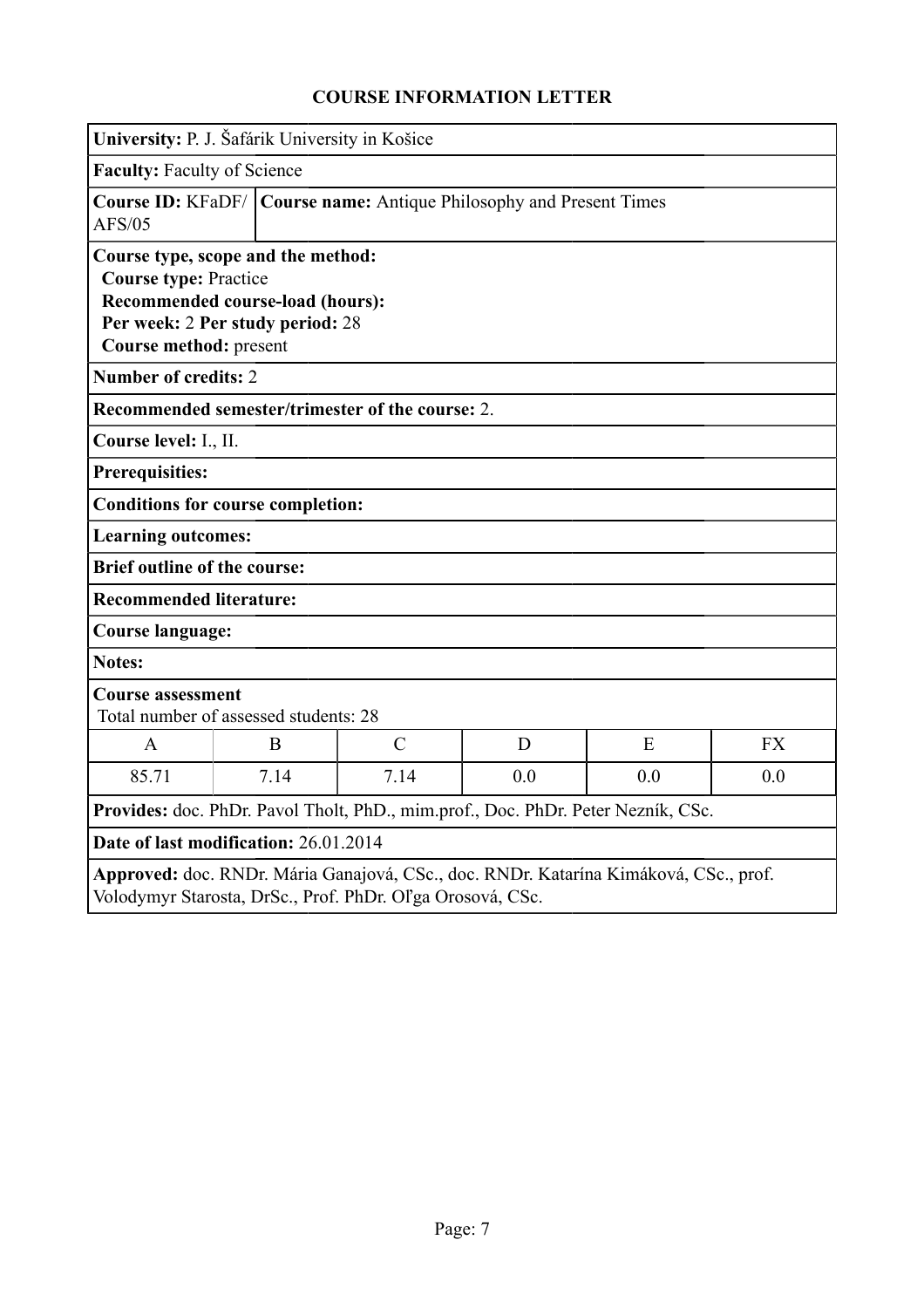<span id="page-7-0"></span>

|                                                                                                                                                                                                                                | University: P. J. Šafárik University in Košice |                                                             |   |   |           |  |
|--------------------------------------------------------------------------------------------------------------------------------------------------------------------------------------------------------------------------------|------------------------------------------------|-------------------------------------------------------------|---|---|-----------|--|
| <b>Faculty: Faculty of Science</b>                                                                                                                                                                                             |                                                |                                                             |   |   |           |  |
| Course ID: $\acute{U}$ CHV/  <br>Course name: Basic experimental apparatus methods<br><b>ZEM1/04</b>                                                                                                                           |                                                |                                                             |   |   |           |  |
| Course type, scope and the method:<br><b>Course type: Practice</b><br>Recommended course-load (hours):<br>Per week: 3 Per study period: 42<br>Course method: present                                                           |                                                |                                                             |   |   |           |  |
| <b>Number of credits: 4</b>                                                                                                                                                                                                    |                                                |                                                             |   |   |           |  |
|                                                                                                                                                                                                                                |                                                | <b>Recommended semester/trimester of the course:</b> 1., 3. |   |   |           |  |
| Course level: II.                                                                                                                                                                                                              |                                                |                                                             |   |   |           |  |
| <b>Prerequisities:</b>                                                                                                                                                                                                         |                                                |                                                             |   |   |           |  |
| <b>Conditions for course completion:</b>                                                                                                                                                                                       |                                                |                                                             |   |   |           |  |
| <b>Learning outcomes:</b>                                                                                                                                                                                                      |                                                |                                                             |   |   |           |  |
| <b>Brief outline of the course:</b>                                                                                                                                                                                            |                                                |                                                             |   |   |           |  |
| <b>Recommended literature:</b>                                                                                                                                                                                                 |                                                |                                                             |   |   |           |  |
| <b>Course language:</b>                                                                                                                                                                                                        |                                                |                                                             |   |   |           |  |
| <b>Notes:</b>                                                                                                                                                                                                                  |                                                |                                                             |   |   |           |  |
| <b>Course assessment</b><br>Total number of assessed students: 2                                                                                                                                                               |                                                |                                                             |   |   |           |  |
| A                                                                                                                                                                                                                              | B                                              | $\overline{C}$                                              | D | E | <b>FX</b> |  |
| 100.0                                                                                                                                                                                                                          | 0.0<br>0.0<br>0.0<br>0.0<br>0.0                |                                                             |   |   |           |  |
| Provides: prof. RNDr. Katarína Györyová, DrSc., prof. RNDr. Juraj Černák, CSc., doc. RNDr.<br>Mária Reháková, CSc., doc. RNDr. Vladimír Zeleňák, PhD., doc. RNDr. Ivan Potočňák, PhD.<br>Date of last modification: 03.02.2014 |                                                |                                                             |   |   |           |  |
| Approved: doc. RNDr. Mária Ganajová, CSc., doc. RNDr. Katarína Kimáková, CSc., prof.<br>Volodymyr Starosta, DrSc., Prof. PhDr. Oľga Orosová, CSc.                                                                              |                                                |                                                             |   |   |           |  |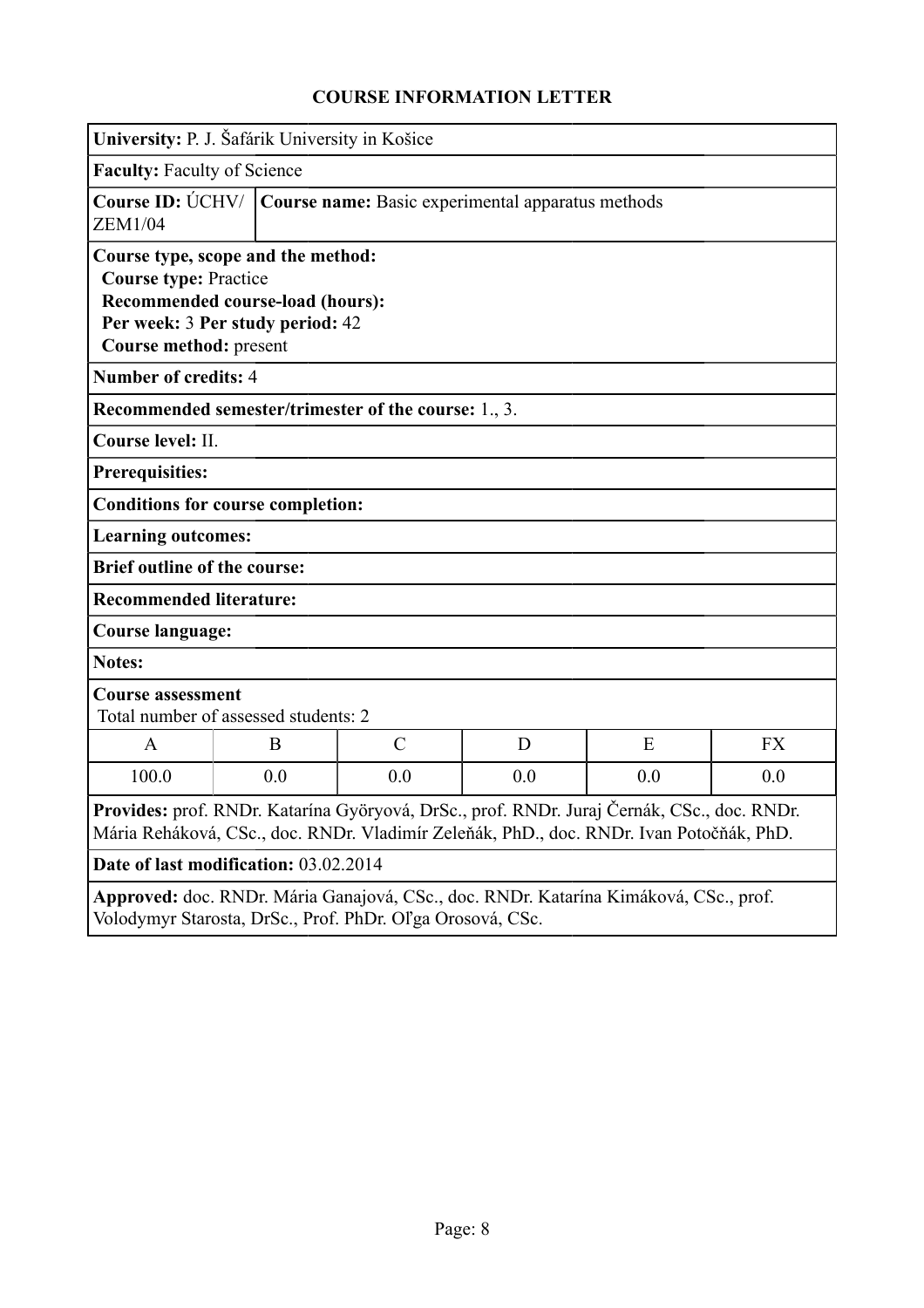<span id="page-8-0"></span>

|                                                                                                                                                                                                                                                                                                  | University: P. J. Šafárik University in Košice |   |                                                           |   |                                                                                                                                                                                                                                                                                                                                                                                          |    |  |
|--------------------------------------------------------------------------------------------------------------------------------------------------------------------------------------------------------------------------------------------------------------------------------------------------|------------------------------------------------|---|-----------------------------------------------------------|---|------------------------------------------------------------------------------------------------------------------------------------------------------------------------------------------------------------------------------------------------------------------------------------------------------------------------------------------------------------------------------------------|----|--|
| <b>Faculty: Faculty of Science</b>                                                                                                                                                                                                                                                               |                                                |   |                                                           |   |                                                                                                                                                                                                                                                                                                                                                                                          |    |  |
| Course ID: ÚCHV/   Course name: Basic Toxicology<br>ZTOX/04                                                                                                                                                                                                                                      |                                                |   |                                                           |   |                                                                                                                                                                                                                                                                                                                                                                                          |    |  |
| Course type, scope and the method:<br>Course type: Lecture / Practice<br><b>Recommended course-load (hours):</b><br>Per week: $2/1$ Per study period: $28/14$<br>Course method: present                                                                                                          |                                                |   |                                                           |   |                                                                                                                                                                                                                                                                                                                                                                                          |    |  |
| <b>Number of credits: 5</b>                                                                                                                                                                                                                                                                      |                                                |   |                                                           |   |                                                                                                                                                                                                                                                                                                                                                                                          |    |  |
|                                                                                                                                                                                                                                                                                                  |                                                |   | Recommended semester/trimester of the course: 1.          |   |                                                                                                                                                                                                                                                                                                                                                                                          |    |  |
| Course level: II.                                                                                                                                                                                                                                                                                |                                                |   |                                                           |   |                                                                                                                                                                                                                                                                                                                                                                                          |    |  |
| <b>Prerequisities:</b>                                                                                                                                                                                                                                                                           |                                                |   |                                                           |   |                                                                                                                                                                                                                                                                                                                                                                                          |    |  |
| <b>Conditions for course completion:</b>                                                                                                                                                                                                                                                         |                                                |   |                                                           |   |                                                                                                                                                                                                                                                                                                                                                                                          |    |  |
| <b>Learning outcomes:</b>                                                                                                                                                                                                                                                                        |                                                |   | metabolism, safe and handling of toxic substances.        |   | Goal of the course is to provide the students with a knowledge of types of toxic substances and their                                                                                                                                                                                                                                                                                    |    |  |
| substances.                                                                                                                                                                                                                                                                                      |                                                |   |                                                           |   | Historical aspects, types of toxic substances, types of exposure, dose-response relationship.<br>Disposition of toxic compounds (absorption, distribution, excretion of toxic compounds).<br>Metabolism of toxic compounds. Drugs as toxic substances, food additives and contaminants,<br>environmental pollutans. Statement of chemistry laboratory policy. Safe and handling of toxic |    |  |
| <b>Recommended literature:</b><br>G. F. Fuhrman: Allgemeine Toxikologie fuer Chemiker, Teubner Verlag, Stutgart 1984.<br>V. E. Forbes, T. L. Forbe: Ecotoxicology in Theory and Practice, Chapman&Hall, London 1994.<br>J. A. Timbrell: Introduction to Toxicology, Taylor&Francis, London 1994. |                                                |   |                                                           |   |                                                                                                                                                                                                                                                                                                                                                                                          |    |  |
| <b>Course language:</b>                                                                                                                                                                                                                                                                          |                                                |   |                                                           |   |                                                                                                                                                                                                                                                                                                                                                                                          |    |  |
| Notes:                                                                                                                                                                                                                                                                                           |                                                |   |                                                           |   |                                                                                                                                                                                                                                                                                                                                                                                          |    |  |
| <b>Course assessment</b><br>Total number of assessed students: 247                                                                                                                                                                                                                               |                                                |   |                                                           |   |                                                                                                                                                                                                                                                                                                                                                                                          |    |  |
| A                                                                                                                                                                                                                                                                                                |                                                | B | $\mathcal{C}$                                             | D | E                                                                                                                                                                                                                                                                                                                                                                                        | FX |  |
| 20.24                                                                                                                                                                                                                                                                                            | 24.29<br>18.22<br>8.91<br>1.21<br>27.13        |   |                                                           |   |                                                                                                                                                                                                                                                                                                                                                                                          |    |  |
|                                                                                                                                                                                                                                                                                                  |                                                |   | Provides: prof. RNDr. Katarína Györyová, DrSc.            |   |                                                                                                                                                                                                                                                                                                                                                                                          |    |  |
| Date of last modification: 03.02.2014                                                                                                                                                                                                                                                            |                                                |   |                                                           |   |                                                                                                                                                                                                                                                                                                                                                                                          |    |  |
|                                                                                                                                                                                                                                                                                                  |                                                |   | Volodymyr Starosta, DrSc., Prof. PhDr. Oľga Orosová, CSc. |   | Approved: doc. RNDr. Mária Ganajová, CSc., doc. RNDr. Katarína Kimáková, CSc., prof.                                                                                                                                                                                                                                                                                                     |    |  |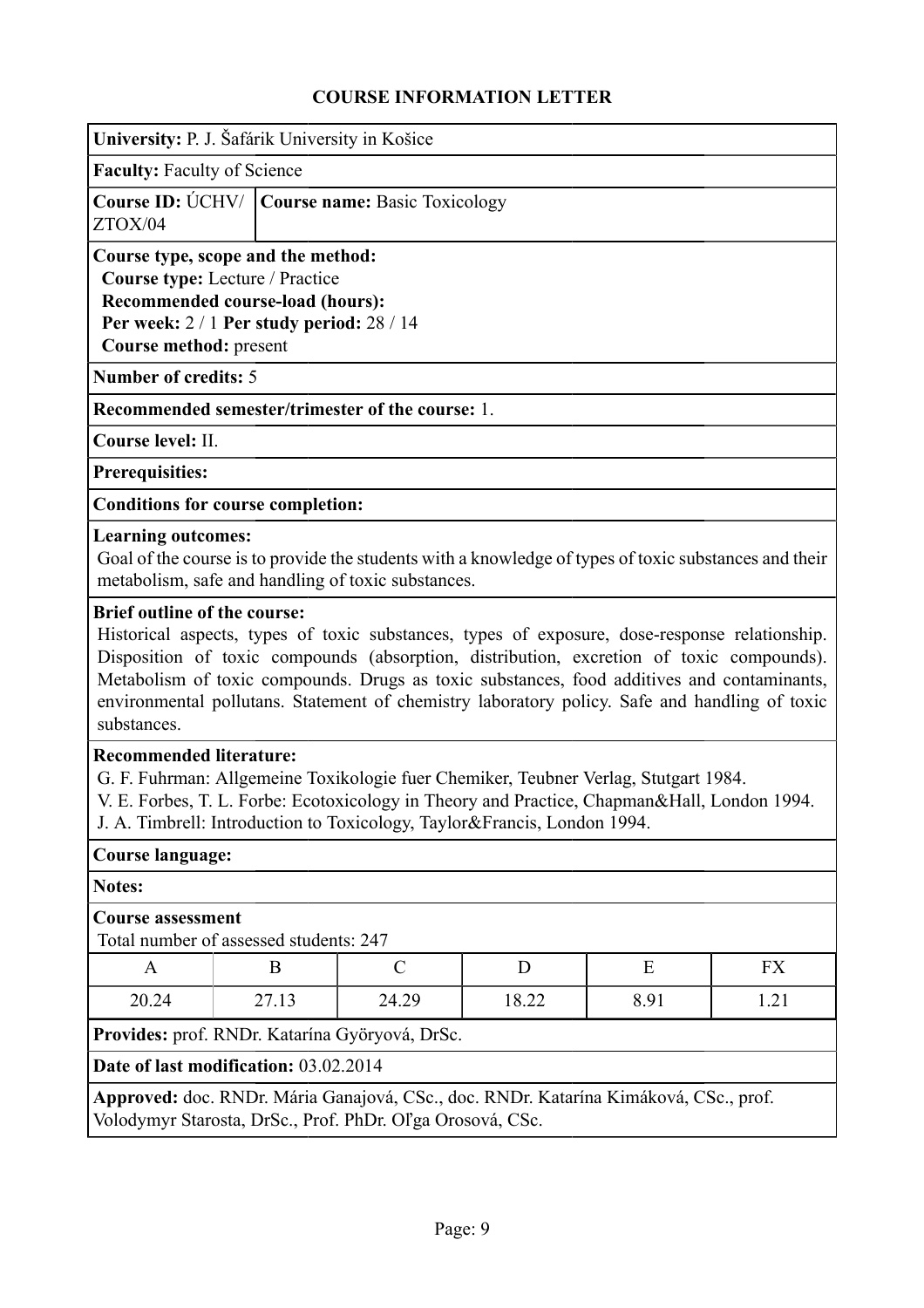<span id="page-9-0"></span>

| University: P. J. Šafárik University in Košice                                                                                                         |  |     |                                               |     |                                                                                    |           |
|--------------------------------------------------------------------------------------------------------------------------------------------------------|--|-----|-----------------------------------------------|-----|------------------------------------------------------------------------------------|-----------|
| <b>Faculty: Faculty of Science</b>                                                                                                                     |  |     |                                               |     |                                                                                    |           |
| Course ID: UBEV/<br>Course name: Biológia a didaktika biológie<br><b>BDB/14</b>                                                                        |  |     |                                               |     |                                                                                    |           |
| Course type, scope and the method:<br><b>Course type:</b><br>Recommended course-load (hours):<br>Per week: Per study period:<br>Course method: present |  |     |                                               |     |                                                                                    |           |
| Number of credits: 1                                                                                                                                   |  |     |                                               |     |                                                                                    |           |
|                                                                                                                                                        |  |     | Recommended semester/trimester of the course: |     |                                                                                    |           |
| Course level: II.                                                                                                                                      |  |     |                                               |     |                                                                                    |           |
|                                                                                                                                                        |  |     | ÚBEV/ZOO1/11 or ÚBEV/BO1/03 or ÚBEV/BOT1/03)  |     | Prerequisities: UBEV/DIB1/03 and (UBEV/FG1/03 or UBEV/ZOG1/03) and (UBEV/ZOM/04 or |           |
| <b>Conditions for course completion:</b>                                                                                                               |  |     |                                               |     |                                                                                    |           |
| <b>Learning outcomes:</b>                                                                                                                              |  |     |                                               |     |                                                                                    |           |
| <b>Brief outline of the course:</b>                                                                                                                    |  |     |                                               |     |                                                                                    |           |
| <b>Recommended literature:</b>                                                                                                                         |  |     |                                               |     |                                                                                    |           |
| <b>Course language:</b>                                                                                                                                |  |     |                                               |     |                                                                                    |           |
| <b>Notes:</b>                                                                                                                                          |  |     |                                               |     |                                                                                    |           |
| <b>Course assessment</b><br>Total number of assessed students: 0                                                                                       |  |     |                                               |     |                                                                                    |           |
| A                                                                                                                                                      |  | B   | $\mathcal{C}$                                 | D   | E                                                                                  | <b>FX</b> |
| 0.0                                                                                                                                                    |  | 0.0 | 0.0                                           | 0.0 | 0.0                                                                                | 0.0       |
| <b>Provides:</b>                                                                                                                                       |  |     |                                               |     |                                                                                    |           |
| Date of last modification: 18.02.2014                                                                                                                  |  |     |                                               |     |                                                                                    |           |
| Approved: doc. RNDr. Mária Ganajová, CSc., doc. RNDr. Katarína Kimáková, CSc., prof.<br>Volodymyr Starosta, DrSc., Prof. PhDr. Oľga Orosová, CSc.      |  |     |                                               |     |                                                                                    |           |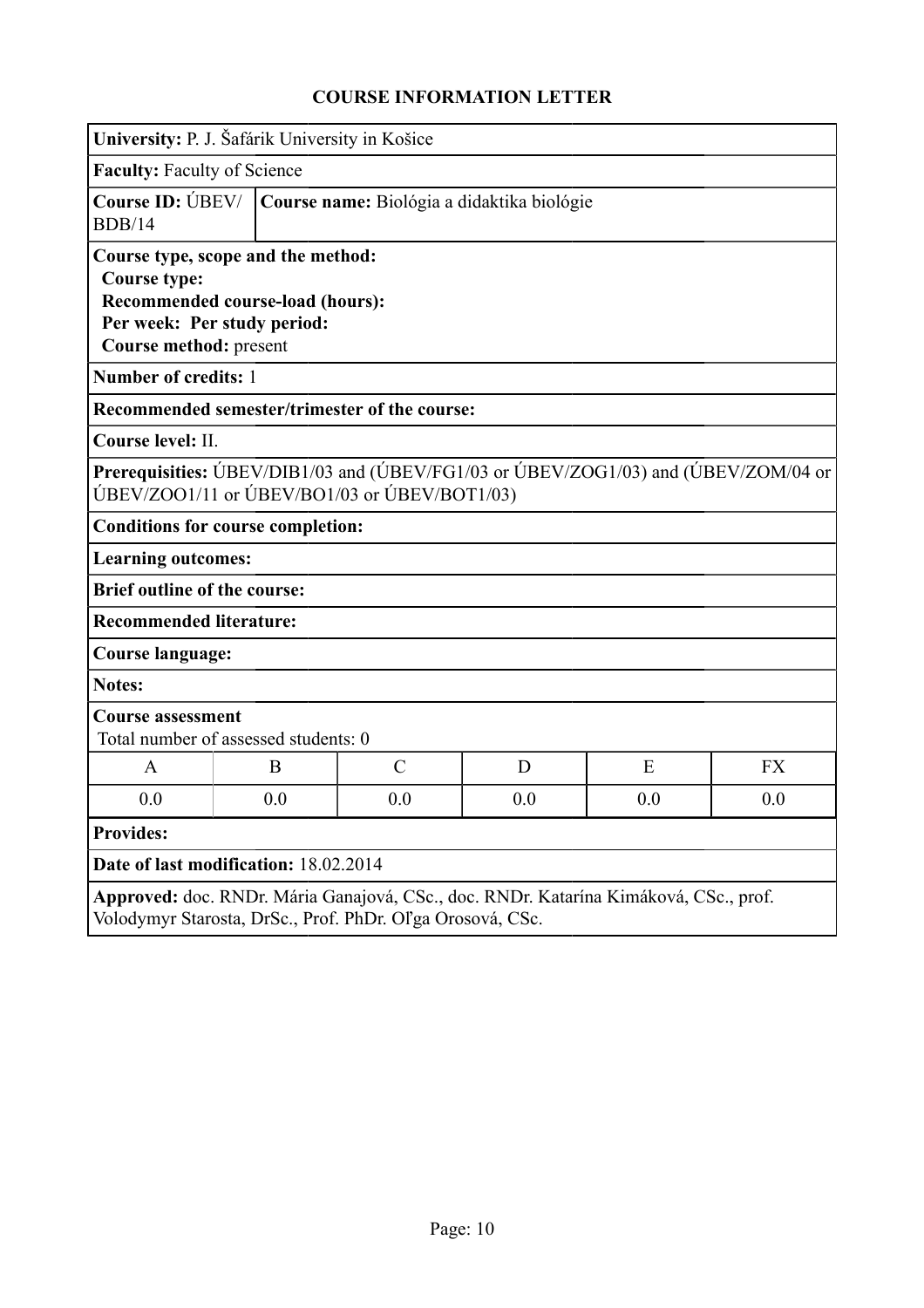<span id="page-10-0"></span>

| University: P. J. Šafárik University in Košice                                              |                                                                      |                                                                                                                                        |      |                                                                                                                                                                                                                                                                                                                                                                                                                                                                                                                                                                                                                        |           |
|---------------------------------------------------------------------------------------------|----------------------------------------------------------------------|----------------------------------------------------------------------------------------------------------------------------------------|------|------------------------------------------------------------------------------------------------------------------------------------------------------------------------------------------------------------------------------------------------------------------------------------------------------------------------------------------------------------------------------------------------------------------------------------------------------------------------------------------------------------------------------------------------------------------------------------------------------------------------|-----------|
| <b>Faculty:</b> Faculty of Science                                                          |                                                                      |                                                                                                                                        |      |                                                                                                                                                                                                                                                                                                                                                                                                                                                                                                                                                                                                                        |           |
| Course ID: UCHV/<br><b>BTC/03</b>                                                           |                                                                      | Course name: Biotechnology                                                                                                             |      |                                                                                                                                                                                                                                                                                                                                                                                                                                                                                                                                                                                                                        |           |
| Course type, scope and the method:<br><b>Course type: Lecture</b><br>Course method: present | Recommended course-load (hours):<br>Per week: 3 Per study period: 42 |                                                                                                                                        |      |                                                                                                                                                                                                                                                                                                                                                                                                                                                                                                                                                                                                                        |           |
| <b>Number of credits: 5</b>                                                                 |                                                                      |                                                                                                                                        |      |                                                                                                                                                                                                                                                                                                                                                                                                                                                                                                                                                                                                                        |           |
|                                                                                             |                                                                      | Recommended semester/trimester of the course: 2.                                                                                       |      |                                                                                                                                                                                                                                                                                                                                                                                                                                                                                                                                                                                                                        |           |
| Course level: II.                                                                           |                                                                      |                                                                                                                                        |      |                                                                                                                                                                                                                                                                                                                                                                                                                                                                                                                                                                                                                        |           |
| <b>Prerequisities:</b>                                                                      |                                                                      |                                                                                                                                        |      |                                                                                                                                                                                                                                                                                                                                                                                                                                                                                                                                                                                                                        |           |
| <b>Conditions for course completion:</b><br>test                                            |                                                                      |                                                                                                                                        |      |                                                                                                                                                                                                                                                                                                                                                                                                                                                                                                                                                                                                                        |           |
| <b>Learning outcomes:</b>                                                                   |                                                                      | agriculture, industry, food production and medicine.                                                                                   |      | Students obtained the knowledge of basic biotechnological processes and their applications in                                                                                                                                                                                                                                                                                                                                                                                                                                                                                                                          |           |
| <b>Brief outline of the course:</b>                                                         | membrane bioreactors. Antibiotics.                                   |                                                                                                                                        |      | Classification of biotechnology, disciplines and subjects which are involved with biotechnology.<br>The fermentation processes, types of bioreactors, impellers, principles of microbial growth, media<br>and substrates for fermentation processes. The bioremediation, production and application of<br>biogas, in-vessel composting. Micro-organisms used to preparation amino acids, their fermentation<br>preparation, isolation and possible uses. The methods of classical Plant Biotechnology. Ethanol<br>fermentation, spirits, production of wine and beer. The biological filters, nutrient removal and the |           |
| <b>Recommended literature:</b>                                                              |                                                                      | Y.H. Hui, Food biochemistry & food processing, Blackwell Publishing 2006<br>J.E. Smith, Biotechnology, Cambridge university press 2009 |      | E.M.T. El-Mansi et al., Fermentation microbiology ang biotechnology, second edition, 2007                                                                                                                                                                                                                                                                                                                                                                                                                                                                                                                              |           |
| <b>Course language:</b>                                                                     |                                                                      |                                                                                                                                        |      |                                                                                                                                                                                                                                                                                                                                                                                                                                                                                                                                                                                                                        |           |
| <b>Notes:</b>                                                                               |                                                                      |                                                                                                                                        |      |                                                                                                                                                                                                                                                                                                                                                                                                                                                                                                                                                                                                                        |           |
| <b>Course assessment</b>                                                                    | Total number of assessed students: 84                                |                                                                                                                                        |      |                                                                                                                                                                                                                                                                                                                                                                                                                                                                                                                                                                                                                        |           |
| $\mathbf{A}$                                                                                | B                                                                    | $\mathcal{C}$                                                                                                                          | D    | E                                                                                                                                                                                                                                                                                                                                                                                                                                                                                                                                                                                                                      | <b>FX</b> |
| 42.86                                                                                       | 23.81                                                                | 19.05                                                                                                                                  | 8.33 | 5.95                                                                                                                                                                                                                                                                                                                                                                                                                                                                                                                                                                                                                   | 0.0       |
| Provides: RNDr. Danica Sabolová, PhD.                                                       |                                                                      |                                                                                                                                        |      |                                                                                                                                                                                                                                                                                                                                                                                                                                                                                                                                                                                                                        |           |
| Date of last modification: 03.02.2014                                                       |                                                                      |                                                                                                                                        |      |                                                                                                                                                                                                                                                                                                                                                                                                                                                                                                                                                                                                                        |           |
|                                                                                             |                                                                      |                                                                                                                                        |      |                                                                                                                                                                                                                                                                                                                                                                                                                                                                                                                                                                                                                        |           |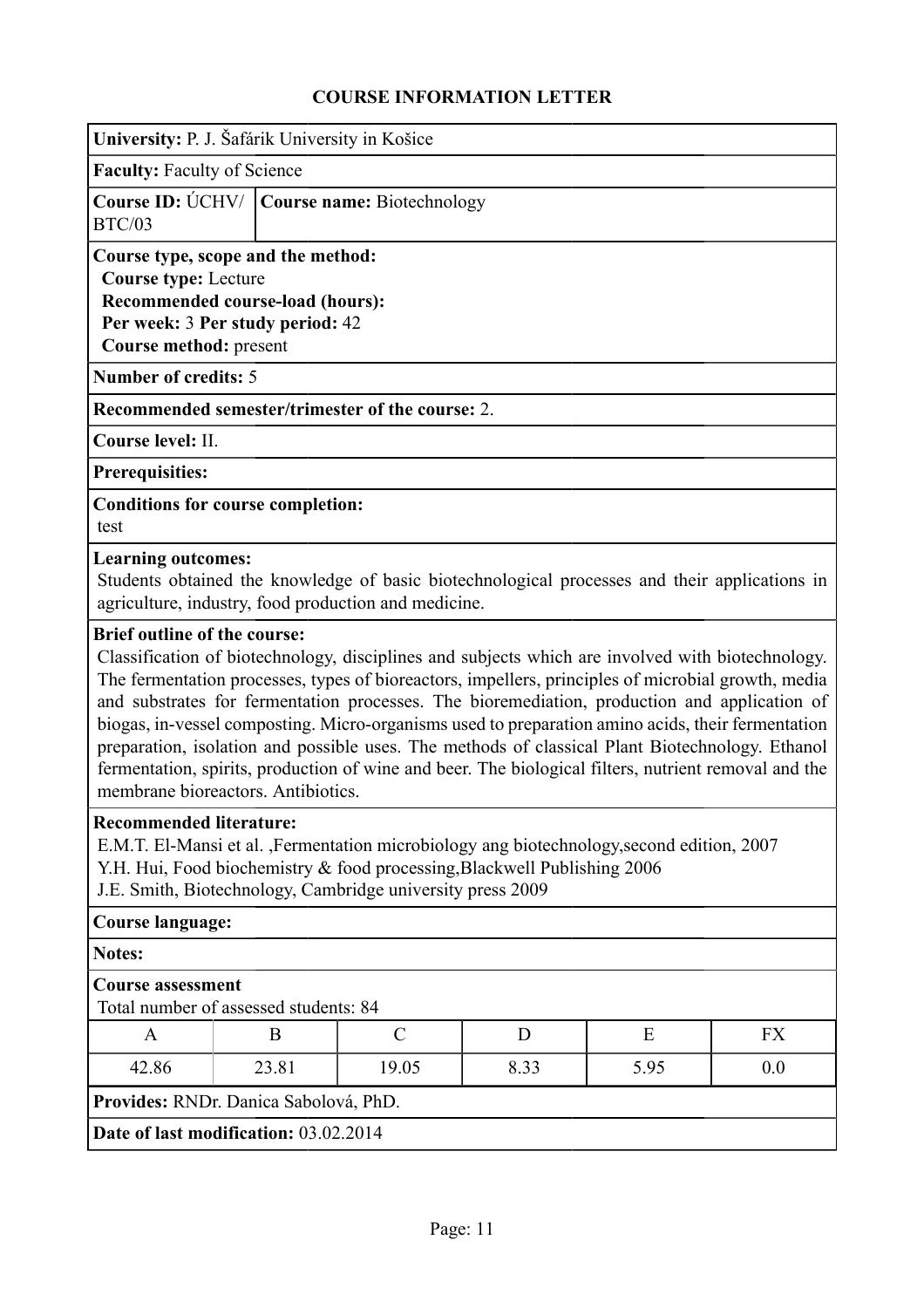**Approved:** doc. RNDr. Mária Ganajová, CSc., doc. RNDr. Katarína Kimáková, CSc., prof. Volodymyr Starosta, DrSc., Prof. PhDr. Oľga Orosová, CSc.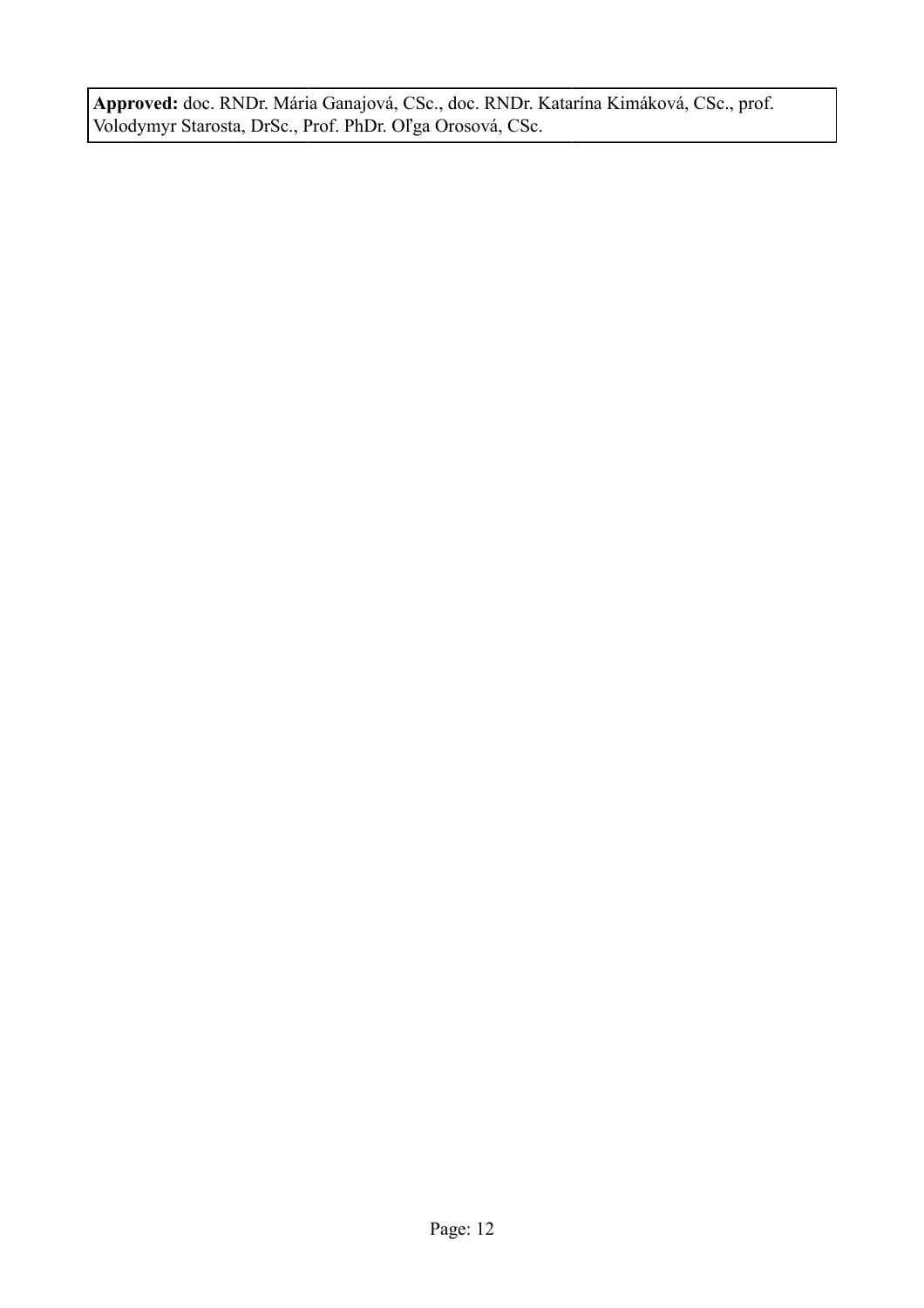<span id="page-12-0"></span>

| University: P. J. Šafárik University in Košice                                                                                                                                                                                                                                                                                                      |                                                                                                                                                                                                                                                                                                                                                                                                                                                                                                                                                                           |                                                              |       |       |      |  |  |  |
|-----------------------------------------------------------------------------------------------------------------------------------------------------------------------------------------------------------------------------------------------------------------------------------------------------------------------------------------------------|---------------------------------------------------------------------------------------------------------------------------------------------------------------------------------------------------------------------------------------------------------------------------------------------------------------------------------------------------------------------------------------------------------------------------------------------------------------------------------------------------------------------------------------------------------------------------|--------------------------------------------------------------|-------|-------|------|--|--|--|
| <b>Faculty: Faculty of Science</b>                                                                                                                                                                                                                                                                                                                  |                                                                                                                                                                                                                                                                                                                                                                                                                                                                                                                                                                           |                                                              |       |       |      |  |  |  |
| BO1/03                                                                                                                                                                                                                                                                                                                                              | Course ID: ÚBEV/   Course name: Botany I                                                                                                                                                                                                                                                                                                                                                                                                                                                                                                                                  |                                                              |       |       |      |  |  |  |
|                                                                                                                                                                                                                                                                                                                                                     | Course type, scope and the method:<br>Course type: Lecture / Practice<br>Recommended course-load (hours):<br>Per week: $2/2$ Per study period: $28/28$<br>Course method: present                                                                                                                                                                                                                                                                                                                                                                                          |                                                              |       |       |      |  |  |  |
| <b>Number of credits: 5</b>                                                                                                                                                                                                                                                                                                                         |                                                                                                                                                                                                                                                                                                                                                                                                                                                                                                                                                                           |                                                              |       |       |      |  |  |  |
|                                                                                                                                                                                                                                                                                                                                                     |                                                                                                                                                                                                                                                                                                                                                                                                                                                                                                                                                                           | Recommended semester/trimester of the course: 1.             |       |       |      |  |  |  |
| Course level: I., II.                                                                                                                                                                                                                                                                                                                               |                                                                                                                                                                                                                                                                                                                                                                                                                                                                                                                                                                           |                                                              |       |       |      |  |  |  |
| <b>Prerequisities:</b>                                                                                                                                                                                                                                                                                                                              |                                                                                                                                                                                                                                                                                                                                                                                                                                                                                                                                                                           |                                                              |       |       |      |  |  |  |
| <b>Conditions for course completion:</b>                                                                                                                                                                                                                                                                                                            |                                                                                                                                                                                                                                                                                                                                                                                                                                                                                                                                                                           |                                                              |       |       |      |  |  |  |
| <b>Learning outcomes:</b><br>Introduction to biology of lower plants.                                                                                                                                                                                                                                                                               |                                                                                                                                                                                                                                                                                                                                                                                                                                                                                                                                                                           |                                                              |       |       |      |  |  |  |
| Literature:                                                                                                                                                                                                                                                                                                                                         | Morphology, cytology, ecology, evolution and taxonomy of all main groups of lower<br>plants. Cyanobacteria and algae (Cyanophyta, Prochlorophyta, Glaucophyta, Rhodophyta,<br>Heterocontophyta, Haptophyta, Cryptophyta, Dinophyta, Euglenophyta, Chlorarachniophyta,<br>Chlorophyta). Slime moulds(Plasmodiophoromycota, Dictyosteliomycota, Acrasiomycota,<br>Labyrinthulomycota). Fungi (Oomycota, Hyphochytriomycota, Chytridiomycota, Zygomycota,<br>Ascomycota, Basidiomycota). Lichens. Bryophytes.<br>Deacon, J.W. (1998) Modern Mycology. Blackwell Science Ltd. |                                                              |       |       |      |  |  |  |
| <b>Recommended literature:</b><br>Bačkor, M.: Základy systému nižších rastlín I. (sinice, riasy a slizovky). UPJŠ, Košice 2002;<br>Deacon, J.W. (1998) Modern Mycology. Blackwell Science Ltd.<br>Van den Hoek, C. a kol. 1995: Algae, an introduction to phycology,<br>Záhorovská E. a kol.: Systém a evolúcia nižších rastlín. UK Bratislava 1998 |                                                                                                                                                                                                                                                                                                                                                                                                                                                                                                                                                                           |                                                              |       |       |      |  |  |  |
| <b>Course language:</b>                                                                                                                                                                                                                                                                                                                             |                                                                                                                                                                                                                                                                                                                                                                                                                                                                                                                                                                           |                                                              |       |       |      |  |  |  |
| Notes:                                                                                                                                                                                                                                                                                                                                              |                                                                                                                                                                                                                                                                                                                                                                                                                                                                                                                                                                           |                                                              |       |       |      |  |  |  |
| <b>Course assessment</b><br>Total number of assessed students: 1377                                                                                                                                                                                                                                                                                 |                                                                                                                                                                                                                                                                                                                                                                                                                                                                                                                                                                           |                                                              |       |       |      |  |  |  |
| A                                                                                                                                                                                                                                                                                                                                                   | B                                                                                                                                                                                                                                                                                                                                                                                                                                                                                                                                                                         | $\mathcal{C}$                                                | D     | E     | FX   |  |  |  |
| 12.35                                                                                                                                                                                                                                                                                                                                               | 17.79                                                                                                                                                                                                                                                                                                                                                                                                                                                                                                                                                                     | 25.34                                                        | 21.42 | 19.97 | 3.12 |  |  |  |
|                                                                                                                                                                                                                                                                                                                                                     |                                                                                                                                                                                                                                                                                                                                                                                                                                                                                                                                                                           | Provides: prof. RNDr. Martin Bačkor, DrSc., Mgr. Michal Goga |       |       |      |  |  |  |
| Date of last modification: 13.02.2014                                                                                                                                                                                                                                                                                                               |                                                                                                                                                                                                                                                                                                                                                                                                                                                                                                                                                                           |                                                              |       |       |      |  |  |  |
|                                                                                                                                                                                                                                                                                                                                                     |                                                                                                                                                                                                                                                                                                                                                                                                                                                                                                                                                                           |                                                              |       |       |      |  |  |  |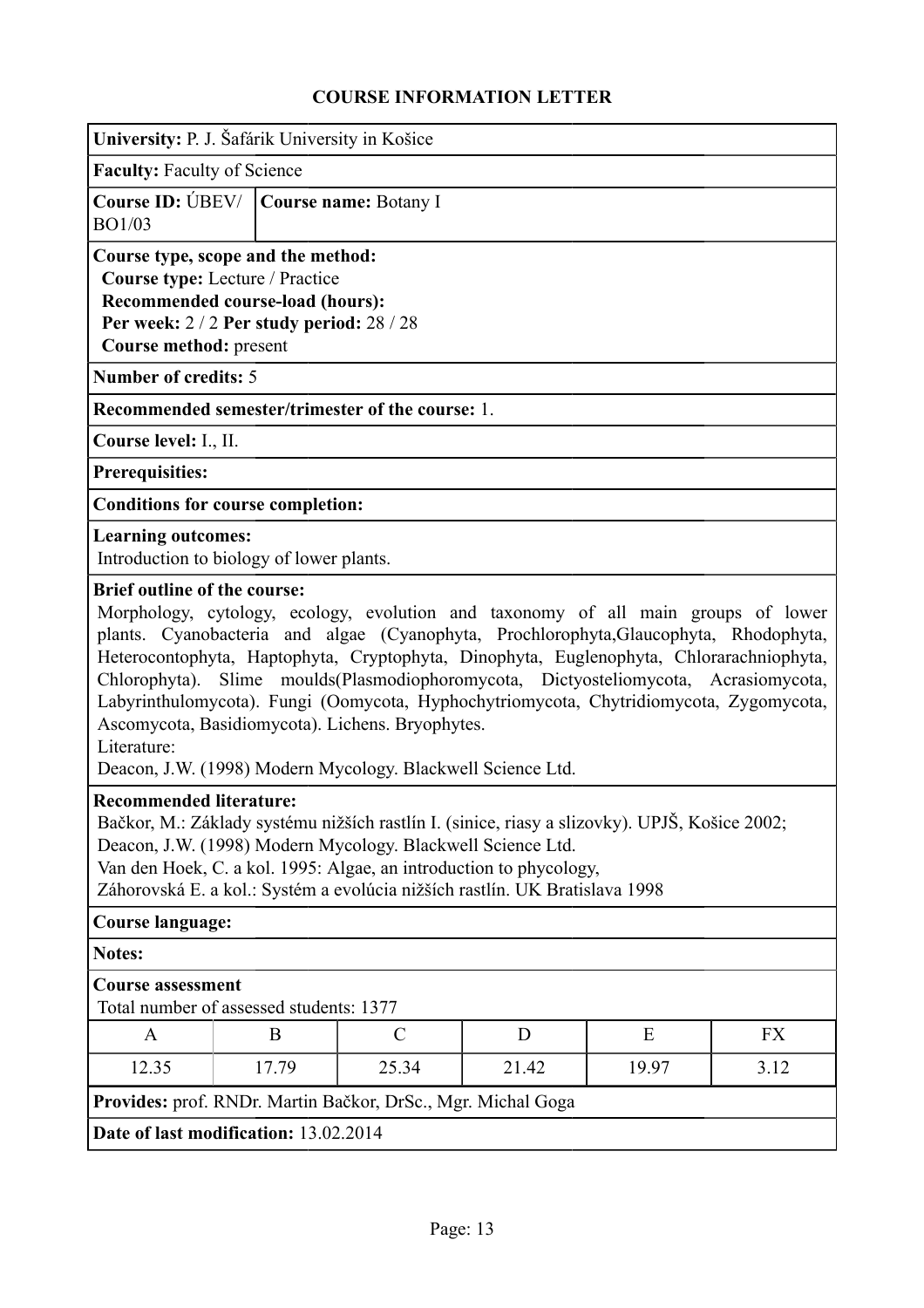**Approved:** doc. RNDr. Mária Ganajová, CSc., doc. RNDr. Katarína Kimáková, CSc., prof. Volodymyr Starosta, DrSc., Prof. PhDr. Oľga Orosová, CSc.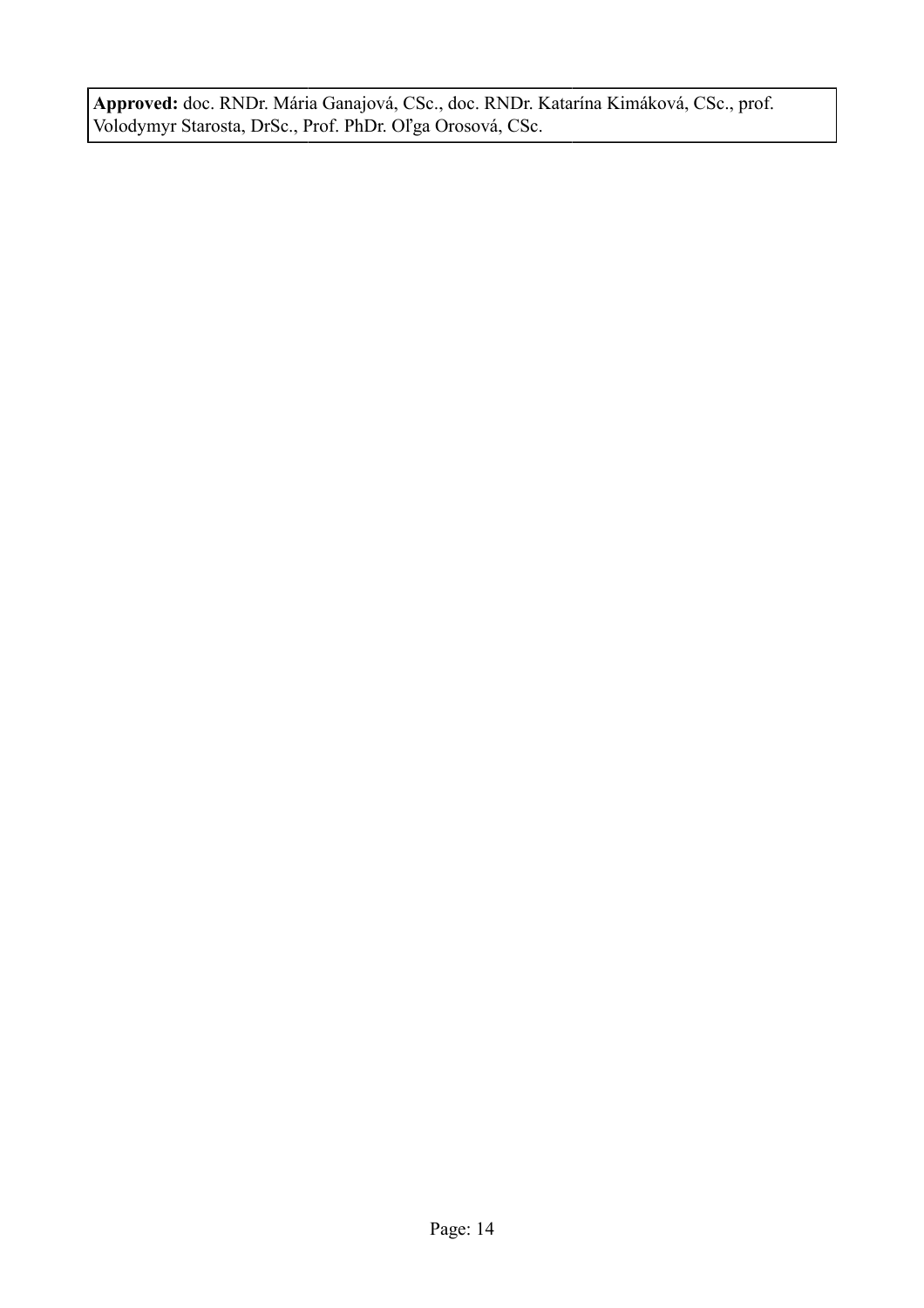<span id="page-14-0"></span>

|                                                                                                                                                                                         | University: P. J. Šafárik University in Košice |  |  |  |
|-----------------------------------------------------------------------------------------------------------------------------------------------------------------------------------------|------------------------------------------------|--|--|--|
|                                                                                                                                                                                         | <b>Faculty:</b> Faculty of Science             |  |  |  |
| Course ID: UBEV/   Course name: Botany II<br><b>BOT1/03</b>                                                                                                                             |                                                |  |  |  |
| Course type, scope and the method:<br><b>Course type:</b> Lecture / Practice<br>Recommended course-load (hours):<br>Per week: $2/2$ Per study period: $28/28$<br>Course method: present |                                                |  |  |  |
| <b>Number of credits: 5</b>                                                                                                                                                             |                                                |  |  |  |
| Recommended semester/trimester of the course: 2.                                                                                                                                        |                                                |  |  |  |

**Course level:** I., II.

**Prerequisities:** ÚBEV/TCB1/03

**Conditions for course completion:**

Practical and theoretical exam.

#### **Learning outcomes:**

To obtain of survey in knowledge and methods in systematics of tracheophytes.

#### **Brief outline of the course:**

History and present time of plant systematics. Approaches to plant classification. Principles of cladistics and molecular taxonomy. Tracheophytes, clades of lycophytes, ferns and allies. Seed plants. Gymnosperms and their evolution: cycads, ginkgos, conifers, gnetophytes. Angiosperms. Evolution and general description. Basal clades and Magnoliid clade. Monocots. "Basal tricolpates" and Caryophyllid clade. Rosid and asterid clades of tricolpates.

Practices are devoted to study of the most important families of tracheophytes. Fossil evidence of ferns and allies from Palaeozoic age. Tropical a subtropical flora. Ferns. Practical study of conifers. Selected families of angiosperms. ( $\leq i$ )Magnoliaceae, Araceae, Liliaceae, Amaryllidaceae, Cyperaceae, Poaceae, Ranunculaceae, Papaveraceae, Caryophyllaceae, Euphorbiaceae, Violaceae, Fabaceae, Rosaceae, Betulaceae, Brassicaceae, Boraginaceae, Plantaginaceae, Lamiaceae, Apiaceae, Asteraceae</i>. Study of other seed plants, plant identification according to key.

#### **Recommended literature:**

Mártonfi P.: Systematika cievnatých rastlín, 2. vydanie. - ES UPJŠ, Košice, 2006.

Mártonfi P.: Systematika cievnatých rastlín. - ES UPJŠ, Košice, 2003.

Judd W. S., Campbell Ch. S., Kellogg E. A. & Stevens P. F., Donoghue M. J.: Plant Systematics. A phylogenetic Approach, 2nd ed. - Sinauer Associates, Sunderland, 2002.

Dostál J., Červenka M.: Veľký kľúč na určovanie rastlín I. a II. - SPN, Bratislava, 1991 a 1992.

#### **Course language:**

**Notes:**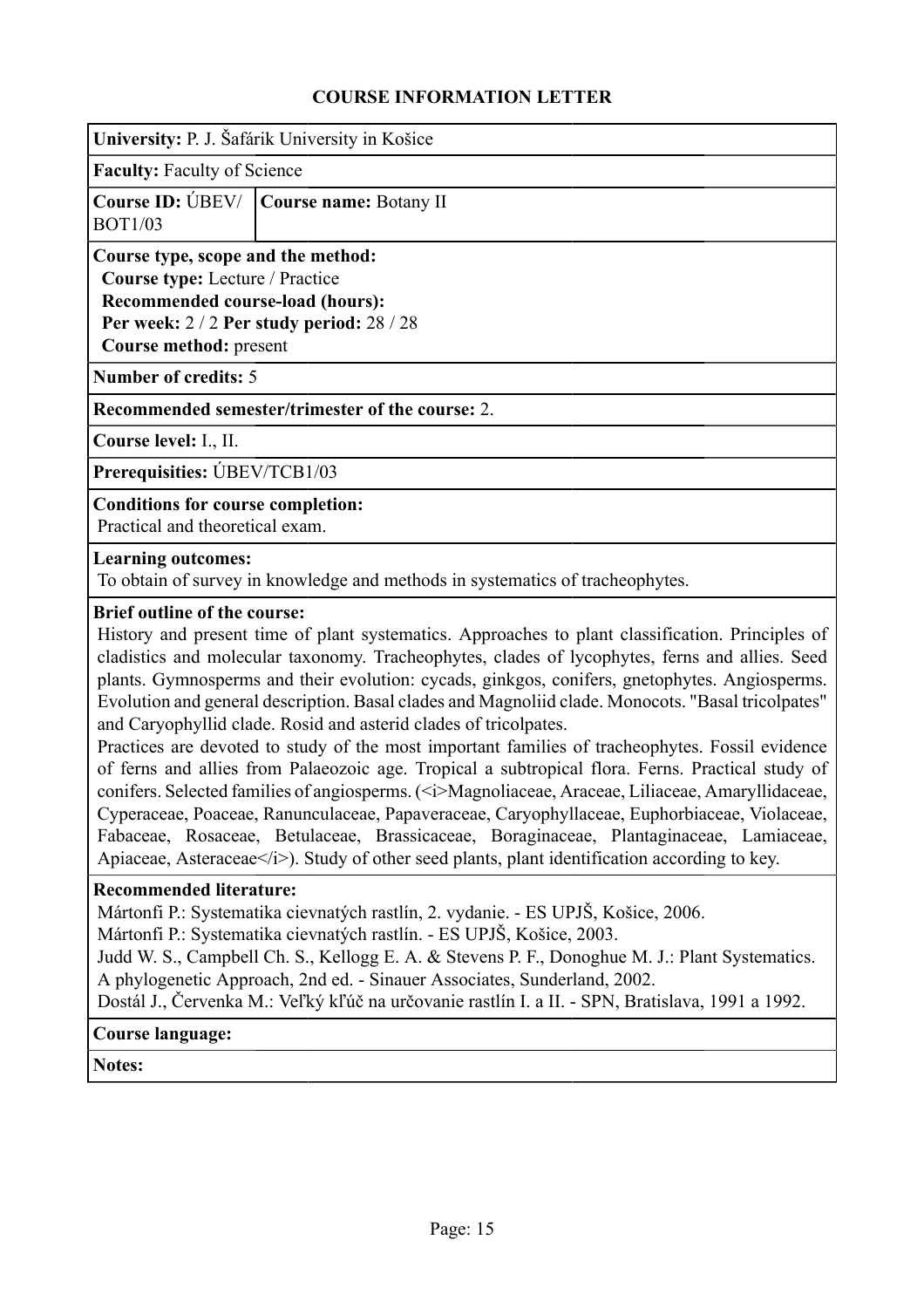| <b>Course assessment</b><br>Total number of assessed students: 1045                                                                               |       |     |       |       |       |
|---------------------------------------------------------------------------------------------------------------------------------------------------|-------|-----|-------|-------|-------|
| E<br>FX.<br>A                                                                                                                                     |       |     |       |       |       |
| 10.53                                                                                                                                             | 12.25 | 177 | 20.19 | 22.87 | 16.46 |
| Provides: prof. RNDr. Pavol Mártonfi, PhD., Mgr. Vladislav Kolarčik, PhD.                                                                         |       |     |       |       |       |
| Date of last modification: 13.02.2014                                                                                                             |       |     |       |       |       |
| Approved: doc. RNDr. Mária Ganajová, CSc., doc. RNDr. Katarína Kimáková, CSc., prof.<br>Volodymyr Starosta, DrSc., Prof. PhDr. Oľga Orosová, CSc. |       |     |       |       |       |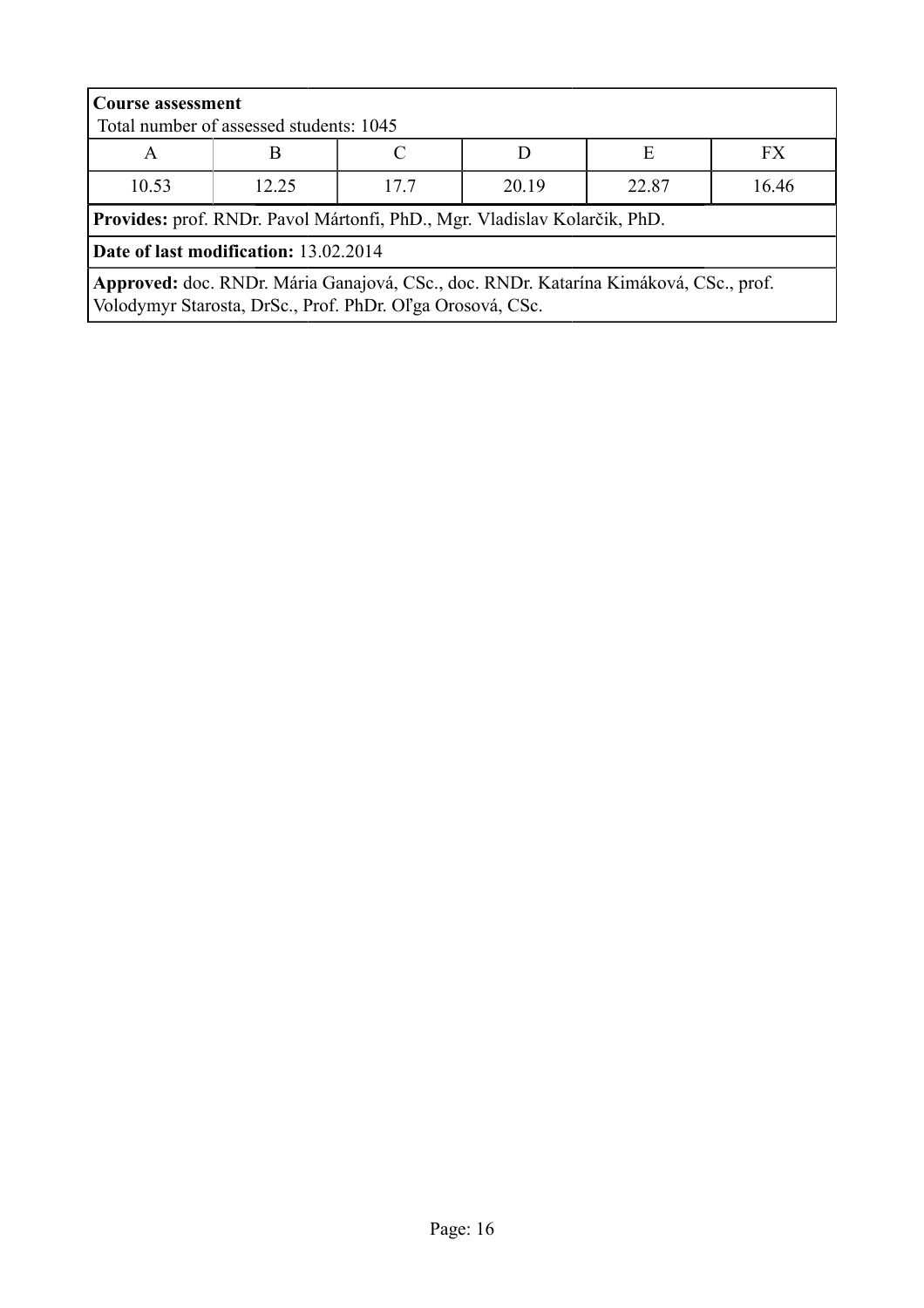<span id="page-16-0"></span>

|                                                                                                                                                                      | University: P. J. Šafárik University in Košice                     |                                                  |   |   |           |
|----------------------------------------------------------------------------------------------------------------------------------------------------------------------|--------------------------------------------------------------------|--------------------------------------------------|---|---|-----------|
|                                                                                                                                                                      | <b>Faculty: Faculty of Science</b>                                 |                                                  |   |   |           |
| Course ID: KPE/<br>MT/09                                                                                                                                             |                                                                    | <b>Course name: Class Management</b>             |   |   |           |
| Course type, scope and the method:<br><b>Course type: Practice</b><br>Recommended course-load (hours):<br>Per week: 2 Per study period: 28<br>Course method: present |                                                                    |                                                  |   |   |           |
| <b>Number of credits: 2</b>                                                                                                                                          |                                                                    |                                                  |   |   |           |
|                                                                                                                                                                      |                                                                    | Recommended semester/trimester of the course: 2. |   |   |           |
| Course level: II.                                                                                                                                                    |                                                                    |                                                  |   |   |           |
| <b>Prerequisities:</b>                                                                                                                                               |                                                                    |                                                  |   |   |           |
|                                                                                                                                                                      | <b>Conditions for course completion:</b>                           |                                                  |   |   |           |
|                                                                                                                                                                      | <b>Learning outcomes:</b>                                          |                                                  |   |   |           |
|                                                                                                                                                                      | <b>Brief outline of the course:</b>                                |                                                  |   |   |           |
| <b>Recommended literature:</b>                                                                                                                                       |                                                                    |                                                  |   |   |           |
| <b>Course language:</b>                                                                                                                                              |                                                                    |                                                  |   |   |           |
| <b>Notes:</b>                                                                                                                                                        |                                                                    |                                                  |   |   |           |
|                                                                                                                                                                      | <b>Course assessment</b><br>Total number of assessed students: 312 |                                                  |   |   |           |
| A                                                                                                                                                                    | B.                                                                 | $\mathcal{C}$                                    | D | E | <b>FX</b> |
| 61.22                                                                                                                                                                | 28.85<br>7.69<br>0.64<br>0.32<br>1.28                              |                                                  |   |   |           |
| Provides: PaedDr. Renáta Orosová, PhD.                                                                                                                               |                                                                    |                                                  |   |   |           |
| Date of last modification: 04.02.2014                                                                                                                                |                                                                    |                                                  |   |   |           |
| Approved: doc. RNDr. Mária Ganajová, CSc., doc. RNDr. Katarína Kimáková, CSc., prof.<br>Volodymyr Starosta, DrSc., Prof. PhDr. Oľga Orosová, CSc.                    |                                                                    |                                                  |   |   |           |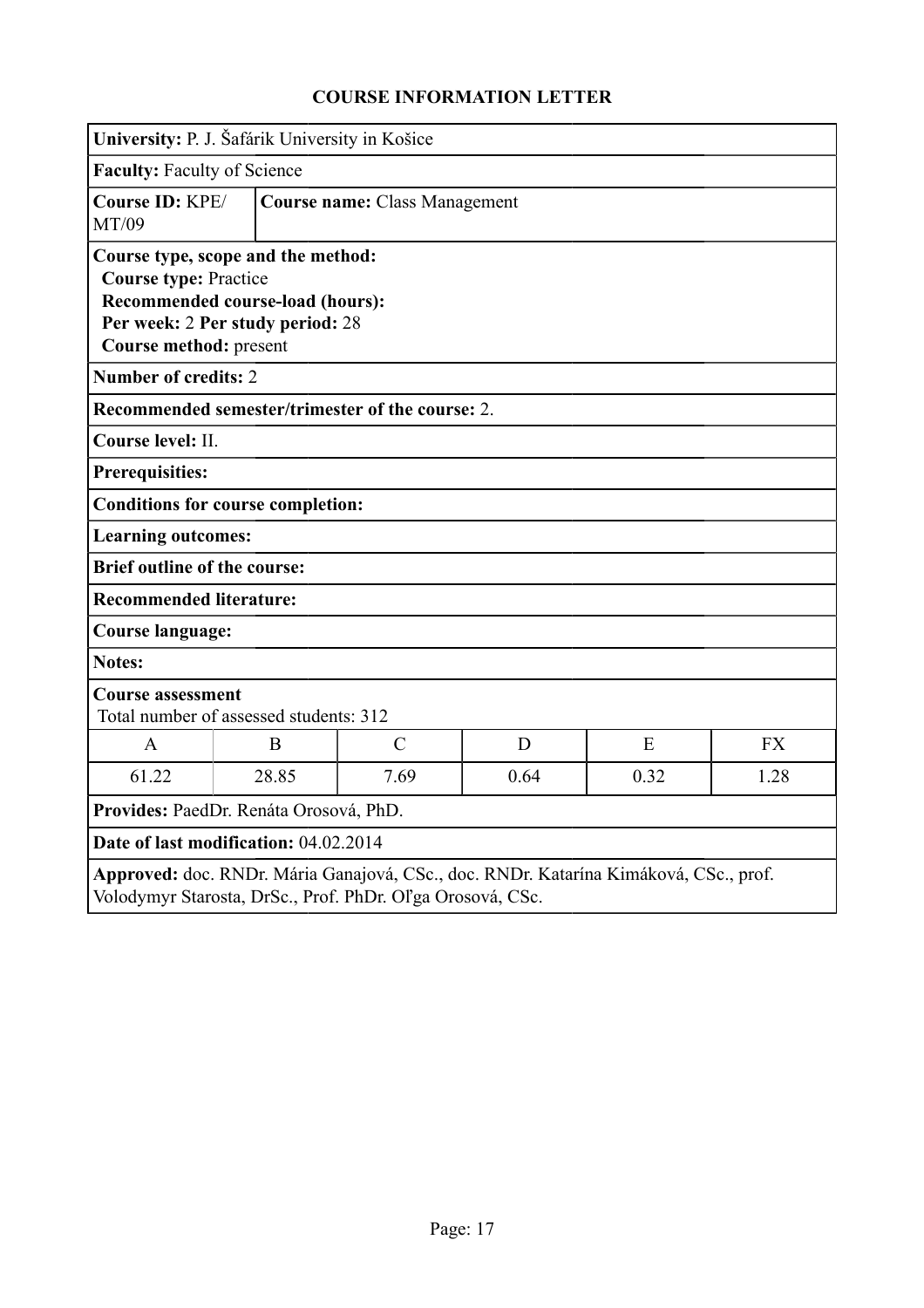<span id="page-17-0"></span>

|                                                                                                                                                   | University: P. J. Šafárik University in Košice                                                                                                                       |   |   |
|---------------------------------------------------------------------------------------------------------------------------------------------------|----------------------------------------------------------------------------------------------------------------------------------------------------------------------|---|---|
|                                                                                                                                                   | <b>Faculty: Faculty of Science</b>                                                                                                                                   |   |   |
| <b>Course ID:</b><br>KPPaPZ/KK/07                                                                                                                 | <b>Course name:</b> Communication and Cooperation                                                                                                                    |   |   |
|                                                                                                                                                   | Course type, scope and the method:<br><b>Course type: Practice</b><br>Recommended course-load (hours):<br>Per week: 2 Per study period: 28<br>Course method: present |   |   |
| <b>Number of credits: 2</b>                                                                                                                       |                                                                                                                                                                      |   |   |
| Recommended semester/trimester of the course: 1.                                                                                                  |                                                                                                                                                                      |   |   |
| Course level: II.                                                                                                                                 |                                                                                                                                                                      |   |   |
| <b>Prerequisities:</b>                                                                                                                            |                                                                                                                                                                      |   |   |
| <b>Conditions for course completion:</b>                                                                                                          |                                                                                                                                                                      |   |   |
| <b>Learning outcomes:</b>                                                                                                                         |                                                                                                                                                                      |   |   |
| <b>Brief outline of the course:</b>                                                                                                               |                                                                                                                                                                      |   |   |
| <b>Recommended literature:</b>                                                                                                                    |                                                                                                                                                                      |   |   |
| <b>Course language:</b>                                                                                                                           |                                                                                                                                                                      |   |   |
| <b>Notes:</b>                                                                                                                                     |                                                                                                                                                                      |   |   |
| <b>Course assessment</b><br>Total number of assessed students: 281                                                                                |                                                                                                                                                                      |   |   |
| abs                                                                                                                                               |                                                                                                                                                                      | n | Z |
| 98.22                                                                                                                                             | 1.78<br>0.0                                                                                                                                                          |   |   |
| Provides: Mgr. Ondrej Kalina, PhD.                                                                                                                |                                                                                                                                                                      |   |   |
| Date of last modification: 04.02.2014                                                                                                             |                                                                                                                                                                      |   |   |
| Approved: doc. RNDr. Mária Ganajová, CSc., doc. RNDr. Katarína Kimáková, CSc., prof.<br>Volodymyr Starosta, DrSc., Prof. PhDr. Oľga Orosová, CSc. |                                                                                                                                                                      |   |   |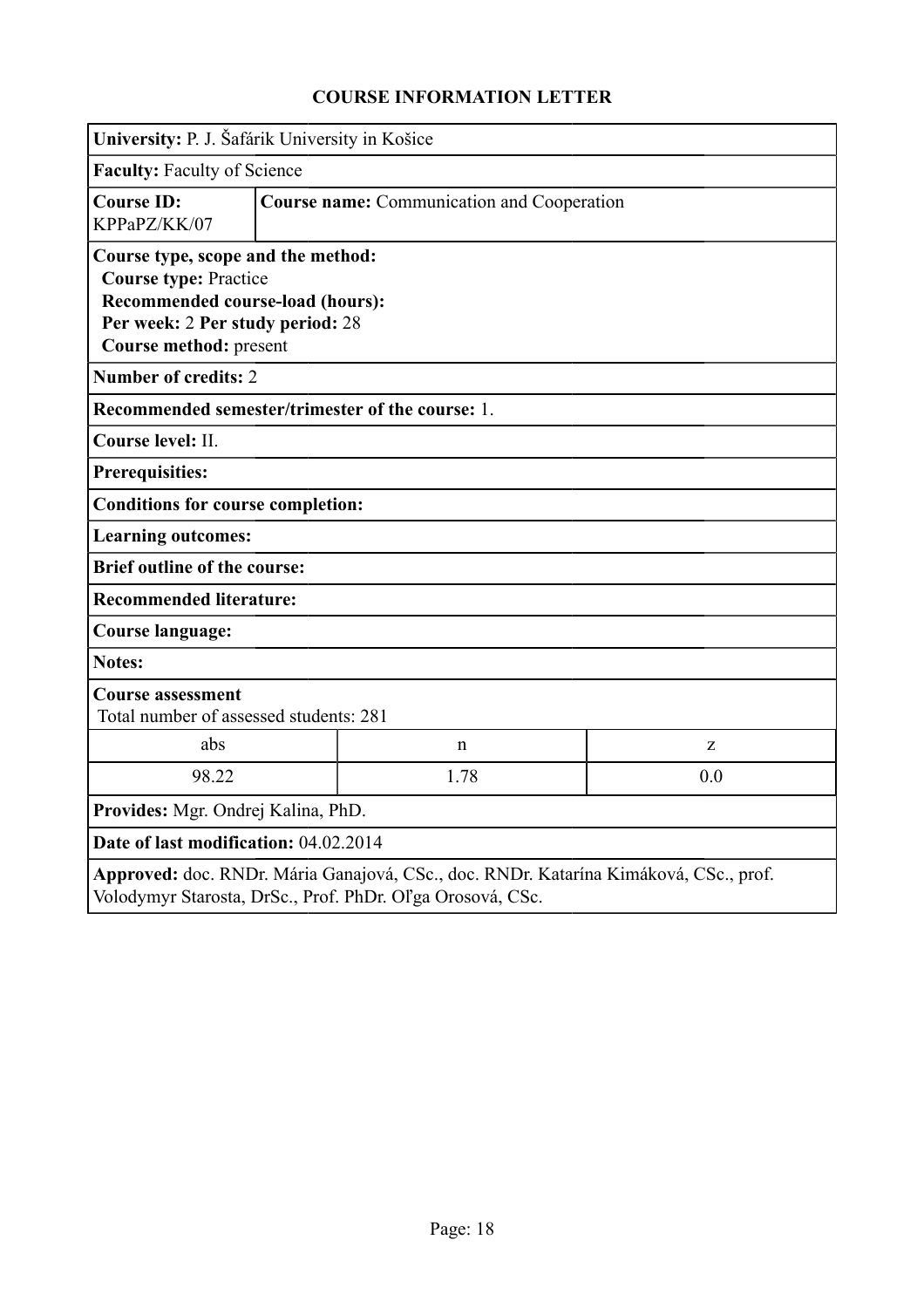<span id="page-18-0"></span>

|                                                                                                                                                                      | University: P. J. Šafárik University in Košice                    |                                                              |   |   |           |
|----------------------------------------------------------------------------------------------------------------------------------------------------------------------|-------------------------------------------------------------------|--------------------------------------------------------------|---|---|-----------|
| <b>Faculty: Faculty of Science</b>                                                                                                                                   |                                                                   |                                                              |   |   |           |
| Course ID: KGER/<br>NJKK/07                                                                                                                                          |                                                                   | Course name: Communication Competence in the German Language |   |   |           |
| Course type, scope and the method:<br><b>Course type: Practice</b><br>Recommended course-load (hours):<br>Per week: 2 Per study period: 28<br>Course method: present |                                                                   |                                                              |   |   |           |
| <b>Number of credits: 2</b>                                                                                                                                          |                                                                   |                                                              |   |   |           |
| Recommended semester/trimester of the course:                                                                                                                        |                                                                   |                                                              |   |   |           |
| Course level: I., II.                                                                                                                                                |                                                                   |                                                              |   |   |           |
| <b>Prerequisities:</b>                                                                                                                                               |                                                                   |                                                              |   |   |           |
| <b>Conditions for course completion:</b>                                                                                                                             |                                                                   |                                                              |   |   |           |
| <b>Learning outcomes:</b>                                                                                                                                            |                                                                   |                                                              |   |   |           |
| <b>Brief outline of the course:</b>                                                                                                                                  |                                                                   |                                                              |   |   |           |
| <b>Recommended literature:</b>                                                                                                                                       |                                                                   |                                                              |   |   |           |
|                                                                                                                                                                      | <b>Course language:</b>                                           |                                                              |   |   |           |
| Notes:                                                                                                                                                               |                                                                   |                                                              |   |   |           |
|                                                                                                                                                                      | <b>Course assessment</b><br>Total number of assessed students: 41 |                                                              |   |   |           |
| $\mathbf{A}$                                                                                                                                                         | B                                                                 | $\mathcal{C}$                                                | D | E | <b>FX</b> |
| 56.1                                                                                                                                                                 | 14.63<br>7.32<br>4.88<br>14.63<br>2.44                            |                                                              |   |   |           |
| Provides: Mgr. Eva Černáková, PhD.                                                                                                                                   |                                                                   |                                                              |   |   |           |
| Date of last modification: 05.02.2014                                                                                                                                |                                                                   |                                                              |   |   |           |
| Approved: doc. RNDr. Mária Ganajová, CSc., doc. RNDr. Katarína Kimáková, CSc., prof.<br>Volodymyr Starosta, DrSc., Prof. PhDr. Oľga Orosová, CSc.                    |                                                                   |                                                              |   |   |           |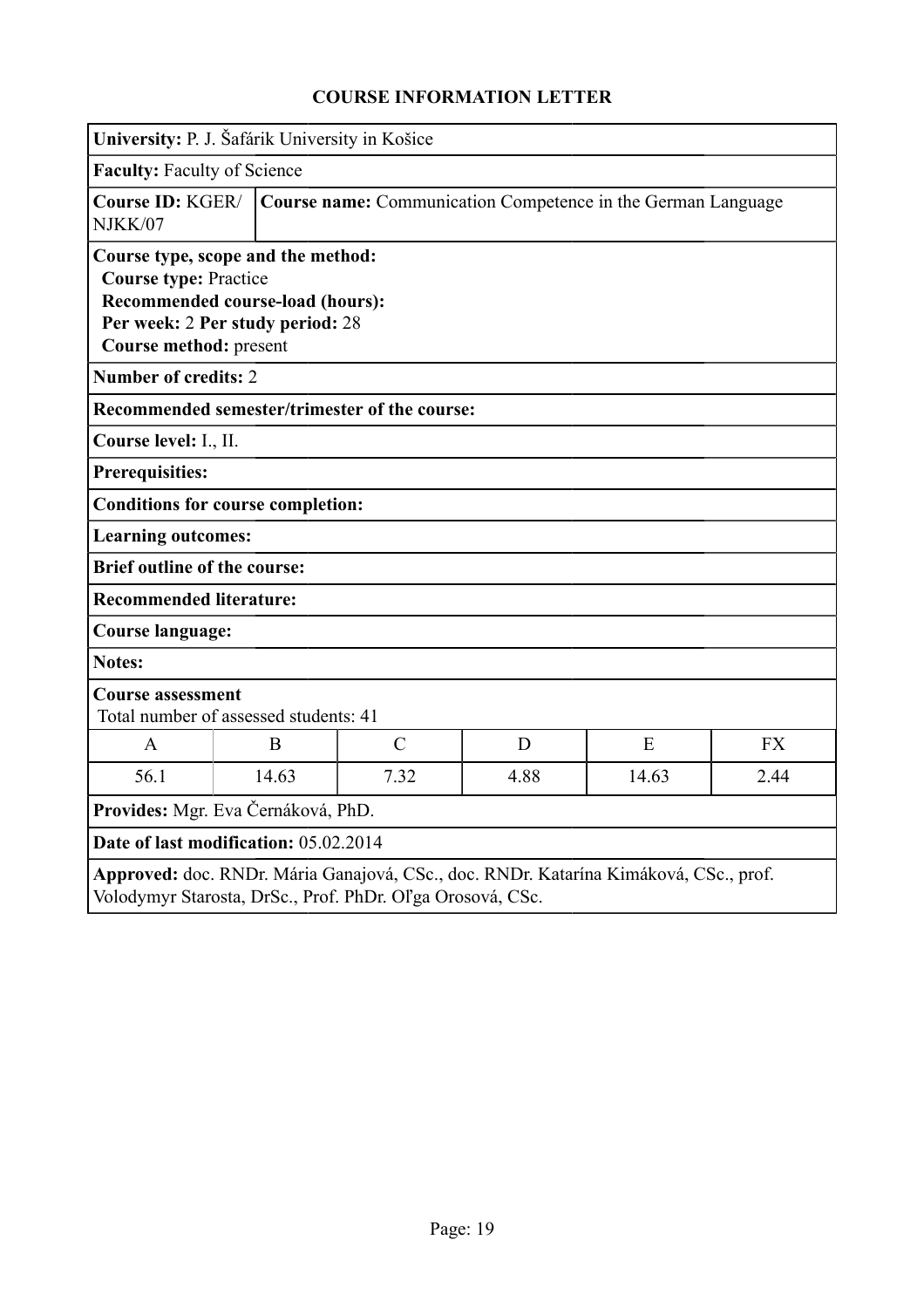<span id="page-19-0"></span>

| University: P. J. Šafárik University in Košice                                                                                                                                                                                                                                                                                                                             |                                                                                                                                                                                                                                                                                                                                                                                                                                                                                                                                                                                                                                                                                                                                                                                                                                                                                                                                                                         |  |  |  |  |
|----------------------------------------------------------------------------------------------------------------------------------------------------------------------------------------------------------------------------------------------------------------------------------------------------------------------------------------------------------------------------|-------------------------------------------------------------------------------------------------------------------------------------------------------------------------------------------------------------------------------------------------------------------------------------------------------------------------------------------------------------------------------------------------------------------------------------------------------------------------------------------------------------------------------------------------------------------------------------------------------------------------------------------------------------------------------------------------------------------------------------------------------------------------------------------------------------------------------------------------------------------------------------------------------------------------------------------------------------------------|--|--|--|--|
|                                                                                                                                                                                                                                                                                                                                                                            | <b>Faculty: Faculty of Science</b>                                                                                                                                                                                                                                                                                                                                                                                                                                                                                                                                                                                                                                                                                                                                                                                                                                                                                                                                      |  |  |  |  |
| Course ID: CJP/<br>PFAJKKA/07                                                                                                                                                                                                                                                                                                                                              | <b>Course name:</b> Communicative Competence in English                                                                                                                                                                                                                                                                                                                                                                                                                                                                                                                                                                                                                                                                                                                                                                                                                                                                                                                 |  |  |  |  |
| Course type, scope and the method:<br><b>Course type: Practice</b><br>Recommended course-load (hours):<br>Per week: 2 Per study period: 28<br>Course method: present, combined                                                                                                                                                                                             |                                                                                                                                                                                                                                                                                                                                                                                                                                                                                                                                                                                                                                                                                                                                                                                                                                                                                                                                                                         |  |  |  |  |
| <b>Number of credits: 2</b>                                                                                                                                                                                                                                                                                                                                                |                                                                                                                                                                                                                                                                                                                                                                                                                                                                                                                                                                                                                                                                                                                                                                                                                                                                                                                                                                         |  |  |  |  |
|                                                                                                                                                                                                                                                                                                                                                                            | Recommended semester/trimester of the course:                                                                                                                                                                                                                                                                                                                                                                                                                                                                                                                                                                                                                                                                                                                                                                                                                                                                                                                           |  |  |  |  |
| Course level: I., II., N                                                                                                                                                                                                                                                                                                                                                   |                                                                                                                                                                                                                                                                                                                                                                                                                                                                                                                                                                                                                                                                                                                                                                                                                                                                                                                                                                         |  |  |  |  |
| <b>Prerequisities:</b>                                                                                                                                                                                                                                                                                                                                                     |                                                                                                                                                                                                                                                                                                                                                                                                                                                                                                                                                                                                                                                                                                                                                                                                                                                                                                                                                                         |  |  |  |  |
|                                                                                                                                                                                                                                                                                                                                                                            | <b>Conditions for course completion:</b><br>ontrolný písomný test, aktivita na hodine<br>záverečný písomný test<br>stupnica hodnotenia A 93-100, B 86 - 92, C 79-85, D 72-78, E 65-71, FX menej ako 64<br>Povolené max. 2 absencie počas semestra<br>predmet končí hodnotením, možnosť jedného opravného testu                                                                                                                                                                                                                                                                                                                                                                                                                                                                                                                                                                                                                                                          |  |  |  |  |
| <b>Learning outcomes:</b><br>- úroveň B2.                                                                                                                                                                                                                                                                                                                                  | Uplatnenie a aktívne používanie svojich teoretických vedomostí v praktických komunikačných<br>situáciách. Zdokonalenie jazykových vedomostí a zručností študenta, rečovej, pragmatickej<br>a vecnej kompetencie, predovšetkým zlepšujú komunikáciu, schopnosť prijímať a formulovať<br>výpovede, efektívne vyjadrovať svoje myšlienky ako aj orientovať sa v obsahovom pláne<br>výpovede. Precvičovanie rečových intencií kontaktných (napr. pozdravy, oslovenia, pozvanie,<br>oslovenie), informatívnych (napr. získavanie a podávanie informácií, vyjadrenie priestorových a<br>časových vzťahov), regulačných (napr. prosba, poďakovanie, zákaz, pochvala, súhlas, nesúhlas)<br>a hodnotiacich (napr. vyjadrenie vlastného názoru, stanoviska, želania, emócií). Výsledkom<br>budovania praktickej jazykovej kompetencie majú byť vedomosti a zručnosti zodpovedajúce<br>požiadavkám a kritériám dokumentu Spoločný európsky referenčný rámec pre vyučovanie jazykov |  |  |  |  |
| <b>Brief outline of the course:</b><br>Rodina, jej formy a problémy<br>Vyjadrovanie pocitov a dojmov<br>Dom, bývanie a budúcnosť<br>Formy a dialekty v anglickom jazyku<br>Život v meste a na vidieku<br>Prázdniny a sviatky vo svete<br>Životné prostredie a ekológia<br>Výnimky zo slovosledu<br>Frázové slovesá a ich použitie<br>Charakteristiky neformálneho diškurzu | Kolokácie a idiomy, zaužívané slovné spojenia                                                                                                                                                                                                                                                                                                                                                                                                                                                                                                                                                                                                                                                                                                                                                                                                                                                                                                                           |  |  |  |  |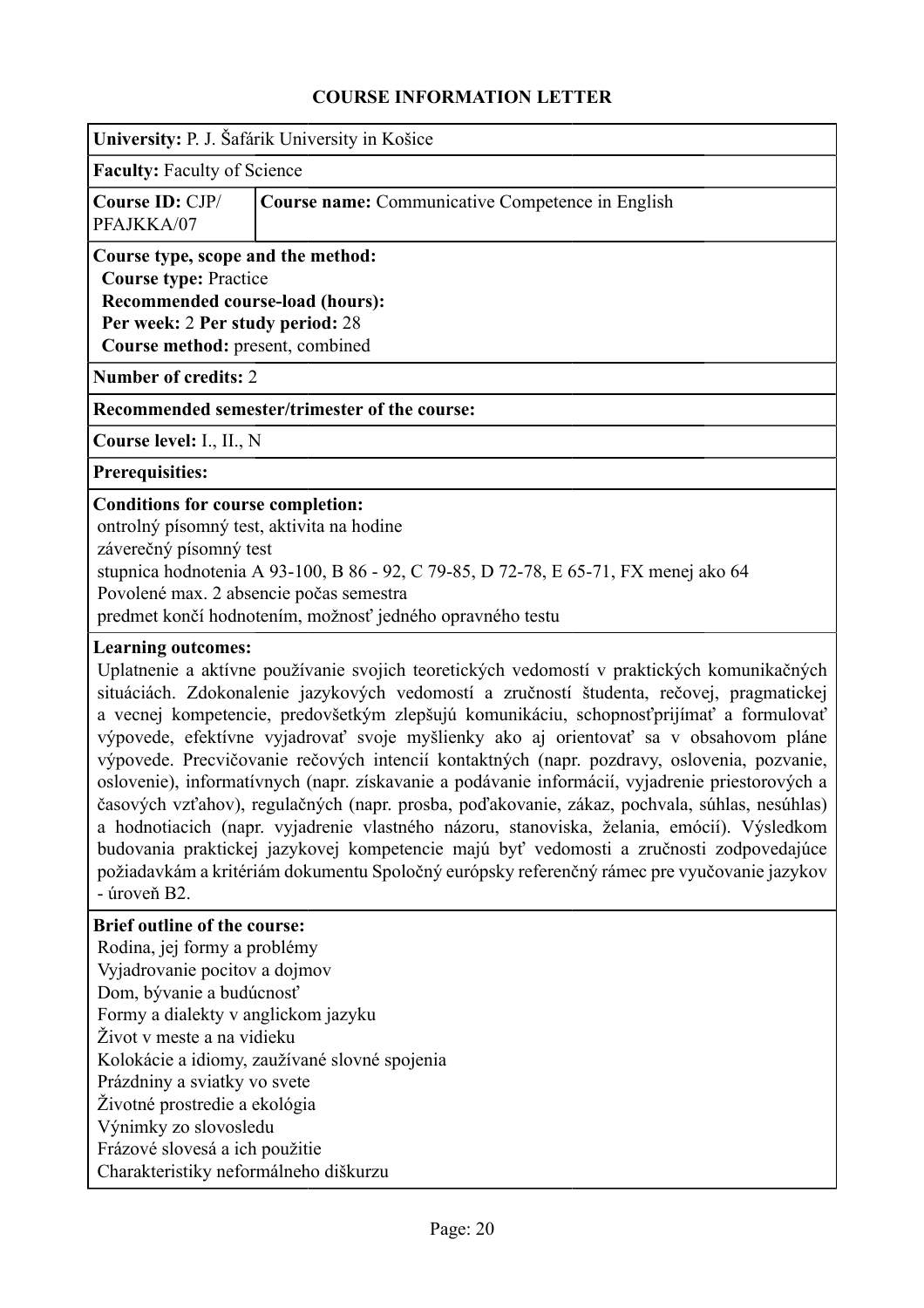| <b>Recommended literature:</b>                                                                                                                           |  |  |  |  |  |
|----------------------------------------------------------------------------------------------------------------------------------------------------------|--|--|--|--|--|
| McCarthy M., O'Dell F.: English Vocabulary in Use, 1994                                                                                                  |  |  |  |  |  |
| Misztal M.: Thematic Vocabulary, 1998                                                                                                                    |  |  |  |  |  |
|                                                                                                                                                          |  |  |  |  |  |
| Fictumova J., Ceccarelli J., Long T.: Angličtina, konverzace pro pokročilé, Barrister and                                                                |  |  |  |  |  |
| Principal, 2008                                                                                                                                          |  |  |  |  |  |
| Peters S., Gráf T.: Time to practise, Polyglot, 2007                                                                                                     |  |  |  |  |  |
| www.bbclearningenglish.com                                                                                                                               |  |  |  |  |  |
| Jones L.: Communicative Grammar Practice, CUP, 1985                                                                                                      |  |  |  |  |  |
| Alexander L.G.: Longman English Grammar, Longman, 1988                                                                                                   |  |  |  |  |  |
| <b>Course language:</b>                                                                                                                                  |  |  |  |  |  |
| Notes:                                                                                                                                                   |  |  |  |  |  |
| <b>Course assessment</b>                                                                                                                                 |  |  |  |  |  |
| Total number of assessed students: 152                                                                                                                   |  |  |  |  |  |
| $\mathcal{C}$<br>E<br><b>FX</b><br>$\mathbf{A}$<br>B<br>D                                                                                                |  |  |  |  |  |
| 7.89<br>3.29<br>38.16<br>23.68<br>18.42<br>8.55                                                                                                          |  |  |  |  |  |
| Provides: PaedDr. Gabriela Bednáriková, Mgr. Silvia Marcinová, PhD.                                                                                      |  |  |  |  |  |
| Date of last modification: 06.02.2014                                                                                                                    |  |  |  |  |  |
| <b>Approved:</b> doc. RNDr. Mária Ganajová, CSc., doc. RNDr. Katarína Kimáková, CSc., prof.<br>Volodymyr Starosta, DrSc., Prof. PhDr. Oľga Orosová, CSc. |  |  |  |  |  |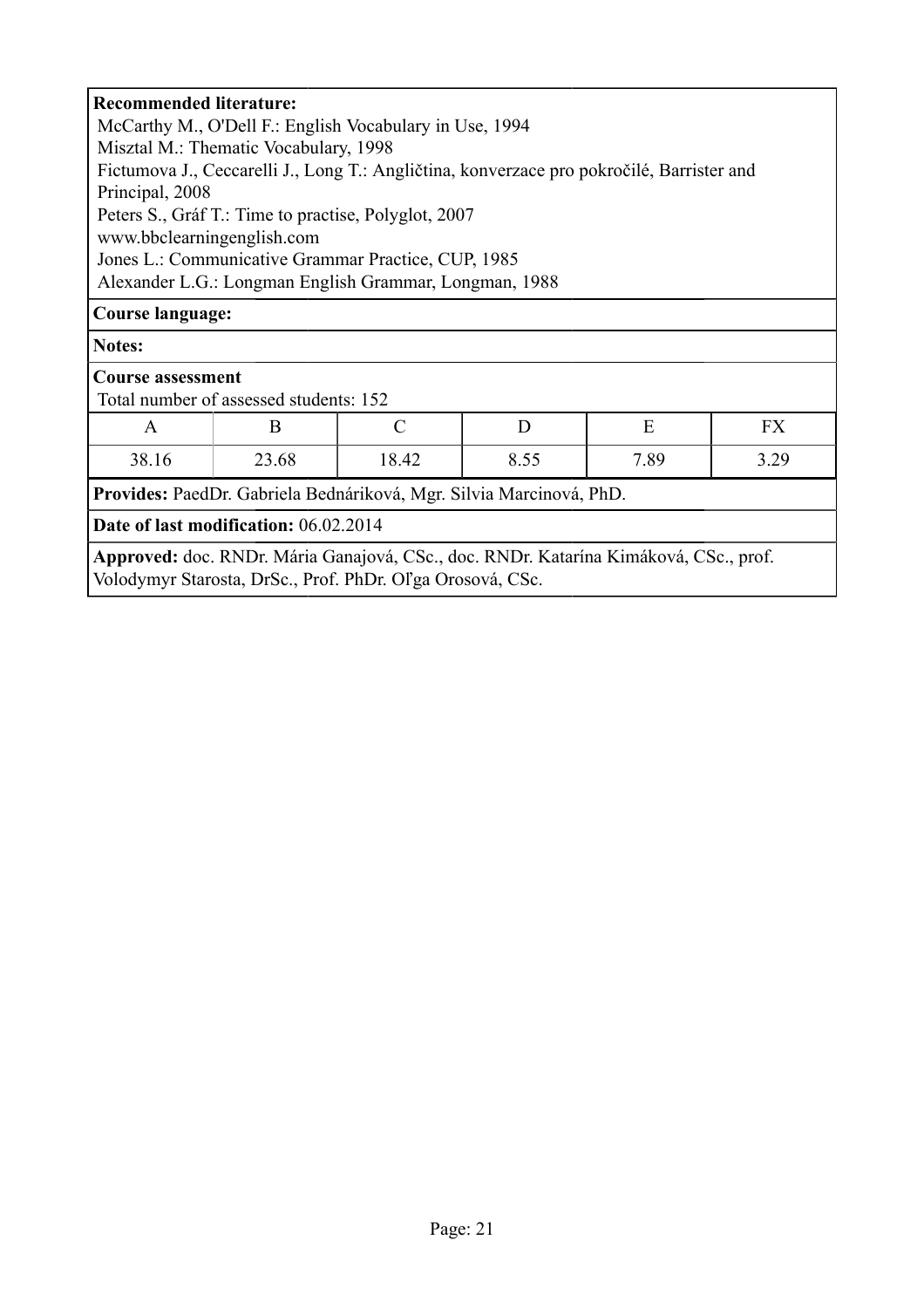<span id="page-21-0"></span>

| University: P. J. Šafárik University in Košice                                                                                                                                                                                                                                                                                                                                                                                                                                                  |                                                                                                                                                                                                                                                                                              |  |  |  |  |
|-------------------------------------------------------------------------------------------------------------------------------------------------------------------------------------------------------------------------------------------------------------------------------------------------------------------------------------------------------------------------------------------------------------------------------------------------------------------------------------------------|----------------------------------------------------------------------------------------------------------------------------------------------------------------------------------------------------------------------------------------------------------------------------------------------|--|--|--|--|
| <b>Faculty: Faculty of Science</b>                                                                                                                                                                                                                                                                                                                                                                                                                                                              |                                                                                                                                                                                                                                                                                              |  |  |  |  |
| Course ID: CJP/<br>PFAJGA/07                                                                                                                                                                                                                                                                                                                                                                                                                                                                    | Course name: Communicative Grammar in English                                                                                                                                                                                                                                                |  |  |  |  |
| Course type, scope and the method:<br><b>Course type: Practice</b><br>Recommended course-load (hours):<br>Per week: 2 Per study period: 28<br>Course method: present, combined                                                                                                                                                                                                                                                                                                                  |                                                                                                                                                                                                                                                                                              |  |  |  |  |
| <b>Number of credits: 2</b>                                                                                                                                                                                                                                                                                                                                                                                                                                                                     |                                                                                                                                                                                                                                                                                              |  |  |  |  |
|                                                                                                                                                                                                                                                                                                                                                                                                                                                                                                 | Recommended semester/trimester of the course:                                                                                                                                                                                                                                                |  |  |  |  |
| Course level: I., II., N                                                                                                                                                                                                                                                                                                                                                                                                                                                                        |                                                                                                                                                                                                                                                                                              |  |  |  |  |
| <b>Prerequisities:</b>                                                                                                                                                                                                                                                                                                                                                                                                                                                                          |                                                                                                                                                                                                                                                                                              |  |  |  |  |
|                                                                                                                                                                                                                                                                                                                                                                                                                                                                                                 | <b>Conditions for course completion:</b><br>kontrolná písomná práca,<br>záverečná písomná práca<br>stupnica hodnotenia: A 93-100, B 86-92, C 79-85, D 65-71, 64 a menej - FX<br>aktivita na hodinách, povolené 2 absencie<br>predmet je ukončený hodnotením, možnosť jedného opravného testu |  |  |  |  |
| <b>Learning outcomes:</b><br>Identifikovanie a odstránenie najfrekventovanejších gramatických chýb v ústnom prejave, ako aj<br>v písomnom styku. Rozvoj jazykových kompetencií študenta so zameraním na funkcie gramatiky<br>anglického jazyka v každodennej interakcii, v komunikačnom akte na stredne pokročilej úrovni<br>ovládania jazyka (B2 podľa Spoločného európskeho referenčného rámca pre jazyky).                                                                                   |                                                                                                                                                                                                                                                                                              |  |  |  |  |
| <b>Brief outline of the course:</b><br>Zvieratá a rastliny na zemi<br>Zločin a trest<br>Cestovanie po mori a vzduchom<br>Jedlá a reštaurácie, národná kuchyňa<br>Vzdelanie na vysokých školách<br>História a viera<br>Vybrané problémy anglickej výslovnosti, gramatiky (nepriama reč, slovotvorba, predložkové<br>väzby, anglická syntax, kondicionály v angličtine a slovnej zásoby príslušného zamerania<br>Vybrané funkcie praktického odborného jazyka potrebné na prácu s odborným textom |                                                                                                                                                                                                                                                                                              |  |  |  |  |
| <b>Recommended literature:</b><br>Alexander L.G.: Longman English Grammar, Longman, 1988<br>Jones I. - Communicative Grammar Practice<br>www.bbclearningenglish.com<br>Polyglot: Time to practise, Polyglot, 2007                                                                                                                                                                                                                                                                               |                                                                                                                                                                                                                                                                                              |  |  |  |  |
| <b>Course language:</b>                                                                                                                                                                                                                                                                                                                                                                                                                                                                         |                                                                                                                                                                                                                                                                                              |  |  |  |  |
| <b>Notes:</b>                                                                                                                                                                                                                                                                                                                                                                                                                                                                                   |                                                                                                                                                                                                                                                                                              |  |  |  |  |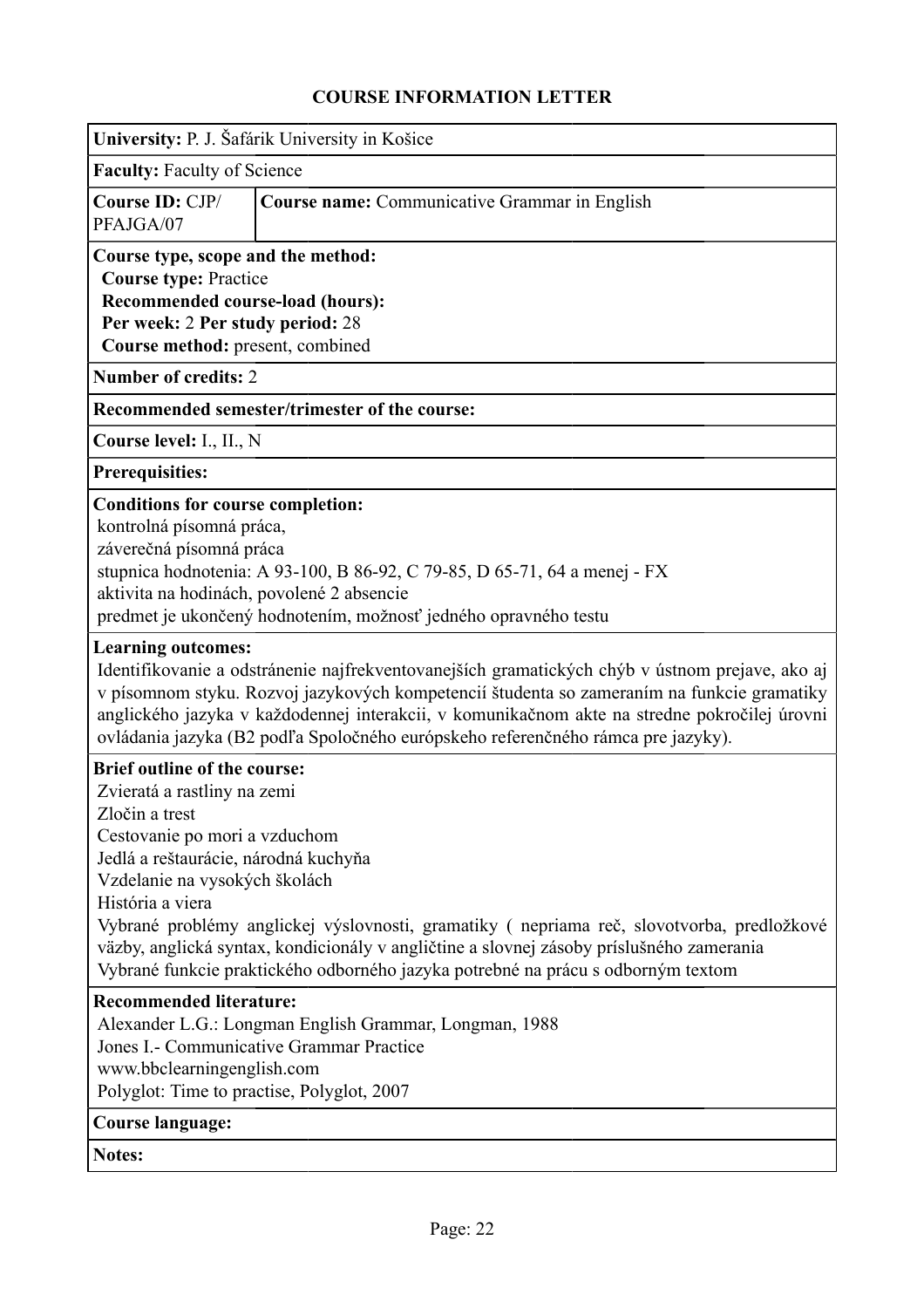| <b>Course assessment</b><br>Total number of assessed students: 355                                                                                |                                         |  |  |  |  |  |
|---------------------------------------------------------------------------------------------------------------------------------------------------|-----------------------------------------|--|--|--|--|--|
| A                                                                                                                                                 | Е<br>FX<br>B                            |  |  |  |  |  |
| 40.56                                                                                                                                             | 7.89<br>10.99<br>18 31<br>16.62<br>5.63 |  |  |  |  |  |
| Provides: PaedDr. Gabriela Bednáriková                                                                                                            |                                         |  |  |  |  |  |
| Date of last modification: 06.02.2014                                                                                                             |                                         |  |  |  |  |  |
| Approved: doc. RNDr. Mária Ganajová, CSc., doc. RNDr. Katarína Kimáková, CSc., prof.<br>Volodymyr Starosta, DrSc., Prof. PhDr. Oľga Orosová, CSc. |                                         |  |  |  |  |  |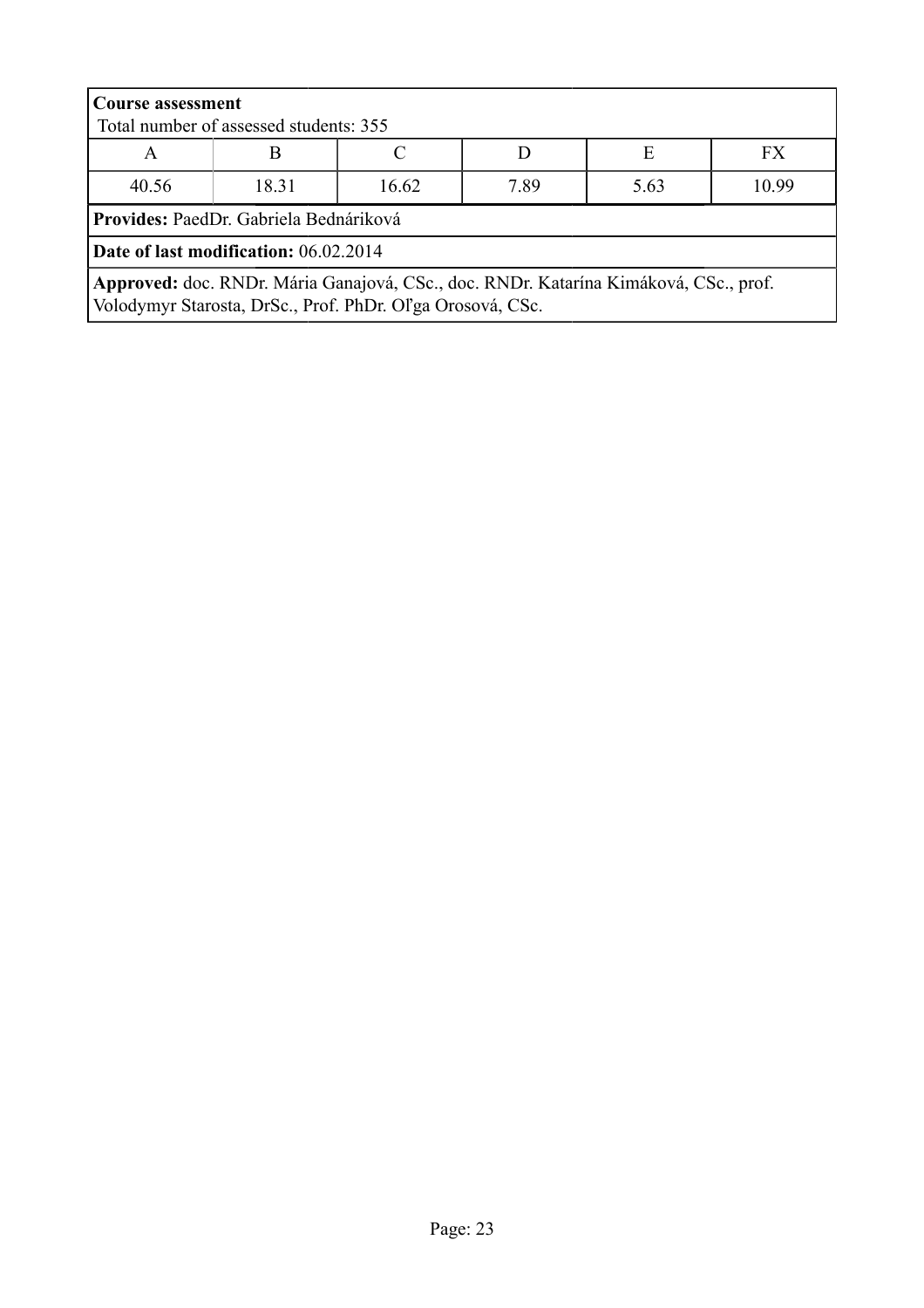<span id="page-23-0"></span>

|                                                                                                                                                                                                                                                                                                                                                                                                                        | University: P. J. Šafárik University in Košice                                                                                                                     |  |  |  |  |
|------------------------------------------------------------------------------------------------------------------------------------------------------------------------------------------------------------------------------------------------------------------------------------------------------------------------------------------------------------------------------------------------------------------------|--------------------------------------------------------------------------------------------------------------------------------------------------------------------|--|--|--|--|
|                                                                                                                                                                                                                                                                                                                                                                                                                        | <b>Faculty: Faculty of Science</b>                                                                                                                                 |  |  |  |  |
| Course ID: UCHV/<br>MPPb/03                                                                                                                                                                                                                                                                                                                                                                                            | Course name: Continual pedagogic practice I                                                                                                                        |  |  |  |  |
|                                                                                                                                                                                                                                                                                                                                                                                                                        | Course type, scope and the method:<br><b>Course type: Practice</b><br>Recommended course-load (hours):<br>Per week: Per study period: 3t<br>Course method: present |  |  |  |  |
| Number of credits: 1                                                                                                                                                                                                                                                                                                                                                                                                   |                                                                                                                                                                    |  |  |  |  |
|                                                                                                                                                                                                                                                                                                                                                                                                                        | Recommended semester/trimester of the course: 2.                                                                                                                   |  |  |  |  |
| Course level: II.                                                                                                                                                                                                                                                                                                                                                                                                      |                                                                                                                                                                    |  |  |  |  |
| Prerequisities: UCHV/SPC1a/03                                                                                                                                                                                                                                                                                                                                                                                          |                                                                                                                                                                    |  |  |  |  |
| <b>Conditions for course completion:</b>                                                                                                                                                                                                                                                                                                                                                                               |                                                                                                                                                                    |  |  |  |  |
| <b>Learning outcomes:</b>                                                                                                                                                                                                                                                                                                                                                                                              | The aim of this subject is to apply theoretical preparation from chemistry didactics by the creation<br>of lesson plans for teaching                               |  |  |  |  |
| <b>Brief outline of the course:</b><br>The practice runs 3 week and is realizes only in one school in Košice from both certificated subjects.<br>Content of practise is obligate visitation at 8 lessons and unlearns minimal 10 lessons from each<br>certificated subject. A part of practice is methodical and professional analysis unlearn lesson and<br>active implication in out of class and school activities. |                                                                                                                                                                    |  |  |  |  |
| <b>Recommended literature:</b>                                                                                                                                                                                                                                                                                                                                                                                         |                                                                                                                                                                    |  |  |  |  |
| <b>Course language:</b>                                                                                                                                                                                                                                                                                                                                                                                                |                                                                                                                                                                    |  |  |  |  |
| <b>Notes:</b>                                                                                                                                                                                                                                                                                                                                                                                                          |                                                                                                                                                                    |  |  |  |  |
| <b>Course assessment</b><br>Total number of assessed students: 137                                                                                                                                                                                                                                                                                                                                                     |                                                                                                                                                                    |  |  |  |  |
|                                                                                                                                                                                                                                                                                                                                                                                                                        | abs<br>n                                                                                                                                                           |  |  |  |  |
| 100.0<br>0.0                                                                                                                                                                                                                                                                                                                                                                                                           |                                                                                                                                                                    |  |  |  |  |
| Provides: doc. RNDr. Mária Ganajová, CSc., RNDr. Milena Kristofová                                                                                                                                                                                                                                                                                                                                                     |                                                                                                                                                                    |  |  |  |  |
| Date of last modification: 03.02.2014                                                                                                                                                                                                                                                                                                                                                                                  |                                                                                                                                                                    |  |  |  |  |
| Approved: doc. RNDr. Mária Ganajová, CSc., doc. RNDr. Katarína Kimáková, CSc., prof.<br>Volodymyr Starosta, DrSc., Prof. PhDr. Oľga Orosová, CSc.                                                                                                                                                                                                                                                                      |                                                                                                                                                                    |  |  |  |  |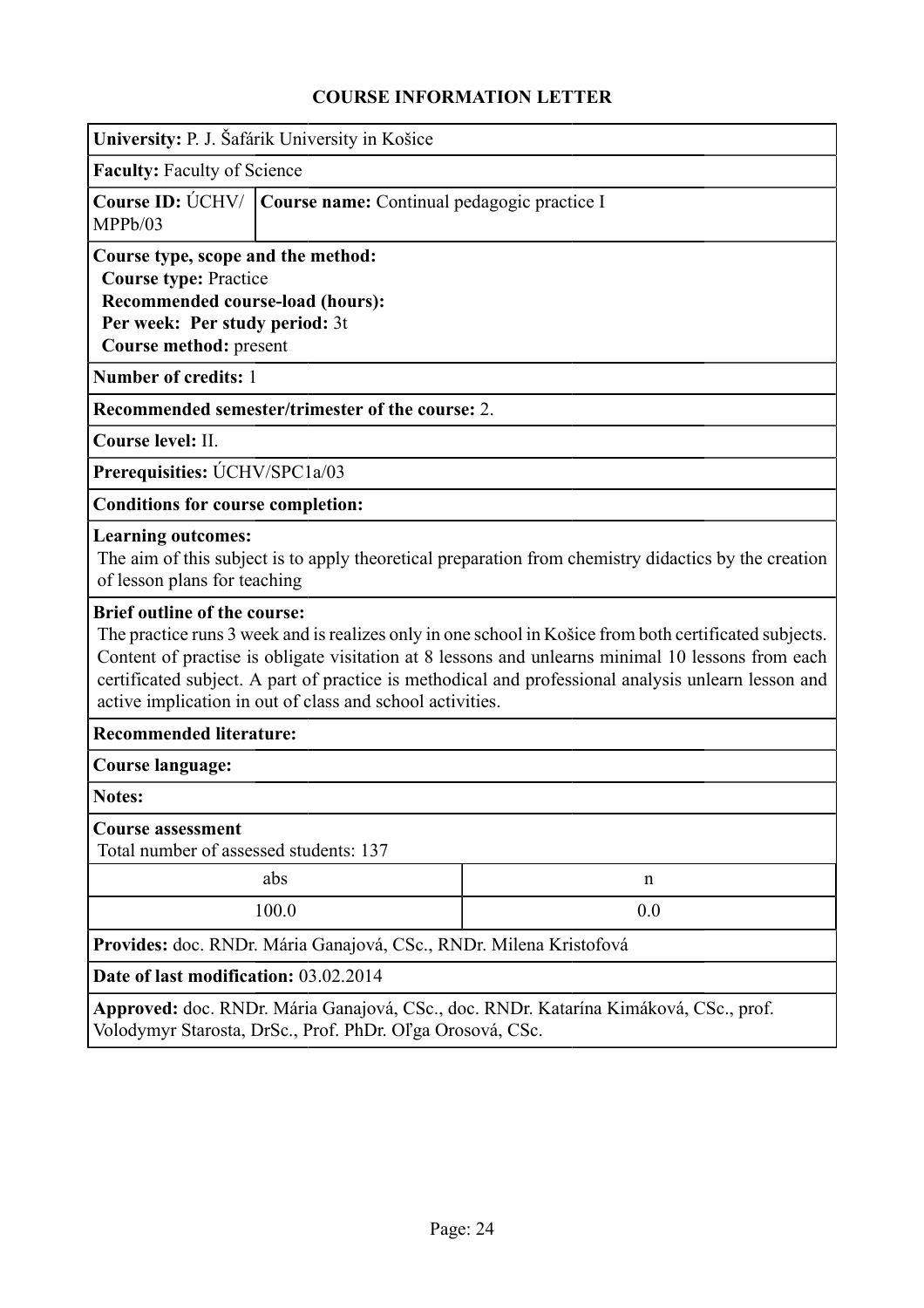<span id="page-24-0"></span>

|                                                                                                                                                                                                                                                                                                                                                                                                                        | University: P. J. Šafárik University in Košice                                                                                                                    |  |  |  |  |
|------------------------------------------------------------------------------------------------------------------------------------------------------------------------------------------------------------------------------------------------------------------------------------------------------------------------------------------------------------------------------------------------------------------------|-------------------------------------------------------------------------------------------------------------------------------------------------------------------|--|--|--|--|
| <b>Faculty: Faculty of Science</b>                                                                                                                                                                                                                                                                                                                                                                                     |                                                                                                                                                                   |  |  |  |  |
| MPPc/04                                                                                                                                                                                                                                                                                                                                                                                                                | Course ID: ÚCHV/   Course name: Continual pedagogic practice II                                                                                                   |  |  |  |  |
| Course type, scope and the method:<br><b>Course type: Practice</b><br>Recommended course-load (hours):<br>Per week: Per study period: 4t<br>Course method: present                                                                                                                                                                                                                                                     |                                                                                                                                                                   |  |  |  |  |
| <b>Number of credits: 2</b>                                                                                                                                                                                                                                                                                                                                                                                            |                                                                                                                                                                   |  |  |  |  |
|                                                                                                                                                                                                                                                                                                                                                                                                                        | Recommended semester/trimester of the course: 3.                                                                                                                  |  |  |  |  |
| Course level: II.                                                                                                                                                                                                                                                                                                                                                                                                      |                                                                                                                                                                   |  |  |  |  |
|                                                                                                                                                                                                                                                                                                                                                                                                                        | Prerequisities: UCHV/MPPb/03 and UCHV/DCHa/03                                                                                                                     |  |  |  |  |
| <b>Conditions for course completion:</b>                                                                                                                                                                                                                                                                                                                                                                               |                                                                                                                                                                   |  |  |  |  |
|                                                                                                                                                                                                                                                                                                                                                                                                                        | <b>Learning outcomes:</b><br>The aim of this subject is to apply theoretical preparation from chemistry didactics by the creation<br>of lesson plans for teaching |  |  |  |  |
| <b>Brief outline of the course:</b><br>The practice runs 4 week and is realizes only in one school in Košice from both certificated subjects.<br>Content of practise is obligate visitation at 8 lessons and unlearns minimal 18 lessons from each<br>certificated subject. A part of practice is methodical and professional analysis unlearn lesson and<br>active implication in out of class and school activities. |                                                                                                                                                                   |  |  |  |  |
| <b>Recommended literature:</b>                                                                                                                                                                                                                                                                                                                                                                                         |                                                                                                                                                                   |  |  |  |  |
| <b>Course language:</b>                                                                                                                                                                                                                                                                                                                                                                                                |                                                                                                                                                                   |  |  |  |  |
| Notes:                                                                                                                                                                                                                                                                                                                                                                                                                 |                                                                                                                                                                   |  |  |  |  |
| <b>Course assessment</b><br>Total number of assessed students: 138                                                                                                                                                                                                                                                                                                                                                     |                                                                                                                                                                   |  |  |  |  |
|                                                                                                                                                                                                                                                                                                                                                                                                                        | abs<br>n                                                                                                                                                          |  |  |  |  |
| 0.0<br>100.0                                                                                                                                                                                                                                                                                                                                                                                                           |                                                                                                                                                                   |  |  |  |  |
| Provides: doc. RNDr. Mária Ganajová, CSc., RNDr. Milena Kristofová, RNDr. Ivana Sotáková                                                                                                                                                                                                                                                                                                                               |                                                                                                                                                                   |  |  |  |  |
| Date of last modification: 03.02.2014                                                                                                                                                                                                                                                                                                                                                                                  |                                                                                                                                                                   |  |  |  |  |
| Approved: doc. RNDr. Mária Ganajová, CSc., doc. RNDr. Katarína Kimáková, CSc., prof.<br>Volodymyr Starosta, DrSc., Prof. PhDr. Oľga Orosová, CSc.                                                                                                                                                                                                                                                                      |                                                                                                                                                                   |  |  |  |  |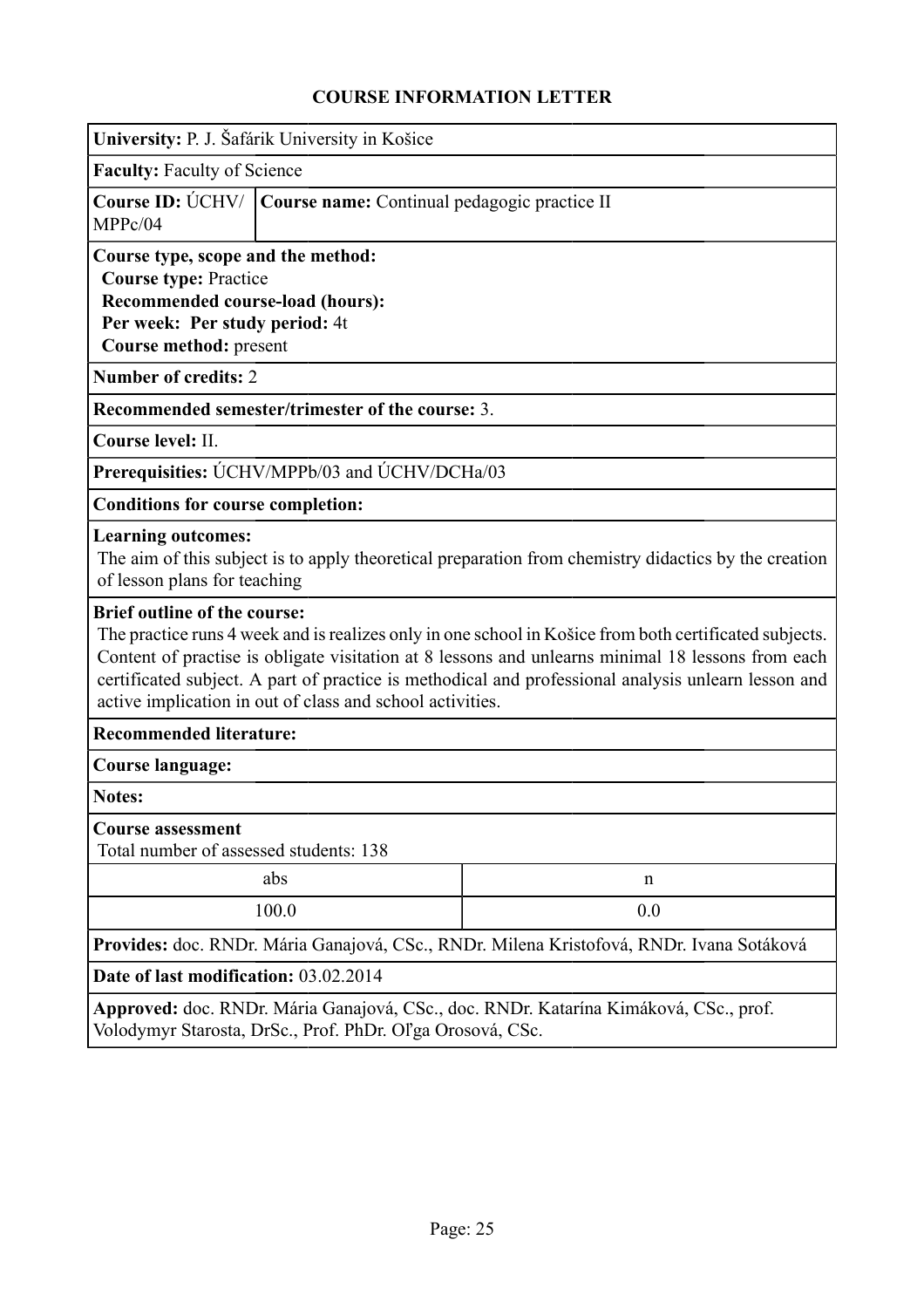<span id="page-25-0"></span>

| University: P. J. Šafárik University in Košice                                                                                                                                                                                                                                                                                                                                                                         |                                                                                                                                                                    |  |  |  |  |
|------------------------------------------------------------------------------------------------------------------------------------------------------------------------------------------------------------------------------------------------------------------------------------------------------------------------------------------------------------------------------------------------------------------------|--------------------------------------------------------------------------------------------------------------------------------------------------------------------|--|--|--|--|
|                                                                                                                                                                                                                                                                                                                                                                                                                        | <b>Faculty: Faculty of Science</b>                                                                                                                                 |  |  |  |  |
| MPPd/05                                                                                                                                                                                                                                                                                                                                                                                                                | Course ID: ÚCHV/   Course name: Continual pedagogic practise III                                                                                                   |  |  |  |  |
|                                                                                                                                                                                                                                                                                                                                                                                                                        | Course type, scope and the method:<br><b>Course type: Practice</b><br>Recommended course-load (hours):<br>Per week: Per study period: 3t<br>Course method: present |  |  |  |  |
| <b>Number of credits: 2</b>                                                                                                                                                                                                                                                                                                                                                                                            |                                                                                                                                                                    |  |  |  |  |
|                                                                                                                                                                                                                                                                                                                                                                                                                        | Recommended semester/trimester of the course: 4.                                                                                                                   |  |  |  |  |
| Course level: II.                                                                                                                                                                                                                                                                                                                                                                                                      |                                                                                                                                                                    |  |  |  |  |
|                                                                                                                                                                                                                                                                                                                                                                                                                        | Prerequisities: UCHV/MPPc/04 and UCHV/DCHb/03                                                                                                                      |  |  |  |  |
| <b>Conditions for course completion:</b>                                                                                                                                                                                                                                                                                                                                                                               |                                                                                                                                                                    |  |  |  |  |
|                                                                                                                                                                                                                                                                                                                                                                                                                        | <b>Learning outcomes:</b><br>The aim of this subject is to apply theoretical preparation from chemistry didactics by the creation<br>of lesson plans for teaching  |  |  |  |  |
| <b>Brief outline of the course:</b><br>The practice runs 3 week and is realizes only in one school in Košice from both certificated subjects.<br>Content of practise is obligate visitation at 4 lessons and unlearns minimal 15 lessons from each<br>certificated subject. A part of practice is methodical and professional analysis unlearn lesson and<br>active implication in out of class and school activities. |                                                                                                                                                                    |  |  |  |  |
| <b>Recommended literature:</b>                                                                                                                                                                                                                                                                                                                                                                                         |                                                                                                                                                                    |  |  |  |  |
| Course language:                                                                                                                                                                                                                                                                                                                                                                                                       |                                                                                                                                                                    |  |  |  |  |
| Notes:                                                                                                                                                                                                                                                                                                                                                                                                                 |                                                                                                                                                                    |  |  |  |  |
| <b>Course assessment</b><br>Total number of assessed students: 150                                                                                                                                                                                                                                                                                                                                                     |                                                                                                                                                                    |  |  |  |  |
|                                                                                                                                                                                                                                                                                                                                                                                                                        | abs<br>n                                                                                                                                                           |  |  |  |  |
| 100.0<br>0.0                                                                                                                                                                                                                                                                                                                                                                                                           |                                                                                                                                                                    |  |  |  |  |
| Provides: doc. RNDr. Mária Ganajová, CSc., RNDr. Milena Kristofová, RNDr. Ivana Sotáková                                                                                                                                                                                                                                                                                                                               |                                                                                                                                                                    |  |  |  |  |
| Date of last modification: 03.02.2014                                                                                                                                                                                                                                                                                                                                                                                  |                                                                                                                                                                    |  |  |  |  |
| Approved: doc. RNDr. Mária Ganajová, CSc., doc. RNDr. Katarína Kimáková, CSc., prof.<br>Volodymyr Starosta, DrSc., Prof. PhDr. Oľga Orosová, CSc.                                                                                                                                                                                                                                                                      |                                                                                                                                                                    |  |  |  |  |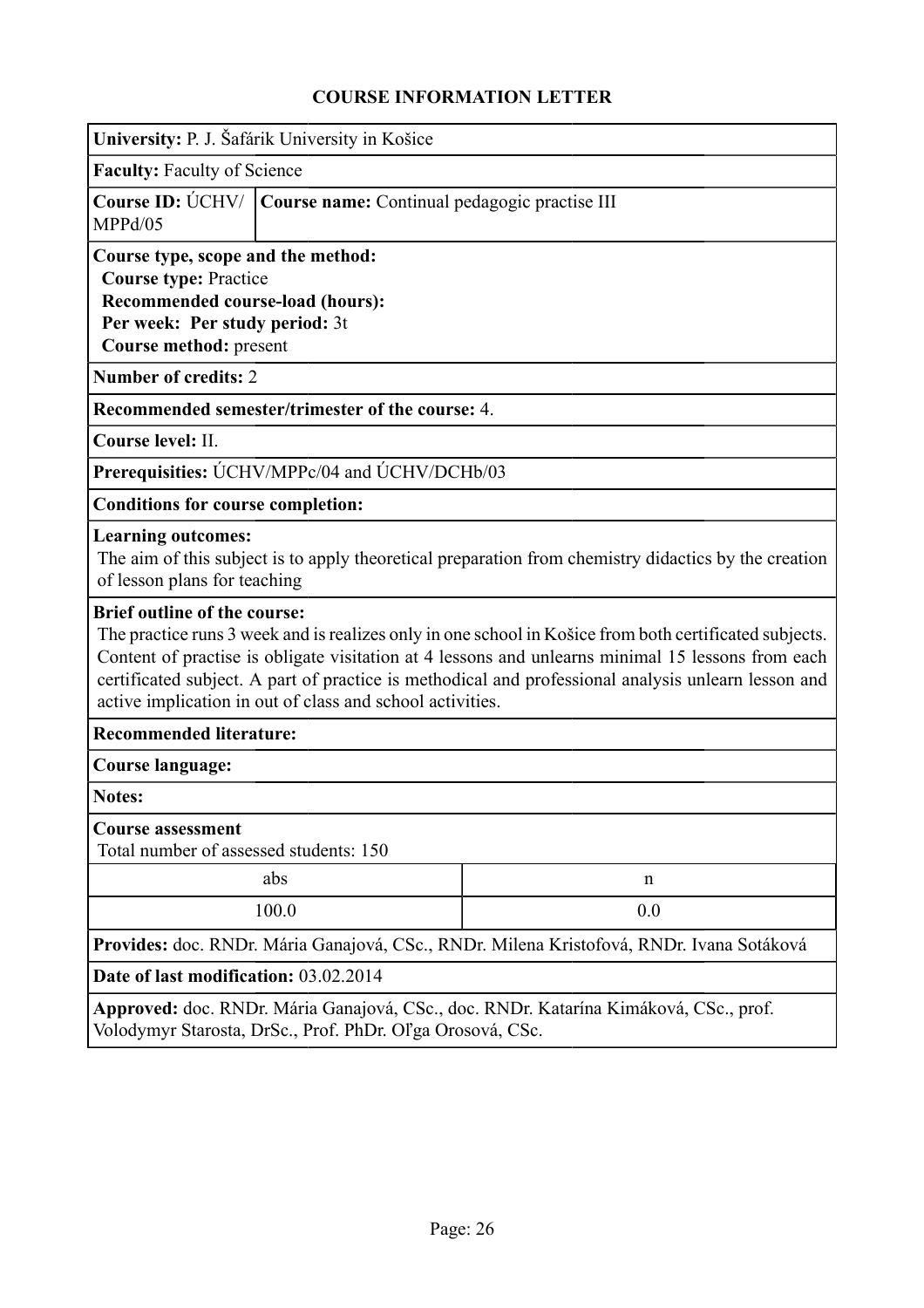<span id="page-26-0"></span>

|                                                                                                                                                                                                                                                                                                                                                                                                                                                   | University: P. J. Šafárik University in Košice                                                                                                                                                           |  |  |  |
|---------------------------------------------------------------------------------------------------------------------------------------------------------------------------------------------------------------------------------------------------------------------------------------------------------------------------------------------------------------------------------------------------------------------------------------------------|----------------------------------------------------------------------------------------------------------------------------------------------------------------------------------------------------------|--|--|--|
| <b>Faculty: Faculty of Science</b>                                                                                                                                                                                                                                                                                                                                                                                                                |                                                                                                                                                                                                          |  |  |  |
| <b>Course ID: UBEV/</b><br>MPPb/03                                                                                                                                                                                                                                                                                                                                                                                                                | Course name: Continuous teaching practice I.                                                                                                                                                             |  |  |  |
| Course type, scope and the method:<br><b>Course type: Practice</b><br>Recommended course-load (hours):<br>Per week: Per study period: 3t<br>Course method: present                                                                                                                                                                                                                                                                                |                                                                                                                                                                                                          |  |  |  |
| Number of credits: 1                                                                                                                                                                                                                                                                                                                                                                                                                              |                                                                                                                                                                                                          |  |  |  |
|                                                                                                                                                                                                                                                                                                                                                                                                                                                   | Recommended semester/trimester of the course: 2.                                                                                                                                                         |  |  |  |
| Course level: II.                                                                                                                                                                                                                                                                                                                                                                                                                                 |                                                                                                                                                                                                          |  |  |  |
| <b>Prerequisities:</b>                                                                                                                                                                                                                                                                                                                                                                                                                            |                                                                                                                                                                                                          |  |  |  |
|                                                                                                                                                                                                                                                                                                                                                                                                                                                   | <b>Conditions for course completion:</b><br>Verbal: trainer-teacher assessment of student outcomes in analysis of the lesson.<br>Written evaluation of the work of the student mentor (trainer-teacher). |  |  |  |
| <b>Learning outcomes:</b>                                                                                                                                                                                                                                                                                                                                                                                                                         |                                                                                                                                                                                                          |  |  |  |
| <b>Brief outline of the course:</b><br>The practice lasts three weeks, at primary or at secondary school. During practice, students visit<br>biology lessons and assist teacher during school hours.<br>They teach at least five biology lessons standalone. Reqiured is also an analysis of lessons with a<br>trainer-teacher. Students are required to participate in school life and participate in the activities<br>organized by the school. |                                                                                                                                                                                                          |  |  |  |
| <b>Recommended literature:</b><br>Current curriculum and biology textbooks in Slovakia.                                                                                                                                                                                                                                                                                                                                                           |                                                                                                                                                                                                          |  |  |  |
| <b>Course language:</b>                                                                                                                                                                                                                                                                                                                                                                                                                           |                                                                                                                                                                                                          |  |  |  |
| <b>Notes:</b>                                                                                                                                                                                                                                                                                                                                                                                                                                     |                                                                                                                                                                                                          |  |  |  |
| <b>Course assessment</b><br>Total number of assessed students: 239                                                                                                                                                                                                                                                                                                                                                                                |                                                                                                                                                                                                          |  |  |  |
| abs<br>n                                                                                                                                                                                                                                                                                                                                                                                                                                          |                                                                                                                                                                                                          |  |  |  |
| 99.16<br>0.84                                                                                                                                                                                                                                                                                                                                                                                                                                     |                                                                                                                                                                                                          |  |  |  |
| <b>Provides:</b>                                                                                                                                                                                                                                                                                                                                                                                                                                  |                                                                                                                                                                                                          |  |  |  |
| Date of last modification: 13.02.2014                                                                                                                                                                                                                                                                                                                                                                                                             |                                                                                                                                                                                                          |  |  |  |
| Approved: doc. RNDr. Mária Ganajová, CSc., doc. RNDr. Katarína Kimáková, CSc., prof.<br>Volodymyr Starosta, DrSc., Prof. PhDr. Oľga Orosová, CSc.                                                                                                                                                                                                                                                                                                 |                                                                                                                                                                                                          |  |  |  |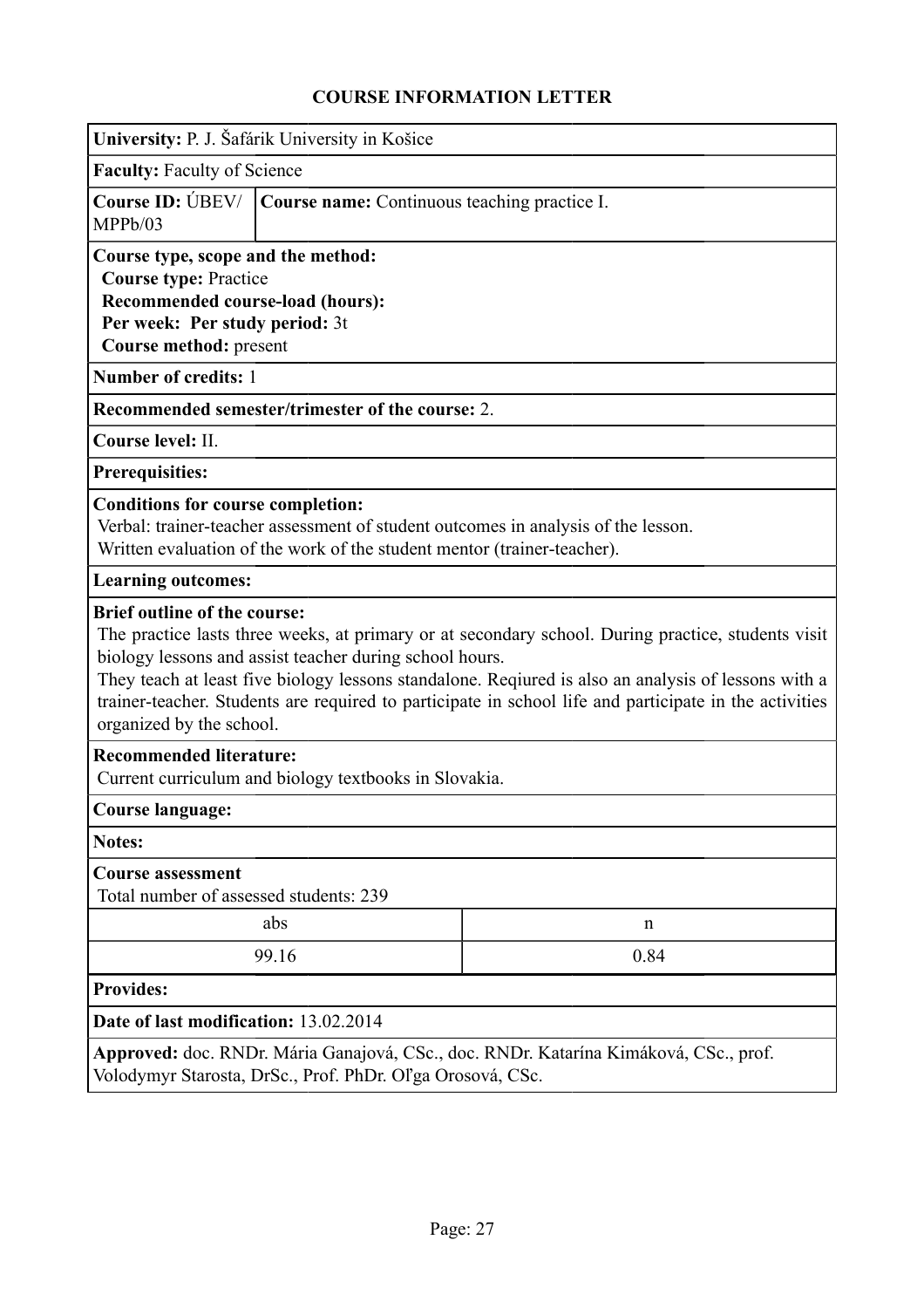<span id="page-27-0"></span>

| University: P. J. Šafárik University in Košice                                                                                                                                                                                                                       |                                                                                                                                                                    |                                                                                                       |  |  |
|----------------------------------------------------------------------------------------------------------------------------------------------------------------------------------------------------------------------------------------------------------------------|--------------------------------------------------------------------------------------------------------------------------------------------------------------------|-------------------------------------------------------------------------------------------------------|--|--|
| <b>Faculty: Faculty of Science</b>                                                                                                                                                                                                                                   |                                                                                                                                                                    |                                                                                                       |  |  |
| <b>Course ID: UBEV/</b><br>MPPc/03                                                                                                                                                                                                                                   | Course name: Continuous teaching practice II.                                                                                                                      |                                                                                                       |  |  |
|                                                                                                                                                                                                                                                                      | Course type, scope and the method:<br><b>Course type: Practice</b><br>Recommended course-load (hours):<br>Per week: Per study period: 4t<br>Course method: present |                                                                                                       |  |  |
| <b>Number of credits: 2</b>                                                                                                                                                                                                                                          |                                                                                                                                                                    |                                                                                                       |  |  |
|                                                                                                                                                                                                                                                                      | Recommended semester/trimester of the course: 3.                                                                                                                   |                                                                                                       |  |  |
| Course level: II.                                                                                                                                                                                                                                                    |                                                                                                                                                                    |                                                                                                       |  |  |
| Prerequisities: UBEV/MPPb/03                                                                                                                                                                                                                                         |                                                                                                                                                                    |                                                                                                       |  |  |
| <b>Conditions for course completion:</b>                                                                                                                                                                                                                             | A written evaluation of the student trainer-teacher.                                                                                                               | Verbal assessment of outcomes by trainer-teacher during the analysis of the lesson.                   |  |  |
| <b>Learning outcomes:</b>                                                                                                                                                                                                                                            |                                                                                                                                                                    | The aim is to get a practice teaching skills, to acquaint themselves with the organization of school. |  |  |
| <b>Brief outline of the course:</b><br>- Observation of lesson in the classroom (6VH/AP).<br>- Independent lessons leaded by pre-service teacher (18 VH / AP).<br>- Didactic analysis of lessons.<br>- Active participation in extracurricular activities at school. |                                                                                                                                                                    |                                                                                                       |  |  |
| <b>Recommended literature:</b><br>Biology textbooks for primary and secondary schools.                                                                                                                                                                               |                                                                                                                                                                    |                                                                                                       |  |  |
| <b>Course language:</b>                                                                                                                                                                                                                                              |                                                                                                                                                                    |                                                                                                       |  |  |
| <b>Notes:</b>                                                                                                                                                                                                                                                        |                                                                                                                                                                    |                                                                                                       |  |  |
| <b>Course assessment</b><br>Total number of assessed students: 242                                                                                                                                                                                                   |                                                                                                                                                                    |                                                                                                       |  |  |
|                                                                                                                                                                                                                                                                      | abs                                                                                                                                                                | n                                                                                                     |  |  |
| 100.0<br>0.0                                                                                                                                                                                                                                                         |                                                                                                                                                                    |                                                                                                       |  |  |
| <b>Provides:</b>                                                                                                                                                                                                                                                     |                                                                                                                                                                    |                                                                                                       |  |  |
| Date of last modification: 13.02.2014                                                                                                                                                                                                                                |                                                                                                                                                                    |                                                                                                       |  |  |
| Approved: doc. RNDr. Mária Ganajová, CSc., doc. RNDr. Katarína Kimáková, CSc., prof.<br>Volodymyr Starosta, DrSc., Prof. PhDr. Oľga Orosová, CSc.                                                                                                                    |                                                                                                                                                                    |                                                                                                       |  |  |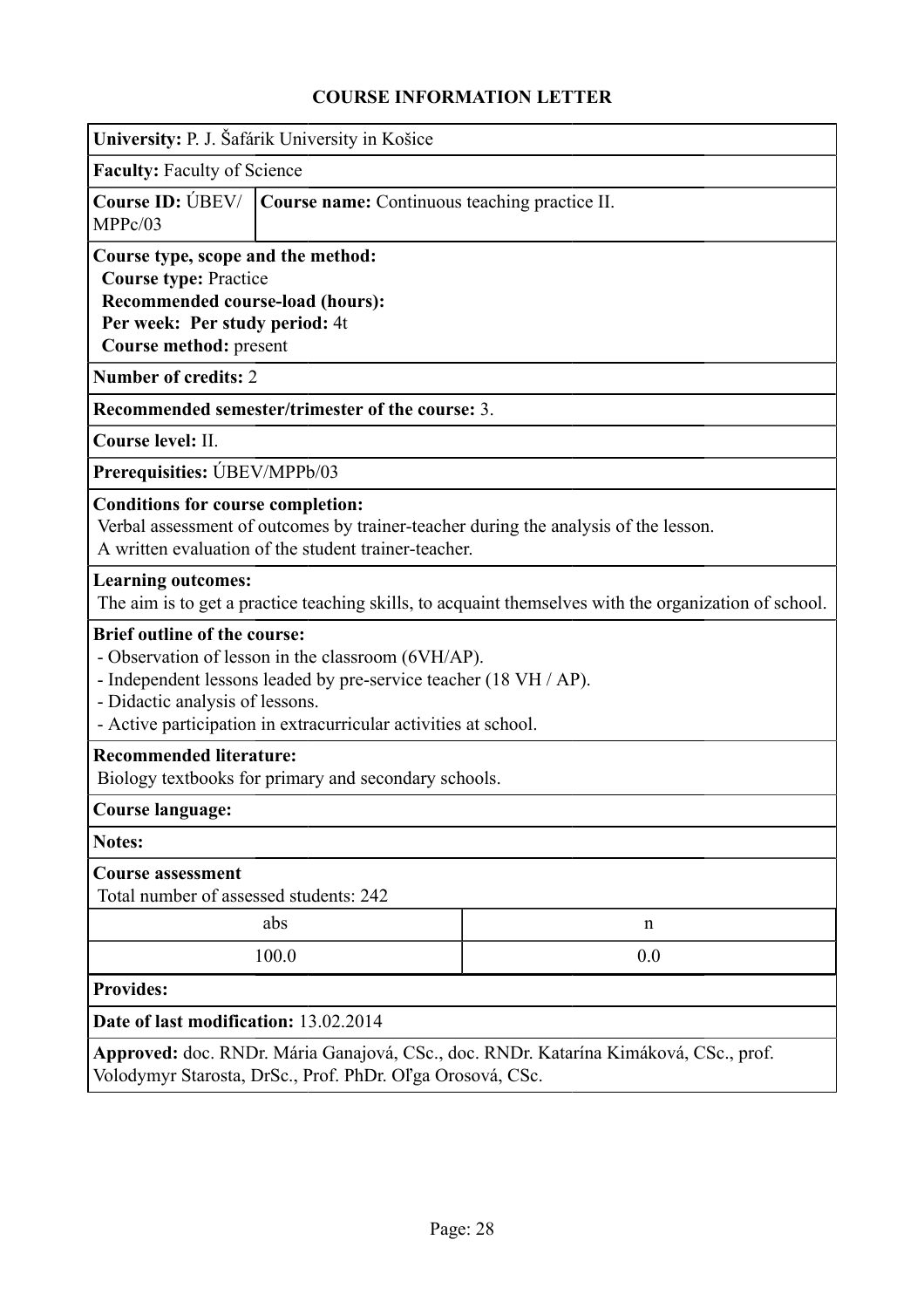<span id="page-28-0"></span>

| University: P. J. Šafárik University in Košice                                                                                                                                                                                                                                                                                                                                                                                                                                                         |                                                                                                                                                                                                            |  |  |  |
|--------------------------------------------------------------------------------------------------------------------------------------------------------------------------------------------------------------------------------------------------------------------------------------------------------------------------------------------------------------------------------------------------------------------------------------------------------------------------------------------------------|------------------------------------------------------------------------------------------------------------------------------------------------------------------------------------------------------------|--|--|--|
| <b>Faculty: Faculty of Science</b>                                                                                                                                                                                                                                                                                                                                                                                                                                                                     |                                                                                                                                                                                                            |  |  |  |
| <b>Course ID: UBEV/</b><br>MPPd/05                                                                                                                                                                                                                                                                                                                                                                                                                                                                     | Course name: Continuous teaching practice III.                                                                                                                                                             |  |  |  |
| Course type, scope and the method:<br><b>Course type: Practice</b><br>Recommended course-load (hours):<br>Per week: Per study period: 3t<br>Course method: present                                                                                                                                                                                                                                                                                                                                     |                                                                                                                                                                                                            |  |  |  |
| <b>Number of credits: 2</b>                                                                                                                                                                                                                                                                                                                                                                                                                                                                            |                                                                                                                                                                                                            |  |  |  |
|                                                                                                                                                                                                                                                                                                                                                                                                                                                                                                        | Recommended semester/trimester of the course: 4.                                                                                                                                                           |  |  |  |
| Course level: II.                                                                                                                                                                                                                                                                                                                                                                                                                                                                                      |                                                                                                                                                                                                            |  |  |  |
| Prerequisities: UBEV/MPPc/03                                                                                                                                                                                                                                                                                                                                                                                                                                                                           |                                                                                                                                                                                                            |  |  |  |
|                                                                                                                                                                                                                                                                                                                                                                                                                                                                                                        | <b>Conditions for course completion:</b><br>Verbal assessment of outcomes by trainer-teacher during the analysis of the lesson.<br>A written evaluation of student work (formulated by a trainer-teacher). |  |  |  |
| <b>Learning outcomes:</b>                                                                                                                                                                                                                                                                                                                                                                                                                                                                              |                                                                                                                                                                                                            |  |  |  |
| <b>Brief outline of the course:</b><br>The practice lasts three weeks (at primary or at secondary school). During practice students observ<br>for at least six and teach a minimum of ten biology lessons. Analysis of teaching hours are required.<br>Students are required to participate in school life and participate in the activities organized by the<br>school. Practice III can be recognized at the request of a student, when they led activities in the<br>facultative biology education. |                                                                                                                                                                                                            |  |  |  |
| <b>Recommended literature:</b><br>Biology textbooks for primary and secondary schools.                                                                                                                                                                                                                                                                                                                                                                                                                 |                                                                                                                                                                                                            |  |  |  |
| <b>Course language:</b>                                                                                                                                                                                                                                                                                                                                                                                                                                                                                |                                                                                                                                                                                                            |  |  |  |
| <b>Notes:</b>                                                                                                                                                                                                                                                                                                                                                                                                                                                                                          |                                                                                                                                                                                                            |  |  |  |
| <b>Course assessment</b><br>Total number of assessed students: 263                                                                                                                                                                                                                                                                                                                                                                                                                                     |                                                                                                                                                                                                            |  |  |  |
|                                                                                                                                                                                                                                                                                                                                                                                                                                                                                                        | abs<br>n                                                                                                                                                                                                   |  |  |  |
|                                                                                                                                                                                                                                                                                                                                                                                                                                                                                                        | 100.0<br>0.0                                                                                                                                                                                               |  |  |  |
| Provides: doc. RNDr. Katarína Kimáková, CSc., PaedDr. Andrea Lešková, PhD.                                                                                                                                                                                                                                                                                                                                                                                                                             |                                                                                                                                                                                                            |  |  |  |
| Date of last modification: 13.02.2014                                                                                                                                                                                                                                                                                                                                                                                                                                                                  |                                                                                                                                                                                                            |  |  |  |
| Approved: doc. RNDr. Mária Ganajová, CSc., doc. RNDr. Katarína Kimáková, CSc., prof.<br>Volodymyr Starosta, DrSc., Prof. PhDr. Oľga Orosová, CSc.                                                                                                                                                                                                                                                                                                                                                      |                                                                                                                                                                                                            |  |  |  |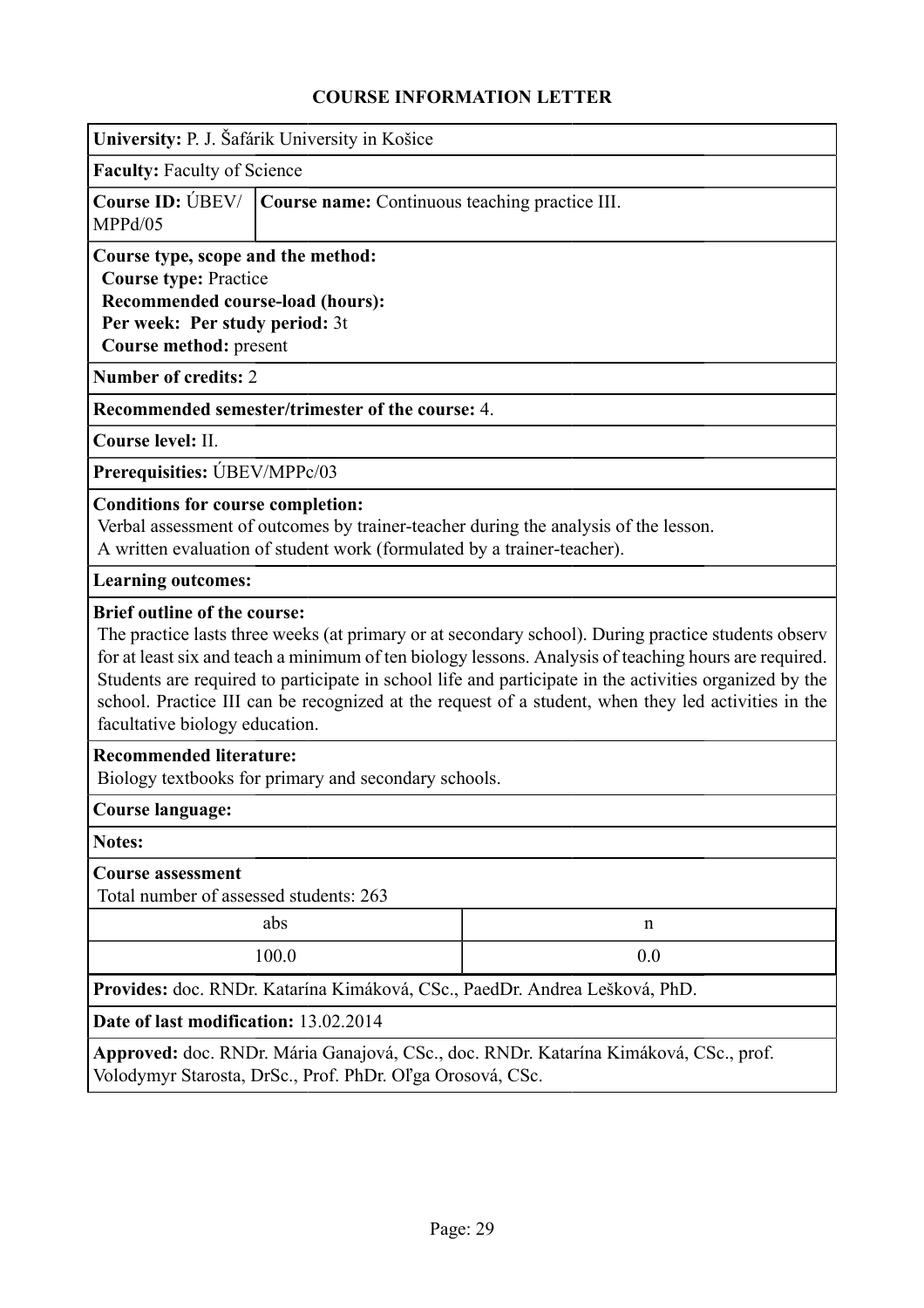<span id="page-29-0"></span>

**Faculty:** Faculty of Science

|       | <b>Course ID:</b> UCHV/ Course name: Cosmetic chemistry |
|-------|---------------------------------------------------------|
| KC/03 |                                                         |

**Course type, scope and the method:**

**Course type:** Lecture / Practice

**Recommended course-load (hours): Per week:** 2 / 1 **Per study period:** 28 / 14

**Course method:** present

**Number of credits:** 4

**Recommended semester/trimester of the course:** 3.

**Course level:** II.

**Prerequisities:**

#### **Conditions for course completion:**

Seminar report on the selected subjects of cosmetic chemistry and its oral presentation connected with discussion. Terminal examination by oral form.

#### **Learning outcomes:**

The basic chemical ingredients in cosmetic products, their isolation from natural sources. The construction of some interesting groups of the orgnaic structures and their application in cosmetic industry.

#### **Brief outline of the course:**

Skin and its components. The chemistry of lipids. Lipids, their classification (triacylglycerols, glycerophospholipids and sfingophoslipids), liposomes as transport systems. Fatty acids and alcohols, natural and synthetic waxes. Surfactants, their classification. Antioxidants. Dyes, their classification, organic and inorganic dyes, natural and synthetic. Biological active compounds (amino acids, peptides, proteins hydroxy acids, vitamins, polysaccharides) as the cosmetic ingredients. The chemistry of fragrances. Compounds derived from shikimic acid and mevalonic acid, their biosynthesis, Synthetic fragrances and their construction.

#### **Recommended literature:**

1. S. V. Bhat, B. A. Nagasampagi, M. Sivakumar: Chemistry of Natural Products, Springer Narosa 2005, ISBN 81-7319-481-5.

2. G. Ohloff: Scent and Fragrances, Springer-Verlag Berlín Heidelberg 1994, ISBN 3-540-57108-6.

3. D. H. Pybus, CH. S. Sell: The chemistry of fragrances, Royal Society of Chemistry 1999, ISBN 0-8540-528-7.

4. J. McMurry: Organic chemistry, Brooks/Cole, a Thomson Learning Company 2004, Sixth Eddition, ISBN 0534389996.

#### **Course language:**

**Notes:**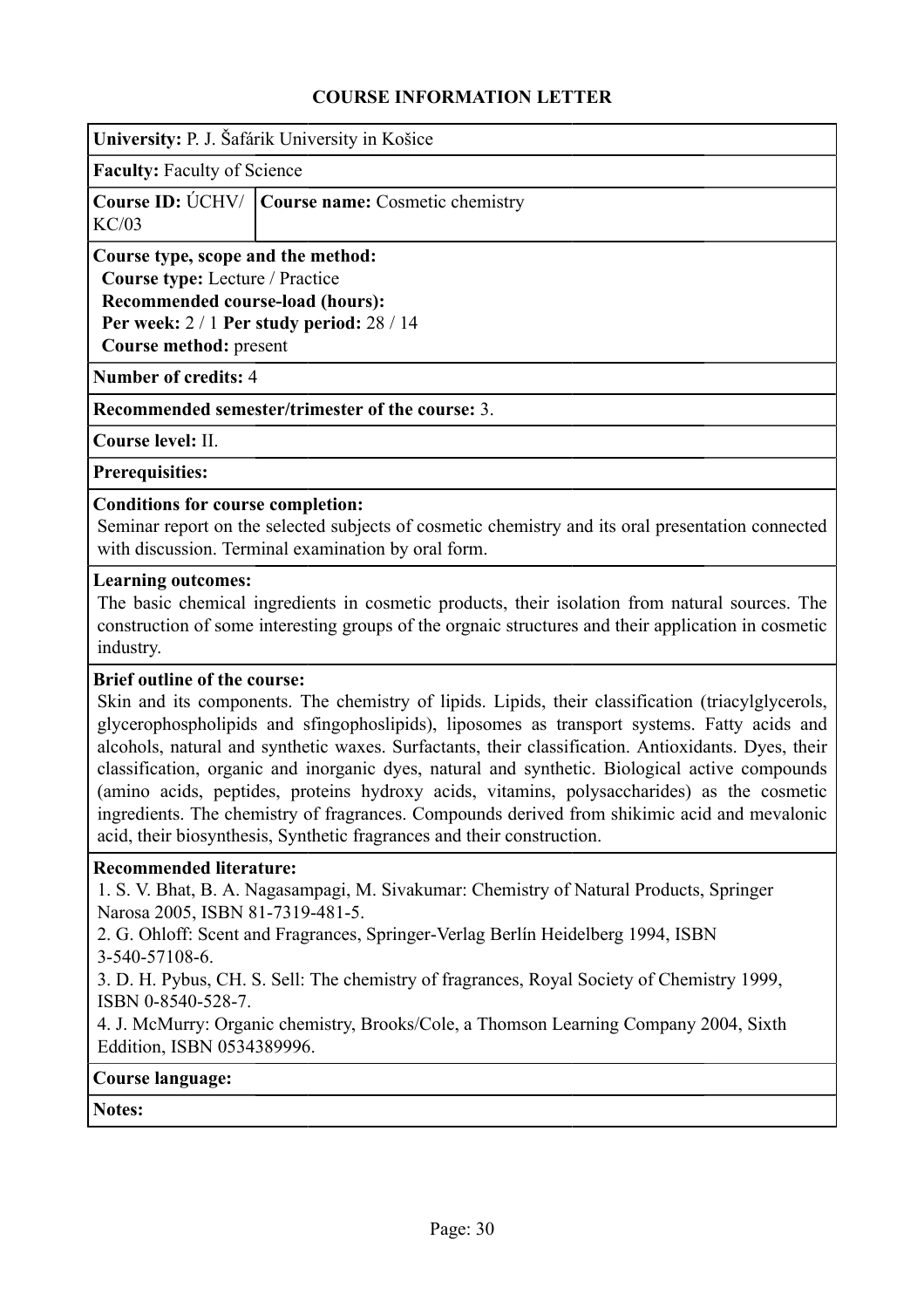| <b>Course assessment</b><br>Total number of assessed students: 86                                                                                 |       |      |      |     |     |
|---------------------------------------------------------------------------------------------------------------------------------------------------|-------|------|------|-----|-----|
| <b>FX</b><br>E<br>A                                                                                                                               |       |      |      |     |     |
| 79.07                                                                                                                                             | 15 12 | 4.65 | 1.16 | 0.0 | 0.0 |
| Provides: doc. RNDr. Miroslava Martinková, PhD.                                                                                                   |       |      |      |     |     |
| Date of last modification: 03.02.2014                                                                                                             |       |      |      |     |     |
| Approved: doc. RNDr. Mária Ganajová, CSc., doc. RNDr. Katarína Kimáková, CSc., prof.<br>Volodymyr Starosta, DrSc., Prof. PhDr. Oľga Orosová, CSc. |       |      |      |     |     |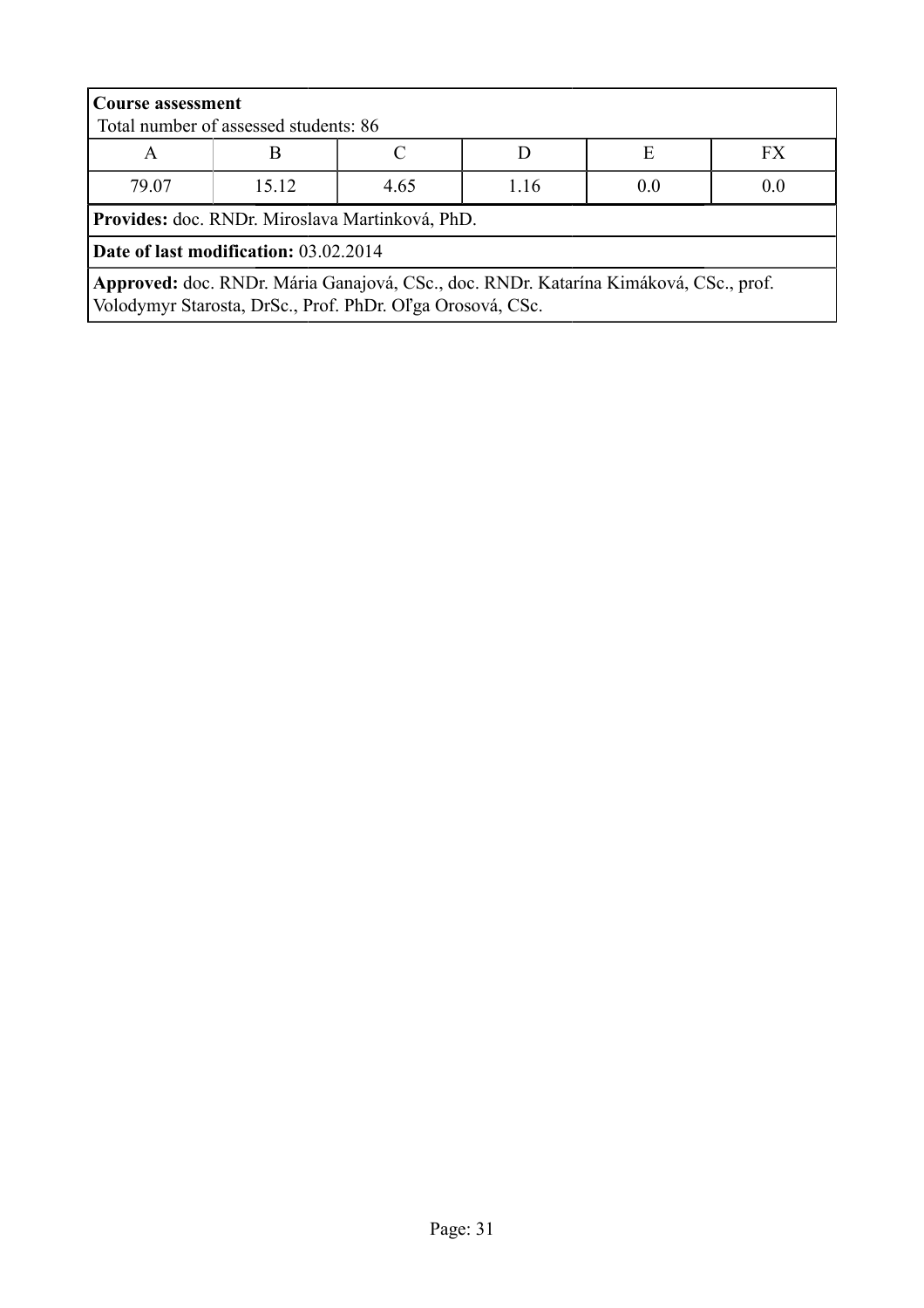<span id="page-31-0"></span>

|                                                                                                                                                                      | University: P. J. Šafárik University in Košice   |                                           |   |   |           |
|----------------------------------------------------------------------------------------------------------------------------------------------------------------------|--------------------------------------------------|-------------------------------------------|---|---|-----------|
|                                                                                                                                                                      | <b>Faculty: Faculty of Science</b>               |                                           |   |   |           |
| Course ID: KAE/<br>KAp/03                                                                                                                                            |                                                  | <b>Course name: Cultural Anthropology</b> |   |   |           |
| Course type, scope and the method:<br><b>Course type: Practice</b><br>Recommended course-load (hours):<br>Per week: 2 Per study period: 28<br>Course method: present |                                                  |                                           |   |   |           |
| <b>Number of credits: 2</b>                                                                                                                                          |                                                  |                                           |   |   |           |
|                                                                                                                                                                      | Recommended semester/trimester of the course: 2. |                                           |   |   |           |
| Course level: II.                                                                                                                                                    |                                                  |                                           |   |   |           |
| <b>Prerequisities:</b>                                                                                                                                               |                                                  |                                           |   |   |           |
|                                                                                                                                                                      | <b>Conditions for course completion:</b>         |                                           |   |   |           |
| <b>Learning outcomes:</b>                                                                                                                                            |                                                  |                                           |   |   |           |
|                                                                                                                                                                      | <b>Brief outline of the course:</b>              |                                           |   |   |           |
| <b>Recommended literature:</b>                                                                                                                                       |                                                  |                                           |   |   |           |
| <b>Course language:</b>                                                                                                                                              |                                                  |                                           |   |   |           |
| <b>Notes:</b>                                                                                                                                                        |                                                  |                                           |   |   |           |
| <b>Course assessment</b><br>Total number of assessed students: 126                                                                                                   |                                                  |                                           |   |   |           |
| $\mathbf{A}$                                                                                                                                                         | B                                                | $\mathcal{C}$                             | D | E | <b>FX</b> |
| 84.92                                                                                                                                                                | 14.29<br>0.79<br>0.0<br>0.0<br>0.0               |                                           |   |   |           |
| Provides: Mgr. Adriana Jesenková, PhD.                                                                                                                               |                                                  |                                           |   |   |           |
| Date of last modification: 29.01.2014                                                                                                                                |                                                  |                                           |   |   |           |
| Approved: doc. RNDr. Mária Ganajová, CSc., doc. RNDr. Katarína Kimáková, CSc., prof.<br>Volodymyr Starosta, DrSc., Prof. PhDr. Oľga Orosová, CSc.                    |                                                  |                                           |   |   |           |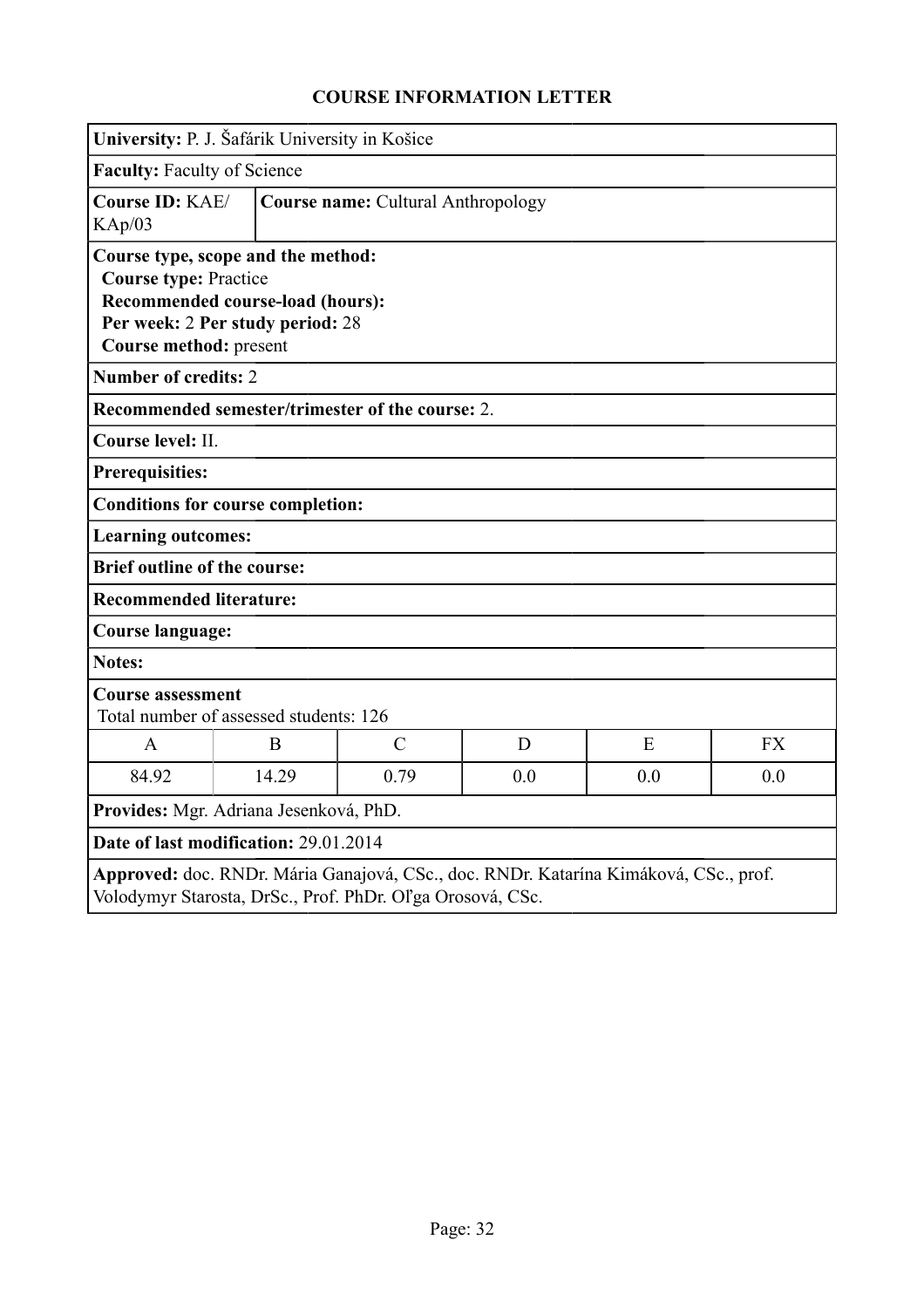<span id="page-32-0"></span>

|                                                                                                                                                                      | University: P. J. Šafárik University in Košice                       |  |  |  |
|----------------------------------------------------------------------------------------------------------------------------------------------------------------------|----------------------------------------------------------------------|--|--|--|
| <b>Faculty: Faculty of Science</b>                                                                                                                                   |                                                                      |  |  |  |
| <b>Course ID:</b><br>KPPaPZ/RSEI/03                                                                                                                                  | <b>Course name:</b> Development of Social and Emotional Intelligence |  |  |  |
| Course type, scope and the method:<br><b>Course type: Practice</b><br>Recommended course-load (hours):<br>Per week: 2 Per study period: 28<br>Course method: present |                                                                      |  |  |  |
| <b>Number of credits: 2</b>                                                                                                                                          |                                                                      |  |  |  |
|                                                                                                                                                                      | Recommended semester/trimester of the course: 2.                     |  |  |  |
| Course level: II.                                                                                                                                                    |                                                                      |  |  |  |
| <b>Prerequisities:</b>                                                                                                                                               |                                                                      |  |  |  |
| <b>Conditions for course completion:</b>                                                                                                                             |                                                                      |  |  |  |
| <b>Learning outcomes:</b>                                                                                                                                            |                                                                      |  |  |  |
|                                                                                                                                                                      | <b>Brief outline of the course:</b>                                  |  |  |  |
|                                                                                                                                                                      | <b>Recommended literature:</b>                                       |  |  |  |
| <b>Course language:</b>                                                                                                                                              |                                                                      |  |  |  |
| <b>Notes:</b>                                                                                                                                                        |                                                                      |  |  |  |
| <b>Course assessment</b><br>Total number of assessed students: 282                                                                                                   |                                                                      |  |  |  |
|                                                                                                                                                                      | abs<br>$\mathbf n$                                                   |  |  |  |
|                                                                                                                                                                      | 97.16<br>2.84                                                        |  |  |  |
| Provides: Mgr. Lucia Hricová                                                                                                                                         |                                                                      |  |  |  |
| Date of last modification: 04.02.2014                                                                                                                                |                                                                      |  |  |  |
| Approved: doc. RNDr. Mária Ganajová, CSc., doc. RNDr. Katarína Kimáková, CSc., prof.<br>Volodymyr Starosta, DrSc., Prof. PhDr. Oľga Orosová, CSc.                    |                                                                      |  |  |  |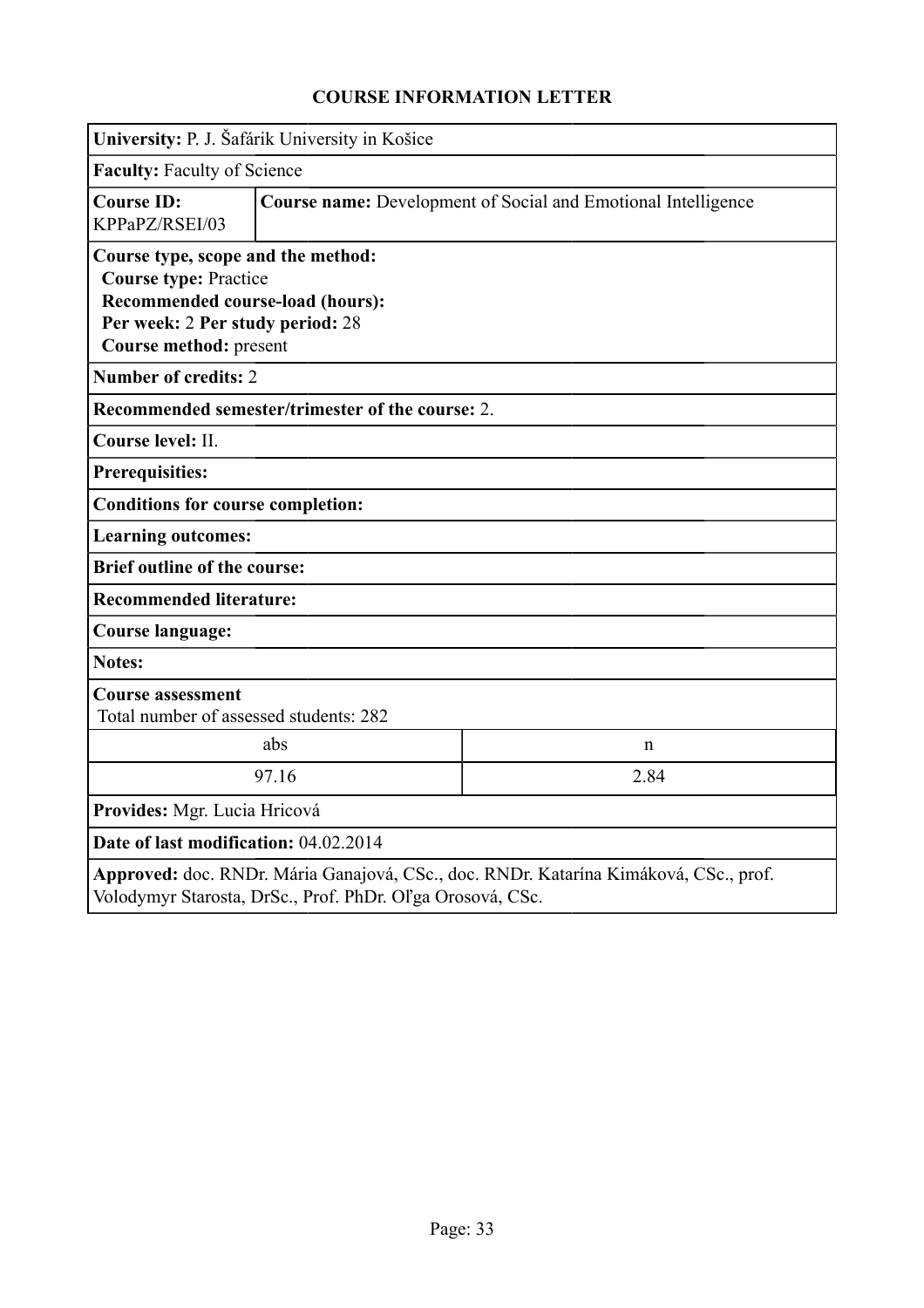<span id="page-33-0"></span>

| University: P. J. Šafárik University in Košice                                                                                                                                                                                                                                                                                                                                                                                                                                        |                                                                                                                                                                                                                                                                                                                                                                                                                                                                                                                                                                               |  |  |  |
|---------------------------------------------------------------------------------------------------------------------------------------------------------------------------------------------------------------------------------------------------------------------------------------------------------------------------------------------------------------------------------------------------------------------------------------------------------------------------------------|-------------------------------------------------------------------------------------------------------------------------------------------------------------------------------------------------------------------------------------------------------------------------------------------------------------------------------------------------------------------------------------------------------------------------------------------------------------------------------------------------------------------------------------------------------------------------------|--|--|--|
| <b>Faculty:</b> Faculty of Science                                                                                                                                                                                                                                                                                                                                                                                                                                                    |                                                                                                                                                                                                                                                                                                                                                                                                                                                                                                                                                                               |  |  |  |
| Course ID: ÚBEV/<br>DIB1/03                                                                                                                                                                                                                                                                                                                                                                                                                                                           | Course name: Didactics of biology                                                                                                                                                                                                                                                                                                                                                                                                                                                                                                                                             |  |  |  |
|                                                                                                                                                                                                                                                                                                                                                                                                                                                                                       | Course type, scope and the method:<br>Course type: Lecture / Practice<br>Recommended course-load (hours):<br>Per week: 2/3 Per study period: 28/42<br>Course method: present                                                                                                                                                                                                                                                                                                                                                                                                  |  |  |  |
| <b>Number of credits: 6</b>                                                                                                                                                                                                                                                                                                                                                                                                                                                           |                                                                                                                                                                                                                                                                                                                                                                                                                                                                                                                                                                               |  |  |  |
|                                                                                                                                                                                                                                                                                                                                                                                                                                                                                       | Recommended semester/trimester of the course: 2.                                                                                                                                                                                                                                                                                                                                                                                                                                                                                                                              |  |  |  |
| Course level: II.                                                                                                                                                                                                                                                                                                                                                                                                                                                                     |                                                                                                                                                                                                                                                                                                                                                                                                                                                                                                                                                                               |  |  |  |
|                                                                                                                                                                                                                                                                                                                                                                                                                                                                                       | Prerequisities: (KPPaPZ/PPGS/04 or KPPaPZ/PaSPP/09) and KPE/VPD/03                                                                                                                                                                                                                                                                                                                                                                                                                                                                                                            |  |  |  |
| <b>Conditions for course completion:</b><br>Oral exam                                                                                                                                                                                                                                                                                                                                                                                                                                 | Continuous assessment of tasks, which students prepared and submitted.                                                                                                                                                                                                                                                                                                                                                                                                                                                                                                        |  |  |  |
| <b>Learning outcomes:</b><br>Meet specific subjects teaching biology in high school and an elementary school. Learn and apply<br>didactic knowledges in the topics of the biology curriculum with respect of psychological principles<br>of learning. Selected biology teaching methods and technologies.                                                                                                                                                                             |                                                                                                                                                                                                                                                                                                                                                                                                                                                                                                                                                                               |  |  |  |
| <b>Brief outline of the course:</b><br>- EUR framework, phases of learning.<br>- Concept learning.<br>- Inquiry based science education.<br>- The importance of reflection.<br>competences.<br>- The school garden.                                                                                                                                                                                                                                                                   | - The aims of biological education in Slovakia, basic documents.<br>- Analysis of the curriculum and the formulation of educational objectives.<br>- Teaching strategies and methods in biology teaching.<br>- Problem solving and higher-order questions.<br>- Verification of biological knowledge and skills. Assessment and classification.<br>- Educational aspects of biology teaching, development of critical thinking skills and key<br>- Teaching aids for biology, the role of ICT.<br>- History of biology teaching. Various concepts of biology teaching abroad. |  |  |  |
| <b>Recommended literature:</b><br>Kimáková, K.: Úvod do štúdia didaktiky biológie, elektronický študijný text, 2008<br>Kimáková, K., Dunayová, D., Luczyová P.: Inovačné metódy vyučovania prírodopisu a biológie,<br>MC Prešov, 2001<br>Švecová, M.: Teorie a praxe zařazení školních projektů ve výuce přírodopisu a biologie,<br>Karolinum Praha 2001<br>Periodical publications for teaching biology. Internal study materials in Moodle https://<br>lms.upjs. sk/login/index.php |                                                                                                                                                                                                                                                                                                                                                                                                                                                                                                                                                                               |  |  |  |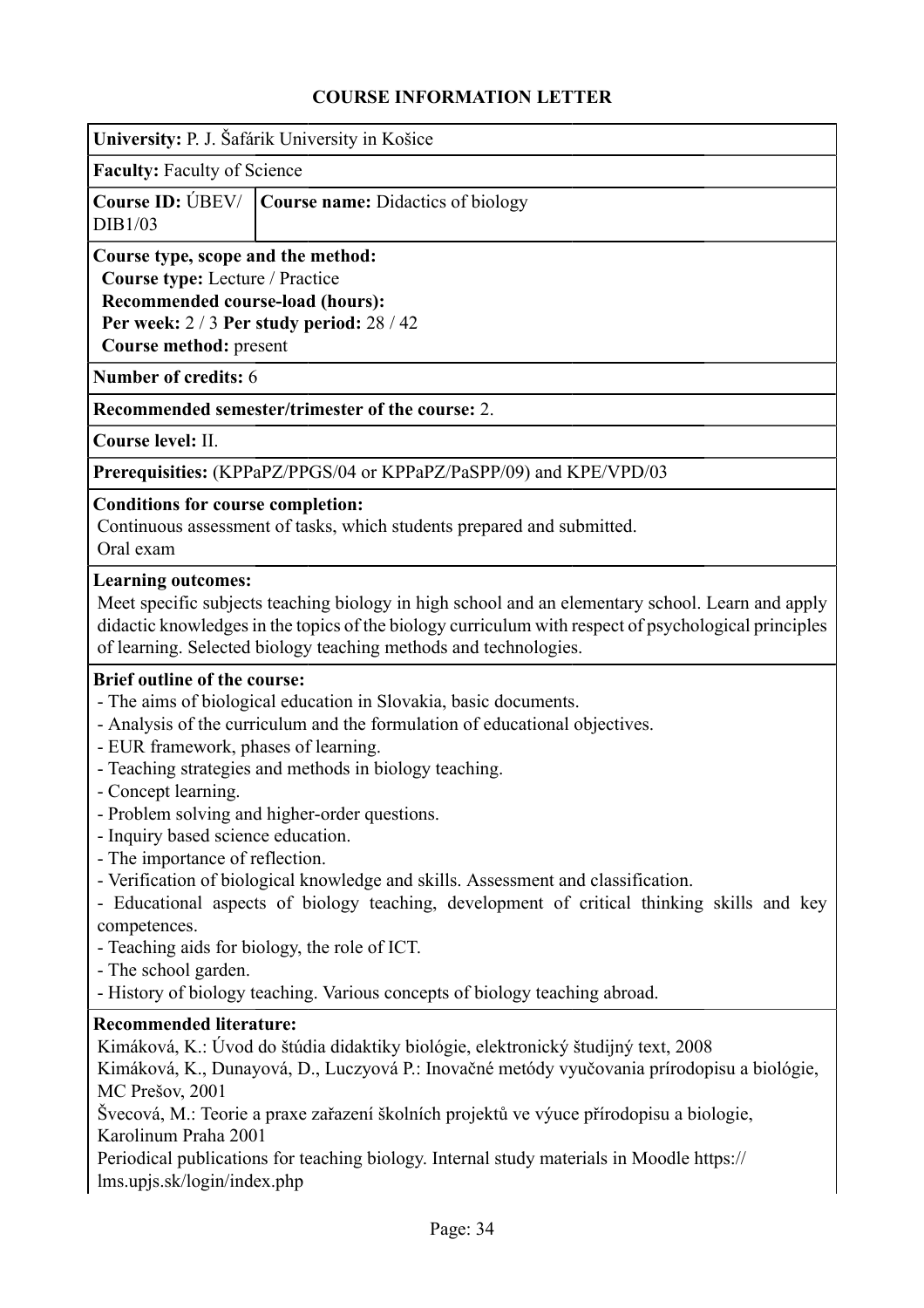Existing curriculum standards and biology textbooks for elementary and secondary schools

#### **Notes:**

#### **Course assessment**

Total number of assessed students: 353

| $\overline{ }$ | <u>.</u>      |               | <u>.</u> |     | <b>TTY</b><br><b>AA</b> |
|----------------|---------------|---------------|----------|-----|-------------------------|
| 48.16          | 2075<br>2J.1J | $-1$<br>10.11 | 5.38     | v.v | v.v                     |

**Provides:** doc. RNDr. Katarína Kimáková, CSc., RNDr. Ivana Slepáková, PhD., PaedDr. Andrea Lešková, PhD.

**Date of last modification:** 13.02.2014

**Approved:** doc. RNDr. Mária Ganajová, CSc., doc. RNDr. Katarína Kimáková, CSc., prof. Volodymyr Starosta, DrSc., Prof. PhDr. Oľga Orosová, CSc.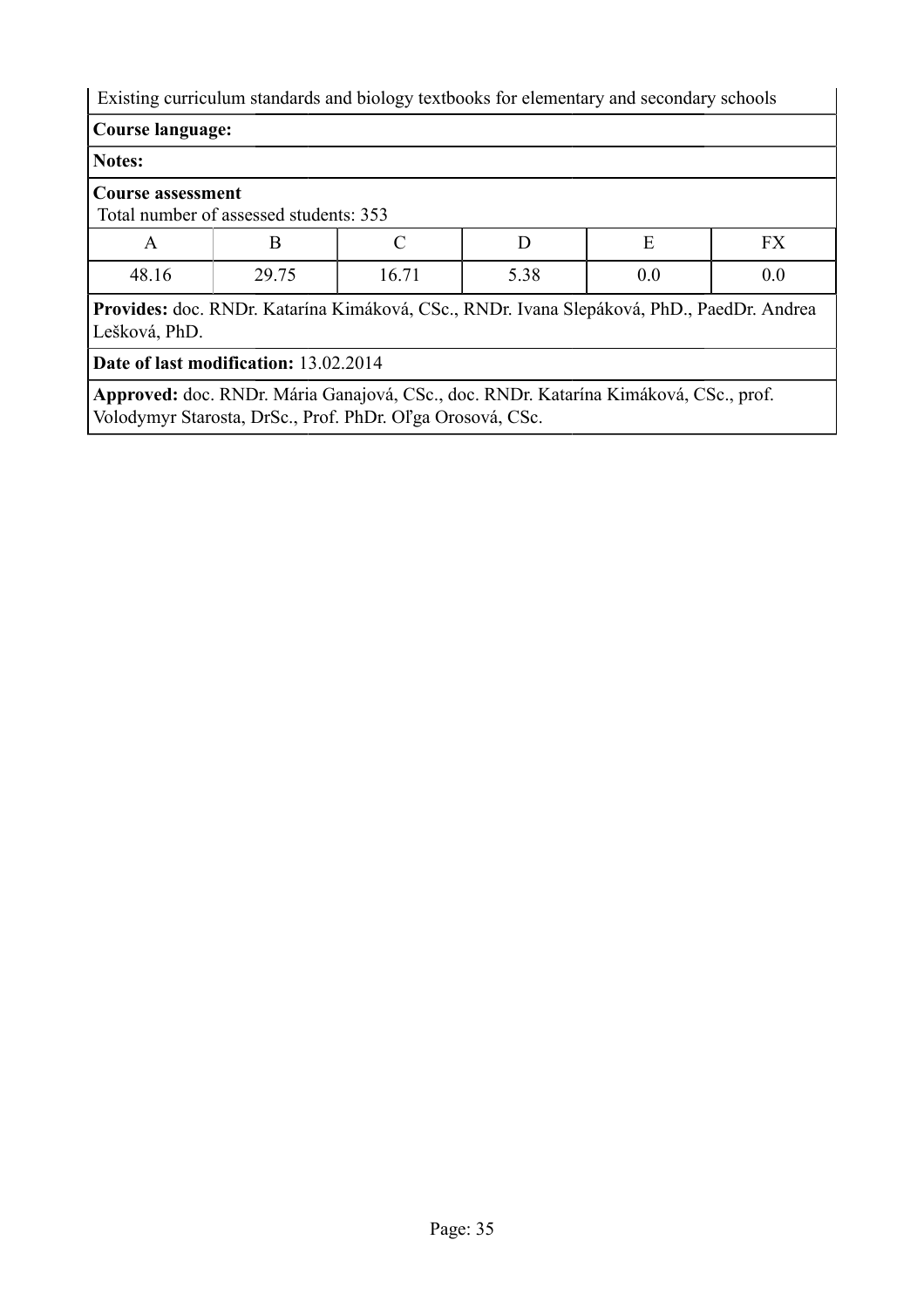<span id="page-35-0"></span>

|                                                                                                                                                        | University: P. J. Šafárik University in Košice   |  |  |  |
|--------------------------------------------------------------------------------------------------------------------------------------------------------|--------------------------------------------------|--|--|--|
|                                                                                                                                                        | <b>Faculty: Faculty of Science</b>               |  |  |  |
| Course ID: UBEV/<br>DPP1/14                                                                                                                            | Course name: Diploma Project I                   |  |  |  |
| Course type, scope and the method:<br><b>Course type:</b><br>Recommended course-load (hours):<br>Per week: Per study period:<br>Course method: present |                                                  |  |  |  |
| Number of credits: 1                                                                                                                                   |                                                  |  |  |  |
|                                                                                                                                                        | Recommended semester/trimester of the course: 1. |  |  |  |
| Course level: II.                                                                                                                                      |                                                  |  |  |  |
| <b>Prerequisities:</b>                                                                                                                                 |                                                  |  |  |  |
| <b>Conditions for course completion:</b>                                                                                                               |                                                  |  |  |  |
| <b>Learning outcomes:</b>                                                                                                                              |                                                  |  |  |  |
| <b>Brief outline of the course:</b>                                                                                                                    |                                                  |  |  |  |
| <b>Recommended literature:</b>                                                                                                                         |                                                  |  |  |  |
| Course language:                                                                                                                                       |                                                  |  |  |  |
| <b>Notes:</b>                                                                                                                                          |                                                  |  |  |  |
| <b>Course assessment</b><br>Total number of assessed students: 6                                                                                       |                                                  |  |  |  |
|                                                                                                                                                        | abs<br>$\mathbf n$                               |  |  |  |
|                                                                                                                                                        | 100.0<br>0.0                                     |  |  |  |
| <b>Provides:</b>                                                                                                                                       |                                                  |  |  |  |
| Date of last modification: 17.02.2014                                                                                                                  |                                                  |  |  |  |
| Approved: doc. RNDr. Mária Ganajová, CSc., doc. RNDr. Katarína Kimáková, CSc., prof.<br>Volodymyr Starosta, DrSc., Prof. PhDr. Oľga Orosová, CSc.      |                                                  |  |  |  |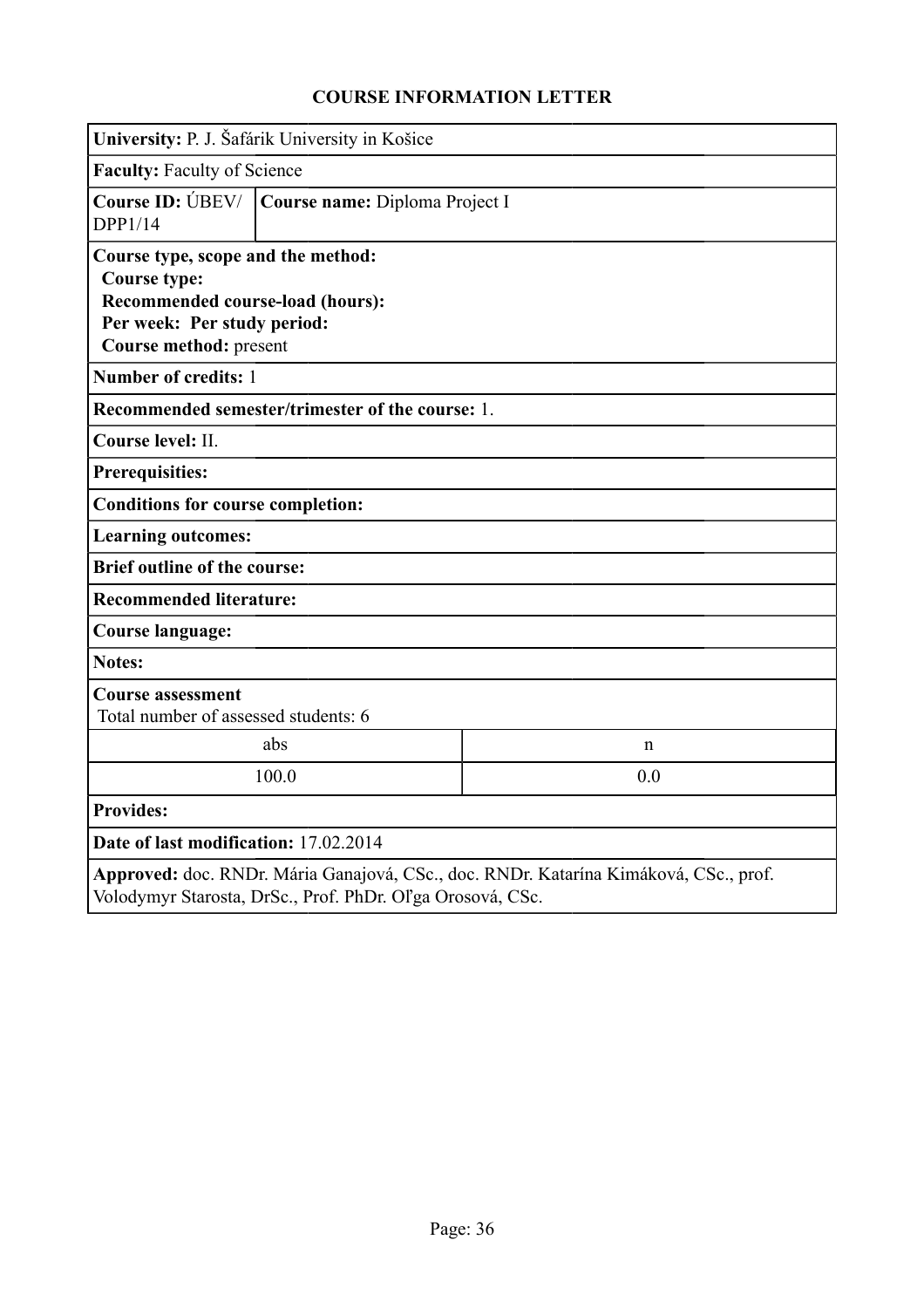|                                                                                                                                                        | University: P. J. Šafárik University in Košice    |             |  |  |  |
|--------------------------------------------------------------------------------------------------------------------------------------------------------|---------------------------------------------------|-------------|--|--|--|
| <b>Faculty: Faculty of Science</b>                                                                                                                     |                                                   |             |  |  |  |
| DPP1/14                                                                                                                                                | Course ID: ÚCHV/   Course name: Diploma Project I |             |  |  |  |
| Course type, scope and the method:<br><b>Course type:</b><br>Recommended course-load (hours):<br>Per week: Per study period:<br>Course method: present |                                                   |             |  |  |  |
| Number of credits: 1                                                                                                                                   |                                                   |             |  |  |  |
|                                                                                                                                                        | Recommended semester/trimester of the course: 1.  |             |  |  |  |
| Course level: II.                                                                                                                                      |                                                   |             |  |  |  |
| <b>Prerequisities:</b>                                                                                                                                 |                                                   |             |  |  |  |
| <b>Conditions for course completion:</b>                                                                                                               |                                                   |             |  |  |  |
| <b>Learning outcomes:</b>                                                                                                                              |                                                   |             |  |  |  |
| <b>Brief outline of the course:</b>                                                                                                                    |                                                   |             |  |  |  |
| <b>Recommended literature:</b>                                                                                                                         |                                                   |             |  |  |  |
| <b>Course language:</b>                                                                                                                                |                                                   |             |  |  |  |
| <b>Notes:</b>                                                                                                                                          |                                                   |             |  |  |  |
| <b>Course assessment</b><br>Total number of assessed students: 6                                                                                       |                                                   |             |  |  |  |
|                                                                                                                                                        | abs                                               | $\mathbf n$ |  |  |  |
|                                                                                                                                                        | 100.0<br>0.0                                      |             |  |  |  |
| <b>Provides:</b>                                                                                                                                       |                                                   |             |  |  |  |
| Date of last modification: 17.02.2014                                                                                                                  |                                                   |             |  |  |  |
| Approved: doc. RNDr. Mária Ganajová, CSc., doc. RNDr. Katarína Kimáková, CSc., prof.<br>Volodymyr Starosta, DrSc., Prof. PhDr. Oľga Orosová, CSc.      |                                                   |             |  |  |  |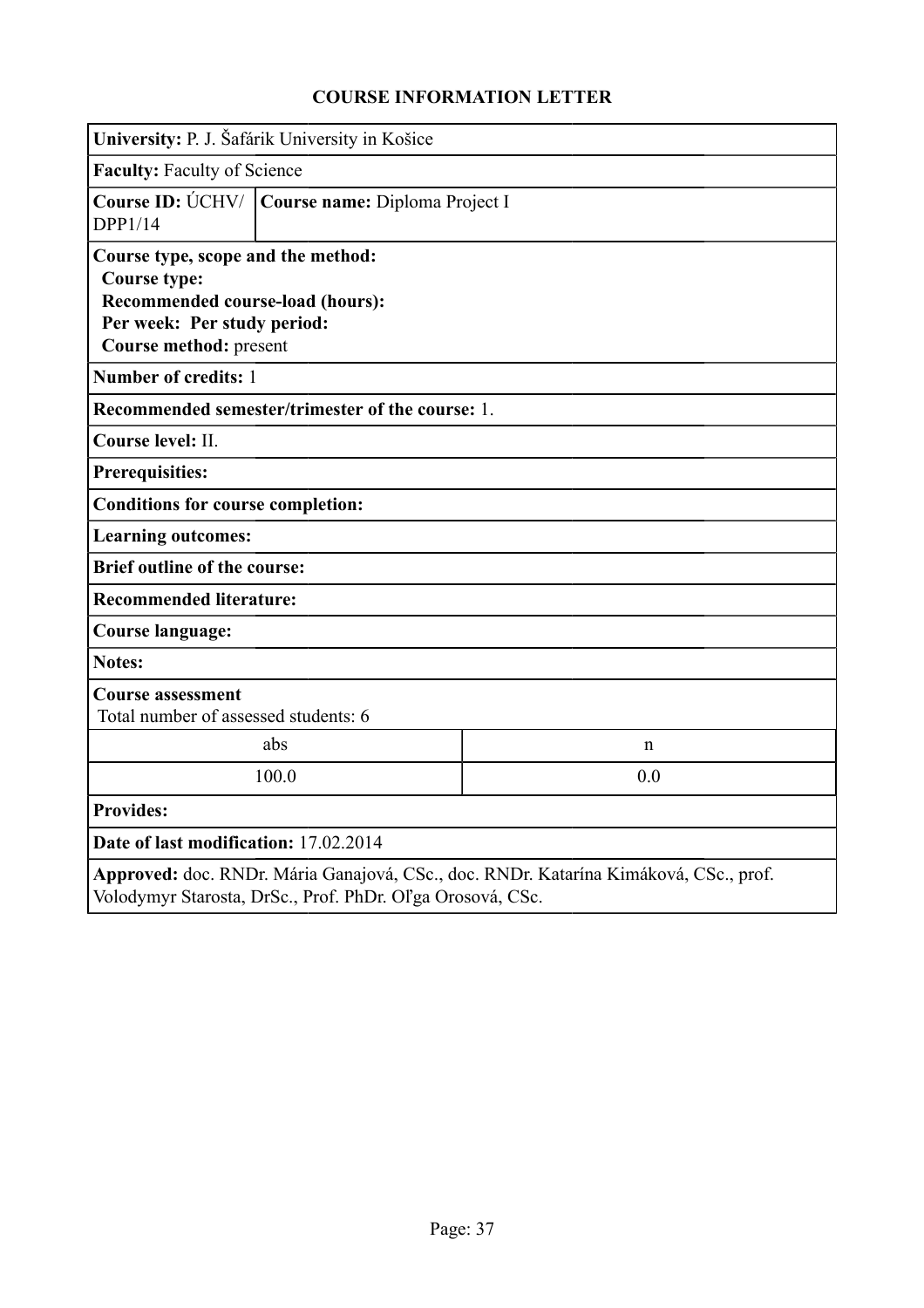| University: P. J. Šafárik University in Košice                                                                                                         |                                 |                                                                                      |  |  |  |
|--------------------------------------------------------------------------------------------------------------------------------------------------------|---------------------------------|--------------------------------------------------------------------------------------|--|--|--|
| <b>Faculty: Faculty of Science</b>                                                                                                                     |                                 |                                                                                      |  |  |  |
| Course ID: $\bigcirc$ BEV/  <br>DPP2/14                                                                                                                | Course name: Diploma Project II |                                                                                      |  |  |  |
| Course type, scope and the method:<br><b>Course type:</b><br>Recommended course-load (hours):<br>Per week: Per study period:<br>Course method: present |                                 |                                                                                      |  |  |  |
| <b>Number of credits: 2</b>                                                                                                                            |                                 |                                                                                      |  |  |  |
| Recommended semester/trimester of the course: 2.                                                                                                       |                                 |                                                                                      |  |  |  |
| Course level: II.                                                                                                                                      |                                 |                                                                                      |  |  |  |
| Prerequisities: UBEV/DPP1/14                                                                                                                           |                                 |                                                                                      |  |  |  |
| <b>Conditions for course completion:</b>                                                                                                               |                                 |                                                                                      |  |  |  |
| <b>Learning outcomes:</b>                                                                                                                              |                                 |                                                                                      |  |  |  |
| <b>Brief outline of the course:</b>                                                                                                                    |                                 |                                                                                      |  |  |  |
| <b>Recommended literature:</b>                                                                                                                         |                                 |                                                                                      |  |  |  |
| <b>Course language:</b>                                                                                                                                |                                 |                                                                                      |  |  |  |
| <b>Notes:</b>                                                                                                                                          |                                 |                                                                                      |  |  |  |
| <b>Course assessment</b><br>Total number of assessed students: 4                                                                                       |                                 |                                                                                      |  |  |  |
|                                                                                                                                                        | abs                             | n                                                                                    |  |  |  |
|                                                                                                                                                        | 100.0<br>0.0                    |                                                                                      |  |  |  |
| <b>Provides:</b>                                                                                                                                       |                                 |                                                                                      |  |  |  |
| Date of last modification: 17.02.2014                                                                                                                  |                                 |                                                                                      |  |  |  |
| Volodymyr Starosta, DrSc., Prof. PhDr. Oľga Orosová, CSc.                                                                                              |                                 | Approved: doc. RNDr. Mária Ganajová, CSc., doc. RNDr. Katarína Kimáková, CSc., prof. |  |  |  |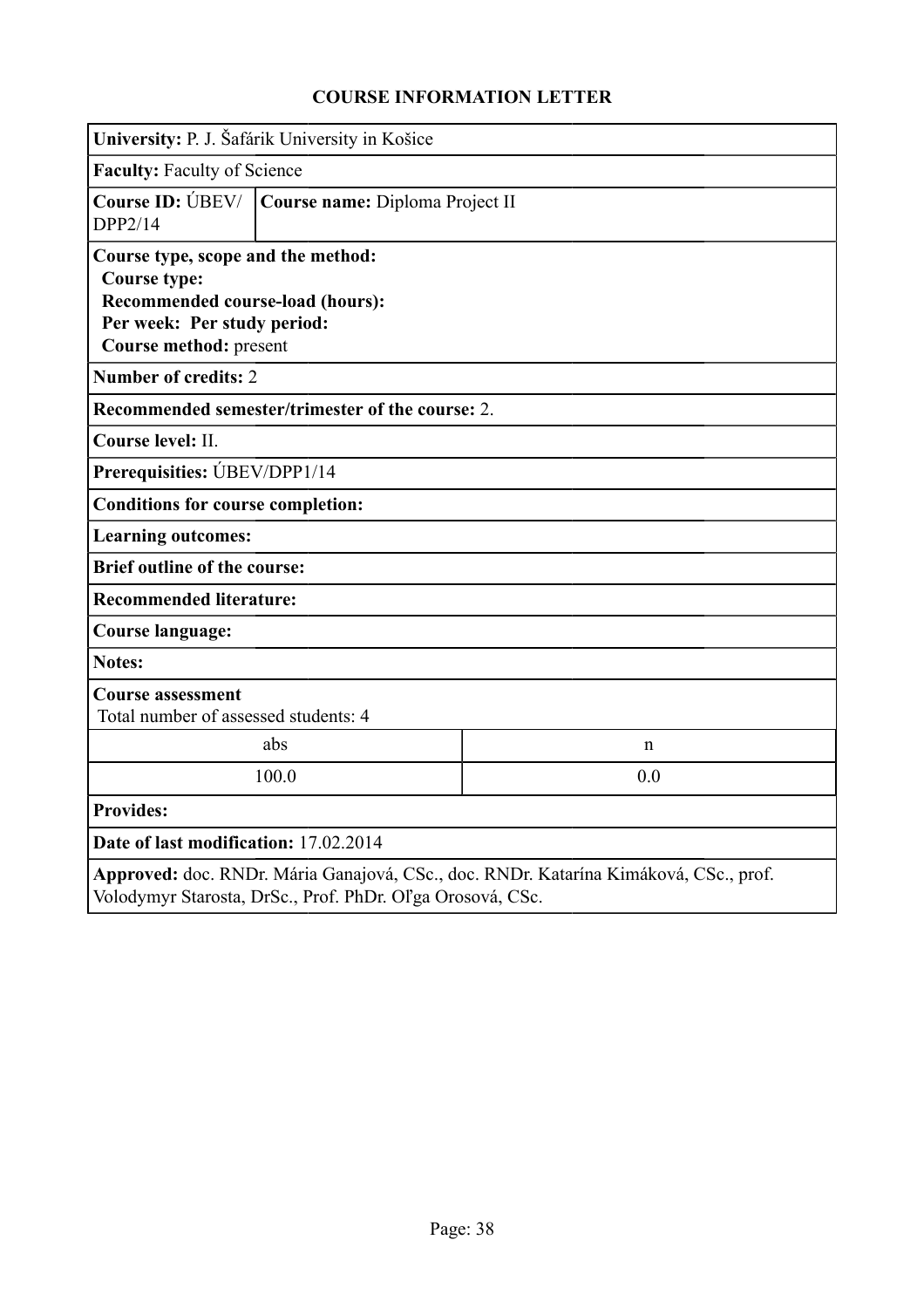|                                                                                                                                                   | University: P. J. Šafárik University in Košice                                                                                  |             |  |  |  |  |
|---------------------------------------------------------------------------------------------------------------------------------------------------|---------------------------------------------------------------------------------------------------------------------------------|-------------|--|--|--|--|
|                                                                                                                                                   | <b>Faculty: Faculty of Science</b>                                                                                              |             |  |  |  |  |
| DPP2/14                                                                                                                                           | Course ID: ÚCHV/   Course name: Diploma Project II                                                                              |             |  |  |  |  |
| <b>Course type:</b>                                                                                                                               | Course type, scope and the method:<br>Recommended course-load (hours):<br>Per week: Per study period:<br>Course method: present |             |  |  |  |  |
| <b>Number of credits: 2</b>                                                                                                                       |                                                                                                                                 |             |  |  |  |  |
|                                                                                                                                                   | Recommended semester/trimester of the course: 2.                                                                                |             |  |  |  |  |
| Course level: II.                                                                                                                                 |                                                                                                                                 |             |  |  |  |  |
| Prerequisities: UCHV/DPP2/14                                                                                                                      |                                                                                                                                 |             |  |  |  |  |
| <b>Conditions for course completion:</b>                                                                                                          |                                                                                                                                 |             |  |  |  |  |
| <b>Learning outcomes:</b>                                                                                                                         |                                                                                                                                 |             |  |  |  |  |
| <b>Brief outline of the course:</b>                                                                                                               |                                                                                                                                 |             |  |  |  |  |
| <b>Recommended literature:</b>                                                                                                                    |                                                                                                                                 |             |  |  |  |  |
| <b>Course language:</b>                                                                                                                           |                                                                                                                                 |             |  |  |  |  |
| <b>Notes:</b>                                                                                                                                     |                                                                                                                                 |             |  |  |  |  |
| <b>Course assessment</b><br>Total number of assessed students: 0                                                                                  |                                                                                                                                 |             |  |  |  |  |
|                                                                                                                                                   | abs                                                                                                                             | $\mathbf n$ |  |  |  |  |
| 0.0<br>0.0                                                                                                                                        |                                                                                                                                 |             |  |  |  |  |
| Provides: doc. Ing. Viera Vojteková, PhD.                                                                                                         |                                                                                                                                 |             |  |  |  |  |
| Date of last modification: 17.02.2014                                                                                                             |                                                                                                                                 |             |  |  |  |  |
| Approved: doc. RNDr. Mária Ganajová, CSc., doc. RNDr. Katarína Kimáková, CSc., prof.<br>Volodymyr Starosta, DrSc., Prof. PhDr. Oľga Orosová, CSc. |                                                                                                                                 |             |  |  |  |  |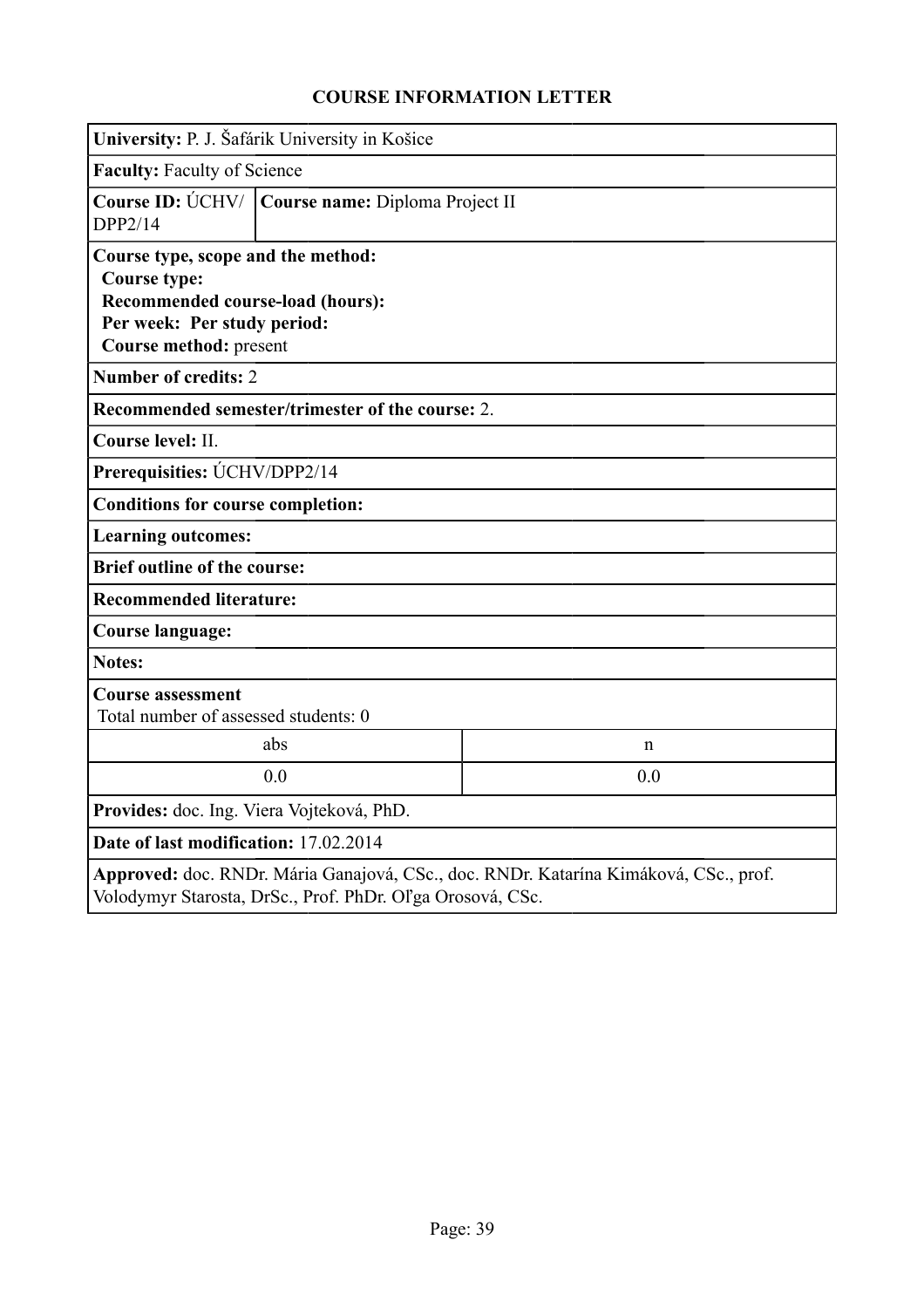|                                                                                                                                                   | University: P. J. Šafárik University in Košice                                                                                  |             |  |  |  |  |
|---------------------------------------------------------------------------------------------------------------------------------------------------|---------------------------------------------------------------------------------------------------------------------------------|-------------|--|--|--|--|
|                                                                                                                                                   | <b>Faculty: Faculty of Science</b>                                                                                              |             |  |  |  |  |
| DPP3/14                                                                                                                                           | Course ID: ÚCHV/   Course name: Diploma Project III                                                                             |             |  |  |  |  |
| <b>Course type:</b>                                                                                                                               | Course type, scope and the method:<br>Recommended course-load (hours):<br>Per week: Per study period:<br>Course method: present |             |  |  |  |  |
| <b>Number of credits: 2</b>                                                                                                                       |                                                                                                                                 |             |  |  |  |  |
|                                                                                                                                                   | Recommended semester/trimester of the course: 3.                                                                                |             |  |  |  |  |
| Course level: II.                                                                                                                                 |                                                                                                                                 |             |  |  |  |  |
| Prerequisities: UCHV/DPCUb/04                                                                                                                     |                                                                                                                                 |             |  |  |  |  |
| <b>Conditions for course completion:</b>                                                                                                          |                                                                                                                                 |             |  |  |  |  |
| <b>Learning outcomes:</b>                                                                                                                         |                                                                                                                                 |             |  |  |  |  |
| <b>Brief outline of the course:</b>                                                                                                               |                                                                                                                                 |             |  |  |  |  |
| <b>Recommended literature:</b>                                                                                                                    |                                                                                                                                 |             |  |  |  |  |
| <b>Course language:</b>                                                                                                                           |                                                                                                                                 |             |  |  |  |  |
| <b>Notes:</b>                                                                                                                                     |                                                                                                                                 |             |  |  |  |  |
| <b>Course assessment</b><br>Total number of assessed students: 15                                                                                 |                                                                                                                                 |             |  |  |  |  |
|                                                                                                                                                   | abs                                                                                                                             | $\mathbf n$ |  |  |  |  |
| 100.0<br>0.0                                                                                                                                      |                                                                                                                                 |             |  |  |  |  |
| Provides: doc. RNDr. Ivan Potočňák, PhD., doc. Ing. Viera Vojteková, PhD.                                                                         |                                                                                                                                 |             |  |  |  |  |
| Date of last modification: 17.02.2014                                                                                                             |                                                                                                                                 |             |  |  |  |  |
| Approved: doc. RNDr. Mária Ganajová, CSc., doc. RNDr. Katarína Kimáková, CSc., prof.<br>Volodymyr Starosta, DrSc., Prof. PhDr. Oľga Orosová, CSc. |                                                                                                                                 |             |  |  |  |  |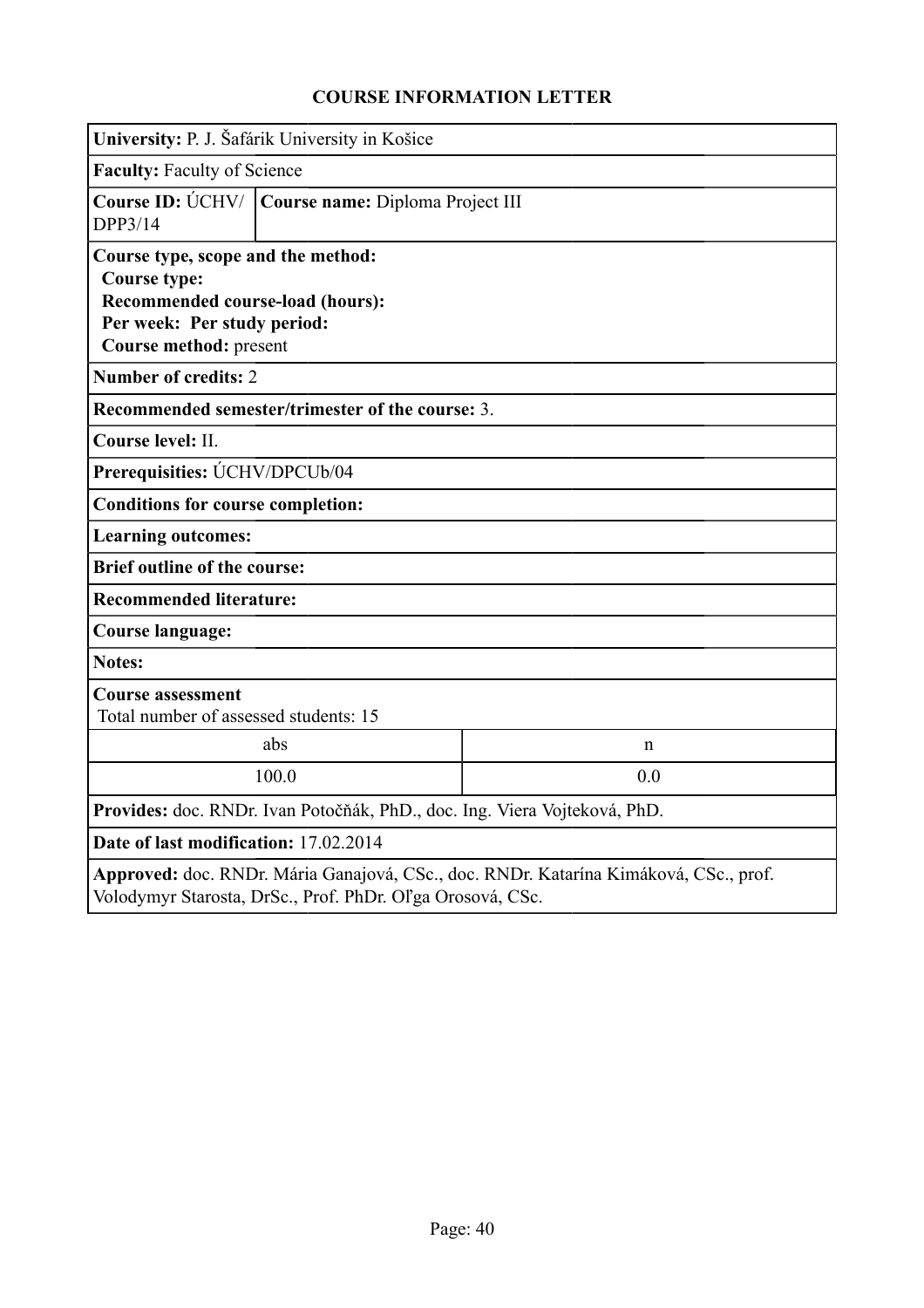| University: P. J. Šafárik University in Košice                                                                                                         |                                  |                                                                                      |  |  |  |
|--------------------------------------------------------------------------------------------------------------------------------------------------------|----------------------------------|--------------------------------------------------------------------------------------|--|--|--|
| <b>Faculty: Faculty of Science</b>                                                                                                                     |                                  |                                                                                      |  |  |  |
| Course ID: $\bigcirc$ BEV/  <br>DPP3/14                                                                                                                | Course name: Diploma Project III |                                                                                      |  |  |  |
| Course type, scope and the method:<br><b>Course type:</b><br>Recommended course-load (hours):<br>Per week: Per study period:<br>Course method: present |                                  |                                                                                      |  |  |  |
| <b>Number of credits: 2</b>                                                                                                                            |                                  |                                                                                      |  |  |  |
| Recommended semester/trimester of the course: 3.                                                                                                       |                                  |                                                                                      |  |  |  |
| Course level: II.                                                                                                                                      |                                  |                                                                                      |  |  |  |
| Prerequisities: UBEV/DPP2/14 or UBEV/DP2b/03                                                                                                           |                                  |                                                                                      |  |  |  |
| <b>Conditions for course completion:</b>                                                                                                               |                                  |                                                                                      |  |  |  |
| <b>Learning outcomes:</b>                                                                                                                              |                                  |                                                                                      |  |  |  |
| <b>Brief outline of the course:</b>                                                                                                                    |                                  |                                                                                      |  |  |  |
| <b>Recommended literature:</b>                                                                                                                         |                                  |                                                                                      |  |  |  |
| <b>Course language:</b>                                                                                                                                |                                  |                                                                                      |  |  |  |
| <b>Notes:</b>                                                                                                                                          |                                  |                                                                                      |  |  |  |
| <b>Course assessment</b><br>Total number of assessed students: 13                                                                                      |                                  |                                                                                      |  |  |  |
|                                                                                                                                                        | abs                              | n                                                                                    |  |  |  |
|                                                                                                                                                        | 100.0<br>0.0                     |                                                                                      |  |  |  |
| <b>Provides:</b>                                                                                                                                       |                                  |                                                                                      |  |  |  |
| Date of last modification: 17.02.2014                                                                                                                  |                                  |                                                                                      |  |  |  |
| Volodymyr Starosta, DrSc., Prof. PhDr. Oľga Orosová, CSc.                                                                                              |                                  | Approved: doc. RNDr. Mária Ganajová, CSc., doc. RNDr. Katarína Kimáková, CSc., prof. |  |  |  |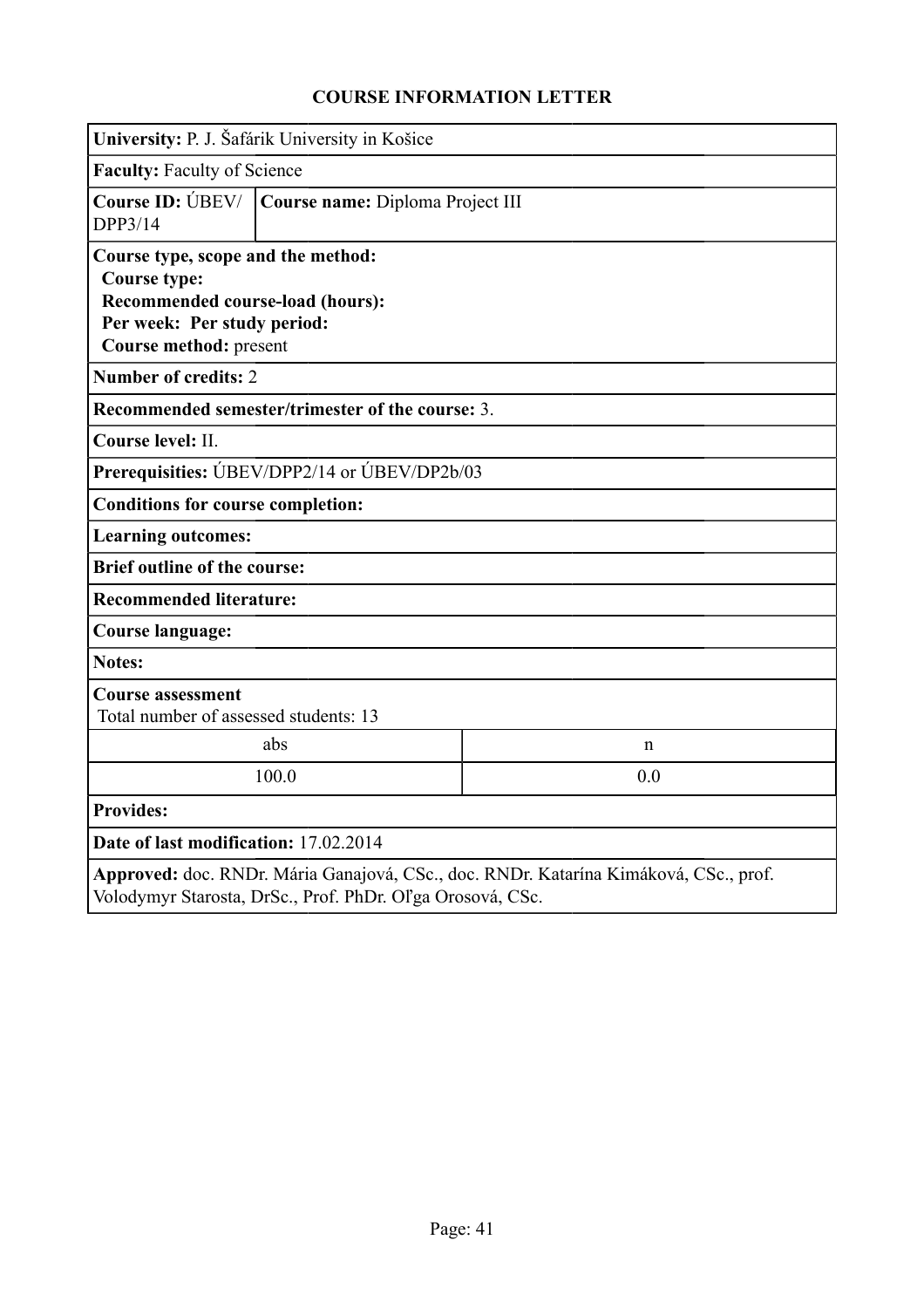|                                               | University: P. J. Šafárik University in Košice                                                        |                                                           |     |                                                                                      |           |  |
|-----------------------------------------------|-------------------------------------------------------------------------------------------------------|-----------------------------------------------------------|-----|--------------------------------------------------------------------------------------|-----------|--|
| <b>Faculty: Faculty of Science</b>            |                                                                                                       |                                                           |     |                                                                                      |           |  |
| DPOU/14                                       | Course ID: ÚBEV/<br>Course name: Diploma Thesis and its Defence                                       |                                                           |     |                                                                                      |           |  |
| <b>Course type:</b><br>Course method: present | Course type, scope and the method:<br>Recommended course-load (hours):<br>Per week: Per study period: |                                                           |     |                                                                                      |           |  |
| <b>Number of credits: 15</b>                  |                                                                                                       |                                                           |     |                                                                                      |           |  |
|                                               |                                                                                                       | Recommended semester/trimester of the course:             |     |                                                                                      |           |  |
| Course level: II.                             |                                                                                                       |                                                           |     |                                                                                      |           |  |
|                                               | Prerequisities: UBEV/DPP3/14                                                                          |                                                           |     |                                                                                      |           |  |
|                                               | <b>Conditions for course completion:</b>                                                              |                                                           |     |                                                                                      |           |  |
| <b>Learning outcomes:</b>                     |                                                                                                       |                                                           |     |                                                                                      |           |  |
| <b>Brief outline of the course:</b>           |                                                                                                       |                                                           |     |                                                                                      |           |  |
| <b>Recommended literature:</b>                |                                                                                                       |                                                           |     |                                                                                      |           |  |
| <b>Course language:</b>                       |                                                                                                       |                                                           |     |                                                                                      |           |  |
| <b>Notes:</b>                                 |                                                                                                       |                                                           |     |                                                                                      |           |  |
| <b>Course assessment</b>                      | Total number of assessed students: 0                                                                  |                                                           |     |                                                                                      |           |  |
| $\mathsf{A}$                                  | B                                                                                                     | $\mathcal{C}$                                             | D   | E                                                                                    | <b>FX</b> |  |
| 0.0                                           | 0.0                                                                                                   | 0.0                                                       | 0.0 | 0.0                                                                                  | 0.0       |  |
| <b>Provides:</b>                              |                                                                                                       |                                                           |     |                                                                                      |           |  |
|                                               | Date of last modification: 17.02.2014                                                                 |                                                           |     |                                                                                      |           |  |
|                                               |                                                                                                       | Volodymyr Starosta, DrSc., Prof. PhDr. Oľga Orosová, CSc. |     | Approved: doc. RNDr. Mária Ganajová, CSc., doc. RNDr. Katarína Kimáková, CSc., prof. |           |  |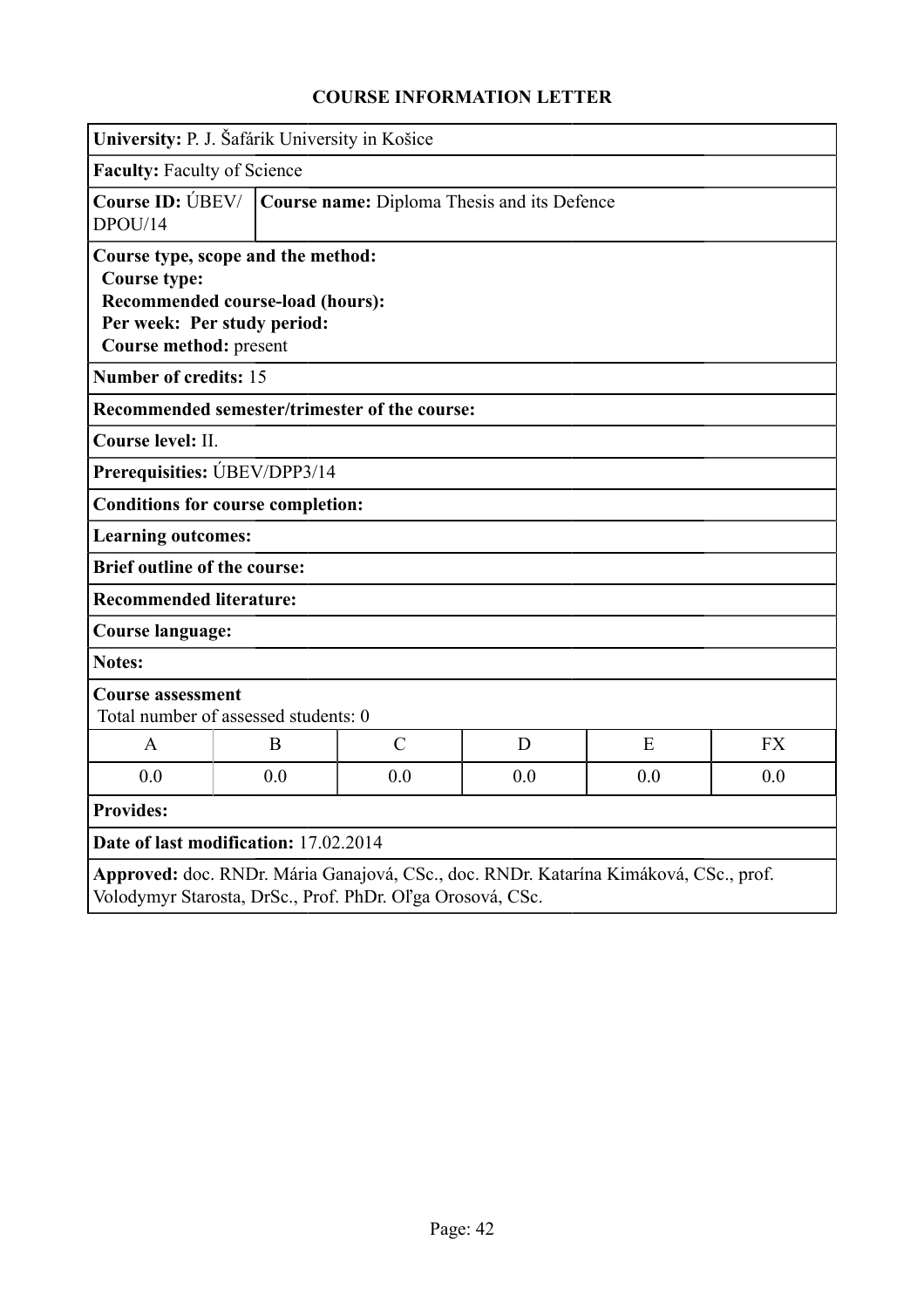|                                               | University: P. J. Šafárik University in Košice                                                        |               |     |                                                                                      |           |
|-----------------------------------------------|-------------------------------------------------------------------------------------------------------|---------------|-----|--------------------------------------------------------------------------------------|-----------|
| Faculty: Faculty of Science                   |                                                                                                       |               |     |                                                                                      |           |
| DPOU/14                                       | Course ID: ÚCHV/   Course name: Diploma Thesis and its Defence                                        |               |     |                                                                                      |           |
| <b>Course type:</b><br>Course method: present | Course type, scope and the method:<br>Recommended course-load (hours):<br>Per week: Per study period: |               |     |                                                                                      |           |
| Number of credits: 15                         |                                                                                                       |               |     |                                                                                      |           |
|                                               | Recommended semester/trimester of the course:                                                         |               |     |                                                                                      |           |
| Course level: II.                             |                                                                                                       |               |     |                                                                                      |           |
|                                               | Prerequisities: UCHV/DPP3/14                                                                          |               |     |                                                                                      |           |
|                                               | <b>Conditions for course completion:</b>                                                              |               |     |                                                                                      |           |
| <b>Learning outcomes:</b>                     |                                                                                                       |               |     |                                                                                      |           |
| <b>Brief outline of the course:</b>           |                                                                                                       |               |     |                                                                                      |           |
| <b>Recommended literature:</b>                |                                                                                                       |               |     |                                                                                      |           |
| <b>Course language:</b>                       |                                                                                                       |               |     |                                                                                      |           |
| <b>Notes:</b>                                 |                                                                                                       |               |     |                                                                                      |           |
| <b>Course assessment</b>                      | Total number of assessed students: 0                                                                  |               |     |                                                                                      |           |
| $\mathsf{A}$                                  | B                                                                                                     | $\mathcal{C}$ | D   | E                                                                                    | <b>FX</b> |
| 0.0                                           | 0.0                                                                                                   | 0.0           | 0.0 | 0.0                                                                                  | 0.0       |
| <b>Provides:</b>                              |                                                                                                       |               |     |                                                                                      |           |
|                                               | Date of last modification: 17.02.2014                                                                 |               |     |                                                                                      |           |
|                                               | Volodymyr Starosta, DrSc., Prof. PhDr. Oľga Orosová, CSc.                                             |               |     | Approved: doc. RNDr. Mária Ganajová, CSc., doc. RNDr. Katarína Kimáková, CSc., prof. |           |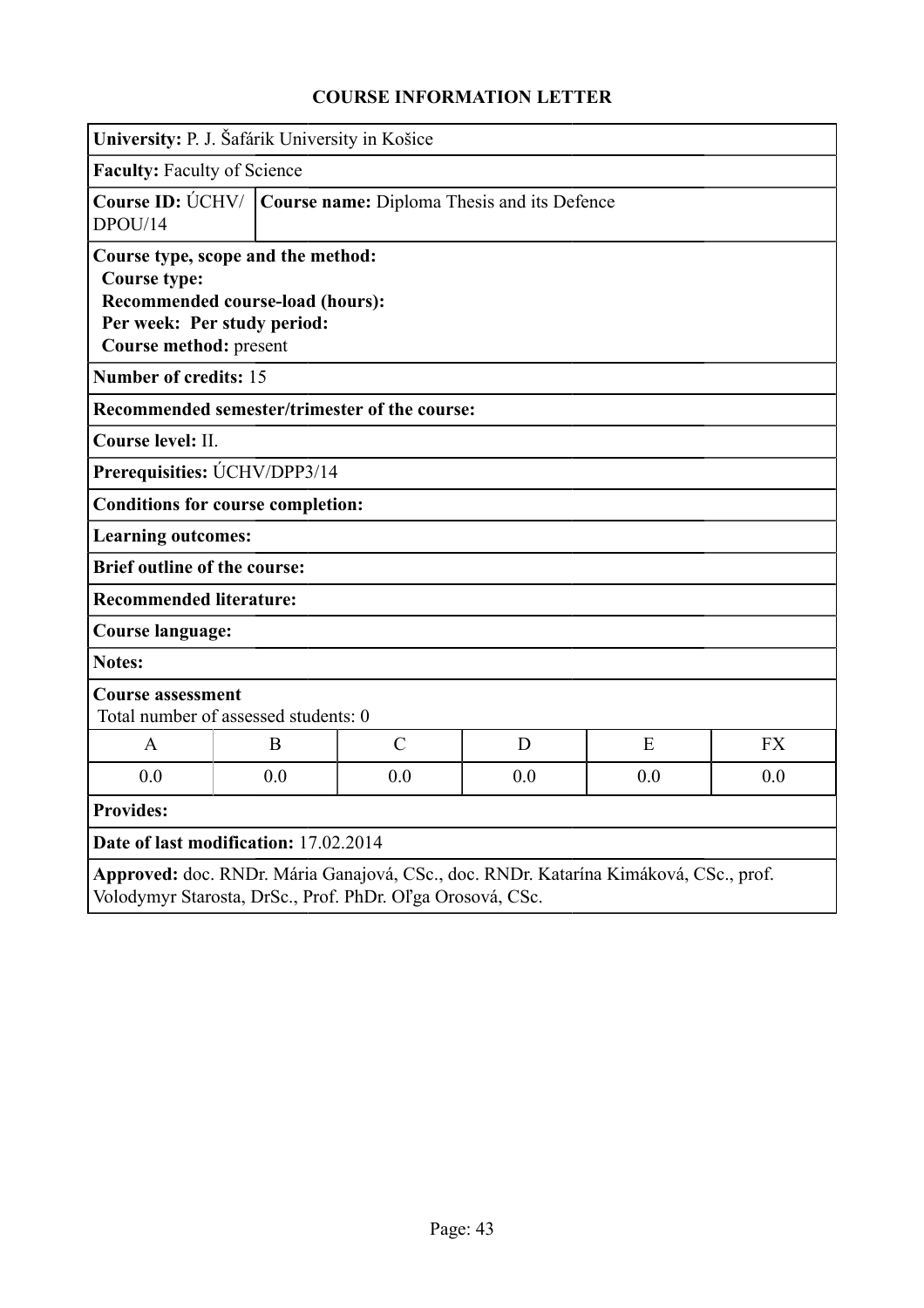|                                                                                                                                                   | University: P. J. Šafárik University in Košice                                                                                                                       |                                                 |  |  |  |  |
|---------------------------------------------------------------------------------------------------------------------------------------------------|----------------------------------------------------------------------------------------------------------------------------------------------------------------------|-------------------------------------------------|--|--|--|--|
|                                                                                                                                                   | <b>Faculty: Faculty of Science</b>                                                                                                                                   |                                                 |  |  |  |  |
| Course ID: $\acute{U}$ CHV/<br>DSU1a/10                                                                                                           |                                                                                                                                                                      | Course name: Diplomový seminár z chémie pre XCH |  |  |  |  |
|                                                                                                                                                   | Course type, scope and the method:<br><b>Course type: Practice</b><br>Recommended course-load (hours):<br>Per week: 2 Per study period: 28<br>Course method: present |                                                 |  |  |  |  |
| <b>Number of credits: 2</b>                                                                                                                       |                                                                                                                                                                      |                                                 |  |  |  |  |
|                                                                                                                                                   | Recommended semester/trimester of the course: 2.                                                                                                                     |                                                 |  |  |  |  |
| Course level: II.                                                                                                                                 |                                                                                                                                                                      |                                                 |  |  |  |  |
| <b>Prerequisities:</b>                                                                                                                            |                                                                                                                                                                      |                                                 |  |  |  |  |
| <b>Conditions for course completion:</b>                                                                                                          |                                                                                                                                                                      |                                                 |  |  |  |  |
| <b>Learning outcomes:</b>                                                                                                                         |                                                                                                                                                                      |                                                 |  |  |  |  |
| <b>Brief outline of the course:</b>                                                                                                               |                                                                                                                                                                      |                                                 |  |  |  |  |
| <b>Recommended literature:</b>                                                                                                                    |                                                                                                                                                                      |                                                 |  |  |  |  |
| Course language:                                                                                                                                  |                                                                                                                                                                      |                                                 |  |  |  |  |
| <b>Notes:</b>                                                                                                                                     |                                                                                                                                                                      |                                                 |  |  |  |  |
| <b>Course assessment</b><br>Total number of assessed students: 5                                                                                  |                                                                                                                                                                      |                                                 |  |  |  |  |
|                                                                                                                                                   | abs                                                                                                                                                                  | $\mathbf n$                                     |  |  |  |  |
| 100.0<br>0.0                                                                                                                                      |                                                                                                                                                                      |                                                 |  |  |  |  |
| Provides: doc. RNDr. Mária Ganajová, CSc., RNDr. Milena Kristofová                                                                                |                                                                                                                                                                      |                                                 |  |  |  |  |
| Date of last modification: 03.02.2014                                                                                                             |                                                                                                                                                                      |                                                 |  |  |  |  |
| Approved: doc. RNDr. Mária Ganajová, CSc., doc. RNDr. Katarína Kimáková, CSc., prof.<br>Volodymyr Starosta, DrSc., Prof. PhDr. Oľga Orosová, CSc. |                                                                                                                                                                      |                                                 |  |  |  |  |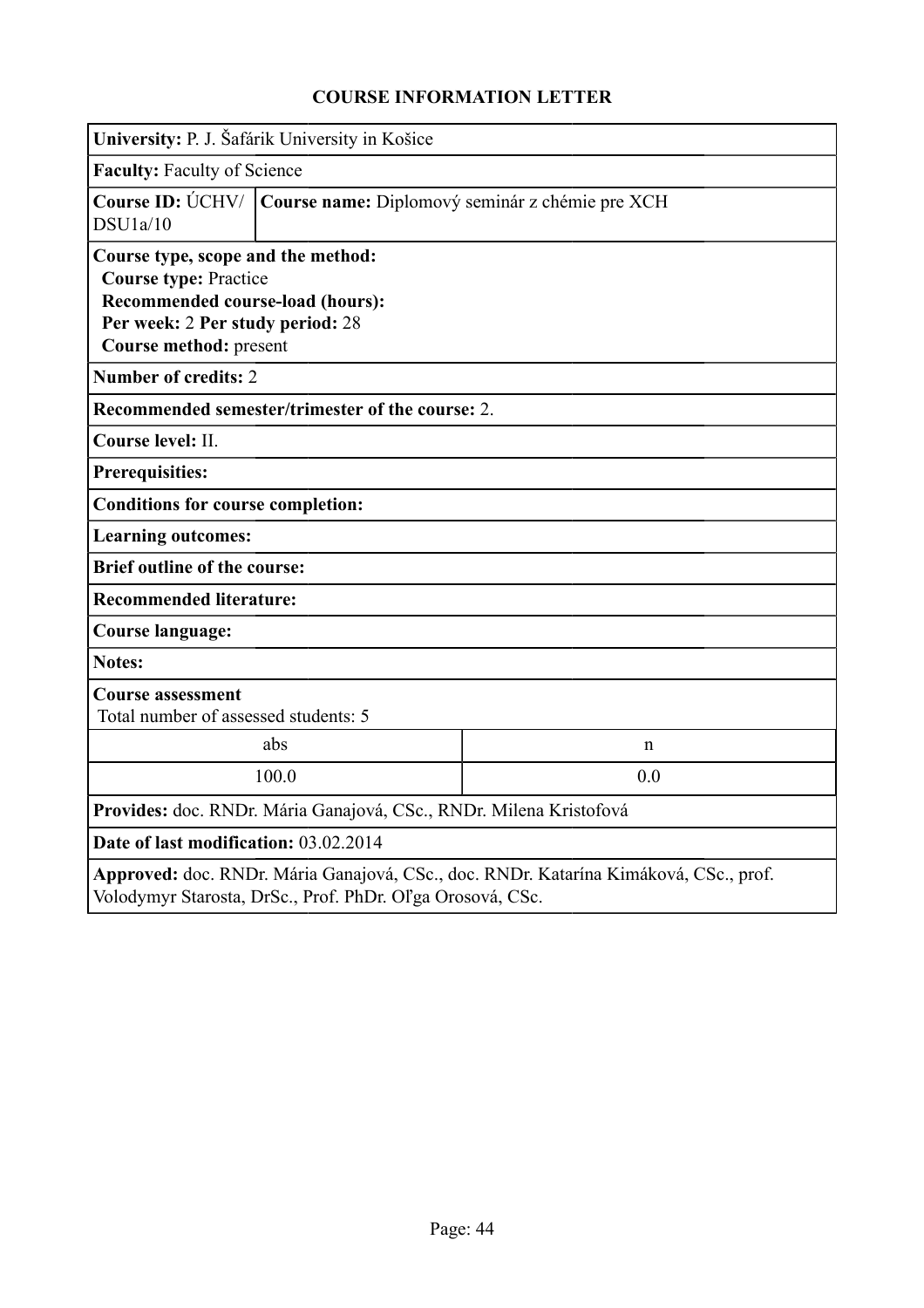|                                                                                                                                                                      | University: P. J. Šafárik University in Košice   |             |  |  |  |
|----------------------------------------------------------------------------------------------------------------------------------------------------------------------|--------------------------------------------------|-------------|--|--|--|
|                                                                                                                                                                      | <b>Faculty: Faculty of Science</b>               |             |  |  |  |
| Course ID: ÚCHV/<br>DSU1b/10                                                                                                                                         | Course name: Diplomový seminár z chémie pre XCH  |             |  |  |  |
| Course type, scope and the method:<br><b>Course type: Practice</b><br>Recommended course-load (hours):<br>Per week: 2 Per study period: 28<br>Course method: present |                                                  |             |  |  |  |
| <b>Number of credits: 2</b>                                                                                                                                          |                                                  |             |  |  |  |
|                                                                                                                                                                      | Recommended semester/trimester of the course: 3. |             |  |  |  |
| Course level: II.                                                                                                                                                    |                                                  |             |  |  |  |
| <b>Prerequisities:</b>                                                                                                                                               |                                                  |             |  |  |  |
| <b>Conditions for course completion:</b>                                                                                                                             |                                                  |             |  |  |  |
| <b>Learning outcomes:</b>                                                                                                                                            |                                                  |             |  |  |  |
| <b>Brief outline of the course:</b>                                                                                                                                  |                                                  |             |  |  |  |
| <b>Recommended literature:</b>                                                                                                                                       |                                                  |             |  |  |  |
| <b>Course language:</b>                                                                                                                                              |                                                  |             |  |  |  |
| <b>Notes:</b>                                                                                                                                                        |                                                  |             |  |  |  |
| <b>Course assessment</b><br>Total number of assessed students: 1                                                                                                     |                                                  |             |  |  |  |
|                                                                                                                                                                      | abs                                              | $\mathbf n$ |  |  |  |
|                                                                                                                                                                      | 100.0<br>0.0                                     |             |  |  |  |
| Provides: doc. RNDr. Mária Ganajová, CSc., RNDr. Milena Kristofová                                                                                                   |                                                  |             |  |  |  |
| Date of last modification: 03.02.2014                                                                                                                                |                                                  |             |  |  |  |
| Approved: doc. RNDr. Mária Ganajová, CSc., doc. RNDr. Katarína Kimáková, CSc., prof.<br>Volodymyr Starosta, DrSc., Prof. PhDr. Oľga Orosová, CSc.                    |                                                  |             |  |  |  |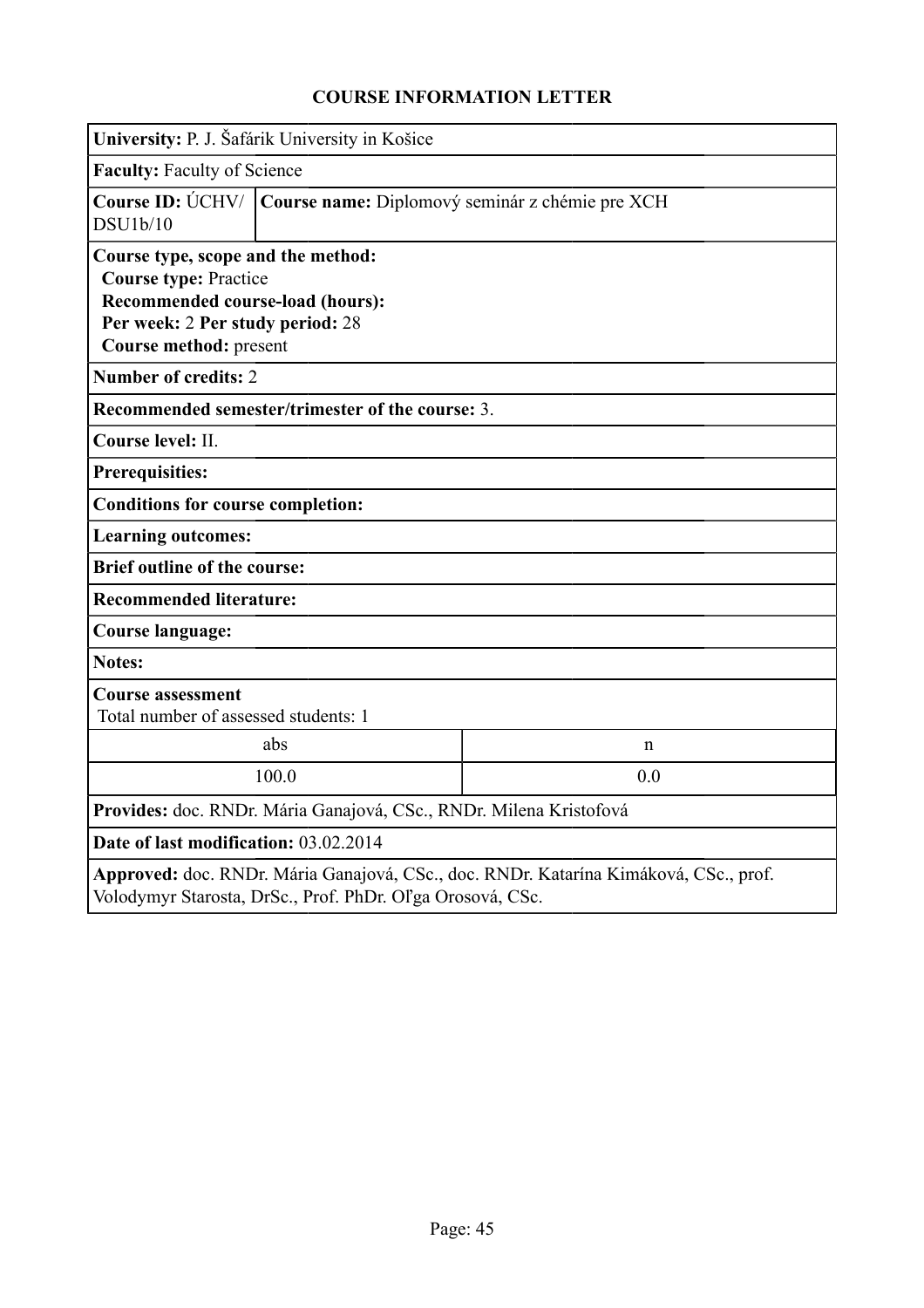|                                                                                                                                                   | University: P. J. Šafárik University in Košice                                                                    |                                                  |     |     |           |
|---------------------------------------------------------------------------------------------------------------------------------------------------|-------------------------------------------------------------------------------------------------------------------|--------------------------------------------------|-----|-----|-----------|
| Faculty: Faculty of Science                                                                                                                       |                                                                                                                   |                                                  |     |     |           |
| Course ID: KPE/<br><b>APV/09</b>                                                                                                                  |                                                                                                                   | <b>Course name:</b> Educational Action Research  |     |     |           |
| <b>Course type: Practice</b><br>Course method: present                                                                                            | Course type, scope and the method:<br><b>Recommended course-load (hours):</b><br>Per week: 2 Per study period: 28 |                                                  |     |     |           |
| <b>Number of credits: 2</b>                                                                                                                       |                                                                                                                   |                                                  |     |     |           |
|                                                                                                                                                   |                                                                                                                   | Recommended semester/trimester of the course: 3. |     |     |           |
| Course level: II.                                                                                                                                 |                                                                                                                   |                                                  |     |     |           |
| <b>Prerequisities:</b>                                                                                                                            |                                                                                                                   |                                                  |     |     |           |
|                                                                                                                                                   | <b>Conditions for course completion:</b>                                                                          |                                                  |     |     |           |
| <b>Learning outcomes:</b>                                                                                                                         |                                                                                                                   |                                                  |     |     |           |
| <b>Brief outline of the course:</b>                                                                                                               |                                                                                                                   |                                                  |     |     |           |
| <b>Recommended literature:</b>                                                                                                                    |                                                                                                                   |                                                  |     |     |           |
| <b>Course language:</b>                                                                                                                           |                                                                                                                   |                                                  |     |     |           |
| <b>Notes:</b>                                                                                                                                     |                                                                                                                   |                                                  |     |     |           |
| <b>Course assessment</b>                                                                                                                          | Total number of assessed students: 29                                                                             |                                                  |     |     |           |
| A                                                                                                                                                 | B                                                                                                                 | $\mathcal{C}$                                    | D   | E   | <b>FX</b> |
| 86.21                                                                                                                                             | 13.79                                                                                                             | 0.0                                              | 0.0 | 0.0 | 0.0       |
| Provides: prof. Volodymyr Starosta, DrSc.                                                                                                         |                                                                                                                   |                                                  |     |     |           |
| Date of last modification: 04.02.2014                                                                                                             |                                                                                                                   |                                                  |     |     |           |
| Approved: doc. RNDr. Mária Ganajová, CSc., doc. RNDr. Katarína Kimáková, CSc., prof.<br>Volodymyr Starosta, DrSc., Prof. PhDr. Oľga Orosová, CSc. |                                                                                                                   |                                                  |     |     |           |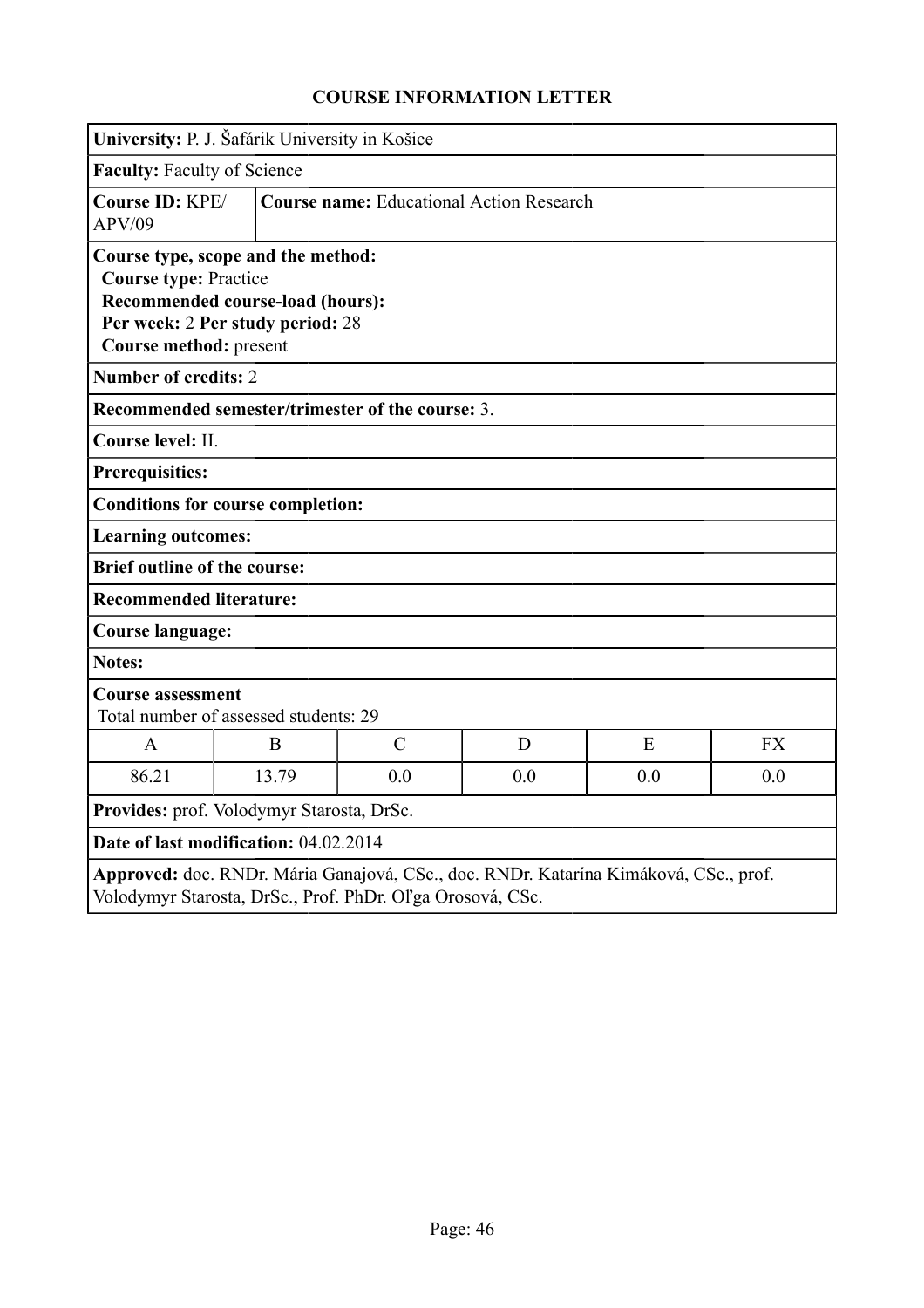|                                                        | University: P. J. Šafárik University in Košice                                                             |                                                                    |      |                                                                                      |           |  |
|--------------------------------------------------------|------------------------------------------------------------------------------------------------------------|--------------------------------------------------------------------|------|--------------------------------------------------------------------------------------|-----------|--|
| <b>Faculty: Faculty of Science</b>                     |                                                                                                            |                                                                    |      |                                                                                      |           |  |
| Course ID: KPE/<br>SL1/05                              | Course name: Education-related Legislation                                                                 |                                                                    |      |                                                                                      |           |  |
| <b>Course type: Practice</b><br>Course method: present | Course type, scope and the method:<br>Recommended course-load (hours):<br>Per week: 2 Per study period: 28 |                                                                    |      |                                                                                      |           |  |
| <b>Number of credits: 2</b>                            |                                                                                                            |                                                                    |      |                                                                                      |           |  |
|                                                        |                                                                                                            | Recommended semester/trimester of the course: 2.                   |      |                                                                                      |           |  |
| Course level: I., II.                                  |                                                                                                            |                                                                    |      |                                                                                      |           |  |
| <b>Prerequisities:</b>                                 |                                                                                                            |                                                                    |      |                                                                                      |           |  |
|                                                        | <b>Conditions for course completion:</b>                                                                   |                                                                    |      |                                                                                      |           |  |
| <b>Learning outcomes:</b>                              |                                                                                                            |                                                                    |      |                                                                                      |           |  |
| <b>Brief outline of the course:</b>                    |                                                                                                            |                                                                    |      |                                                                                      |           |  |
| <b>Recommended literature:</b>                         |                                                                                                            |                                                                    |      |                                                                                      |           |  |
| <b>Course language:</b>                                |                                                                                                            |                                                                    |      |                                                                                      |           |  |
| <b>Notes:</b>                                          |                                                                                                            |                                                                    |      |                                                                                      |           |  |
| <b>Course assessment</b>                               | Total number of assessed students: 323                                                                     |                                                                    |      |                                                                                      |           |  |
| $\mathbf{A}$                                           | B                                                                                                          | $\mathcal{C}$                                                      | D    | E                                                                                    | <b>FX</b> |  |
| 39.32                                                  | 31.58                                                                                                      | 16.41                                                              | 4.33 | 1.55                                                                                 | 6.81      |  |
|                                                        |                                                                                                            | Provides: PaedDr. Renáta Orosová, PhD., Mgr. Zuzana Nováková, PhD. |      |                                                                                      |           |  |
|                                                        | Date of last modification: 04.02.2014                                                                      |                                                                    |      |                                                                                      |           |  |
|                                                        |                                                                                                            | Volodymyr Starosta, DrSc., Prof. PhDr. Oľga Orosová, CSc.          |      | Approved: doc. RNDr. Mária Ganajová, CSc., doc. RNDr. Katarína Kimáková, CSc., prof. |           |  |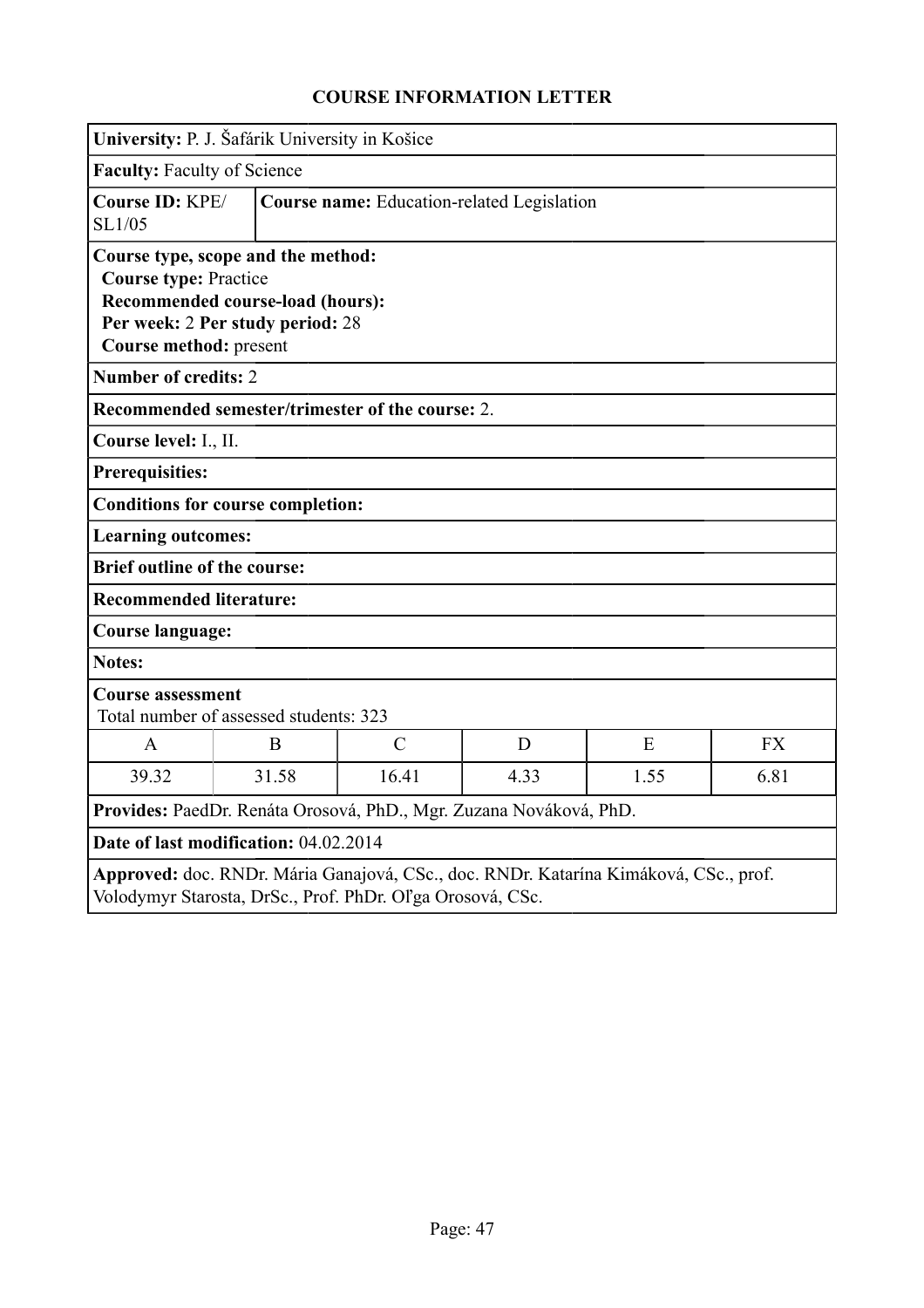|                                                                                                                                                                                                                                   | University: P. J. Šafárik University in Košice                                                                                                         |                                                           |   |                                                                                                                                                                                                                                                                                                                                                                                                    |    |  |  |  |
|-----------------------------------------------------------------------------------------------------------------------------------------------------------------------------------------------------------------------------------|--------------------------------------------------------------------------------------------------------------------------------------------------------|-----------------------------------------------------------|---|----------------------------------------------------------------------------------------------------------------------------------------------------------------------------------------------------------------------------------------------------------------------------------------------------------------------------------------------------------------------------------------------------|----|--|--|--|
| <b>Faculty: Faculty of Science</b>                                                                                                                                                                                                |                                                                                                                                                        |                                                           |   |                                                                                                                                                                                                                                                                                                                                                                                                    |    |  |  |  |
| Course ID: UBEV/<br>ETO1/03                                                                                                                                                                                                       |                                                                                                                                                        | Course name: Ethology                                     |   |                                                                                                                                                                                                                                                                                                                                                                                                    |    |  |  |  |
| Course method: present                                                                                                                                                                                                            | Course type, scope and the method:<br>Course type: Lecture / Practice<br>Recommended course-load (hours):<br>Per week: $2/2$ Per study period: $28/28$ |                                                           |   |                                                                                                                                                                                                                                                                                                                                                                                                    |    |  |  |  |
| Number of credits: 6                                                                                                                                                                                                              |                                                                                                                                                        |                                                           |   |                                                                                                                                                                                                                                                                                                                                                                                                    |    |  |  |  |
|                                                                                                                                                                                                                                   |                                                                                                                                                        | Recommended semester/trimester of the course: 3.          |   |                                                                                                                                                                                                                                                                                                                                                                                                    |    |  |  |  |
| Course level: II.                                                                                                                                                                                                                 |                                                                                                                                                        |                                                           |   |                                                                                                                                                                                                                                                                                                                                                                                                    |    |  |  |  |
| <b>Prerequisities:</b>                                                                                                                                                                                                            |                                                                                                                                                        |                                                           |   |                                                                                                                                                                                                                                                                                                                                                                                                    |    |  |  |  |
| <b>Conditions for course completion:</b><br>Recognition.<br>Written examination.                                                                                                                                                  |                                                                                                                                                        |                                                           |   |                                                                                                                                                                                                                                                                                                                                                                                                    |    |  |  |  |
| <b>Learning outcomes:</b><br>biological sciences                                                                                                                                                                                  |                                                                                                                                                        |                                                           |   | To teach the students to know and to be aware of the importance of the behavioural aspect in                                                                                                                                                                                                                                                                                                       |    |  |  |  |
| <b>Brief outline of the course:</b>                                                                                                                                                                                               | behaviour. Abnormal forms of behaviour                                                                                                                 |                                                           |   | History and development of ethology. Ethological methods. The innate forms of behaviour. The<br>simplest forms of learning – conditioning and instrumental learning. Higher form of learning.<br>Social behaviour. Sexual behaviour. Play behaviour. Biological rhythms. Orientation in space and<br>animal migrations. Communication systems of animals. Emotions. Aggression in animal and human |    |  |  |  |
| <b>Recommended literature:</b><br>Franck, D.: Verhaltensbiologie. Einfuhrung in die Ethologie. Georg Thieme-Verlag, 1993<br>Manning, A., Dawkins, M. S.: An introduction to animal behaviour. Cambridge University Press,<br>1992 |                                                                                                                                                        |                                                           |   |                                                                                                                                                                                                                                                                                                                                                                                                    |    |  |  |  |
| <b>Course language:</b>                                                                                                                                                                                                           |                                                                                                                                                        |                                                           |   |                                                                                                                                                                                                                                                                                                                                                                                                    |    |  |  |  |
| <b>Notes:</b>                                                                                                                                                                                                                     |                                                                                                                                                        |                                                           |   |                                                                                                                                                                                                                                                                                                                                                                                                    |    |  |  |  |
| <b>Course assessment</b><br>Total number of assessed students: 725                                                                                                                                                                |                                                                                                                                                        |                                                           |   |                                                                                                                                                                                                                                                                                                                                                                                                    |    |  |  |  |
| A                                                                                                                                                                                                                                 | B                                                                                                                                                      | $\mathcal{C}$                                             | D | E                                                                                                                                                                                                                                                                                                                                                                                                  | FX |  |  |  |
| 26.62<br>27.17<br>7.03<br>1.66<br>0.14<br>37.38                                                                                                                                                                                   |                                                                                                                                                        |                                                           |   |                                                                                                                                                                                                                                                                                                                                                                                                    |    |  |  |  |
| Provides: RNDr. Igor Majláth, PhD., RNDr. Natália Kokošová, PhD., Mgr. Adriana Hižňanová                                                                                                                                          |                                                                                                                                                        |                                                           |   |                                                                                                                                                                                                                                                                                                                                                                                                    |    |  |  |  |
| Date of last modification: 13.02.2014                                                                                                                                                                                             |                                                                                                                                                        |                                                           |   |                                                                                                                                                                                                                                                                                                                                                                                                    |    |  |  |  |
|                                                                                                                                                                                                                                   |                                                                                                                                                        | Volodymyr Starosta, DrSc., Prof. PhDr. Oľga Orosová, CSc. |   | Approved: doc. RNDr. Mária Ganajová, CSc., doc. RNDr. Katarína Kimáková, CSc., prof.                                                                                                                                                                                                                                                                                                               |    |  |  |  |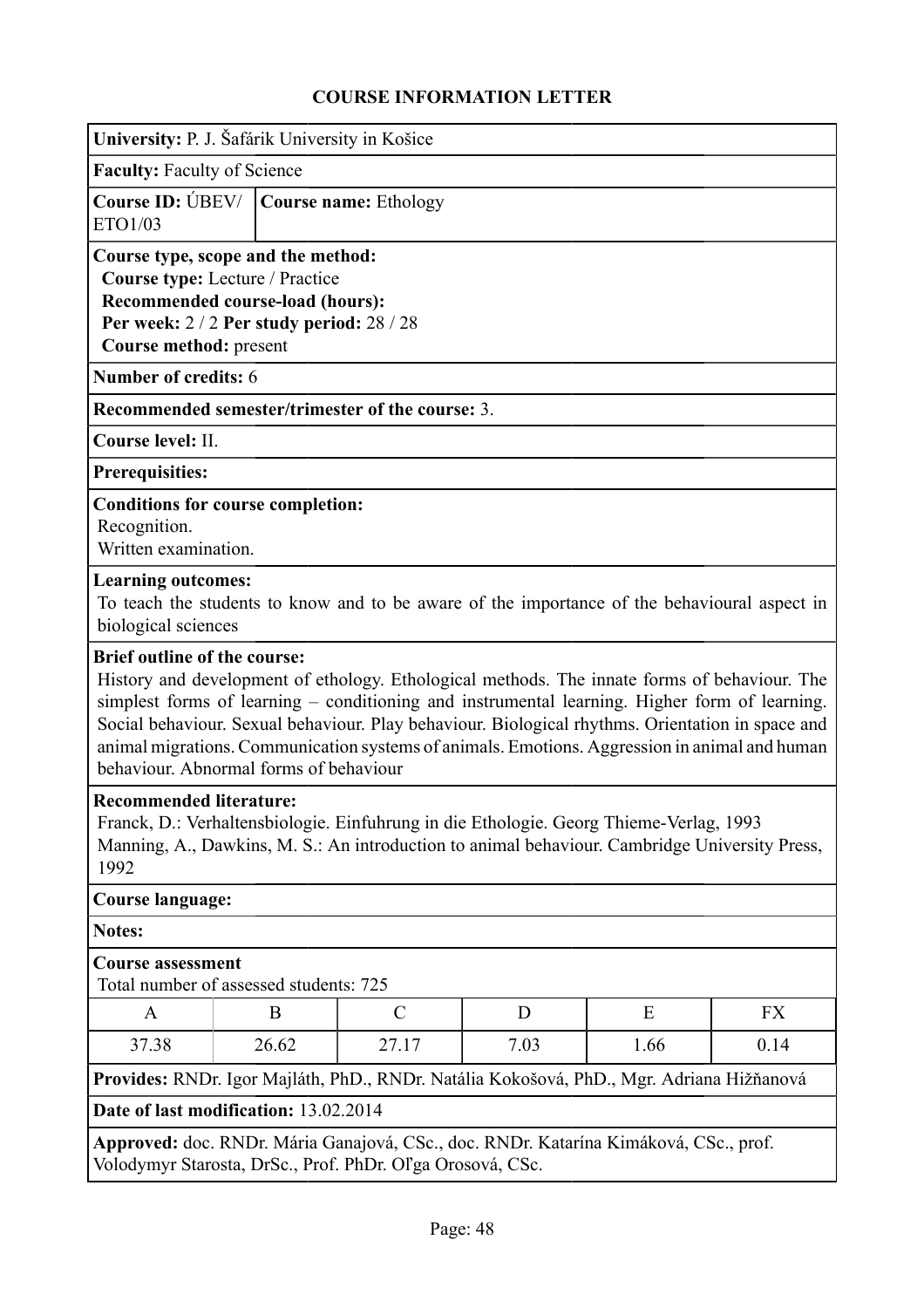|                                                                                                                                                                                                                                                                                                         | University: P. J. Šafárik University in Košice                              |                                                                                                |  |  |  |  |
|---------------------------------------------------------------------------------------------------------------------------------------------------------------------------------------------------------------------------------------------------------------------------------------------------------|-----------------------------------------------------------------------------|------------------------------------------------------------------------------------------------|--|--|--|--|
| <b>Faculty: Faculty of Science</b>                                                                                                                                                                                                                                                                      |                                                                             |                                                                                                |  |  |  |  |
| Course ID: UBEV/<br>TCZ/03                                                                                                                                                                                                                                                                              | Course name: Fieldwork from zoology                                         |                                                                                                |  |  |  |  |
| Course type, scope and the method:<br><b>Course type: Practice</b><br><b>Recommended course-load (hours):</b><br>Per week: Per study period: 5d<br>Course method: present<br><b>Number of credits: 2</b><br>Course level: I., II.<br><b>Prerequisities:</b><br><b>Conditions for course completion:</b> | Recommended semester/trimester of the course: 2.                            |                                                                                                |  |  |  |  |
| <b>Learning outcomes:</b>                                                                                                                                                                                                                                                                               | Practical observation of morphology of vertebrates.                         |                                                                                                |  |  |  |  |
| <b>Brief outline of the course:</b>                                                                                                                                                                                                                                                                     | amphibians, reptiles, bidrs and mammals - observation, and laboratory work. | Systematic and phylogenetic relationships of vertebrate. Review of important groups of fishes, |  |  |  |  |
| <b>Recommended literature:</b>                                                                                                                                                                                                                                                                          |                                                                             |                                                                                                |  |  |  |  |
| <b>Course language:</b>                                                                                                                                                                                                                                                                                 |                                                                             |                                                                                                |  |  |  |  |
| <b>Notes:</b>                                                                                                                                                                                                                                                                                           |                                                                             |                                                                                                |  |  |  |  |
| <b>Course assessment</b><br>Total number of assessed students: 374                                                                                                                                                                                                                                      |                                                                             |                                                                                                |  |  |  |  |
|                                                                                                                                                                                                                                                                                                         | abs                                                                         | n                                                                                              |  |  |  |  |
|                                                                                                                                                                                                                                                                                                         | 98.66                                                                       | 1.34                                                                                           |  |  |  |  |
| PhD.                                                                                                                                                                                                                                                                                                    |                                                                             | Provides: RNDr. Peter Ľuptáčik, PhD., doc. RNDr. Ľubomír Panigaj, CSc., RNDr. Andrej Mock,     |  |  |  |  |
| Date of last modification: 13.02.2014                                                                                                                                                                                                                                                                   |                                                                             |                                                                                                |  |  |  |  |
|                                                                                                                                                                                                                                                                                                         | Volodymyr Starosta, DrSc., Prof. PhDr. Oľga Orosová, CSc.                   | Approved: doc. RNDr. Mária Ganajová, CSc., doc. RNDr. Katarína Kimáková, CSc., prof.           |  |  |  |  |

Page: 49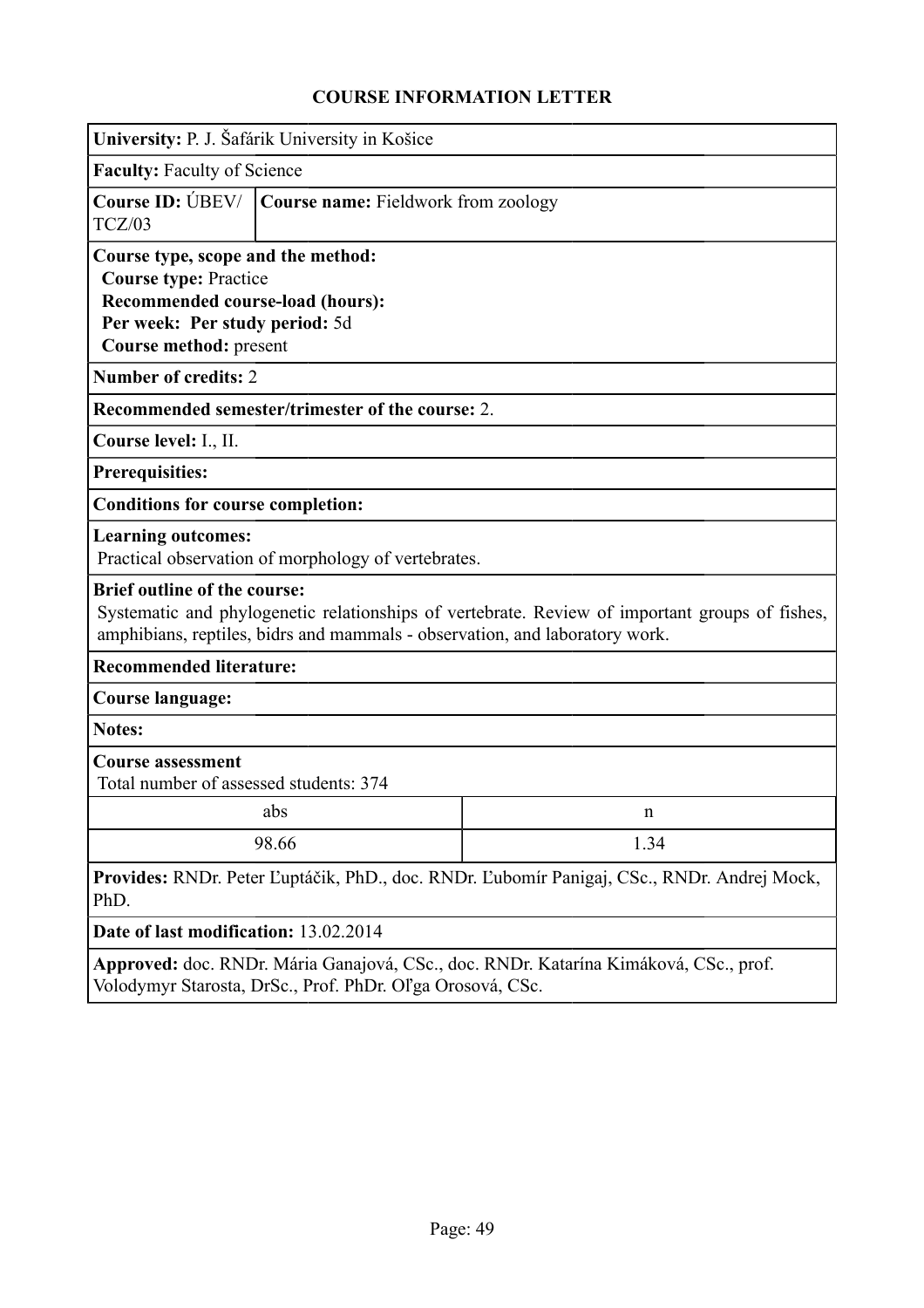| University: P. J. Šafárik University in Košice                                                                                                                     |                                                                                                                                                  |                                                                                                                                                                                                                                                                               |  |  |  |  |  |
|--------------------------------------------------------------------------------------------------------------------------------------------------------------------|--------------------------------------------------------------------------------------------------------------------------------------------------|-------------------------------------------------------------------------------------------------------------------------------------------------------------------------------------------------------------------------------------------------------------------------------|--|--|--|--|--|
| <b>Faculty: Faculty of Science</b>                                                                                                                                 |                                                                                                                                                  |                                                                                                                                                                                                                                                                               |  |  |  |  |  |
| <b>TCB1/03</b>                                                                                                                                                     | Course ID: ÚBEV/   Course name: Fieldworks from Botany                                                                                           |                                                                                                                                                                                                                                                                               |  |  |  |  |  |
| Course type, scope and the method:<br><b>Course type: Practice</b><br>Recommended course-load (hours):<br>Per week: Per study period: 5d<br>Course method: present |                                                                                                                                                  |                                                                                                                                                                                                                                                                               |  |  |  |  |  |
| <b>Number of credits: 2</b>                                                                                                                                        |                                                                                                                                                  |                                                                                                                                                                                                                                                                               |  |  |  |  |  |
|                                                                                                                                                                    | Recommended semester/trimester of the course: 2.                                                                                                 |                                                                                                                                                                                                                                                                               |  |  |  |  |  |
| Course level: I., II.                                                                                                                                              |                                                                                                                                                  |                                                                                                                                                                                                                                                                               |  |  |  |  |  |
| <b>Prerequisities:</b>                                                                                                                                             |                                                                                                                                                  |                                                                                                                                                                                                                                                                               |  |  |  |  |  |
| <b>Conditions for course completion:</b>                                                                                                                           |                                                                                                                                                  |                                                                                                                                                                                                                                                                               |  |  |  |  |  |
| <b>Learning outcomes:</b>                                                                                                                                          |                                                                                                                                                  | Study of methods for identification and determination of common central-europaean plants.                                                                                                                                                                                     |  |  |  |  |  |
| <b>Brief outline of the course:</b>                                                                                                                                |                                                                                                                                                  | Plant identification in different habitats. Plant determination. Floristic records.                                                                                                                                                                                           |  |  |  |  |  |
| <b>Recommended literature:</b>                                                                                                                                     | vascular and vascular plants of Slovakia. - Veda, Bratislava 1998.<br>Krejča J. (ilustr.): Veľká kniha rastlín. - Bratislava (various editions). | Dostál J., Červenka M.: Veľký kľúč na určovanie rastlín I. a II. - Veda, Bratislava 1991 a 1992.<br>Kubát K. (ed.): Klíč ke květeně České republiky. - Academia, Praha, 2002.<br>Marhold K. a Hindák F. (eds.): Zoznam nižších a vyšších rastlín Slovenska. Checklist of non- |  |  |  |  |  |
| <b>Course language:</b>                                                                                                                                            |                                                                                                                                                  |                                                                                                                                                                                                                                                                               |  |  |  |  |  |
| <b>Notes:</b>                                                                                                                                                      |                                                                                                                                                  |                                                                                                                                                                                                                                                                               |  |  |  |  |  |
| <b>Course assessment</b><br>Total number of assessed students: 585                                                                                                 |                                                                                                                                                  |                                                                                                                                                                                                                                                                               |  |  |  |  |  |
|                                                                                                                                                                    | abs                                                                                                                                              | $\mathbf n$                                                                                                                                                                                                                                                                   |  |  |  |  |  |
|                                                                                                                                                                    | 99.83                                                                                                                                            | 0.17                                                                                                                                                                                                                                                                          |  |  |  |  |  |
| Kolarčik, PhD.                                                                                                                                                     |                                                                                                                                                  | Provides: prof. RNDr. Pavol Mártonfi, PhD., prof. RNDr. Martin Bačkor, DrSc., Mgr. Vladislav                                                                                                                                                                                  |  |  |  |  |  |
| Date of last modification: 13.02.2014                                                                                                                              |                                                                                                                                                  |                                                                                                                                                                                                                                                                               |  |  |  |  |  |
|                                                                                                                                                                    |                                                                                                                                                  | Approved: doc. RNDr. Mária Ganajová, CSc., doc. RNDr. Katarína Kimáková, CSc., prof.                                                                                                                                                                                          |  |  |  |  |  |

Volodymyr Starosta, DrSc., Prof. PhDr. Oľga Orosová, CSc.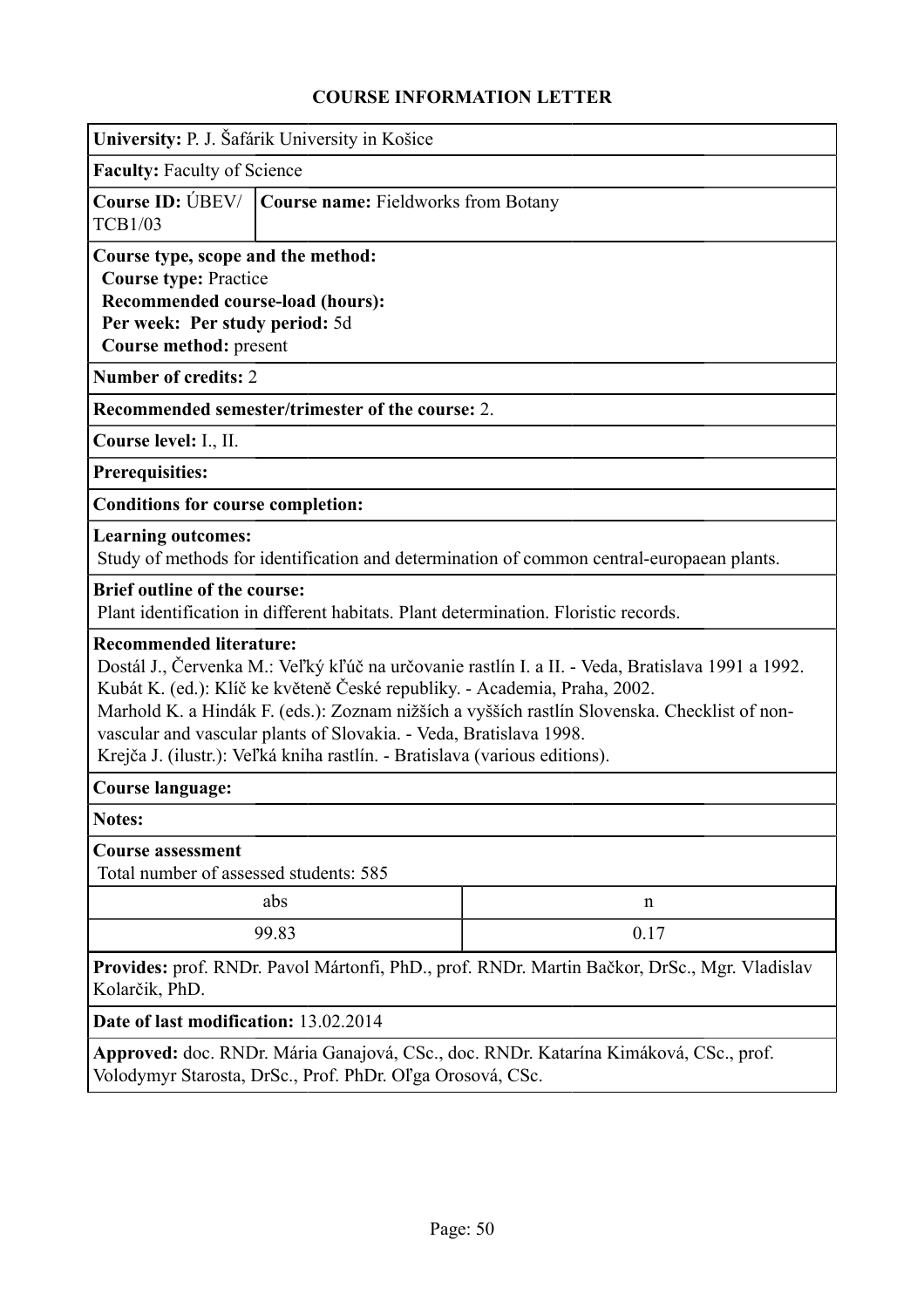| University: P. J. Šafárik University in Košice                                                                                                                               |                                                                                           |                                                  |       |      |           |  |
|------------------------------------------------------------------------------------------------------------------------------------------------------------------------------|-------------------------------------------------------------------------------------------|--------------------------------------------------|-------|------|-----------|--|
|                                                                                                                                                                              | Faculty: Faculty of Science                                                               |                                                  |       |      |           |  |
| Course ID: KPE/<br>ZMPPV/12                                                                                                                                                  | <b>Course name:</b> Fundamentals of Educational and Psychological Research<br>Methodology |                                                  |       |      |           |  |
| Course type, scope and the method:<br>Course type: Lecture / Practice<br>Recommended course-load (hours):<br>Per week: 2/2 Per study period: 28/28<br>Course method: present |                                                                                           |                                                  |       |      |           |  |
| <b>Number of credits: 4</b>                                                                                                                                                  |                                                                                           |                                                  |       |      |           |  |
|                                                                                                                                                                              |                                                                                           | Recommended semester/trimester of the course: 2. |       |      |           |  |
| Course level: II.                                                                                                                                                            |                                                                                           |                                                  |       |      |           |  |
| <b>Prerequisities:</b>                                                                                                                                                       |                                                                                           |                                                  |       |      |           |  |
|                                                                                                                                                                              | <b>Conditions for course completion:</b>                                                  |                                                  |       |      |           |  |
| <b>Learning outcomes:</b>                                                                                                                                                    |                                                                                           |                                                  |       |      |           |  |
| <b>Brief outline of the course:</b>                                                                                                                                          |                                                                                           |                                                  |       |      |           |  |
| <b>Recommended literature:</b>                                                                                                                                               |                                                                                           |                                                  |       |      |           |  |
| <b>Course language:</b>                                                                                                                                                      |                                                                                           |                                                  |       |      |           |  |
| <b>Notes:</b>                                                                                                                                                                |                                                                                           |                                                  |       |      |           |  |
| <b>Course assessment</b>                                                                                                                                                     | Total number of assessed students: 281                                                    |                                                  |       |      |           |  |
| A                                                                                                                                                                            | B                                                                                         | $\mathcal{C}$                                    | D     | E    | <b>FX</b> |  |
| 23.49                                                                                                                                                                        | 27.4                                                                                      | 21.71                                            | 19.57 | 6.76 | 1.07      |  |
| Provides: PhDr. Anna Janovská, PhD., Mgr. Zuzana Nováková, PhD., Mgr. Mária Bačíková, PhD.                                                                                   |                                                                                           |                                                  |       |      |           |  |
| Date of last modification: 04.02.2014                                                                                                                                        |                                                                                           |                                                  |       |      |           |  |
| Approved: doc. RNDr. Mária Ganajová, CSc., doc. RNDr. Katarína Kimáková, CSc., prof.<br>Volodymyr Starosta, DrSc., Prof. PhDr. Oľga Orosová, CSc.                            |                                                                                           |                                                  |       |      |           |  |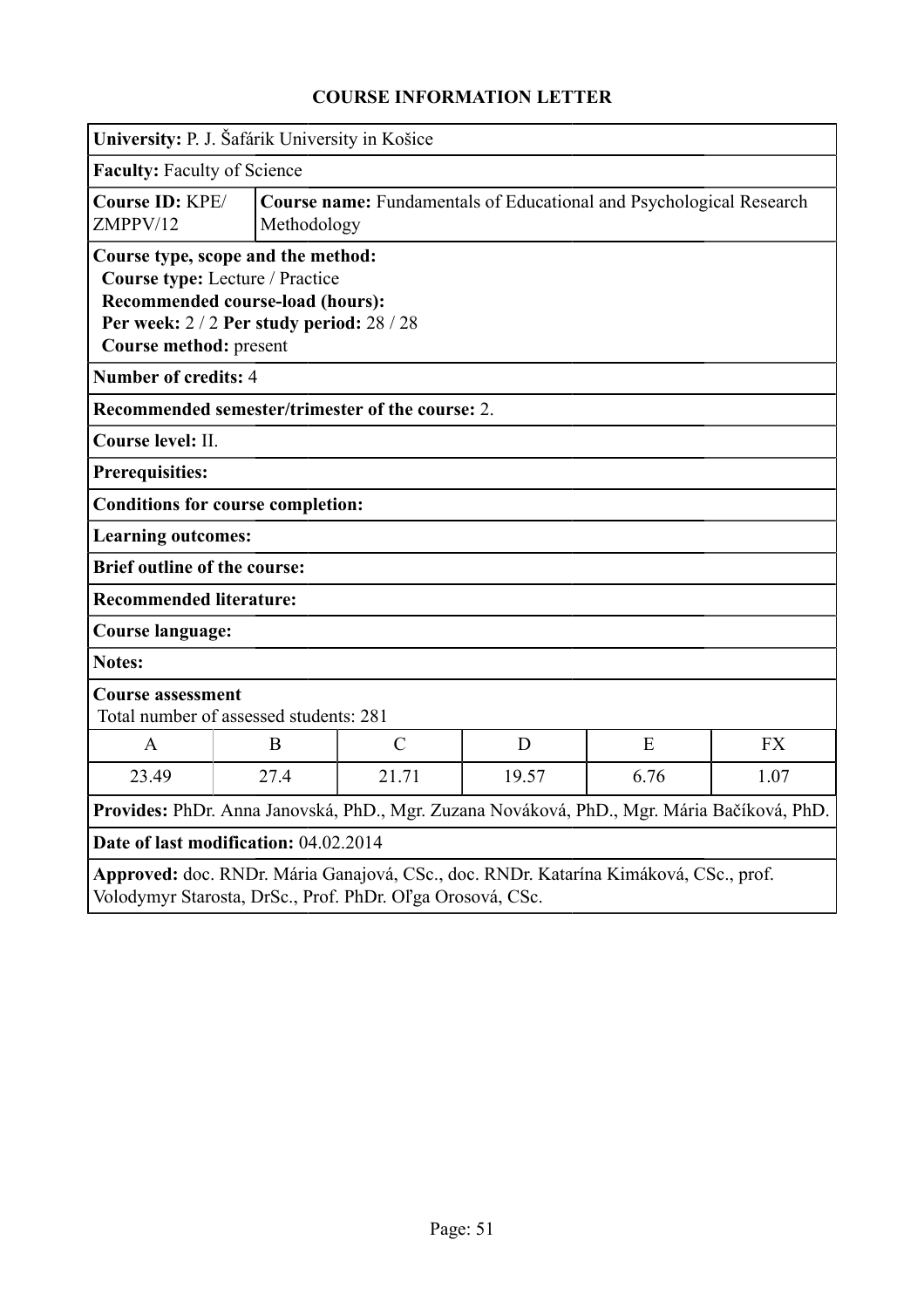| University: P. J. Šafárik University in Košice                                               |                                                                      |               |     |                                                                                      |           |  |
|----------------------------------------------------------------------------------------------|----------------------------------------------------------------------|---------------|-----|--------------------------------------------------------------------------------------|-----------|--|
| <b>Faculty: Faculty of Science</b>                                                           |                                                                      |               |     |                                                                                      |           |  |
| Course ID: KAE/<br><b>ZET2/07</b>                                                            | <b>Course name:</b> Fundamentals of Ethics 2                         |               |     |                                                                                      |           |  |
| Course type, scope and the method:<br><b>Course type: Practice</b><br>Course method: present | Recommended course-load (hours):<br>Per week: 2 Per study period: 28 |               |     |                                                                                      |           |  |
| <b>Number of credits: 3</b>                                                                  |                                                                      |               |     |                                                                                      |           |  |
| Recommended semester/trimester of the course: 2.                                             |                                                                      |               |     |                                                                                      |           |  |
| Course level: II.                                                                            |                                                                      |               |     |                                                                                      |           |  |
| Prerequisities: KAE/ZE1/07                                                                   |                                                                      |               |     |                                                                                      |           |  |
| <b>Conditions for course completion:</b>                                                     |                                                                      |               |     |                                                                                      |           |  |
| <b>Learning outcomes:</b>                                                                    |                                                                      |               |     |                                                                                      |           |  |
| <b>Brief outline of the course:</b>                                                          |                                                                      |               |     |                                                                                      |           |  |
| <b>Recommended literature:</b>                                                               |                                                                      |               |     |                                                                                      |           |  |
| Course language:                                                                             |                                                                      |               |     |                                                                                      |           |  |
| <b>Notes:</b>                                                                                |                                                                      |               |     |                                                                                      |           |  |
| <b>Course assessment</b>                                                                     | Total number of assessed students: 50                                |               |     |                                                                                      |           |  |
| $\mathbf{A}$                                                                                 | B                                                                    | $\mathcal{C}$ | D   | E                                                                                    | <b>FX</b> |  |
| 94.0                                                                                         | 6.0                                                                  | 0.0           | 0.0 | 0.0                                                                                  | 0.0       |  |
| Provides: PhDr. Andrea Klimková, PhD.                                                        |                                                                      |               |     |                                                                                      |           |  |
| Date of last modification: 29.01.2014                                                        |                                                                      |               |     |                                                                                      |           |  |
|                                                                                              | Volodymyr Starosta, DrSc., Prof. PhDr. Oľga Orosová, CSc.            |               |     | Approved: doc. RNDr. Mária Ganajová, CSc., doc. RNDr. Katarína Kimáková, CSc., prof. |           |  |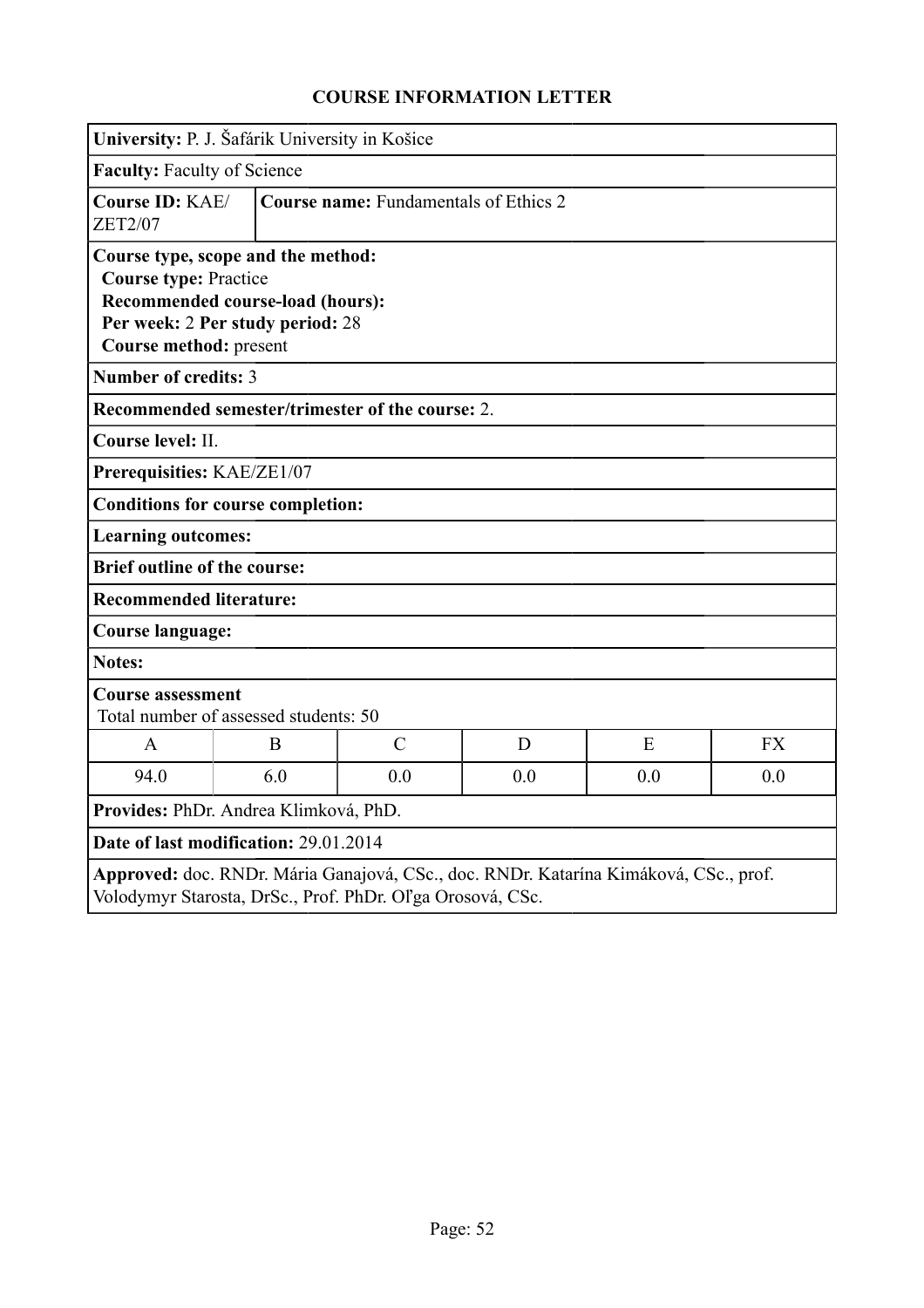|                                     | University: P. J. Šafárik University in Košice                                                                                                         |                                                                    |       |                                                                                      |           |
|-------------------------------------|--------------------------------------------------------------------------------------------------------------------------------------------------------|--------------------------------------------------------------------|-------|--------------------------------------------------------------------------------------|-----------|
| Faculty: Faculty of Science         |                                                                                                                                                        |                                                                    |       |                                                                                      |           |
| Course ID: KPE/<br>VPD/03           |                                                                                                                                                        | <b>Course name:</b> General Pedagogy and Didactics                 |       |                                                                                      |           |
| Course method: present              | Course type, scope and the method:<br>Course type: Lecture / Practice<br>Recommended course-load (hours):<br>Per week: 2 / 2 Per study period: 28 / 28 |                                                                    |       |                                                                                      |           |
| <b>Number of credits: 5</b>         |                                                                                                                                                        |                                                                    |       |                                                                                      |           |
|                                     |                                                                                                                                                        | Recommended semester/trimester of the course: 1.                   |       |                                                                                      |           |
| Course level: II.                   |                                                                                                                                                        |                                                                    |       |                                                                                      |           |
| <b>Prerequisities:</b>              |                                                                                                                                                        |                                                                    |       |                                                                                      |           |
|                                     | <b>Conditions for course completion:</b>                                                                                                               |                                                                    |       |                                                                                      |           |
| <b>Learning outcomes:</b>           |                                                                                                                                                        |                                                                    |       |                                                                                      |           |
| <b>Brief outline of the course:</b> |                                                                                                                                                        |                                                                    |       |                                                                                      |           |
| <b>Recommended literature:</b>      |                                                                                                                                                        |                                                                    |       |                                                                                      |           |
| <b>Course language:</b>             |                                                                                                                                                        |                                                                    |       |                                                                                      |           |
| <b>Notes:</b>                       |                                                                                                                                                        |                                                                    |       |                                                                                      |           |
| <b>Course assessment</b>            | Total number of assessed students: 958                                                                                                                 |                                                                    |       |                                                                                      |           |
| A                                   | B                                                                                                                                                      | $\mathcal{C}$                                                      | D     | E                                                                                    | <b>FX</b> |
| 10.65                               | 21.71                                                                                                                                                  | 25.99                                                              | 21.82 | 10.33                                                                                | 9.5       |
|                                     |                                                                                                                                                        | Provides: PaedDr. Renáta Orosová, PhD., Mgr. Zuzana Nováková, PhD. |       |                                                                                      |           |
|                                     | Date of last modification: 04.02.2014                                                                                                                  |                                                                    |       |                                                                                      |           |
|                                     |                                                                                                                                                        | Volodymyr Starosta, DrSc., Prof. PhDr. Oľga Orosová, CSc.          |       | Approved: doc. RNDr. Mária Ganajová, CSc., doc. RNDr. Katarína Kimáková, CSc., prof. |           |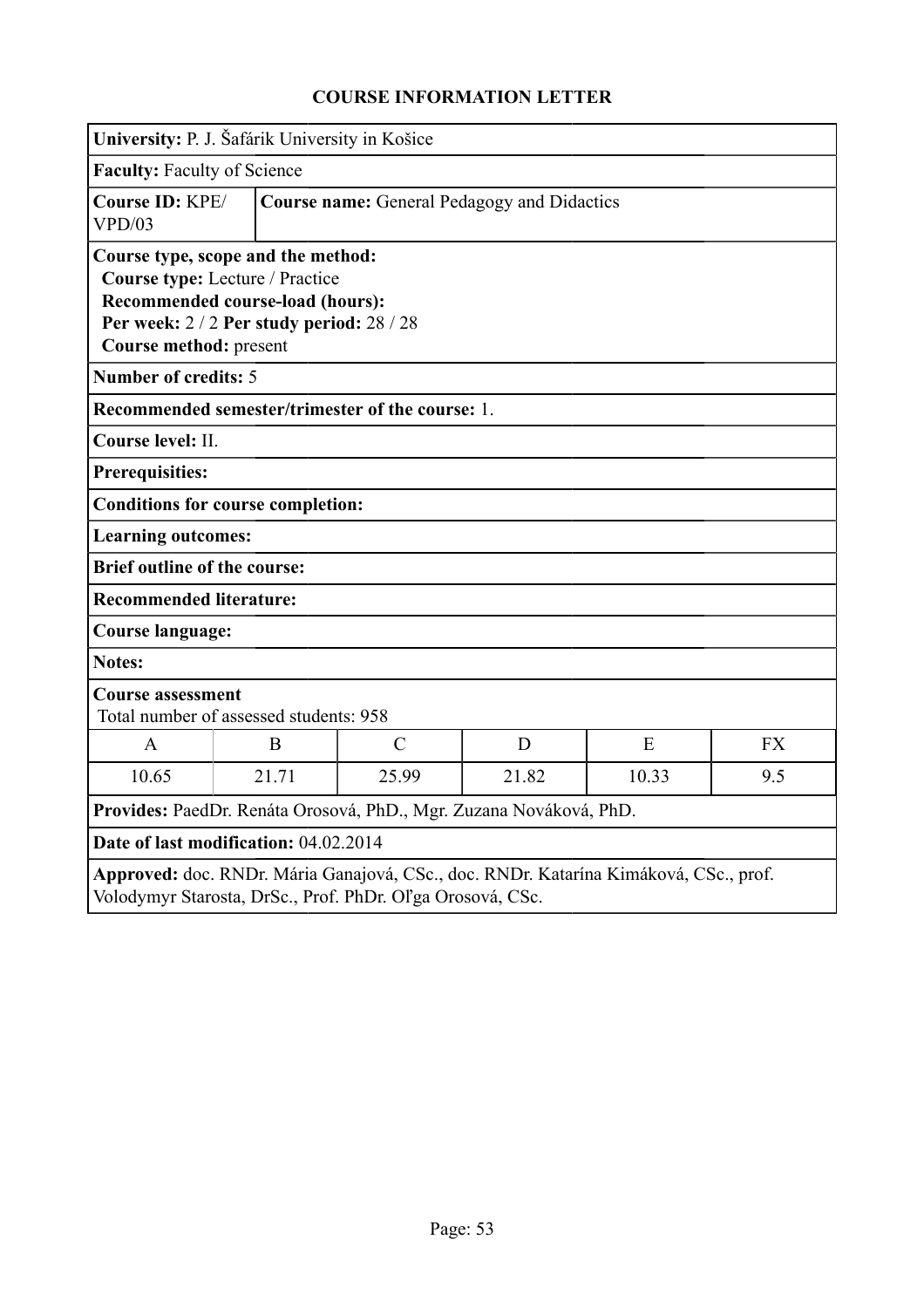|                                       | University: P. J. Šafárik University in Košice                                                                                                         |                                                           |       |                                                                                      |           |  |  |
|---------------------------------------|--------------------------------------------------------------------------------------------------------------------------------------------------------|-----------------------------------------------------------|-------|--------------------------------------------------------------------------------------|-----------|--|--|
| <b>Faculty: Faculty of Science</b>    |                                                                                                                                                        |                                                           |       |                                                                                      |           |  |  |
| <b>GEB/12</b>                         | Course ID: ÚGE/<br>Course name: Geology and petrography                                                                                                |                                                           |       |                                                                                      |           |  |  |
| Course method: present                | Course type, scope and the method:<br>Course type: Lecture / Practice<br>Recommended course-load (hours):<br>Per week: 3 / 2 Per study period: 42 / 28 |                                                           |       |                                                                                      |           |  |  |
| Number of credits: 6                  |                                                                                                                                                        |                                                           |       |                                                                                      |           |  |  |
|                                       |                                                                                                                                                        | Recommended semester/trimester of the course: 2.          |       |                                                                                      |           |  |  |
| Course level: II.                     |                                                                                                                                                        |                                                           |       |                                                                                      |           |  |  |
| <b>Prerequisities:</b>                |                                                                                                                                                        |                                                           |       |                                                                                      |           |  |  |
|                                       | <b>Conditions for course completion:</b>                                                                                                               |                                                           |       |                                                                                      |           |  |  |
| <b>Learning outcomes:</b>             |                                                                                                                                                        |                                                           |       |                                                                                      |           |  |  |
| <b>Brief outline of the course:</b>   |                                                                                                                                                        |                                                           |       |                                                                                      |           |  |  |
| <b>Recommended literature:</b>        |                                                                                                                                                        |                                                           |       |                                                                                      |           |  |  |
| <b>Course language:</b>               |                                                                                                                                                        |                                                           |       |                                                                                      |           |  |  |
| <b>Notes:</b>                         |                                                                                                                                                        |                                                           |       |                                                                                      |           |  |  |
| <b>Course assessment</b>              | Total number of assessed students: 709                                                                                                                 |                                                           |       |                                                                                      |           |  |  |
| A                                     | B                                                                                                                                                      | $\mathcal{C}$                                             | D     | E                                                                                    | <b>FX</b> |  |  |
| 9.17                                  | 18.05                                                                                                                                                  | 32.44                                                     | 24.68 | 11.57                                                                                | 4.09      |  |  |
|                                       |                                                                                                                                                        | Provides: Ing. Katarína Bónová, PhD., Ing. Ján Bóna       |       |                                                                                      |           |  |  |
| Date of last modification: 11.02.2014 |                                                                                                                                                        |                                                           |       |                                                                                      |           |  |  |
|                                       |                                                                                                                                                        | Volodymyr Starosta, DrSc., Prof. PhDr. Oľga Orosová, CSc. |       | Approved: doc. RNDr. Mária Ganajová, CSc., doc. RNDr. Katarína Kimáková, CSc., prof. |           |  |  |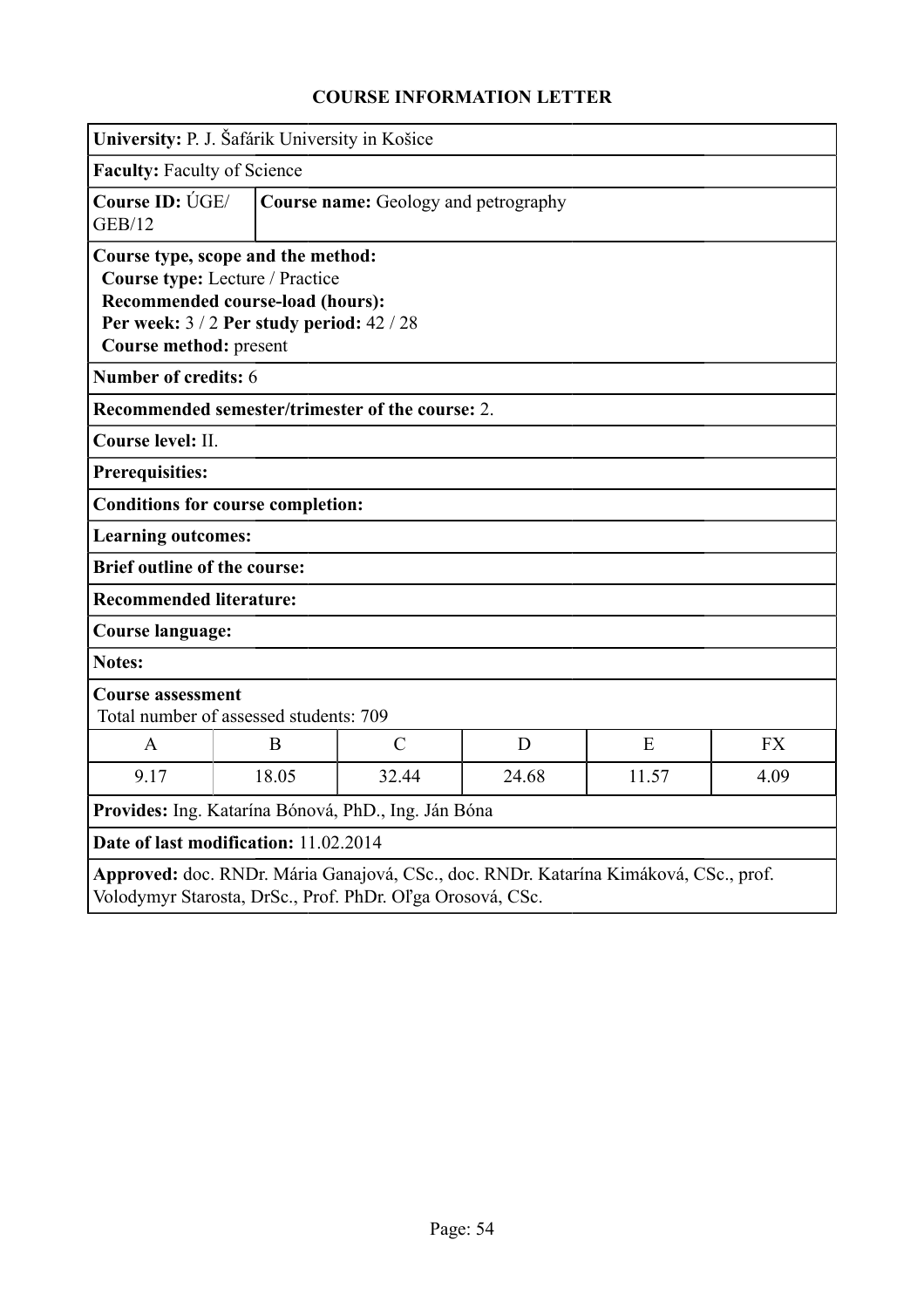|                                                                                              | University: P. J. Šafárik University in Košice                       |                                                           |      |                                                                                      |           |
|----------------------------------------------------------------------------------------------|----------------------------------------------------------------------|-----------------------------------------------------------|------|--------------------------------------------------------------------------------------|-----------|
| Faculty: Faculty of Science                                                                  |                                                                      |                                                           |      |                                                                                      |           |
| Course ID: KGER/<br>NJKG/07                                                                  |                                                                      |                                                           |      | Course name: Grammar in the German Language Communication                            |           |
| Course type, scope and the method:<br><b>Course type: Practice</b><br>Course method: present | Recommended course-load (hours):<br>Per week: 2 Per study period: 28 |                                                           |      |                                                                                      |           |
| <b>Number of credits: 2</b>                                                                  |                                                                      |                                                           |      |                                                                                      |           |
|                                                                                              |                                                                      | Recommended semester/trimester of the course:             |      |                                                                                      |           |
| Course level: I., II.                                                                        |                                                                      |                                                           |      |                                                                                      |           |
| <b>Prerequisities:</b>                                                                       |                                                                      |                                                           |      |                                                                                      |           |
| <b>Conditions for course completion:</b>                                                     |                                                                      |                                                           |      |                                                                                      |           |
| <b>Learning outcomes:</b>                                                                    |                                                                      |                                                           |      |                                                                                      |           |
| <b>Brief outline of the course:</b>                                                          |                                                                      |                                                           |      |                                                                                      |           |
| <b>Recommended literature:</b>                                                               |                                                                      |                                                           |      |                                                                                      |           |
| <b>Course language:</b>                                                                      |                                                                      |                                                           |      |                                                                                      |           |
| <b>Notes:</b>                                                                                |                                                                      |                                                           |      |                                                                                      |           |
| <b>Course assessment</b>                                                                     | Total number of assessed students: 46                                |                                                           |      |                                                                                      |           |
| $\mathbf{A}$                                                                                 | B                                                                    | $\mathcal{C}$                                             | D    | E                                                                                    | <b>FX</b> |
| 54.35                                                                                        | 13.04                                                                | 8.7                                                       | 4.35 | 10.87                                                                                | 8.7       |
| Provides: Dr. rer. pol. Michaela Kováčová                                                    |                                                                      |                                                           |      |                                                                                      |           |
| Date of last modification: 05.02.2014                                                        |                                                                      |                                                           |      |                                                                                      |           |
|                                                                                              |                                                                      | Volodymyr Starosta, DrSc., Prof. PhDr. Oľga Orosová, CSc. |      | Approved: doc. RNDr. Mária Ganajová, CSc., doc. RNDr. Katarína Kimáková, CSc., prof. |           |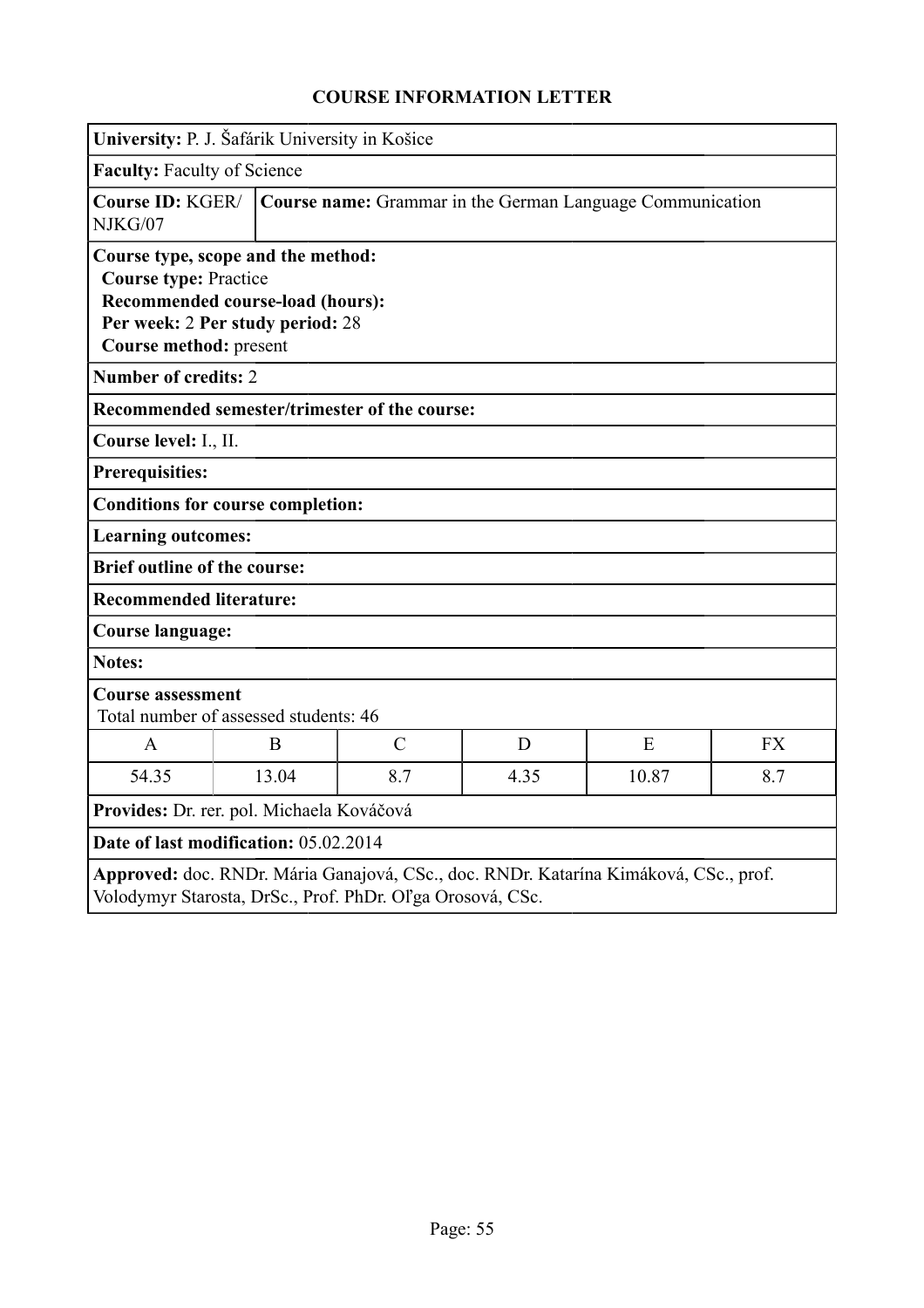| University: P. J. Šafárik University in Košice                                                                                                                              |                                                                                                       |               |     |      |           |
|-----------------------------------------------------------------------------------------------------------------------------------------------------------------------------|-------------------------------------------------------------------------------------------------------|---------------|-----|------|-----------|
| Faculty: Faculty of Science                                                                                                                                                 |                                                                                                       |               |     |      |           |
| <b>Course ID: KFaDF/</b><br><b>KDF/05</b>                                                                                                                                   | Course name: Chapters from History of Philosophy of 19th and 20th<br>Centuries (General Introduction) |               |     |      |           |
| Course type, scope and the method:<br><b>Course type: Practice</b><br><b>Recommended course-load (hours):</b><br>Per week: 2 Per study period: 28<br>Course method: present |                                                                                                       |               |     |      |           |
| <b>Number of credits: 2</b>                                                                                                                                                 |                                                                                                       |               |     |      |           |
| Recommended semester/trimester of the course: 2.                                                                                                                            |                                                                                                       |               |     |      |           |
| Course level: I., II.                                                                                                                                                       |                                                                                                       |               |     |      |           |
| Prerequisities:                                                                                                                                                             |                                                                                                       |               |     |      |           |
| <b>Conditions for course completion:</b>                                                                                                                                    |                                                                                                       |               |     |      |           |
| <b>Learning outcomes:</b>                                                                                                                                                   |                                                                                                       |               |     |      |           |
| <b>Brief outline of the course:</b>                                                                                                                                         |                                                                                                       |               |     |      |           |
| <b>Recommended literature:</b>                                                                                                                                              |                                                                                                       |               |     |      |           |
| <b>Course language:</b>                                                                                                                                                     |                                                                                                       |               |     |      |           |
| <b>Notes:</b>                                                                                                                                                               |                                                                                                       |               |     |      |           |
| <b>Course assessment</b><br>Total number of assessed students: 10                                                                                                           |                                                                                                       |               |     |      |           |
| A                                                                                                                                                                           | B                                                                                                     | $\mathcal{C}$ | D   | E    | <b>FX</b> |
| 50.0                                                                                                                                                                        | 20.0                                                                                                  | 10.0          | 0.0 | 10.0 | 10.0      |
| Provides: doc. PhDr. Pavol Tholt, PhD., mim.prof.                                                                                                                           |                                                                                                       |               |     |      |           |
| Date of last modification: 26.01.2014                                                                                                                                       |                                                                                                       |               |     |      |           |
| Approved: doc. RNDr. Mária Ganajová, CSc., doc. RNDr. Katarína Kimáková, CSc., prof.<br>Volodymyr Starosta, DrSc., Prof. PhDr. Oľga Orosová, CSc.                           |                                                                                                       |               |     |      |           |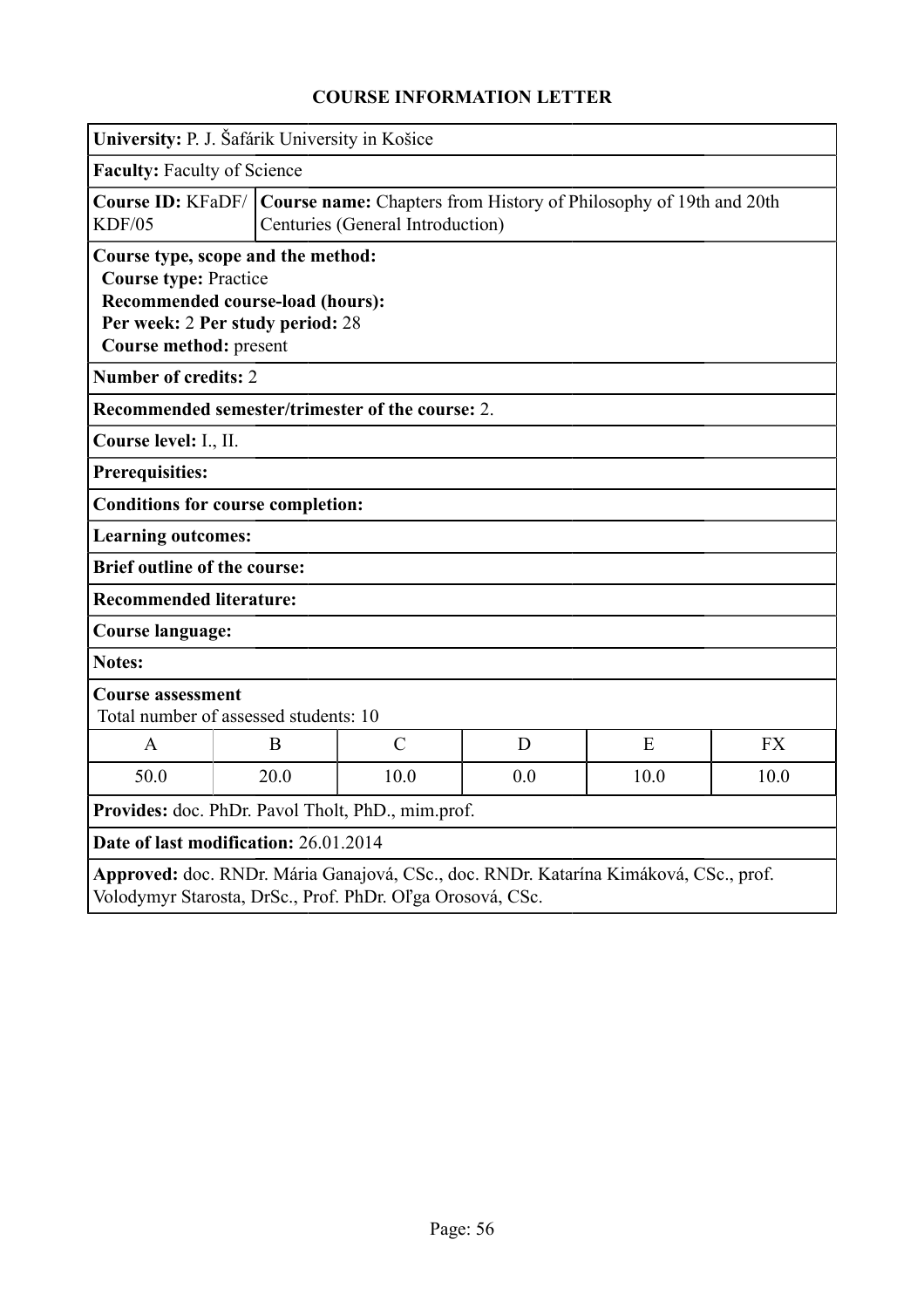| University: P. J. Šafárik University in Košice                                               |                                                                      |               |     |                                                                                      |           |  |
|----------------------------------------------------------------------------------------------|----------------------------------------------------------------------|---------------|-----|--------------------------------------------------------------------------------------|-----------|--|
| <b>Faculty: Faculty of Science</b>                                                           |                                                                      |               |     |                                                                                      |           |  |
| <b>Course ID: KFaDF/</b><br>FVp/04                                                           | Course name: Chapters from Philosophy of Education                   |               |     |                                                                                      |           |  |
| Course type, scope and the method:<br><b>Course type: Practice</b><br>Course method: present | Recommended course-load (hours):<br>Per week: 2 Per study period: 28 |               |     |                                                                                      |           |  |
| <b>Number of credits: 2</b>                                                                  |                                                                      |               |     |                                                                                      |           |  |
| Recommended semester/trimester of the course: 1.                                             |                                                                      |               |     |                                                                                      |           |  |
| Course level: I., II.                                                                        |                                                                      |               |     |                                                                                      |           |  |
| <b>Prerequisities:</b>                                                                       |                                                                      |               |     |                                                                                      |           |  |
| <b>Conditions for course completion:</b>                                                     |                                                                      |               |     |                                                                                      |           |  |
| <b>Learning outcomes:</b>                                                                    |                                                                      |               |     |                                                                                      |           |  |
| <b>Brief outline of the course:</b>                                                          |                                                                      |               |     |                                                                                      |           |  |
| <b>Recommended literature:</b>                                                               |                                                                      |               |     |                                                                                      |           |  |
| Course language:                                                                             |                                                                      |               |     |                                                                                      |           |  |
| <b>Notes:</b>                                                                                |                                                                      |               |     |                                                                                      |           |  |
| <b>Course assessment</b><br>Total number of assessed students: 3                             |                                                                      |               |     |                                                                                      |           |  |
| $\mathbf{A}$                                                                                 | B                                                                    | $\mathcal{C}$ | D   | E                                                                                    | <b>FX</b> |  |
| 100.0                                                                                        | 0.0                                                                  | 0.0           | 0.0 | 0.0                                                                                  | 0.0       |  |
| Provides: doc. PhDr. Pavol Tholt, PhD., mim.prof.                                            |                                                                      |               |     |                                                                                      |           |  |
| Date of last modification: 26.01.2014                                                        |                                                                      |               |     |                                                                                      |           |  |
| Volodymyr Starosta, DrSc., Prof. PhDr. Oľga Orosová, CSc.                                    |                                                                      |               |     | Approved: doc. RNDr. Mária Ganajová, CSc., doc. RNDr. Katarína Kimáková, CSc., prof. |           |  |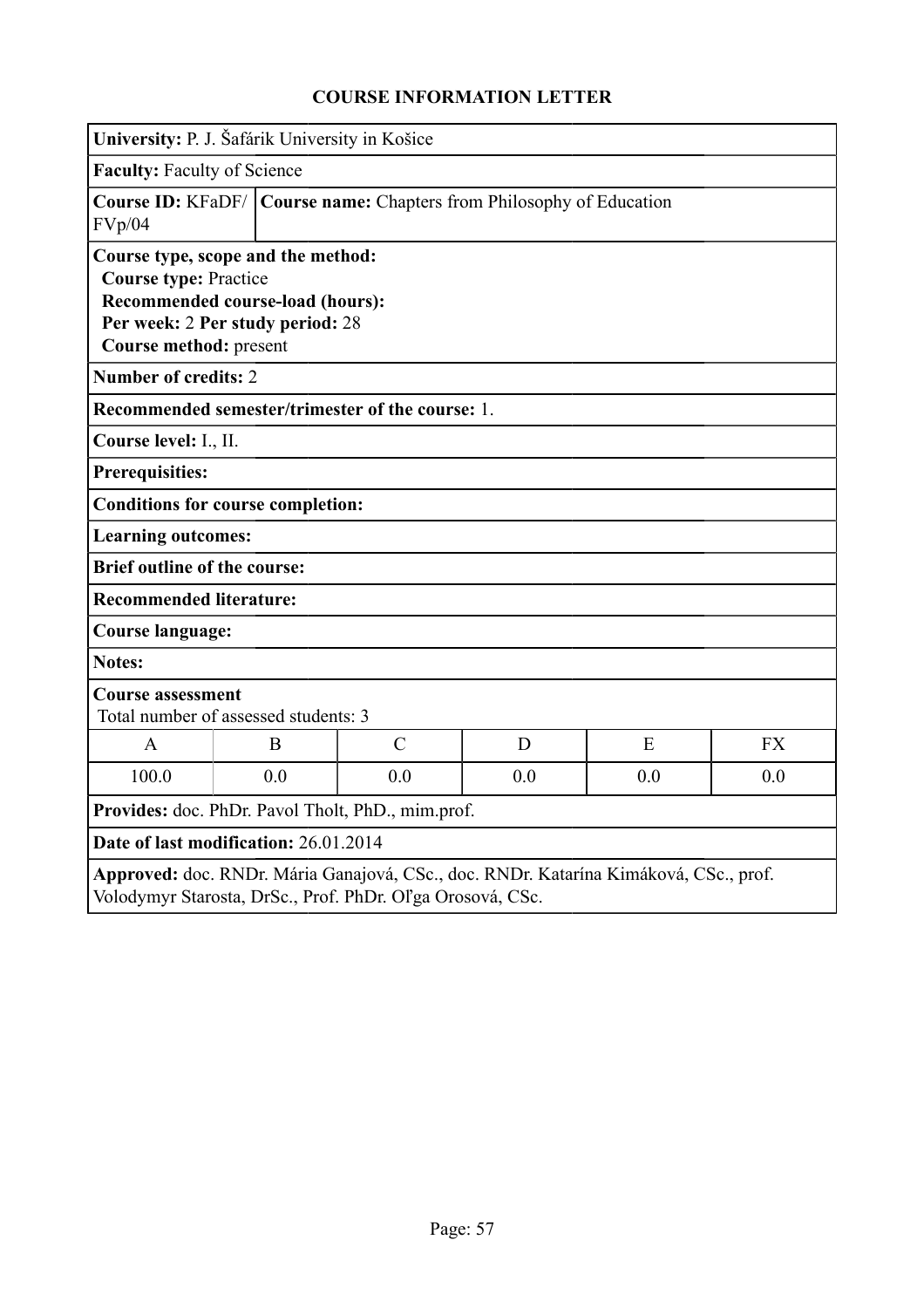|                                               | University: P. J. Šafárik University in Košice                                                        |                                                           |     |                                                                                      |           |  |  |
|-----------------------------------------------|-------------------------------------------------------------------------------------------------------|-----------------------------------------------------------|-----|--------------------------------------------------------------------------------------|-----------|--|--|
| <b>Faculty: Faculty of Science</b>            |                                                                                                       |                                                           |     |                                                                                      |           |  |  |
| <b>MSSU1/14</b>                               | Course ID: ÚCHV/   Course name: Chémia a didaktika chémie I                                           |                                                           |     |                                                                                      |           |  |  |
| <b>Course type:</b><br>Course method: present | Course type, scope and the method:<br>Recommended course-load (hours):<br>Per week: Per study period: |                                                           |     |                                                                                      |           |  |  |
| Number of credits: 1                          |                                                                                                       |                                                           |     |                                                                                      |           |  |  |
|                                               |                                                                                                       | Recommended semester/trimester of the course:             |     |                                                                                      |           |  |  |
| Course level: II.                             |                                                                                                       |                                                           |     |                                                                                      |           |  |  |
|                                               |                                                                                                       | Prerequisities: UCHV/VKA/04 and UCHV/ZTOX/04              |     |                                                                                      |           |  |  |
|                                               | <b>Conditions for course completion:</b>                                                              |                                                           |     |                                                                                      |           |  |  |
| <b>Learning outcomes:</b>                     |                                                                                                       |                                                           |     |                                                                                      |           |  |  |
| <b>Brief outline of the course:</b>           |                                                                                                       |                                                           |     |                                                                                      |           |  |  |
| <b>Recommended literature:</b>                |                                                                                                       |                                                           |     |                                                                                      |           |  |  |
| <b>Course language:</b>                       |                                                                                                       |                                                           |     |                                                                                      |           |  |  |
| <b>Notes:</b>                                 |                                                                                                       |                                                           |     |                                                                                      |           |  |  |
| <b>Course assessment</b>                      | Total number of assessed students: 0                                                                  |                                                           |     |                                                                                      |           |  |  |
| A                                             | B                                                                                                     | $\mathcal{C}$                                             | D   | E                                                                                    | <b>FX</b> |  |  |
| 0.0                                           | 0.0                                                                                                   | 0.0                                                       | 0.0 | 0.0                                                                                  | 0.0       |  |  |
| <b>Provides:</b>                              |                                                                                                       |                                                           |     |                                                                                      |           |  |  |
|                                               | Date of last modification: 19.02.2014                                                                 |                                                           |     |                                                                                      |           |  |  |
|                                               |                                                                                                       | Volodymyr Starosta, DrSc., Prof. PhDr. Oľga Orosová, CSc. |     | Approved: doc. RNDr. Mária Ganajová, CSc., doc. RNDr. Katarína Kimáková, CSc., prof. |           |  |  |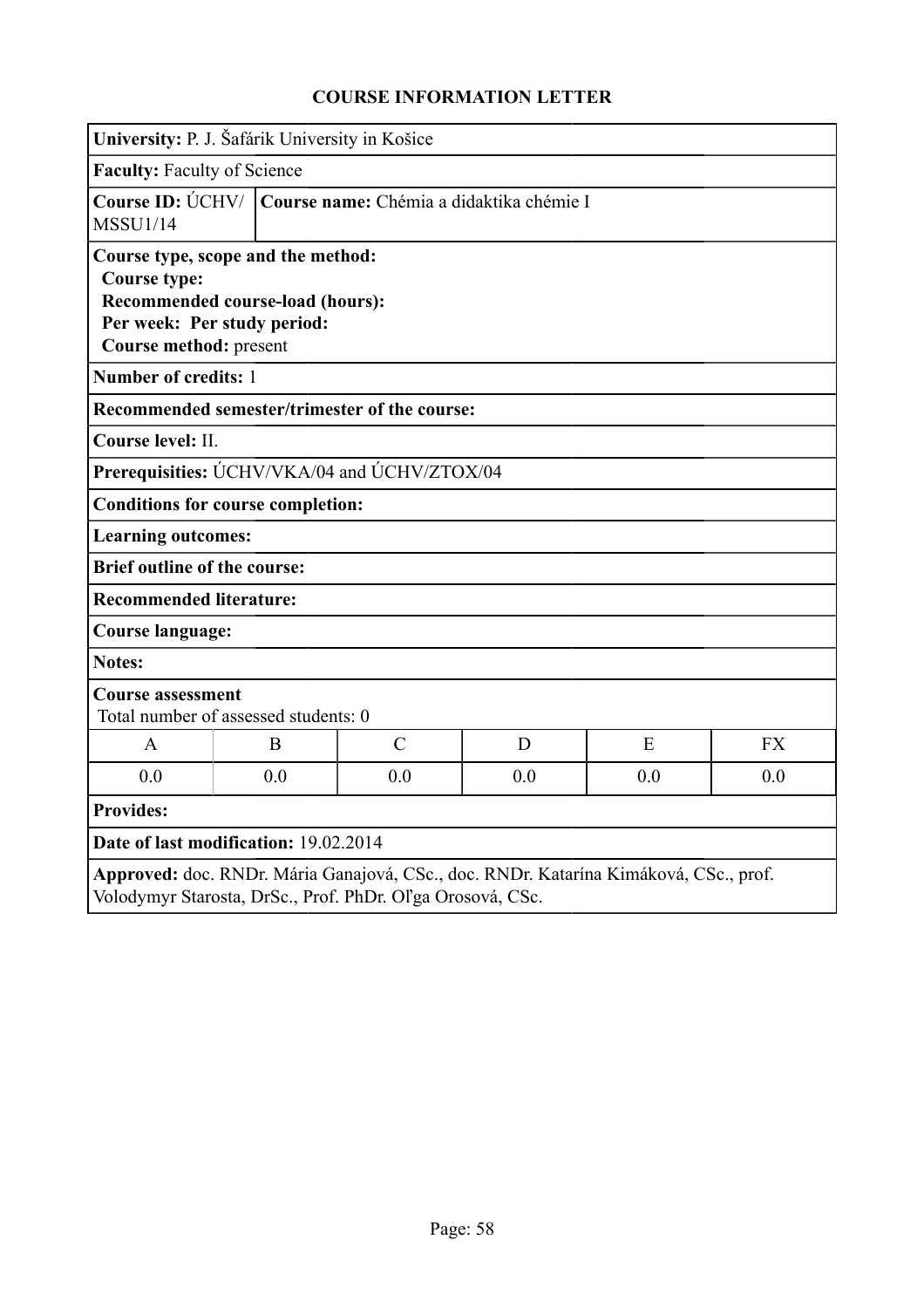|                                               | University: P. J. Šafárik University in Košice                                                        |               |     |                                                                                      |           |  |
|-----------------------------------------------|-------------------------------------------------------------------------------------------------------|---------------|-----|--------------------------------------------------------------------------------------|-----------|--|
| <b>Faculty: Faculty of Science</b>            |                                                                                                       |               |     |                                                                                      |           |  |
| <b>MSSU2/14</b>                               | Course ID: ÚCHV/   Course name: Chémia a didaktika chémie II                                          |               |     |                                                                                      |           |  |
| <b>Course type:</b><br>Course method: present | Course type, scope and the method:<br>Recommended course-load (hours):<br>Per week: Per study period: |               |     |                                                                                      |           |  |
| Number of credits: 1                          |                                                                                                       |               |     |                                                                                      |           |  |
|                                               | Recommended semester/trimester of the course:                                                         |               |     |                                                                                      |           |  |
| Course level: II.                             |                                                                                                       |               |     |                                                                                      |           |  |
|                                               | Prerequisities: ÚCHV/VKOCH/03 and ÚCHV/ZTOX/04                                                        |               |     |                                                                                      |           |  |
|                                               | <b>Conditions for course completion:</b>                                                              |               |     |                                                                                      |           |  |
| <b>Learning outcomes:</b>                     |                                                                                                       |               |     |                                                                                      |           |  |
| <b>Brief outline of the course:</b>           |                                                                                                       |               |     |                                                                                      |           |  |
| <b>Recommended literature:</b>                |                                                                                                       |               |     |                                                                                      |           |  |
| <b>Course language:</b>                       |                                                                                                       |               |     |                                                                                      |           |  |
| <b>Notes:</b>                                 |                                                                                                       |               |     |                                                                                      |           |  |
| <b>Course assessment</b>                      | Total number of assessed students: 0                                                                  |               |     |                                                                                      |           |  |
| $\mathsf{A}$                                  | B                                                                                                     | $\mathcal{C}$ | D   | E                                                                                    | <b>FX</b> |  |
| 0.0                                           | 0.0                                                                                                   | 0.0           | 0.0 | 0.0                                                                                  | 0.0       |  |
| <b>Provides:</b>                              |                                                                                                       |               |     |                                                                                      |           |  |
|                                               | Date of last modification: 19.02.2014                                                                 |               |     |                                                                                      |           |  |
|                                               | Volodymyr Starosta, DrSc., Prof. PhDr. Oľga Orosová, CSc.                                             |               |     | Approved: doc. RNDr. Mária Ganajová, CSc., doc. RNDr. Katarína Kimáková, CSc., prof. |           |  |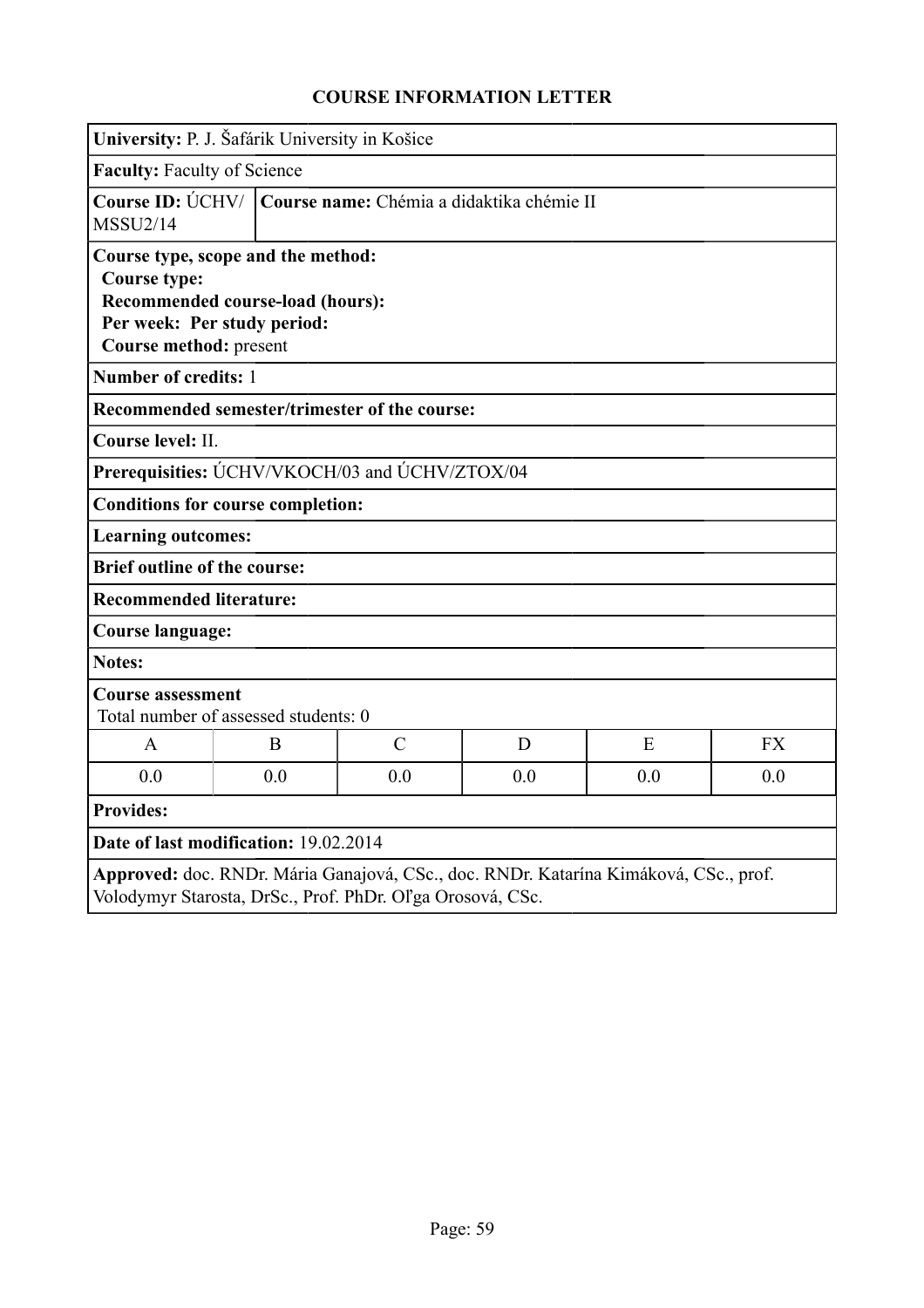|                                                                                  |                                                                                                       | University: P. J. Šafárik University in Košice                                                                                                                          |     |     |                                                                                                                                                                                                                                                                                               |     |              |
|----------------------------------------------------------------------------------|-------------------------------------------------------------------------------------------------------|-------------------------------------------------------------------------------------------------------------------------------------------------------------------------|-----|-----|-----------------------------------------------------------------------------------------------------------------------------------------------------------------------------------------------------------------------------------------------------------------------------------------------|-----|--------------|
|                                                                                  | <b>Faculty: Faculty of Science</b>                                                                    |                                                                                                                                                                         |     |     |                                                                                                                                                                                                                                                                                               |     |              |
| ZCVU/04                                                                          | Course ID: ÚCHV/   Course name: Chemical Engineering                                                  |                                                                                                                                                                         |     |     |                                                                                                                                                                                                                                                                                               |     |              |
| <b>Number of credits: 5</b><br>Course level: II., III.<br><b>Prerequisities:</b> | Course type: Lecture / Practice<br>Course method: present<br><b>Conditions for course completion:</b> | Course type, scope and the method:<br>Recommended course-load (hours):<br>Per week: $2/1$ Per study period: $28/14$<br>Recommended semester/trimester of the course: 2. |     |     |                                                                                                                                                                                                                                                                                               |     |              |
| <b>Learning outcomes:</b>                                                        |                                                                                                       |                                                                                                                                                                         |     |     |                                                                                                                                                                                                                                                                                               |     |              |
|                                                                                  | <b>Brief outline of the course:</b><br><b>Recommended literature:</b>                                 | Silicate industry – cement manufacture, ceramics; Petrochemistry                                                                                                        |     |     | General and Inorganic Engineering; Mineral raw materials; Raw materials processing, transport<br>and holding; Chemical reactors; Chemical metallurgy - Fe, Al, Cu working; Inorganic acids<br>manufacture (H2SO4, HNO3, HCl, HF, H3PO4); Industrial electrochemistry; Industrial fertilizers; |     |              |
| <b>Course language:</b>                                                          |                                                                                                       |                                                                                                                                                                         |     |     |                                                                                                                                                                                                                                                                                               |     |              |
| <b>Notes:</b>                                                                    |                                                                                                       |                                                                                                                                                                         |     |     |                                                                                                                                                                                                                                                                                               |     |              |
| <b>Course assessment</b>                                                         | Total number of assessed students: 5                                                                  |                                                                                                                                                                         |     |     |                                                                                                                                                                                                                                                                                               |     |              |
| A                                                                                | B                                                                                                     | $\mathcal{C}$                                                                                                                                                           | D   | E   | <b>FX</b>                                                                                                                                                                                                                                                                                     | N   | $\mathbf{P}$ |
| 20.0                                                                             | 60.0                                                                                                  | 20.0                                                                                                                                                                    | 0.0 | 0.0 | 0.0                                                                                                                                                                                                                                                                                           | 0.0 | 0.0          |
|                                                                                  |                                                                                                       | Provides: doc. RNDr. Zuzana Vargová, Ph.D.                                                                                                                              |     |     |                                                                                                                                                                                                                                                                                               |     |              |
|                                                                                  |                                                                                                       | Date of last modification: 03.02.2014                                                                                                                                   |     |     |                                                                                                                                                                                                                                                                                               |     |              |
|                                                                                  |                                                                                                       | Volodymyr Starosta, DrSc., Prof. PhDr. Oľga Orosová, CSc.                                                                                                               |     |     | Approved: doc. RNDr. Mária Ganajová, CSc., doc. RNDr. Katarína Kimáková, CSc., prof.                                                                                                                                                                                                          |     |              |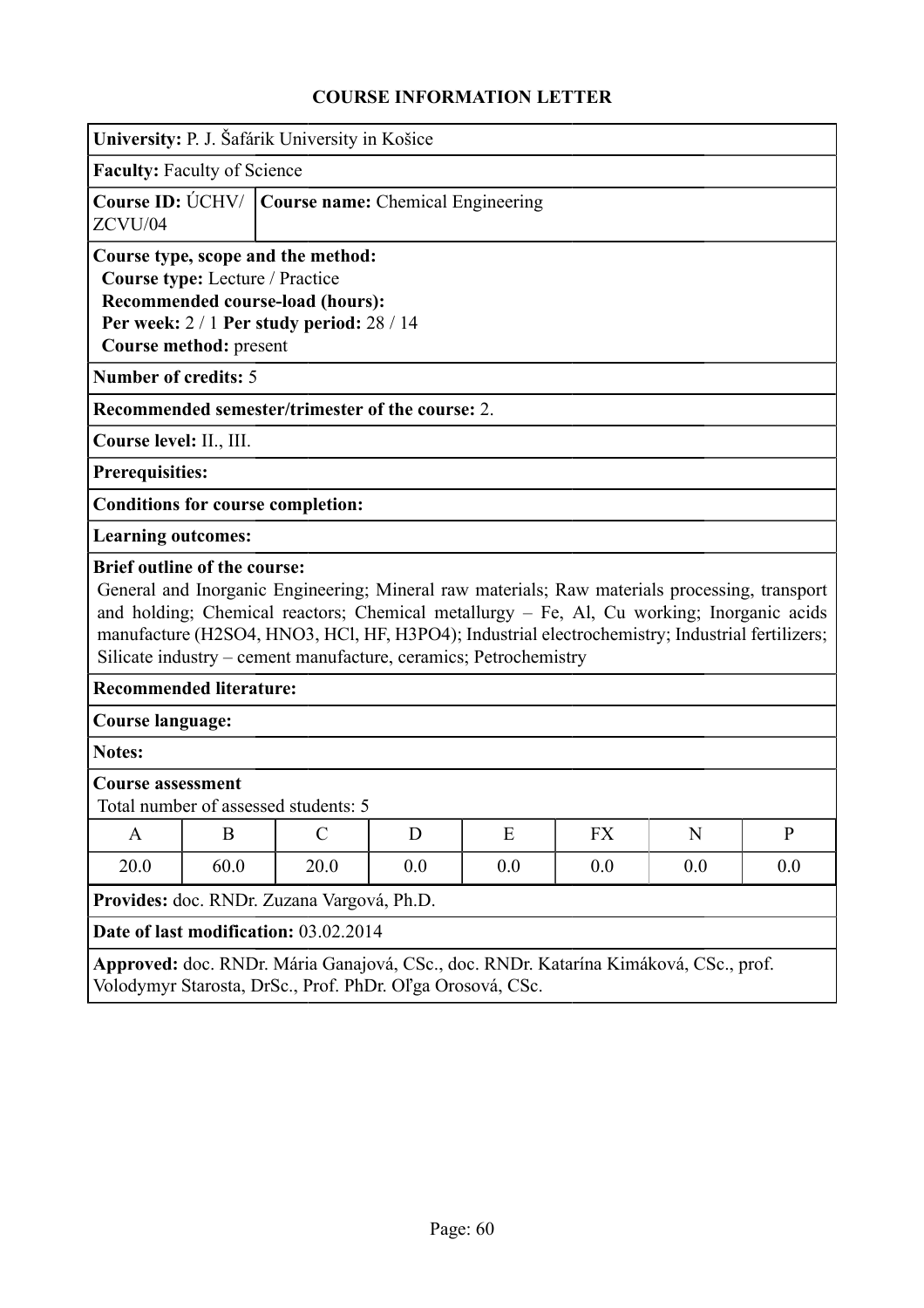|                                                                                                                                                                    |                                                                   | University: P. J. Šafárik University in Košice |     |     |           |  |
|--------------------------------------------------------------------------------------------------------------------------------------------------------------------|-------------------------------------------------------------------|------------------------------------------------|-----|-----|-----------|--|
| <b>Faculty: Faculty of Science</b>                                                                                                                                 |                                                                   |                                                |     |     |           |  |
| <b>CHE2/03</b>                                                                                                                                                     | Course ID: ÚCHV/   Course name: Chemical Excursion                |                                                |     |     |           |  |
| Course type, scope and the method:<br><b>Course type: Practice</b><br>Recommended course-load (hours):<br>Per week: Per study period: 1t<br>Course method: present |                                                                   |                                                |     |     |           |  |
| <b>Number of credits: 4</b>                                                                                                                                        |                                                                   |                                                |     |     |           |  |
|                                                                                                                                                                    | Recommended semester/trimester of the course: 2.                  |                                                |     |     |           |  |
| Course level: II.                                                                                                                                                  |                                                                   |                                                |     |     |           |  |
|                                                                                                                                                                    | Prerequisities: UCHV/ACHU/03 or UCHV/ACH2/03                      |                                                |     |     |           |  |
|                                                                                                                                                                    | <b>Conditions for course completion:</b>                          |                                                |     |     |           |  |
| <b>Learning outcomes:</b>                                                                                                                                          |                                                                   |                                                |     |     |           |  |
| <b>Brief outline of the course:</b>                                                                                                                                |                                                                   |                                                |     |     |           |  |
| <b>Recommended literature:</b>                                                                                                                                     |                                                                   |                                                |     |     |           |  |
| <b>Course language:</b>                                                                                                                                            |                                                                   |                                                |     |     |           |  |
| Notes:                                                                                                                                                             |                                                                   |                                                |     |     |           |  |
|                                                                                                                                                                    | <b>Course assessment</b><br>Total number of assessed students: 76 |                                                |     |     |           |  |
| $\mathbf{A}$                                                                                                                                                       | B                                                                 | $\mathcal{C}$                                  | D   | E   | <b>FX</b> |  |
| 93.42                                                                                                                                                              | 6.58                                                              | 0.0                                            | 0.0 | 0.0 | 0.0       |  |
| Provides: doc. RNDr. Zuzana Vargová, Ph.D.                                                                                                                         |                                                                   |                                                |     |     |           |  |
| Date of last modification: 03.02.2014                                                                                                                              |                                                                   |                                                |     |     |           |  |
| Approved: doc. RNDr. Mária Ganajová, CSc., doc. RNDr. Katarína Kimáková, CSc., prof.<br>Volodymyr Starosta, DrSc., Prof. PhDr. Oľga Orosová, CSc.                  |                                                                   |                                                |     |     |           |  |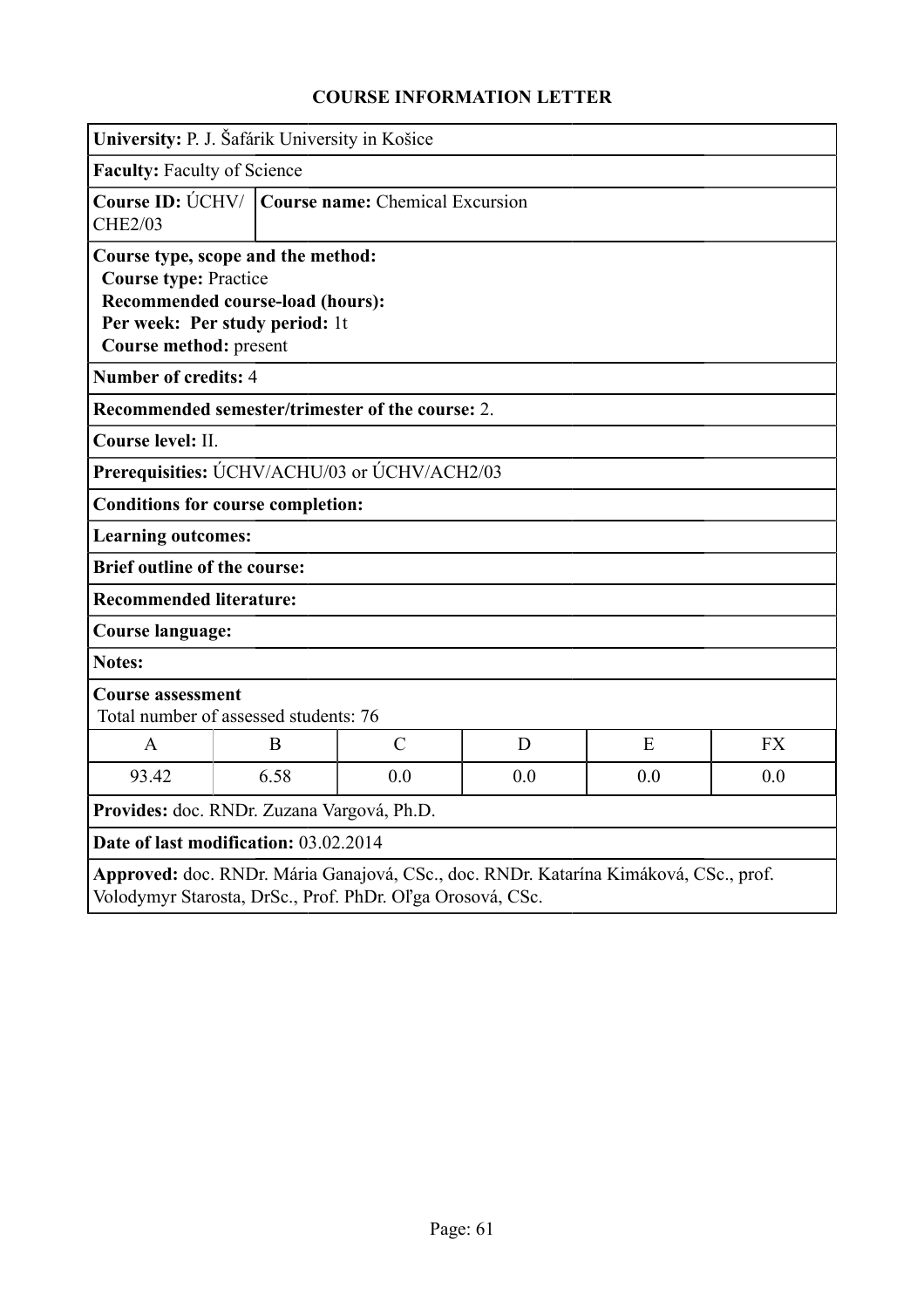|                                                                     | University: P. J. Šafárik University in Košice                                                             |                                                           |      |                                                                                      |           |  |  |
|---------------------------------------------------------------------|------------------------------------------------------------------------------------------------------------|-----------------------------------------------------------|------|--------------------------------------------------------------------------------------|-----------|--|--|
| Faculty: Faculty of Science                                         |                                                                                                            |                                                           |      |                                                                                      |           |  |  |
| <b>Course ID:</b><br>KPPaPZ/SDaM/09                                 |                                                                                                            | <b>Course name:</b> Child and Adolescent Sociology        |      |                                                                                      |           |  |  |
| <b>Course type: Lecture</b><br>Course method: present               | Course type, scope and the method:<br>Recommended course-load (hours):<br>Per week: 2 Per study period: 28 |                                                           |      |                                                                                      |           |  |  |
| <b>Number of credits: 2</b>                                         |                                                                                                            |                                                           |      |                                                                                      |           |  |  |
|                                                                     |                                                                                                            | Recommended semester/trimester of the course: 4.          |      |                                                                                      |           |  |  |
| Course level: II.                                                   |                                                                                                            |                                                           |      |                                                                                      |           |  |  |
| <b>Prerequisities:</b>                                              |                                                                                                            |                                                           |      |                                                                                      |           |  |  |
|                                                                     | <b>Conditions for course completion:</b>                                                                   |                                                           |      |                                                                                      |           |  |  |
| <b>Learning outcomes:</b>                                           |                                                                                                            |                                                           |      |                                                                                      |           |  |  |
| <b>Brief outline of the course:</b>                                 |                                                                                                            |                                                           |      |                                                                                      |           |  |  |
| <b>Recommended literature:</b>                                      |                                                                                                            |                                                           |      |                                                                                      |           |  |  |
| <b>Course language:</b>                                             |                                                                                                            |                                                           |      |                                                                                      |           |  |  |
| <b>Notes:</b>                                                       |                                                                                                            |                                                           |      |                                                                                      |           |  |  |
| <b>Course assessment</b>                                            | Total number of assessed students: 665                                                                     |                                                           |      |                                                                                      |           |  |  |
| $\mathsf{A}$                                                        | B                                                                                                          | $\mathcal{C}$                                             | D    | E                                                                                    | <b>FX</b> |  |  |
| 49.77                                                               | 29.17                                                                                                      | 15.64                                                     | 3.61 | 1.35                                                                                 | 0.45      |  |  |
| Provides: PhDr. Zlatica Buocová, CSc., Mgr. Alexander Onufrák, PhD. |                                                                                                            |                                                           |      |                                                                                      |           |  |  |
| Date of last modification: 04.02.2014                               |                                                                                                            |                                                           |      |                                                                                      |           |  |  |
|                                                                     |                                                                                                            | Volodymyr Starosta, DrSc., Prof. PhDr. Oľga Orosová, CSc. |      | Approved: doc. RNDr. Mária Ganajová, CSc., doc. RNDr. Katarína Kimáková, CSc., prof. |           |  |  |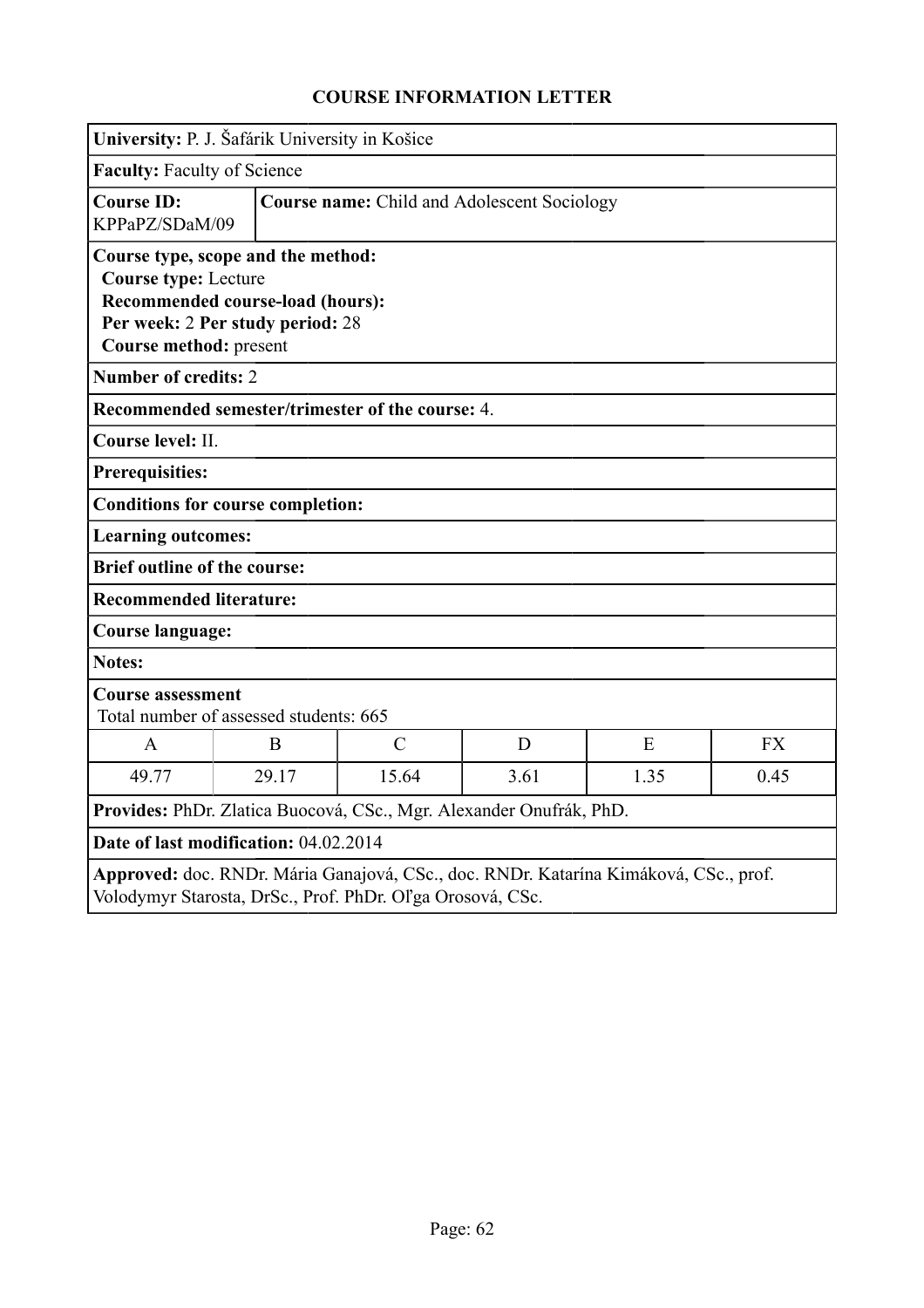|                                                                                                                                                                          | University: P. J. Šafárik University in Košice                         |             |       |  |  |
|--------------------------------------------------------------------------------------------------------------------------------------------------------------------------|------------------------------------------------------------------------|-------------|-------|--|--|
| Faculty: Faculty of Science                                                                                                                                              |                                                                        |             |       |  |  |
| IB10/14                                                                                                                                                                  | Course ID: R UPJŠ/   Course name: IB10 - Medzinárodný certifikát ECo-C |             |       |  |  |
| Course type, scope and the method:<br>Course type:<br>Recommended course-load (hours):<br>Per week: Per study period:<br>Course method: present<br>Number of credits: 16 |                                                                        |             |       |  |  |
| Recommended semester/trimester of the course:                                                                                                                            |                                                                        |             |       |  |  |
| Course level: I., I.II., II.                                                                                                                                             |                                                                        |             |       |  |  |
| <b>Prerequisities:</b>                                                                                                                                                   |                                                                        |             |       |  |  |
| <b>Conditions for course completion:</b>                                                                                                                                 |                                                                        |             |       |  |  |
| <b>Learning outcomes:</b>                                                                                                                                                |                                                                        |             |       |  |  |
| <b>Brief outline of the course:</b>                                                                                                                                      |                                                                        |             |       |  |  |
| <b>Recommended literature:</b>                                                                                                                                           |                                                                        |             |       |  |  |
| <b>Course language:</b>                                                                                                                                                  |                                                                        |             |       |  |  |
| <b>Notes:</b>                                                                                                                                                            |                                                                        |             |       |  |  |
| <b>Course assessment</b><br>Total number of assessed students: 0                                                                                                         |                                                                        |             |       |  |  |
| abs                                                                                                                                                                      |                                                                        | $\mathbf n$ | neabs |  |  |
| 0.0                                                                                                                                                                      | 0.0<br>0.0                                                             |             |       |  |  |
| <b>Provides:</b>                                                                                                                                                         |                                                                        |             |       |  |  |
| Date of last modification: 11.08.2014                                                                                                                                    |                                                                        |             |       |  |  |
| Approved: doc. RNDr. Mária Ganajová, CSc., doc. RNDr. Katarína Kimáková, CSc., prof.<br>Volodymyr Starosta, DrSc., Prof. PhDr. Oľga Orosová, CSc.                        |                                                                        |             |       |  |  |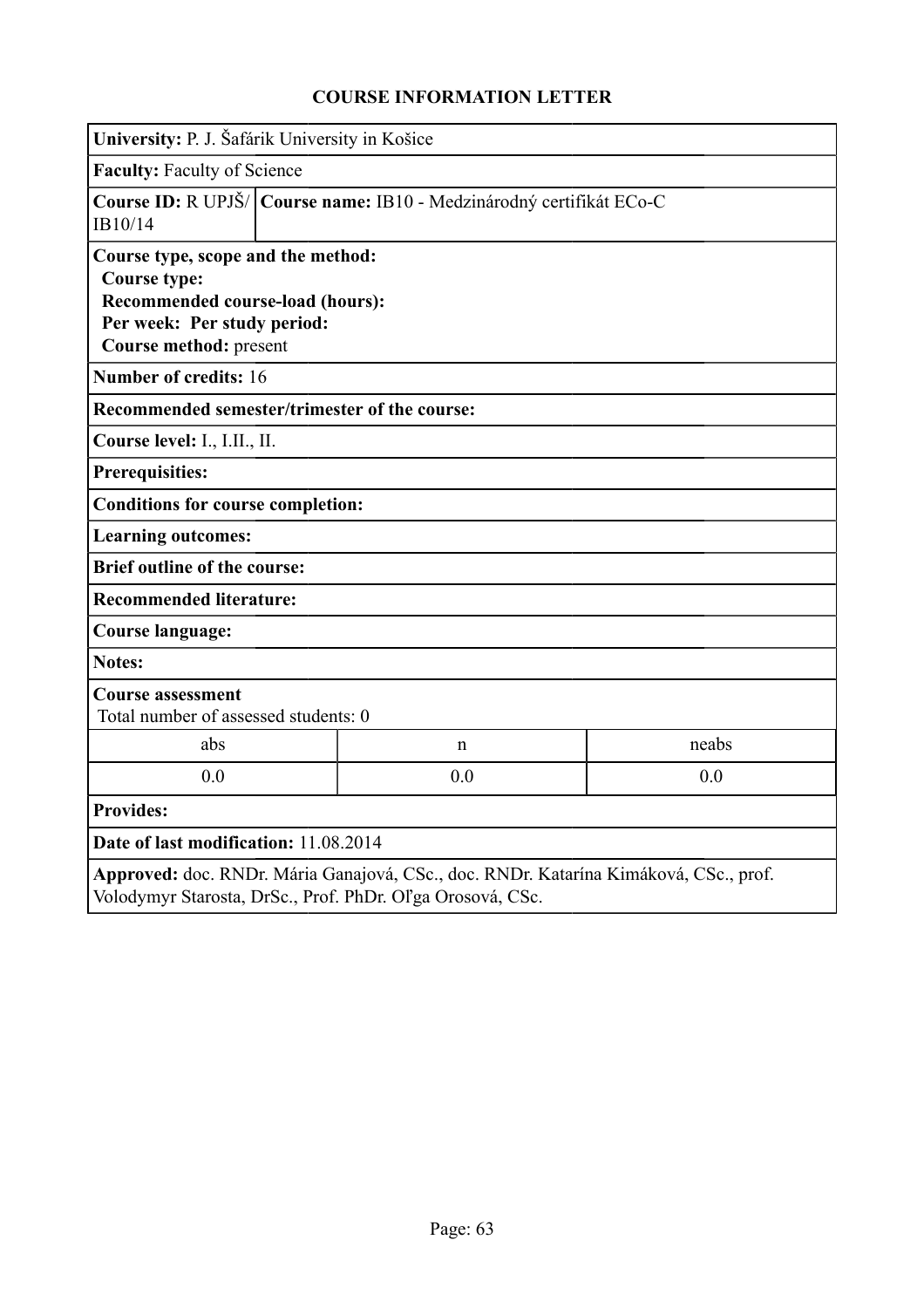| University: P. J. Šafárik University in Košice                                                                                                                                  |                                                                       |                                                           |                                                                                      |  |  |
|---------------------------------------------------------------------------------------------------------------------------------------------------------------------------------|-----------------------------------------------------------------------|-----------------------------------------------------------|--------------------------------------------------------------------------------------|--|--|
|                                                                                                                                                                                 | <b>Faculty: Faculty of Science</b>                                    |                                                           |                                                                                      |  |  |
| IB11/14                                                                                                                                                                         | Course ID: R UPJŠ/   Course name: IB11 - Medzinárodný certifikát ECDL |                                                           |                                                                                      |  |  |
| Course type, scope and the method:<br>Course type:<br>Recommended course-load (hours):<br>Per week: Per study period:<br>Course method: present<br><b>Number of credits: 14</b> |                                                                       |                                                           |                                                                                      |  |  |
| Recommended semester/trimester of the course:                                                                                                                                   |                                                                       |                                                           |                                                                                      |  |  |
| Course level: I., I.II., II.                                                                                                                                                    |                                                                       |                                                           |                                                                                      |  |  |
| <b>Prerequisities:</b>                                                                                                                                                          |                                                                       |                                                           |                                                                                      |  |  |
| <b>Conditions for course completion:</b>                                                                                                                                        |                                                                       |                                                           |                                                                                      |  |  |
| <b>Learning outcomes:</b>                                                                                                                                                       |                                                                       |                                                           |                                                                                      |  |  |
| <b>Brief outline of the course:</b>                                                                                                                                             |                                                                       |                                                           |                                                                                      |  |  |
| <b>Recommended literature:</b>                                                                                                                                                  |                                                                       |                                                           |                                                                                      |  |  |
| <b>Course language:</b>                                                                                                                                                         |                                                                       |                                                           |                                                                                      |  |  |
| <b>Notes:</b>                                                                                                                                                                   |                                                                       |                                                           |                                                                                      |  |  |
| <b>Course assessment</b><br>Total number of assessed students: 0                                                                                                                |                                                                       |                                                           |                                                                                      |  |  |
| abs                                                                                                                                                                             |                                                                       | $\mathbf n$                                               | neabs                                                                                |  |  |
| 0.0                                                                                                                                                                             | 0.0<br>0.0                                                            |                                                           |                                                                                      |  |  |
| <b>Provides:</b>                                                                                                                                                                |                                                                       |                                                           |                                                                                      |  |  |
| Date of last modification: 11.08.2014                                                                                                                                           |                                                                       |                                                           |                                                                                      |  |  |
|                                                                                                                                                                                 |                                                                       | Volodymyr Starosta, DrSc., Prof. PhDr. Oľga Orosová, CSc. | Approved: doc. RNDr. Mária Ganajová, CSc., doc. RNDr. Katarína Kimáková, CSc., prof. |  |  |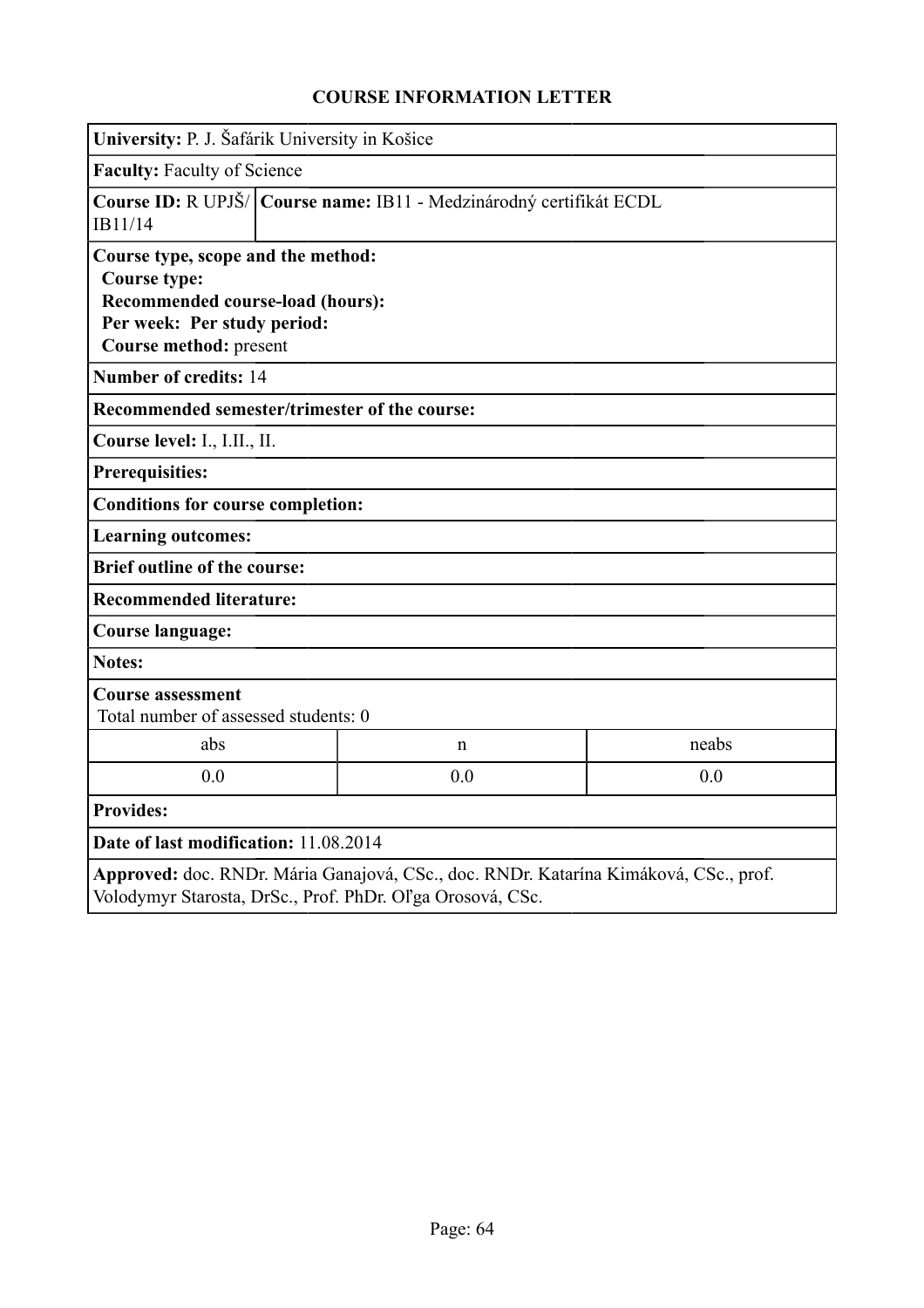|                                                                                                                                                        | University: P. J. Šafárik University in Košice                                           |   |       |  |  |
|--------------------------------------------------------------------------------------------------------------------------------------------------------|------------------------------------------------------------------------------------------|---|-------|--|--|
| <b>Faculty: Faculty of Science</b>                                                                                                                     |                                                                                          |   |       |  |  |
| IB12/14                                                                                                                                                | Course ID: R UPJŠ/   Course name: IB12 - Používanie, administrácia a vývoj v systéme SAP |   |       |  |  |
| Course type, scope and the method:<br><b>Course type:</b><br>Recommended course-load (hours):<br>Per week: Per study period:<br>Course method: present |                                                                                          |   |       |  |  |
| <b>Number of credits: 54</b>                                                                                                                           |                                                                                          |   |       |  |  |
| Recommended semester/trimester of the course:                                                                                                          |                                                                                          |   |       |  |  |
| Course level: I., I.II., II.                                                                                                                           |                                                                                          |   |       |  |  |
| <b>Prerequisities:</b>                                                                                                                                 |                                                                                          |   |       |  |  |
| <b>Conditions for course completion:</b>                                                                                                               |                                                                                          |   |       |  |  |
| <b>Learning outcomes:</b>                                                                                                                              |                                                                                          |   |       |  |  |
| <b>Brief outline of the course:</b>                                                                                                                    |                                                                                          |   |       |  |  |
| <b>Recommended literature:</b>                                                                                                                         |                                                                                          |   |       |  |  |
| <b>Course language:</b>                                                                                                                                |                                                                                          |   |       |  |  |
| <b>Notes:</b>                                                                                                                                          |                                                                                          |   |       |  |  |
| <b>Course assessment</b><br>Total number of assessed students: 0                                                                                       |                                                                                          |   |       |  |  |
| abs                                                                                                                                                    |                                                                                          | n | neabs |  |  |
| 0.0                                                                                                                                                    | 0.0<br>0.0                                                                               |   |       |  |  |
| <b>Provides:</b>                                                                                                                                       |                                                                                          |   |       |  |  |
| Date of last modification: 11.08.2014                                                                                                                  |                                                                                          |   |       |  |  |
| Approved: doc. RNDr. Mária Ganajová, CSc., doc. RNDr. Katarína Kimáková, CSc., prof.<br>Volodymyr Starosta, DrSc., Prof. PhDr. Oľga Orosová, CSc.      |                                                                                          |   |       |  |  |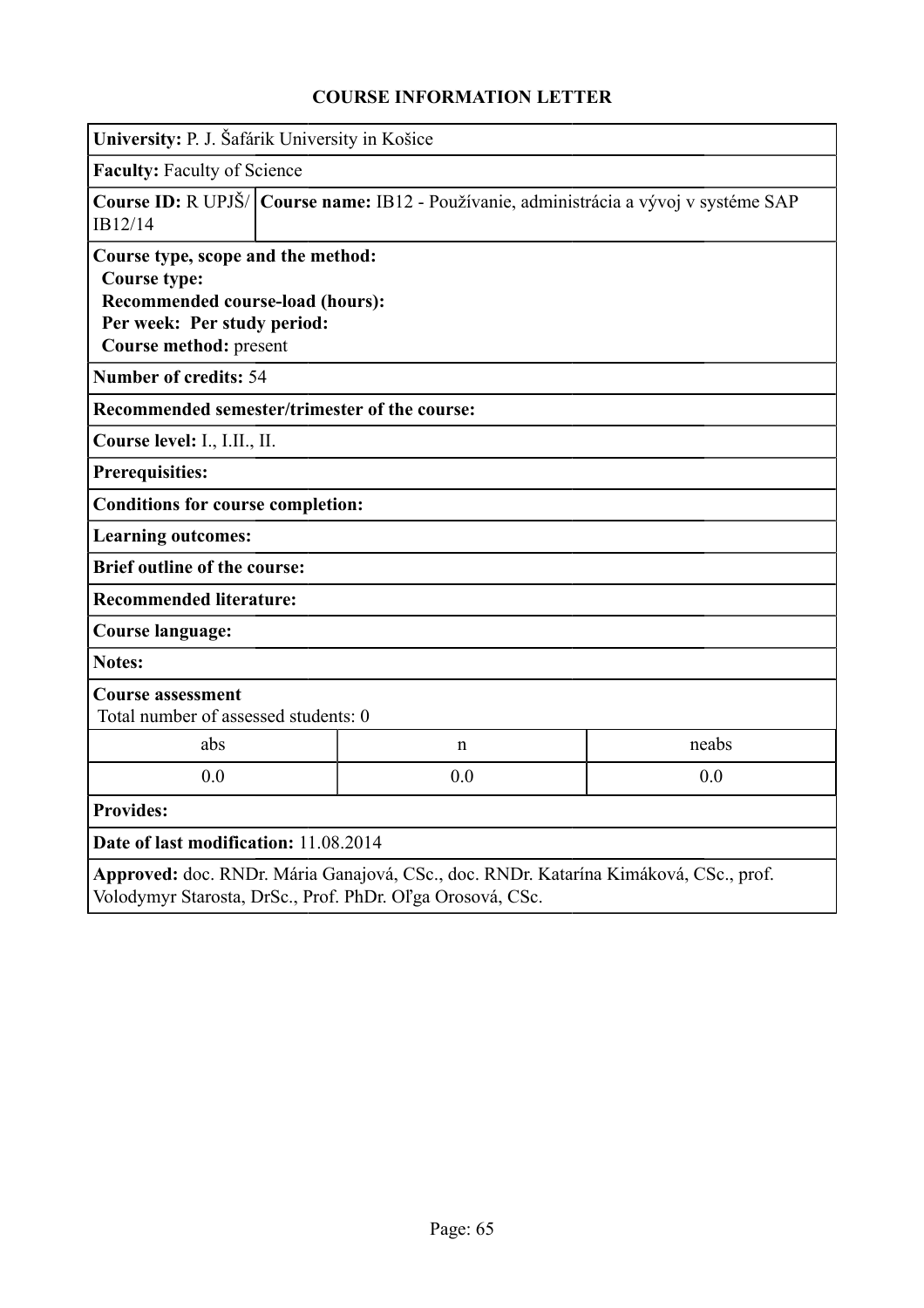|                                                                                                                                                                                 | University: P. J. Šafárik University in Košice                                             |             |       |  |  |
|---------------------------------------------------------------------------------------------------------------------------------------------------------------------------------|--------------------------------------------------------------------------------------------|-------------|-------|--|--|
| Faculty: Faculty of Science                                                                                                                                                     |                                                                                            |             |       |  |  |
| IB1/14                                                                                                                                                                          | Course ID: R UPJŠ/ Course name: IB1 - Etika v biomedicínskych vedách pre zdravotnícku prax |             |       |  |  |
| Course type, scope and the method:<br><b>Course type:</b><br>Recommended course-load (hours):<br>Per week: Per study period:<br>Course method: present<br>Number of credits: 16 |                                                                                            |             |       |  |  |
| Recommended semester/trimester of the course:                                                                                                                                   |                                                                                            |             |       |  |  |
| Course level: I., I.II., II.                                                                                                                                                    |                                                                                            |             |       |  |  |
| <b>Prerequisities:</b>                                                                                                                                                          |                                                                                            |             |       |  |  |
| <b>Conditions for course completion:</b>                                                                                                                                        |                                                                                            |             |       |  |  |
| <b>Learning outcomes:</b>                                                                                                                                                       |                                                                                            |             |       |  |  |
| <b>Brief outline of the course:</b>                                                                                                                                             |                                                                                            |             |       |  |  |
| <b>Recommended literature:</b>                                                                                                                                                  |                                                                                            |             |       |  |  |
| <b>Course language:</b>                                                                                                                                                         |                                                                                            |             |       |  |  |
| <b>Notes:</b>                                                                                                                                                                   |                                                                                            |             |       |  |  |
| <b>Course assessment</b><br>Total number of assessed students: 0                                                                                                                |                                                                                            |             |       |  |  |
| abs                                                                                                                                                                             |                                                                                            | $\mathbf n$ | neabs |  |  |
| 0.0                                                                                                                                                                             | 0.0<br>0.0                                                                                 |             |       |  |  |
| <b>Provides:</b>                                                                                                                                                                |                                                                                            |             |       |  |  |
| Date of last modification: 11.08.2014                                                                                                                                           |                                                                                            |             |       |  |  |
| Approved: doc. RNDr. Mária Ganajová, CSc., doc. RNDr. Katarína Kimáková, CSc., prof.<br>Volodymyr Starosta, DrSc., Prof. PhDr. Oľga Orosová, CSc.                               |                                                                                            |             |       |  |  |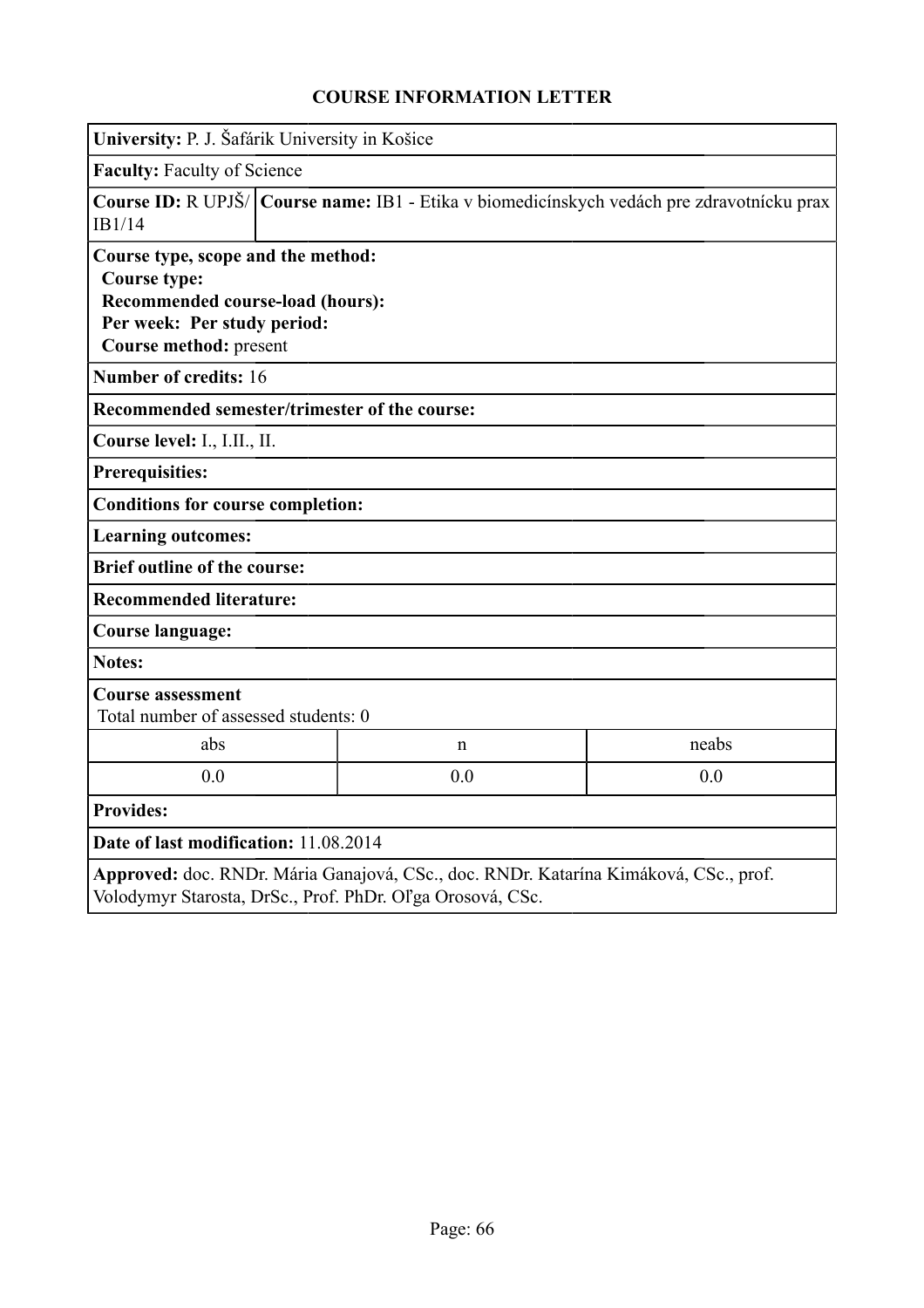|                                                                                                                                                   | University: P. J. Šafárik University in Košice                                                                                                           |             |       |  |  |  |
|---------------------------------------------------------------------------------------------------------------------------------------------------|----------------------------------------------------------------------------------------------------------------------------------------------------------|-------------|-------|--|--|--|
| <b>Faculty: Faculty of Science</b>                                                                                                                |                                                                                                                                                          |             |       |  |  |  |
| IB2/14                                                                                                                                            | Course ID: R UPJŠ/ Course name: IB2 - Právne minimum - súkromnoprávne aspekty                                                                            |             |       |  |  |  |
| <b>Course type:</b>                                                                                                                               | Course type, scope and the method:<br>Recommended course-load (hours):<br>Per week: Per study period:<br>Course method: present<br>Number of credits: 16 |             |       |  |  |  |
| Recommended semester/trimester of the course:                                                                                                     |                                                                                                                                                          |             |       |  |  |  |
| Course level: I., I.II., II.                                                                                                                      |                                                                                                                                                          |             |       |  |  |  |
| <b>Prerequisities:</b>                                                                                                                            |                                                                                                                                                          |             |       |  |  |  |
| <b>Conditions for course completion:</b>                                                                                                          |                                                                                                                                                          |             |       |  |  |  |
| <b>Learning outcomes:</b>                                                                                                                         |                                                                                                                                                          |             |       |  |  |  |
| <b>Brief outline of the course:</b>                                                                                                               |                                                                                                                                                          |             |       |  |  |  |
| <b>Recommended literature:</b>                                                                                                                    |                                                                                                                                                          |             |       |  |  |  |
| <b>Course language:</b>                                                                                                                           |                                                                                                                                                          |             |       |  |  |  |
| <b>Notes:</b>                                                                                                                                     |                                                                                                                                                          |             |       |  |  |  |
| <b>Course assessment</b>                                                                                                                          | Total number of assessed students: 0                                                                                                                     |             |       |  |  |  |
| abs                                                                                                                                               |                                                                                                                                                          | $\mathbf n$ | neabs |  |  |  |
| 0.0                                                                                                                                               |                                                                                                                                                          | 0.0         | 0.0   |  |  |  |
| <b>Provides:</b>                                                                                                                                  |                                                                                                                                                          |             |       |  |  |  |
| Date of last modification: 11.08.2014                                                                                                             |                                                                                                                                                          |             |       |  |  |  |
| Approved: doc. RNDr. Mária Ganajová, CSc., doc. RNDr. Katarína Kimáková, CSc., prof.<br>Volodymyr Starosta, DrSc., Prof. PhDr. Oľga Orosová, CSc. |                                                                                                                                                          |             |       |  |  |  |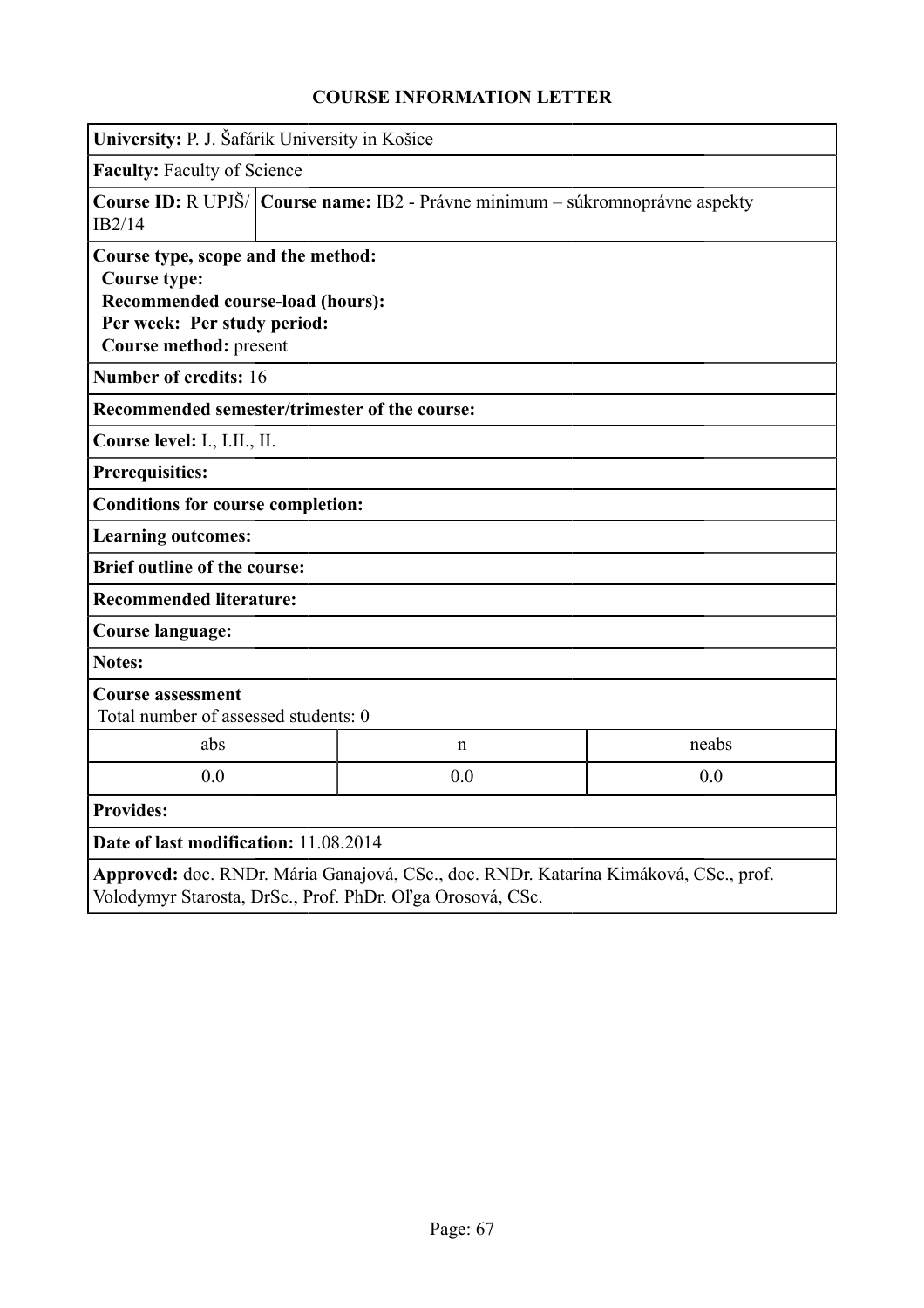|                                                                                                                                                                                 | University: P. J. Šafárik University in Košice                               |             |       |  |  |
|---------------------------------------------------------------------------------------------------------------------------------------------------------------------------------|------------------------------------------------------------------------------|-------------|-------|--|--|
| <b>Faculty: Faculty of Science</b>                                                                                                                                              |                                                                              |             |       |  |  |
| IB3/14                                                                                                                                                                          | Course ID: R UPJŠ/ Course name: IB3 - Právne minimum - verejnoprávne aspekty |             |       |  |  |
| Course type, scope and the method:<br><b>Course type:</b><br>Recommended course-load (hours):<br>Per week: Per study period:<br>Course method: present<br>Number of credits: 16 |                                                                              |             |       |  |  |
| Recommended semester/trimester of the course:                                                                                                                                   |                                                                              |             |       |  |  |
| Course level: I., I.II., II.                                                                                                                                                    |                                                                              |             |       |  |  |
| <b>Prerequisities:</b>                                                                                                                                                          |                                                                              |             |       |  |  |
| <b>Conditions for course completion:</b>                                                                                                                                        |                                                                              |             |       |  |  |
| <b>Learning outcomes:</b>                                                                                                                                                       |                                                                              |             |       |  |  |
| <b>Brief outline of the course:</b>                                                                                                                                             |                                                                              |             |       |  |  |
| <b>Recommended literature:</b>                                                                                                                                                  |                                                                              |             |       |  |  |
| <b>Course language:</b>                                                                                                                                                         |                                                                              |             |       |  |  |
| <b>Notes:</b>                                                                                                                                                                   |                                                                              |             |       |  |  |
| <b>Course assessment</b>                                                                                                                                                        | Total number of assessed students: 0                                         |             |       |  |  |
| abs                                                                                                                                                                             |                                                                              | $\mathbf n$ | neabs |  |  |
| 0.0                                                                                                                                                                             | 0.0<br>0.0                                                                   |             |       |  |  |
| <b>Provides:</b>                                                                                                                                                                |                                                                              |             |       |  |  |
| Date of last modification: 11.08.2014                                                                                                                                           |                                                                              |             |       |  |  |
| Approved: doc. RNDr. Mária Ganajová, CSc., doc. RNDr. Katarína Kimáková, CSc., prof.<br>Volodymyr Starosta, DrSc., Prof. PhDr. Oľga Orosová, CSc.                               |                                                                              |             |       |  |  |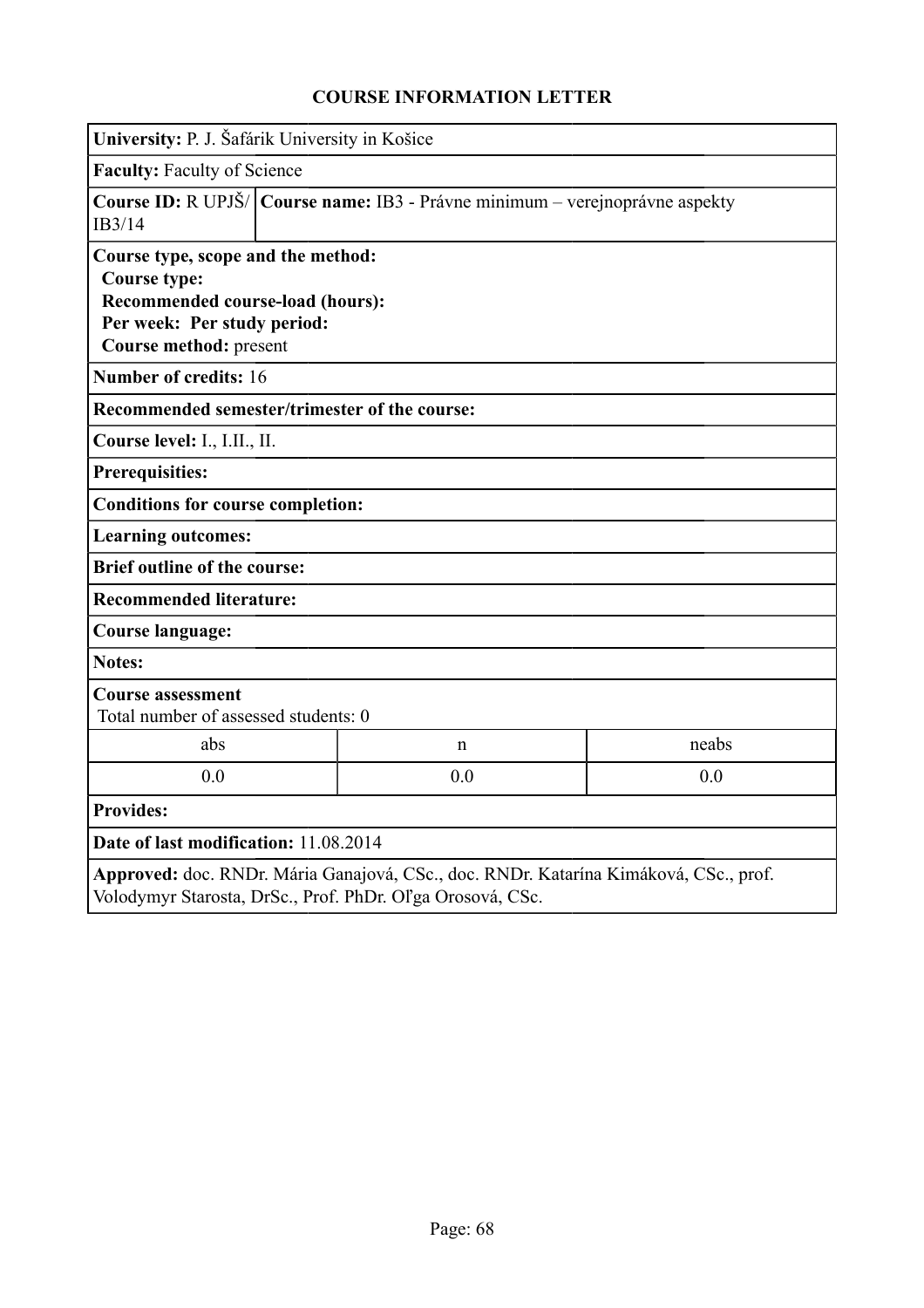| University: P. J. Šafárik University in Košice                                                                                                         |                                                              |                                                           |                                                                                      |  |  |
|--------------------------------------------------------------------------------------------------------------------------------------------------------|--------------------------------------------------------------|-----------------------------------------------------------|--------------------------------------------------------------------------------------|--|--|
| <b>Faculty: Faculty of Science</b>                                                                                                                     |                                                              |                                                           |                                                                                      |  |  |
| IB4/14                                                                                                                                                 | Course ID: R UPJŠ/   Course name: IB4 - Projektový manažment |                                                           |                                                                                      |  |  |
| Course type, scope and the method:<br><b>Course type:</b><br>Recommended course-load (hours):<br>Per week: Per study period:<br>Course method: present |                                                              |                                                           |                                                                                      |  |  |
| <b>Number of credits: 20</b>                                                                                                                           |                                                              |                                                           |                                                                                      |  |  |
| Recommended semester/trimester of the course:                                                                                                          |                                                              |                                                           |                                                                                      |  |  |
| Course level: I., I.II., II.                                                                                                                           |                                                              |                                                           |                                                                                      |  |  |
| <b>Prerequisities:</b>                                                                                                                                 |                                                              |                                                           |                                                                                      |  |  |
| <b>Conditions for course completion:</b>                                                                                                               |                                                              |                                                           |                                                                                      |  |  |
| <b>Learning outcomes:</b>                                                                                                                              |                                                              |                                                           |                                                                                      |  |  |
| <b>Brief outline of the course:</b>                                                                                                                    |                                                              |                                                           |                                                                                      |  |  |
| <b>Recommended literature:</b>                                                                                                                         |                                                              |                                                           |                                                                                      |  |  |
| Course language:                                                                                                                                       |                                                              |                                                           |                                                                                      |  |  |
| <b>Notes:</b>                                                                                                                                          |                                                              |                                                           |                                                                                      |  |  |
| <b>Course assessment</b><br>Total number of assessed students: 0                                                                                       |                                                              |                                                           |                                                                                      |  |  |
| abs                                                                                                                                                    |                                                              | $\mathbf n$                                               | neabs                                                                                |  |  |
| 0.0                                                                                                                                                    | 0.0<br>0.0                                                   |                                                           |                                                                                      |  |  |
| <b>Provides:</b>                                                                                                                                       |                                                              |                                                           |                                                                                      |  |  |
| Date of last modification: 11.08.2014                                                                                                                  |                                                              |                                                           |                                                                                      |  |  |
|                                                                                                                                                        |                                                              | Volodymyr Starosta, DrSc., Prof. PhDr. Oľga Orosová, CSc. | Approved: doc. RNDr. Mária Ganajová, CSc., doc. RNDr. Katarína Kimáková, CSc., prof. |  |  |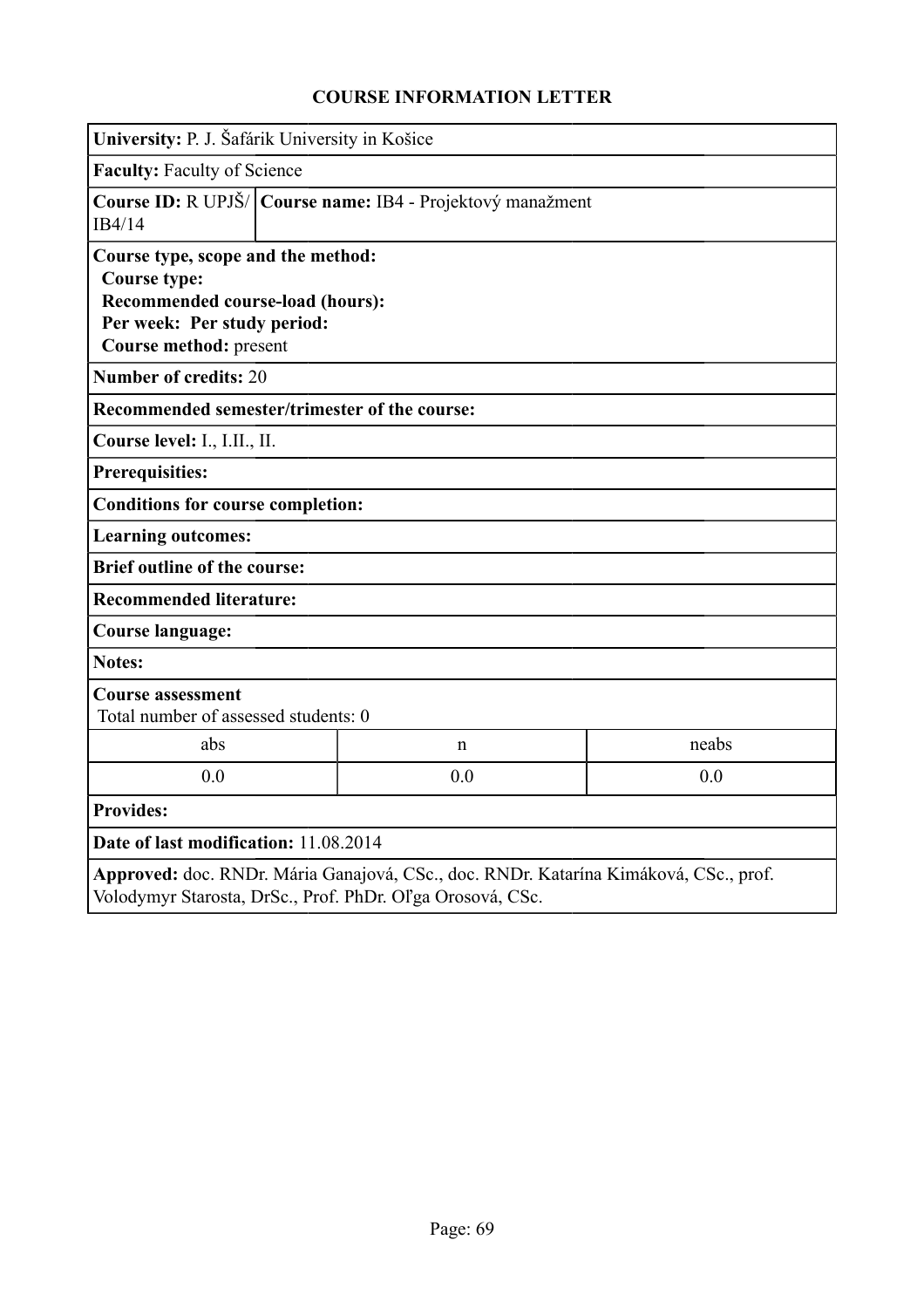| University: P. J. Šafárik University in Košice                                                                                                                                  |                                                            |                                                           |                                                                                      |  |  |
|---------------------------------------------------------------------------------------------------------------------------------------------------------------------------------|------------------------------------------------------------|-----------------------------------------------------------|--------------------------------------------------------------------------------------|--|--|
| <b>Faculty: Faculty of Science</b>                                                                                                                                              |                                                            |                                                           |                                                                                      |  |  |
| IB5/14                                                                                                                                                                          | Course ID: R UPJŠ/ Course name: IB5 - Manažérska ekonomika |                                                           |                                                                                      |  |  |
| Course type, scope and the method:<br>Course type:<br>Recommended course-load (hours):<br>Per week: Per study period:<br>Course method: present<br><b>Number of credits: 16</b> |                                                            |                                                           |                                                                                      |  |  |
| Recommended semester/trimester of the course:                                                                                                                                   |                                                            |                                                           |                                                                                      |  |  |
| Course level: I., I.II., II.                                                                                                                                                    |                                                            |                                                           |                                                                                      |  |  |
| <b>Prerequisities:</b>                                                                                                                                                          |                                                            |                                                           |                                                                                      |  |  |
| <b>Conditions for course completion:</b>                                                                                                                                        |                                                            |                                                           |                                                                                      |  |  |
| <b>Learning outcomes:</b>                                                                                                                                                       |                                                            |                                                           |                                                                                      |  |  |
| <b>Brief outline of the course:</b>                                                                                                                                             |                                                            |                                                           |                                                                                      |  |  |
| <b>Recommended literature:</b>                                                                                                                                                  |                                                            |                                                           |                                                                                      |  |  |
| <b>Course language:</b>                                                                                                                                                         |                                                            |                                                           |                                                                                      |  |  |
| <b>Notes:</b>                                                                                                                                                                   |                                                            |                                                           |                                                                                      |  |  |
| <b>Course assessment</b><br>Total number of assessed students: 0                                                                                                                |                                                            |                                                           |                                                                                      |  |  |
| abs                                                                                                                                                                             |                                                            | $\mathbf n$                                               | neabs                                                                                |  |  |
| 0.0                                                                                                                                                                             | 0.0<br>0.0                                                 |                                                           |                                                                                      |  |  |
| <b>Provides:</b>                                                                                                                                                                |                                                            |                                                           |                                                                                      |  |  |
| Date of last modification: 11.08.2014                                                                                                                                           |                                                            |                                                           |                                                                                      |  |  |
|                                                                                                                                                                                 |                                                            | Volodymyr Starosta, DrSc., Prof. PhDr. Oľga Orosová, CSc. | Approved: doc. RNDr. Mária Ganajová, CSc., doc. RNDr. Katarína Kimáková, CSc., prof. |  |  |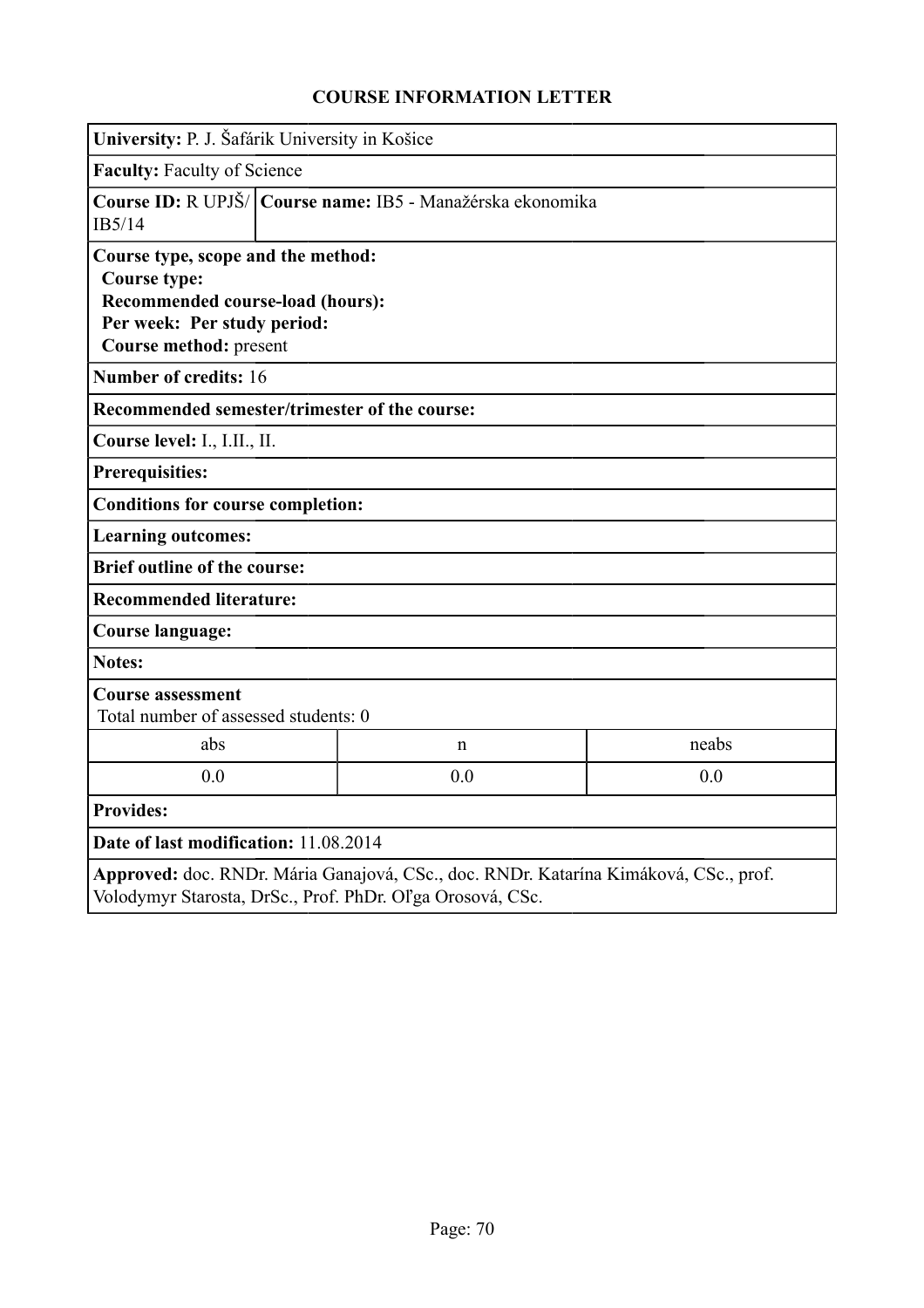| University: P. J. Šafárik University in Košice                                                                                                         |                                                                                                      |                                                           |                                                                                      |  |
|--------------------------------------------------------------------------------------------------------------------------------------------------------|------------------------------------------------------------------------------------------------------|-----------------------------------------------------------|--------------------------------------------------------------------------------------|--|
| <b>Faculty: Faculty of Science</b>                                                                                                                     |                                                                                                      |                                                           |                                                                                      |  |
| IB6/14                                                                                                                                                 | Course ID: R UPJŠ/ Course name: IB6 - Riešenie konfliktných a krízových situácií v školskej<br>praxi |                                                           |                                                                                      |  |
| Course type, scope and the method:<br><b>Course type:</b><br>Recommended course-load (hours):<br>Per week: Per study period:<br>Course method: present |                                                                                                      |                                                           |                                                                                      |  |
| <b>Number of credits: 16</b>                                                                                                                           |                                                                                                      |                                                           |                                                                                      |  |
| Recommended semester/trimester of the course:                                                                                                          |                                                                                                      |                                                           |                                                                                      |  |
| Course level: I., I.II., II.                                                                                                                           |                                                                                                      |                                                           |                                                                                      |  |
| <b>Prerequisities:</b>                                                                                                                                 |                                                                                                      |                                                           |                                                                                      |  |
| <b>Conditions for course completion:</b>                                                                                                               |                                                                                                      |                                                           |                                                                                      |  |
| <b>Learning outcomes:</b>                                                                                                                              |                                                                                                      |                                                           |                                                                                      |  |
| <b>Brief outline of the course:</b>                                                                                                                    |                                                                                                      |                                                           |                                                                                      |  |
| <b>Recommended literature:</b>                                                                                                                         |                                                                                                      |                                                           |                                                                                      |  |
| <b>Course language:</b>                                                                                                                                |                                                                                                      |                                                           |                                                                                      |  |
| <b>Notes:</b>                                                                                                                                          |                                                                                                      |                                                           |                                                                                      |  |
| <b>Course assessment</b><br>Total number of assessed students: 0                                                                                       |                                                                                                      |                                                           |                                                                                      |  |
| abs                                                                                                                                                    |                                                                                                      | n                                                         | neabs                                                                                |  |
| 0.0                                                                                                                                                    |                                                                                                      | 0.0                                                       | 0.0                                                                                  |  |
| <b>Provides:</b>                                                                                                                                       |                                                                                                      |                                                           |                                                                                      |  |
| Date of last modification: 11.08.2014                                                                                                                  |                                                                                                      |                                                           |                                                                                      |  |
|                                                                                                                                                        |                                                                                                      | Volodymyr Starosta, DrSc., Prof. PhDr. Oľga Orosová, CSc. | Approved: doc. RNDr. Mária Ganajová, CSc., doc. RNDr. Katarína Kimáková, CSc., prof. |  |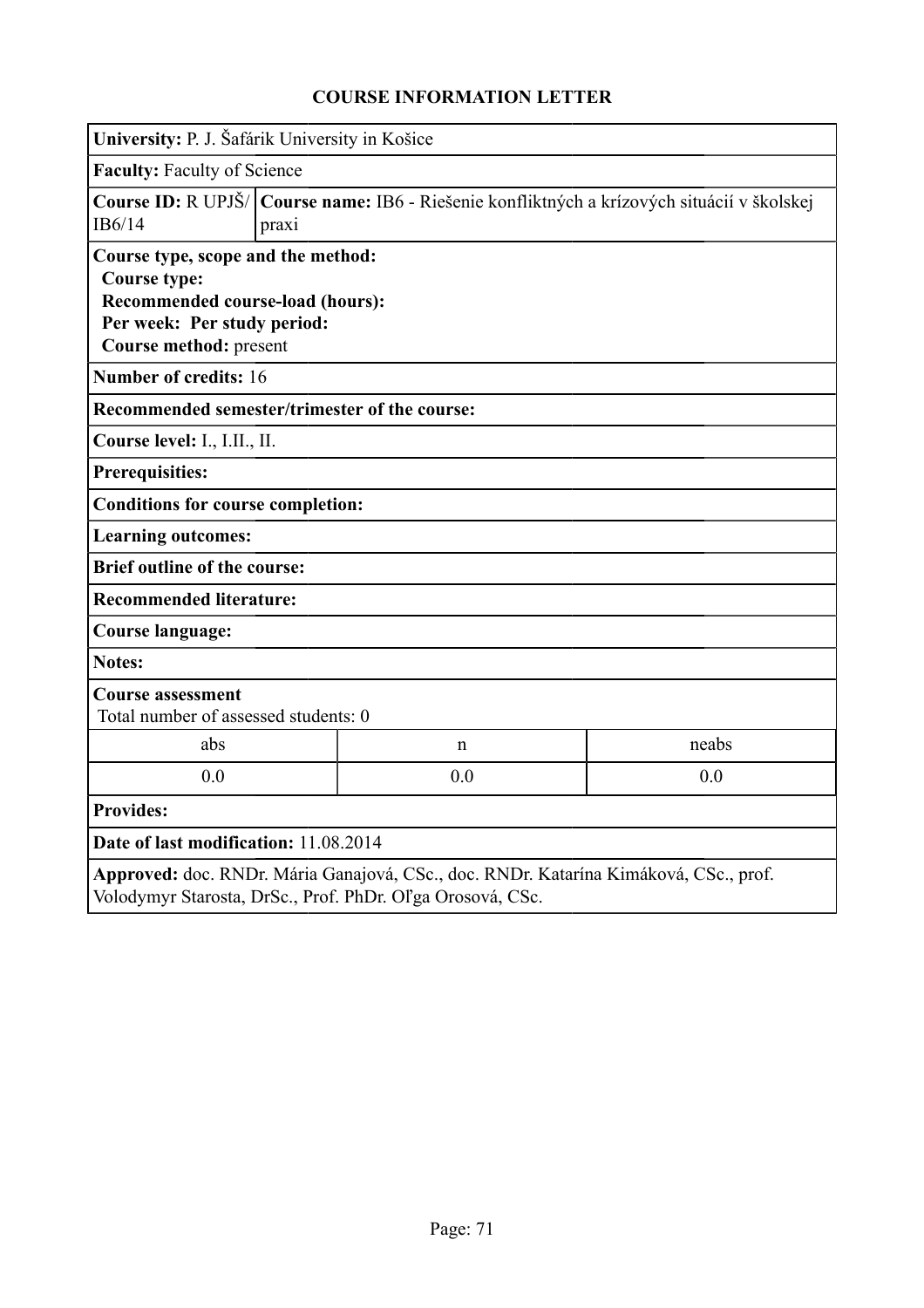| University: P. J. Šafárik University in Košice                                                                                                         |                                                           |                                                           |                                                                                      |  |  |
|--------------------------------------------------------------------------------------------------------------------------------------------------------|-----------------------------------------------------------|-----------------------------------------------------------|--------------------------------------------------------------------------------------|--|--|
| <b>Faculty: Faculty of Science</b>                                                                                                                     |                                                           |                                                           |                                                                                      |  |  |
| IB7/14                                                                                                                                                 | Course ID: R UPJŠ/ Course name: IB7 - Štatistika pre prax |                                                           |                                                                                      |  |  |
| Course type, scope and the method:<br><b>Course type:</b><br>Recommended course-load (hours):<br>Per week: Per study period:<br>Course method: present |                                                           |                                                           |                                                                                      |  |  |
| Number of credits: 16                                                                                                                                  |                                                           |                                                           |                                                                                      |  |  |
| Recommended semester/trimester of the course:                                                                                                          |                                                           |                                                           |                                                                                      |  |  |
| Course level: I., I.II., II.                                                                                                                           |                                                           |                                                           |                                                                                      |  |  |
| <b>Prerequisities:</b>                                                                                                                                 |                                                           |                                                           |                                                                                      |  |  |
| <b>Conditions for course completion:</b>                                                                                                               |                                                           |                                                           |                                                                                      |  |  |
| <b>Learning outcomes:</b>                                                                                                                              |                                                           |                                                           |                                                                                      |  |  |
| <b>Brief outline of the course:</b>                                                                                                                    |                                                           |                                                           |                                                                                      |  |  |
| <b>Recommended literature:</b>                                                                                                                         |                                                           |                                                           |                                                                                      |  |  |
| <b>Course language:</b>                                                                                                                                |                                                           |                                                           |                                                                                      |  |  |
| <b>Notes:</b>                                                                                                                                          |                                                           |                                                           |                                                                                      |  |  |
| <b>Course assessment</b><br>Total number of assessed students: 0                                                                                       |                                                           |                                                           |                                                                                      |  |  |
| abs                                                                                                                                                    |                                                           | $\mathbf n$                                               | neabs                                                                                |  |  |
| 0.0                                                                                                                                                    | 0.0<br>0.0                                                |                                                           |                                                                                      |  |  |
| <b>Provides:</b>                                                                                                                                       |                                                           |                                                           |                                                                                      |  |  |
| Date of last modification: 11.08.2014                                                                                                                  |                                                           |                                                           |                                                                                      |  |  |
|                                                                                                                                                        |                                                           | Volodymyr Starosta, DrSc., Prof. PhDr. Oľga Orosová, CSc. | Approved: doc. RNDr. Mária Ganajová, CSc., doc. RNDr. Katarína Kimáková, CSc., prof. |  |  |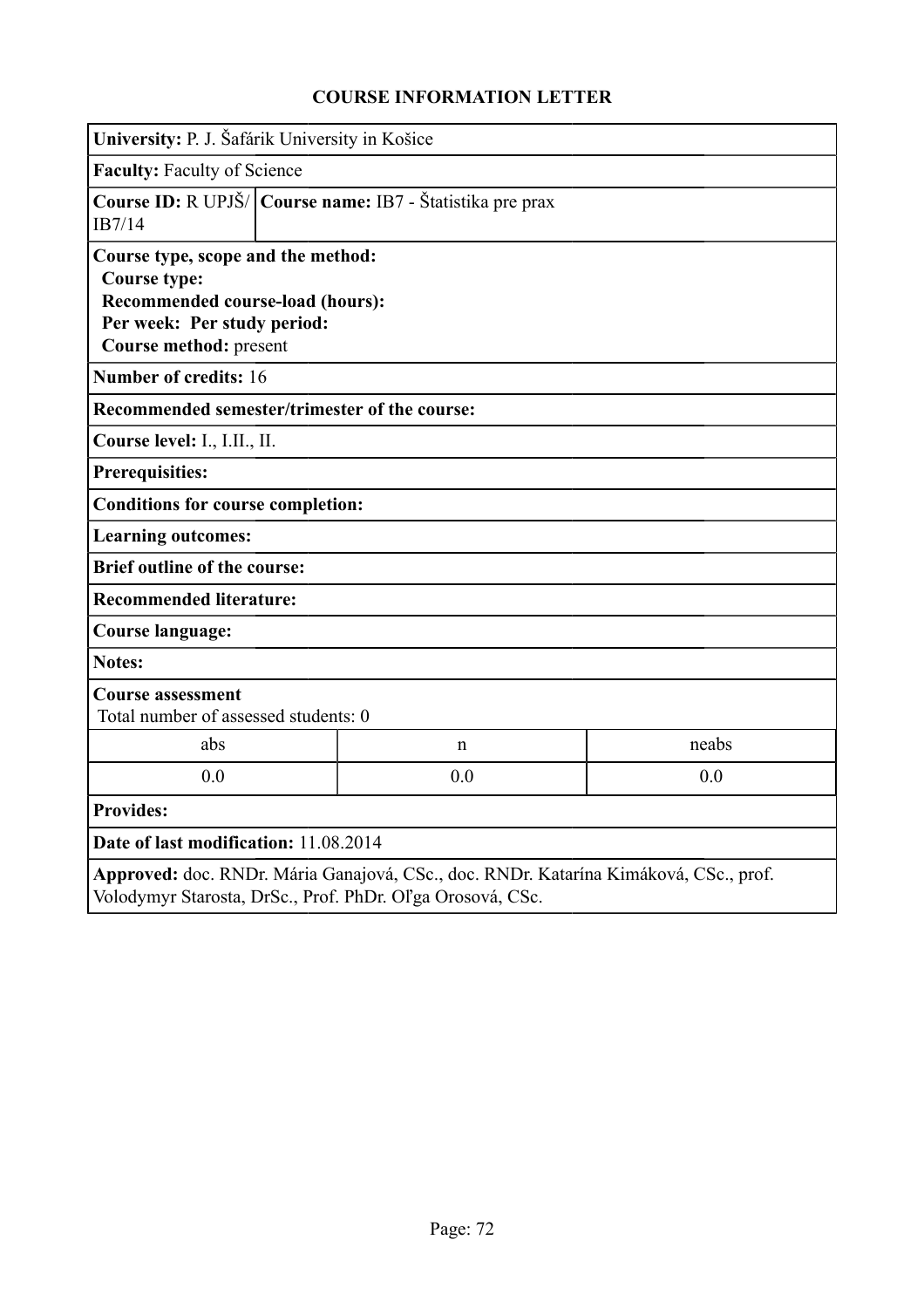| University: P. J. Šafárik University in Košice                                                                                                                                  |                                                                                             |             |       |  |  |  |
|---------------------------------------------------------------------------------------------------------------------------------------------------------------------------------|---------------------------------------------------------------------------------------------|-------------|-------|--|--|--|
|                                                                                                                                                                                 | Faculty: Faculty of Science                                                                 |             |       |  |  |  |
| IB8/14                                                                                                                                                                          | Course ID: R UPJŠ/   Course name: IB8 - Environmentálne aspekty záťaže životného prostredia |             |       |  |  |  |
| Course type, scope and the method:<br><b>Course type:</b><br>Recommended course-load (hours):<br>Per week: Per study period:<br>Course method: present<br>Number of credits: 16 |                                                                                             |             |       |  |  |  |
| Recommended semester/trimester of the course:                                                                                                                                   |                                                                                             |             |       |  |  |  |
| Course level: I., I.II., II.                                                                                                                                                    |                                                                                             |             |       |  |  |  |
| <b>Prerequisities:</b>                                                                                                                                                          |                                                                                             |             |       |  |  |  |
| <b>Conditions for course completion:</b>                                                                                                                                        |                                                                                             |             |       |  |  |  |
| <b>Learning outcomes:</b>                                                                                                                                                       |                                                                                             |             |       |  |  |  |
| <b>Brief outline of the course:</b>                                                                                                                                             |                                                                                             |             |       |  |  |  |
| <b>Recommended literature:</b>                                                                                                                                                  |                                                                                             |             |       |  |  |  |
| <b>Course language:</b>                                                                                                                                                         |                                                                                             |             |       |  |  |  |
| <b>Notes:</b>                                                                                                                                                                   |                                                                                             |             |       |  |  |  |
| <b>Course assessment</b><br>Total number of assessed students: 0                                                                                                                |                                                                                             |             |       |  |  |  |
| abs                                                                                                                                                                             |                                                                                             | $\mathbf n$ | neabs |  |  |  |
| 0.0                                                                                                                                                                             |                                                                                             | 0.0         | 0.0   |  |  |  |
| <b>Provides:</b>                                                                                                                                                                |                                                                                             |             |       |  |  |  |
| Date of last modification: 11.08.2014                                                                                                                                           |                                                                                             |             |       |  |  |  |
| Approved: doc. RNDr. Mária Ganajová, CSc., doc. RNDr. Katarína Kimáková, CSc., prof.<br>Volodymyr Starosta, DrSc., Prof. PhDr. Oľga Orosová, CSc.                               |                                                                                             |             |       |  |  |  |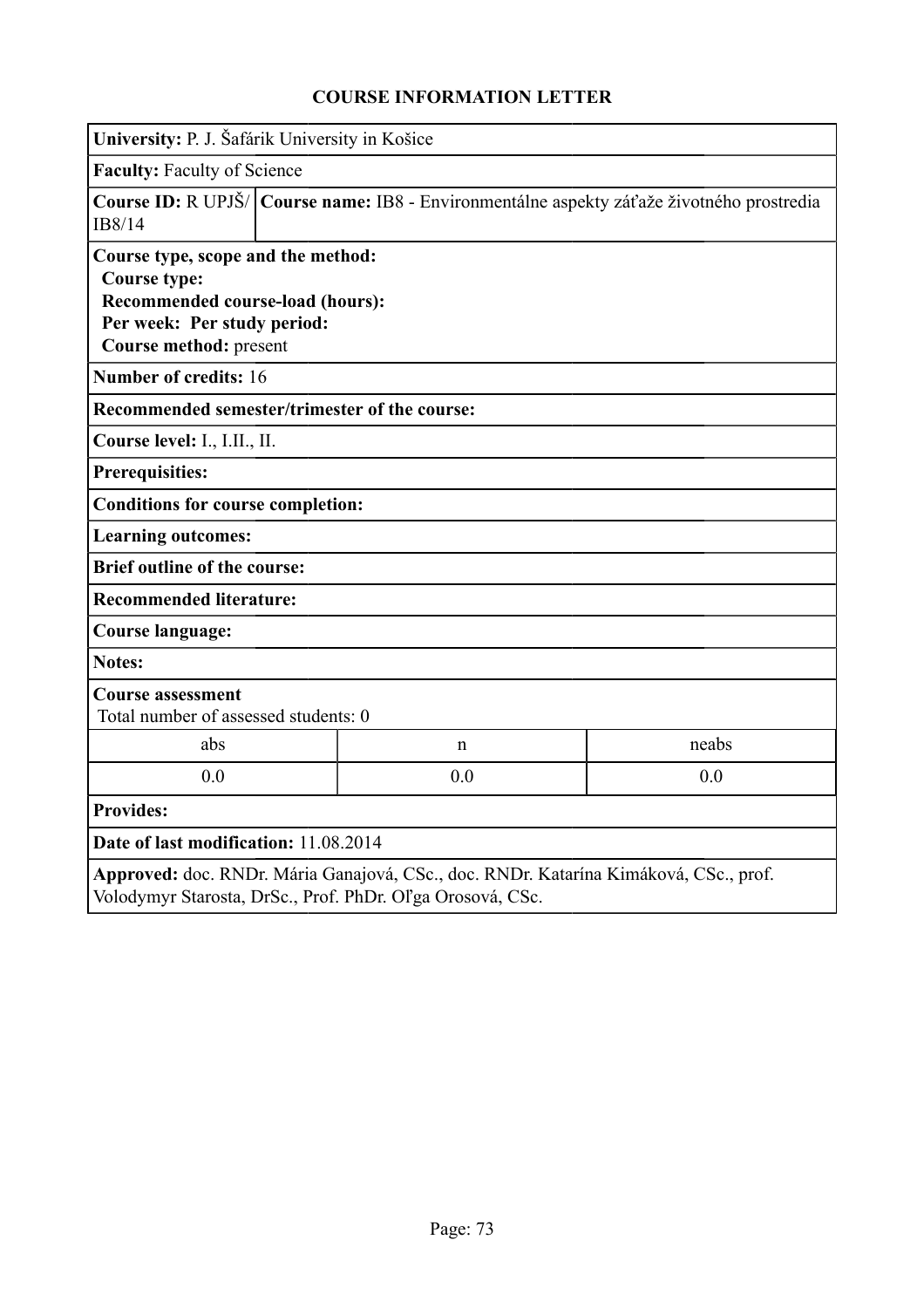|                                                                                                                                                                                 | University: P. J. Šafárik University in Košice |                                                                       |                                                                                      |  |  |  |
|---------------------------------------------------------------------------------------------------------------------------------------------------------------------------------|------------------------------------------------|-----------------------------------------------------------------------|--------------------------------------------------------------------------------------|--|--|--|
|                                                                                                                                                                                 | <b>Faculty: Faculty of Science</b>             |                                                                       |                                                                                      |  |  |  |
| IB9/14                                                                                                                                                                          |                                                | Course ID: R UPJŠ/   Course name: IB9 - Medzinárodný certifikát TOEFL |                                                                                      |  |  |  |
| Course type, scope and the method:<br>Course type:<br>Recommended course-load (hours):<br>Per week: Per study period:<br>Course method: present<br><b>Number of credits: 17</b> |                                                |                                                                       |                                                                                      |  |  |  |
| Recommended semester/trimester of the course:                                                                                                                                   |                                                |                                                                       |                                                                                      |  |  |  |
| Course level: I., I.II., II.                                                                                                                                                    |                                                |                                                                       |                                                                                      |  |  |  |
| <b>Prerequisities:</b>                                                                                                                                                          |                                                |                                                                       |                                                                                      |  |  |  |
| <b>Conditions for course completion:</b>                                                                                                                                        |                                                |                                                                       |                                                                                      |  |  |  |
| <b>Learning outcomes:</b>                                                                                                                                                       |                                                |                                                                       |                                                                                      |  |  |  |
| <b>Brief outline of the course:</b>                                                                                                                                             |                                                |                                                                       |                                                                                      |  |  |  |
| <b>Recommended literature:</b>                                                                                                                                                  |                                                |                                                                       |                                                                                      |  |  |  |
| <b>Course language:</b>                                                                                                                                                         |                                                |                                                                       |                                                                                      |  |  |  |
| <b>Notes:</b>                                                                                                                                                                   |                                                |                                                                       |                                                                                      |  |  |  |
| <b>Course assessment</b><br>Total number of assessed students: 0                                                                                                                |                                                |                                                                       |                                                                                      |  |  |  |
| abs                                                                                                                                                                             |                                                | $\mathbf n$                                                           | neabs                                                                                |  |  |  |
| 0.0                                                                                                                                                                             |                                                | 0.0                                                                   | 0.0                                                                                  |  |  |  |
| <b>Provides:</b>                                                                                                                                                                |                                                |                                                                       |                                                                                      |  |  |  |
| Date of last modification: 11.08.2014                                                                                                                                           |                                                |                                                                       |                                                                                      |  |  |  |
|                                                                                                                                                                                 |                                                | Volodymyr Starosta, DrSc., Prof. PhDr. Oľga Orosová, CSc.             | Approved: doc. RNDr. Mária Ganajová, CSc., doc. RNDr. Katarína Kimáková, CSc., prof. |  |  |  |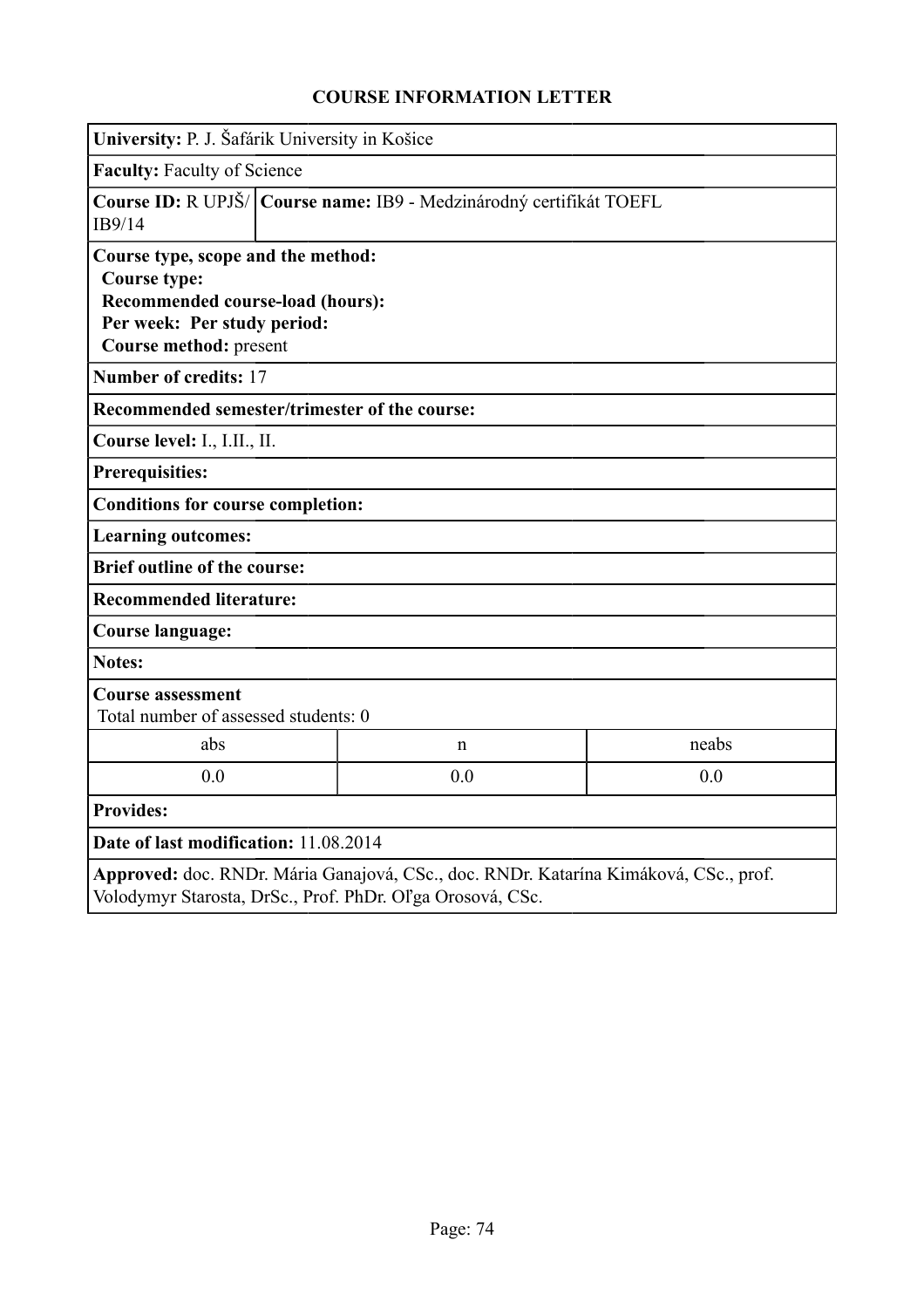|                                                                                                                                                   | University: P. J. Šafárik University in Košice                                                             |                                                  |      |      |           |  |
|---------------------------------------------------------------------------------------------------------------------------------------------------|------------------------------------------------------------------------------------------------------------|--------------------------------------------------|------|------|-----------|--|
| <b>Faculty: Faculty of Science</b>                                                                                                                |                                                                                                            |                                                  |      |      |           |  |
| IH1/03                                                                                                                                            | <b>Course ID:</b> KFaDF/ Course name: Idea Humanitas 1 (General Introduction)                              |                                                  |      |      |           |  |
| <b>Course type: Practice</b><br>Course method: present                                                                                            | Course type, scope and the method:<br>Recommended course-load (hours):<br>Per week: 2 Per study period: 28 |                                                  |      |      |           |  |
| <b>Number of credits: 2</b>                                                                                                                       |                                                                                                            |                                                  |      |      |           |  |
|                                                                                                                                                   |                                                                                                            | Recommended semester/trimester of the course: 2. |      |      |           |  |
| Course level: I., II.                                                                                                                             |                                                                                                            |                                                  |      |      |           |  |
| <b>Prerequisities:</b>                                                                                                                            |                                                                                                            |                                                  |      |      |           |  |
|                                                                                                                                                   | <b>Conditions for course completion:</b>                                                                   |                                                  |      |      |           |  |
| <b>Learning outcomes:</b>                                                                                                                         |                                                                                                            |                                                  |      |      |           |  |
| <b>Brief outline of the course:</b>                                                                                                               |                                                                                                            |                                                  |      |      |           |  |
| <b>Recommended literature:</b>                                                                                                                    |                                                                                                            |                                                  |      |      |           |  |
| <b>Course language:</b>                                                                                                                           |                                                                                                            |                                                  |      |      |           |  |
| Notes:                                                                                                                                            |                                                                                                            |                                                  |      |      |           |  |
| <b>Course assessment</b>                                                                                                                          | Total number of assessed students: 8                                                                       |                                                  |      |      |           |  |
| $\mathbf{A}$                                                                                                                                      | B                                                                                                          | $\mathcal{C}$                                    | D    | E    | <b>FX</b> |  |
| 62.5                                                                                                                                              | 12.5                                                                                                       | 0.0                                              | 12.5 | 12.5 | 0.0       |  |
| Provides: Doc. PhDr. Peter Nezník, CSc.                                                                                                           |                                                                                                            |                                                  |      |      |           |  |
| Date of last modification: 26.01.2014                                                                                                             |                                                                                                            |                                                  |      |      |           |  |
| Approved: doc. RNDr. Mária Ganajová, CSc., doc. RNDr. Katarína Kimáková, CSc., prof.<br>Volodymyr Starosta, DrSc., Prof. PhDr. Oľga Orosová, CSc. |                                                                                                            |                                                  |      |      |           |  |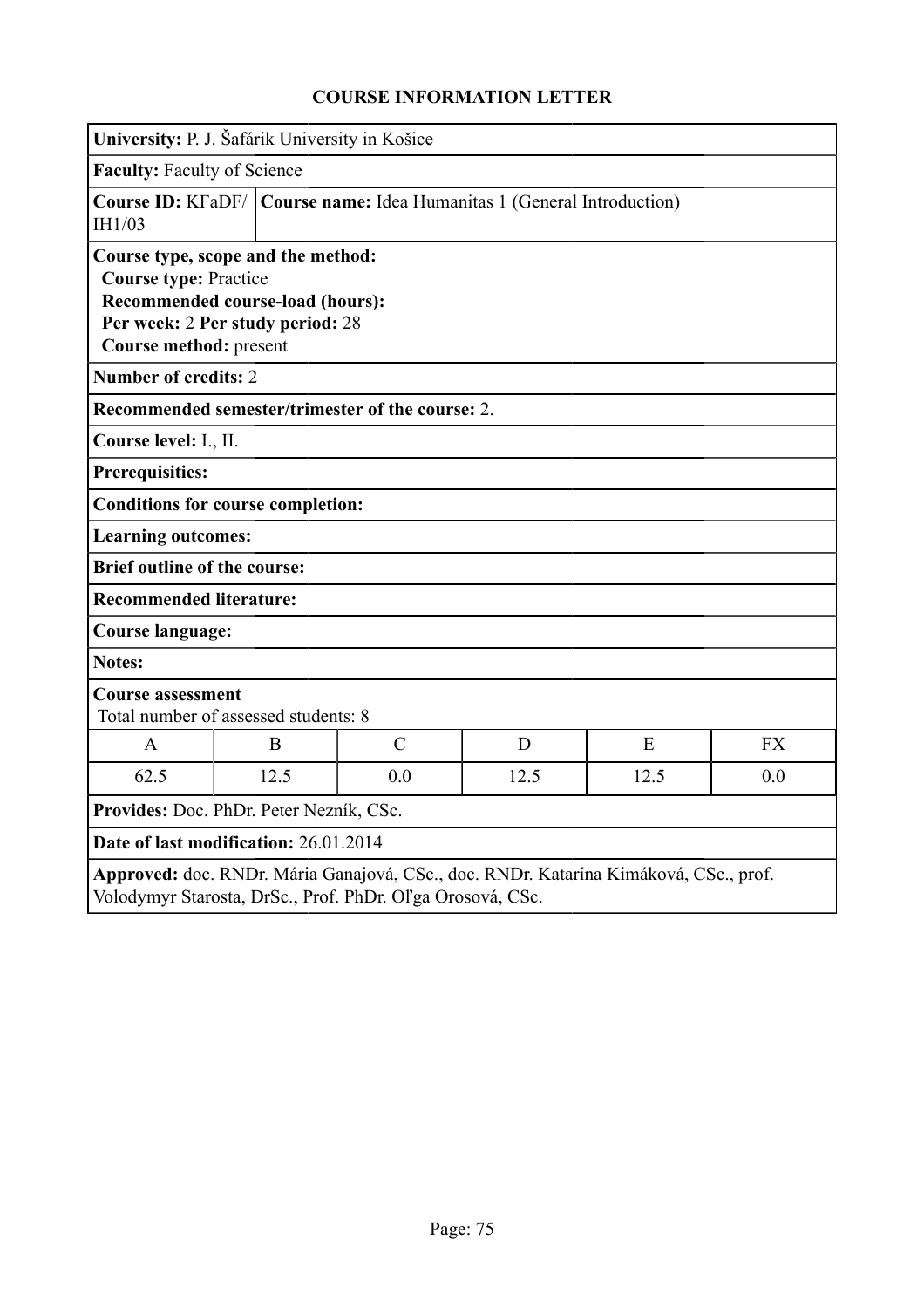| University: P. J. Šafárik University in Košice                                                                                                                                                                                                                                           |                                                                                                                                                                                                                                                                                                                                                                                                                                                                                                                         |                                                   |      |                                                                                                                                                                                                                                                                                                |      |  |  |  |
|------------------------------------------------------------------------------------------------------------------------------------------------------------------------------------------------------------------------------------------------------------------------------------------|-------------------------------------------------------------------------------------------------------------------------------------------------------------------------------------------------------------------------------------------------------------------------------------------------------------------------------------------------------------------------------------------------------------------------------------------------------------------------------------------------------------------------|---------------------------------------------------|------|------------------------------------------------------------------------------------------------------------------------------------------------------------------------------------------------------------------------------------------------------------------------------------------------|------|--|--|--|
| <b>Faculty: Faculty of Science</b>                                                                                                                                                                                                                                                       |                                                                                                                                                                                                                                                                                                                                                                                                                                                                                                                         |                                                   |      |                                                                                                                                                                                                                                                                                                |      |  |  |  |
| <b>Course ID: UBEV/</b><br><b>IMU1/03</b>                                                                                                                                                                                                                                                |                                                                                                                                                                                                                                                                                                                                                                                                                                                                                                                         | Course name: Immunology                           |      |                                                                                                                                                                                                                                                                                                |      |  |  |  |
| Course type, scope and the method:<br><b>Course type: Lecture</b><br>Recommended course-load (hours):<br>Per week: 2 Per study period: 28<br>Course method: present                                                                                                                      |                                                                                                                                                                                                                                                                                                                                                                                                                                                                                                                         |                                                   |      |                                                                                                                                                                                                                                                                                                |      |  |  |  |
| <b>Number of credits: 3</b>                                                                                                                                                                                                                                                              |                                                                                                                                                                                                                                                                                                                                                                                                                                                                                                                         |                                                   |      |                                                                                                                                                                                                                                                                                                |      |  |  |  |
|                                                                                                                                                                                                                                                                                          |                                                                                                                                                                                                                                                                                                                                                                                                                                                                                                                         | Recommended semester/trimester of the course: 3.  |      |                                                                                                                                                                                                                                                                                                |      |  |  |  |
| Course level: II.                                                                                                                                                                                                                                                                        |                                                                                                                                                                                                                                                                                                                                                                                                                                                                                                                         |                                                   |      |                                                                                                                                                                                                                                                                                                |      |  |  |  |
| <b>Prerequisities:</b>                                                                                                                                                                                                                                                                   |                                                                                                                                                                                                                                                                                                                                                                                                                                                                                                                         |                                                   |      |                                                                                                                                                                                                                                                                                                |      |  |  |  |
| <b>Conditions for course completion:</b><br>Recognition.<br>Oral examination.                                                                                                                                                                                                            |                                                                                                                                                                                                                                                                                                                                                                                                                                                                                                                         |                                                   |      |                                                                                                                                                                                                                                                                                                |      |  |  |  |
| responses.                                                                                                                                                                                                                                                                               | This course introduces the students to the basic concepts of immunology as well as highlights<br>the role and importance of immunology in various human diseases. The aim of Immunology<br>lessons is the presentation of the organization and function of the immune system, as well as the<br>comprehension of complex molecular and cellular interactions during the induction of immune<br><b>Brief outline of the course:</b><br>Basic immunology: Lymphatic System Anatomy, The Innate Immune System, The Induced |                                                   |      |                                                                                                                                                                                                                                                                                                |      |  |  |  |
|                                                                                                                                                                                                                                                                                          |                                                                                                                                                                                                                                                                                                                                                                                                                                                                                                                         | Tumor Immunology, Disorders of The Immune System. |      | Responses of Innate Immunity, The Adaptive Immune Response, Antigens and Antibodies, Antigen<br>Recognition by B-cell and T-cell Receptors, Antigen Presentation to T-lymphocytes, Complement,<br>Clinical immunology: Allergy and other Hypersensitivities, Autoimmunity and Transplantation, |      |  |  |  |
| <b>Recommended literature:</b><br>Janeway Ch. A., Travers P., Walport M., Schlomchik M.: Immunobiology. Garland Science, 2004<br>Murphy, K. (2012): Jeneway's Immunobiology. 8th ed. Garland Science<br>Delves, P.J. et al. (2011): Roitt's essential immunology 12th ed Wiley-Blackwell |                                                                                                                                                                                                                                                                                                                                                                                                                                                                                                                         |                                                   |      |                                                                                                                                                                                                                                                                                                |      |  |  |  |
| <b>Course language:</b>                                                                                                                                                                                                                                                                  |                                                                                                                                                                                                                                                                                                                                                                                                                                                                                                                         |                                                   |      |                                                                                                                                                                                                                                                                                                |      |  |  |  |
| <b>Notes:</b>                                                                                                                                                                                                                                                                            |                                                                                                                                                                                                                                                                                                                                                                                                                                                                                                                         |                                                   |      |                                                                                                                                                                                                                                                                                                |      |  |  |  |
| <b>Course assessment</b><br>Total number of assessed students: 679                                                                                                                                                                                                                       |                                                                                                                                                                                                                                                                                                                                                                                                                                                                                                                         |                                                   |      |                                                                                                                                                                                                                                                                                                |      |  |  |  |
| $\mathbf{A}$                                                                                                                                                                                                                                                                             | $\mathcal{C}$<br>B<br>D<br>E<br>FX                                                                                                                                                                                                                                                                                                                                                                                                                                                                                      |                                                   |      |                                                                                                                                                                                                                                                                                                |      |  |  |  |
| 35.94                                                                                                                                                                                                                                                                                    | 25.63                                                                                                                                                                                                                                                                                                                                                                                                                                                                                                                   | 27.84                                             | 6.48 | 0.74                                                                                                                                                                                                                                                                                           | 3.39 |  |  |  |
| Provides: RNDr. Vlasta Demečková, PhD.                                                                                                                                                                                                                                                   |                                                                                                                                                                                                                                                                                                                                                                                                                                                                                                                         |                                                   |      |                                                                                                                                                                                                                                                                                                |      |  |  |  |
| Date of last modification: 13.02.2014                                                                                                                                                                                                                                                    |                                                                                                                                                                                                                                                                                                                                                                                                                                                                                                                         |                                                   |      |                                                                                                                                                                                                                                                                                                |      |  |  |  |
|                                                                                                                                                                                                                                                                                          |                                                                                                                                                                                                                                                                                                                                                                                                                                                                                                                         |                                                   |      |                                                                                                                                                                                                                                                                                                |      |  |  |  |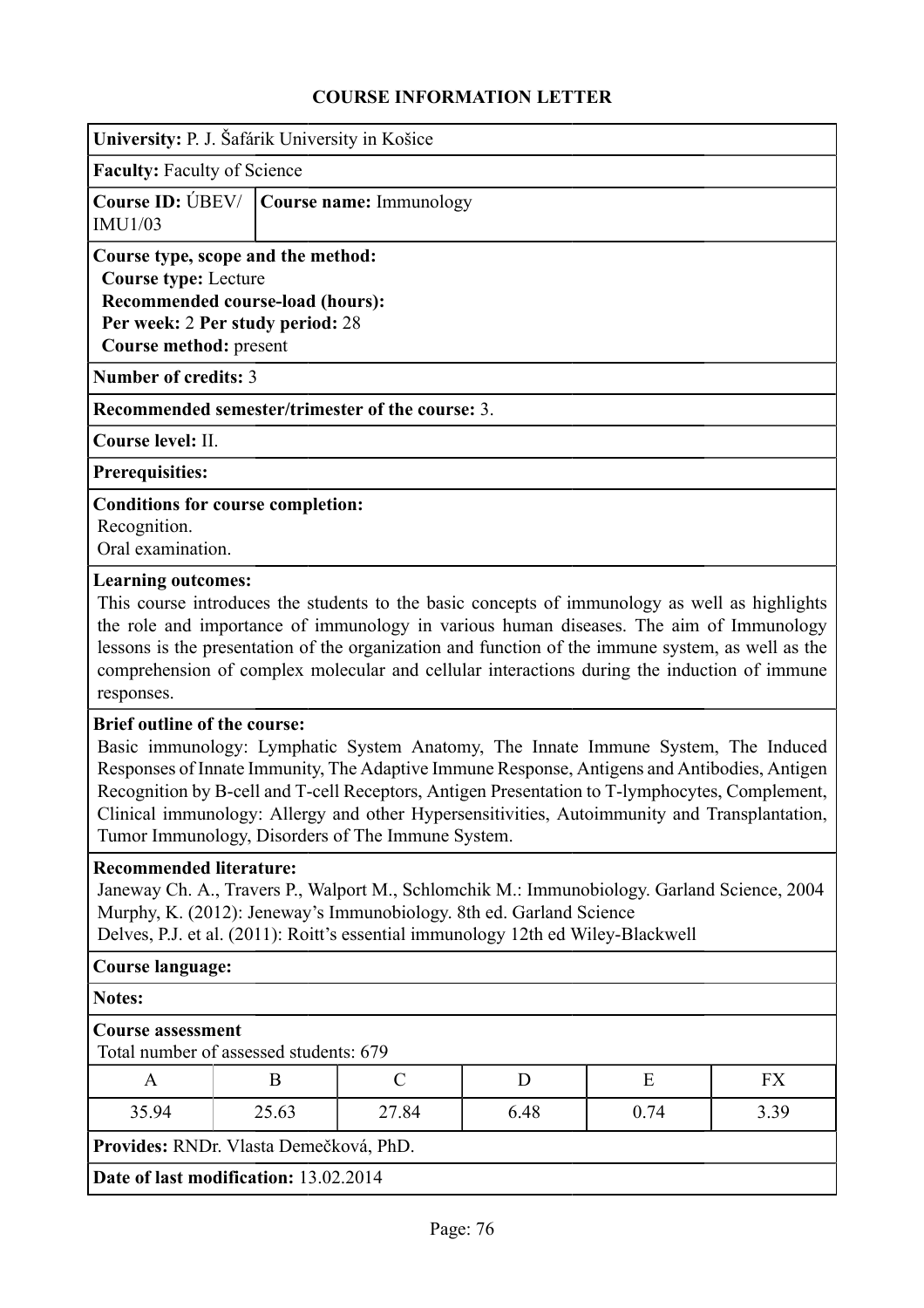**Approved:** doc. RNDr. Mária Ganajová, CSc., doc. RNDr. Katarína Kimáková, CSc., prof. Volodymyr Starosta, DrSc., Prof. PhDr. Oľga Orosová, CSc.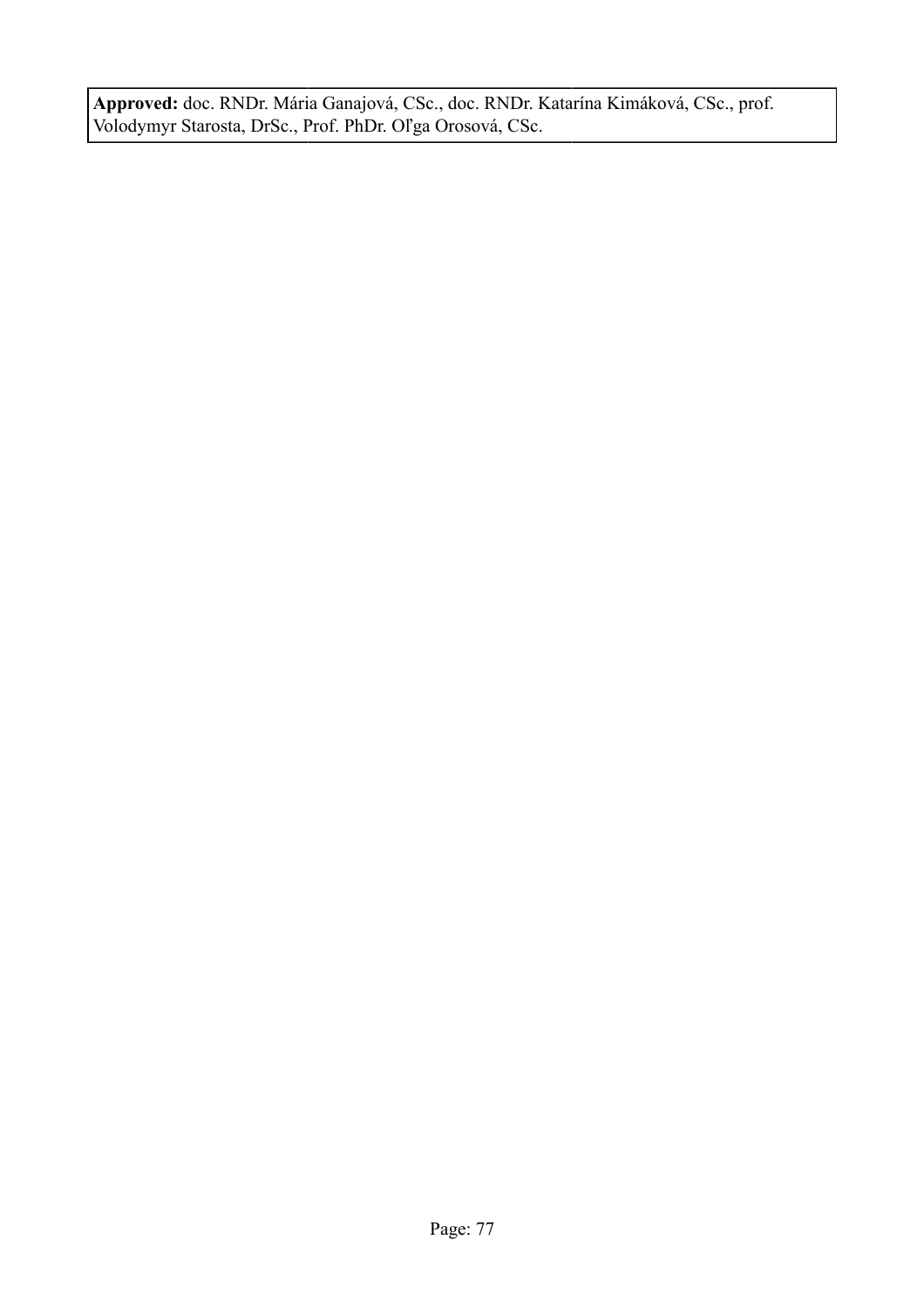|                                                                                                                                                                     | University: P. J. Šafárik University in Košice   |                                                         |  |  |  |  |
|---------------------------------------------------------------------------------------------------------------------------------------------------------------------|--------------------------------------------------|---------------------------------------------------------|--|--|--|--|
| <b>Faculty: Faculty of Science</b>                                                                                                                                  |                                                  |                                                         |  |  |  |  |
| Course ID: KPE/<br>MPPa/12                                                                                                                                          |                                                  | Course name: Interim Pedagogical-Psychological Training |  |  |  |  |
| Course type, scope and the method:<br><b>Course type: Practice</b><br>Recommended course-load (hours):<br>Per week: Per study period: 36s<br>Course method: present |                                                  |                                                         |  |  |  |  |
| <b>Number of credits: 2</b>                                                                                                                                         |                                                  |                                                         |  |  |  |  |
|                                                                                                                                                                     | Recommended semester/trimester of the course: 1. |                                                         |  |  |  |  |
| Course level: II.                                                                                                                                                   |                                                  |                                                         |  |  |  |  |
| <b>Prerequisities:</b>                                                                                                                                              |                                                  |                                                         |  |  |  |  |
| <b>Conditions for course completion:</b>                                                                                                                            |                                                  |                                                         |  |  |  |  |
| <b>Learning outcomes:</b>                                                                                                                                           |                                                  |                                                         |  |  |  |  |
| <b>Brief outline of the course:</b>                                                                                                                                 |                                                  |                                                         |  |  |  |  |
| <b>Recommended literature:</b>                                                                                                                                      |                                                  |                                                         |  |  |  |  |
| <b>Course language:</b>                                                                                                                                             |                                                  |                                                         |  |  |  |  |
| <b>Notes:</b>                                                                                                                                                       |                                                  |                                                         |  |  |  |  |
| <b>Course assessment</b>                                                                                                                                            | Total number of assessed students: 691           |                                                         |  |  |  |  |
|                                                                                                                                                                     | abs                                              | n                                                       |  |  |  |  |
| 99.86<br>0.14                                                                                                                                                       |                                                  |                                                         |  |  |  |  |
| Provides: PhDr. Beáta Gajdošová, PhD., PaedDr. Renáta Orosová, PhD., Mgr. Ján Juščák, PhD.<br>Mgr. Zuzana Nováková, PhD.                                            |                                                  |                                                         |  |  |  |  |
| Date of last modification: 04.02.2014                                                                                                                               |                                                  |                                                         |  |  |  |  |
| Approved: doc. RNDr. Mária Ganajová, CSc., doc. RNDr. Katarína Kimáková, CSc., prof.<br>Volodymyr Starosta, DrSc., Prof. PhDr. Oľga Orosová, CSc.                   |                                                  |                                                         |  |  |  |  |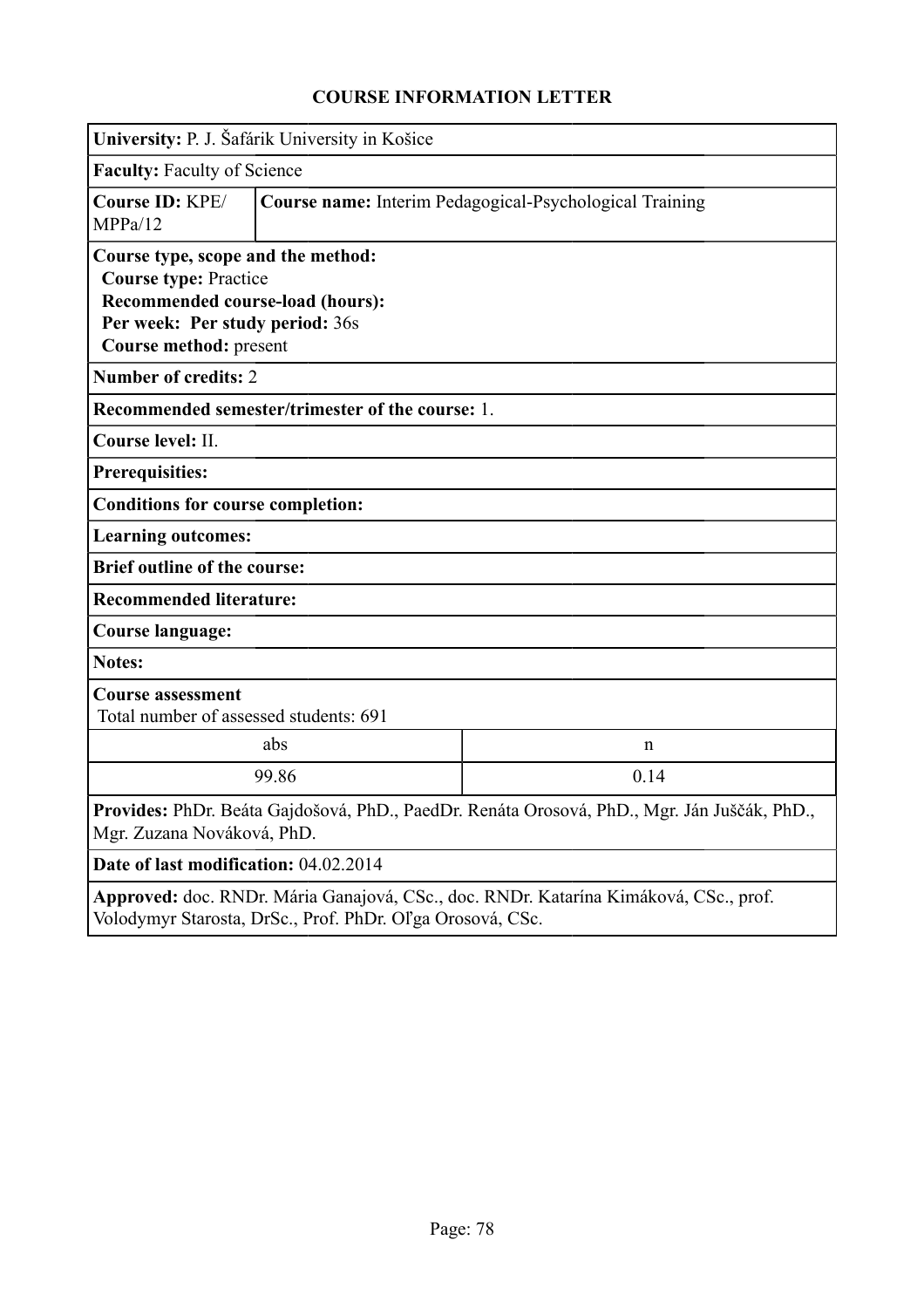| University: P. J. Šafárik University in Košice |  |  |  |  |
|------------------------------------------------|--|--|--|--|
|                                                |  |  |  |  |

**Faculty:** Faculty of Science

|         | <b>Course ID:</b> UCHV/ <b>Course name:</b> Introduction to Environmental Chemistry |
|---------|-------------------------------------------------------------------------------------|
| UECH/03 |                                                                                     |

**Course type, scope and the method: Course type:** Lecture / Practice **Recommended course-load (hours): Per week:** 2 / 1 **Per study period:** 28 / 14 **Course method:** present

**Number of credits:** 5

**Recommended semester/trimester of the course:** 1.

**Course level:** I., II.

**Prerequisities:**

**Conditions for course completion:**

Oral examination

#### **Learning outcomes:**

Introduction to topics in environmental chemistry and basic procedures applied for environmental protection.

#### **Brief outline of the course:**

Introduction to Environmental Chemistry

Chemical aspects of pollution and environmental problems. Composition and behavior of the atmosphere. Energy balance of the Earth and climate changes. Principles of photochemistry, photoprocesses in the atmosphere. Petroleum, hydrocarbons and coal (characteristics, sources and environmental pollution). Soaps, polymers and synthetic surfactants. Haloorganics and pesticides. Environmental chemistry of some important elements (C, N, S, P, halogens, biologically important metals ...). Environmental chemistry in aqueous media. Aqueous systems, parameters, cycles and their protection. The Earth´s crust (rocks, minerals, soils). Natural and artificial radioactivity, utilization. Energy and energy sources (fossil fuels, nuclear, geothermal, solar energy, wind and water energy). Solid waste disposal and recycling.

#### **Recommended literature:**

1. Gary W. van Loon, Stephen J. Duffy : Environmental Chemistry - A Global Perspective, Oxford University Press, Oxford 2003

2. R.A. Bailey, H.M. Clark, J.P. Ferris, S. Krause, R.L. Strong : Chemistry of the Environment, Academic Press, San Diego 2002

- 3. G. Schwedt: The Essential Guide to Environmental Chemistry, Wiley and Sons, London 2001
- 4. R.N. Reeve, J.D. Barnes: General Environmental Chemistry, Wiley, London 1994

5. G. Burton, J. Holman, G. Pilling, D. Waddington: Chemical Storylines, Heinemann, Oxford, London 1994

6. www

### **Course language:**

**Notes:**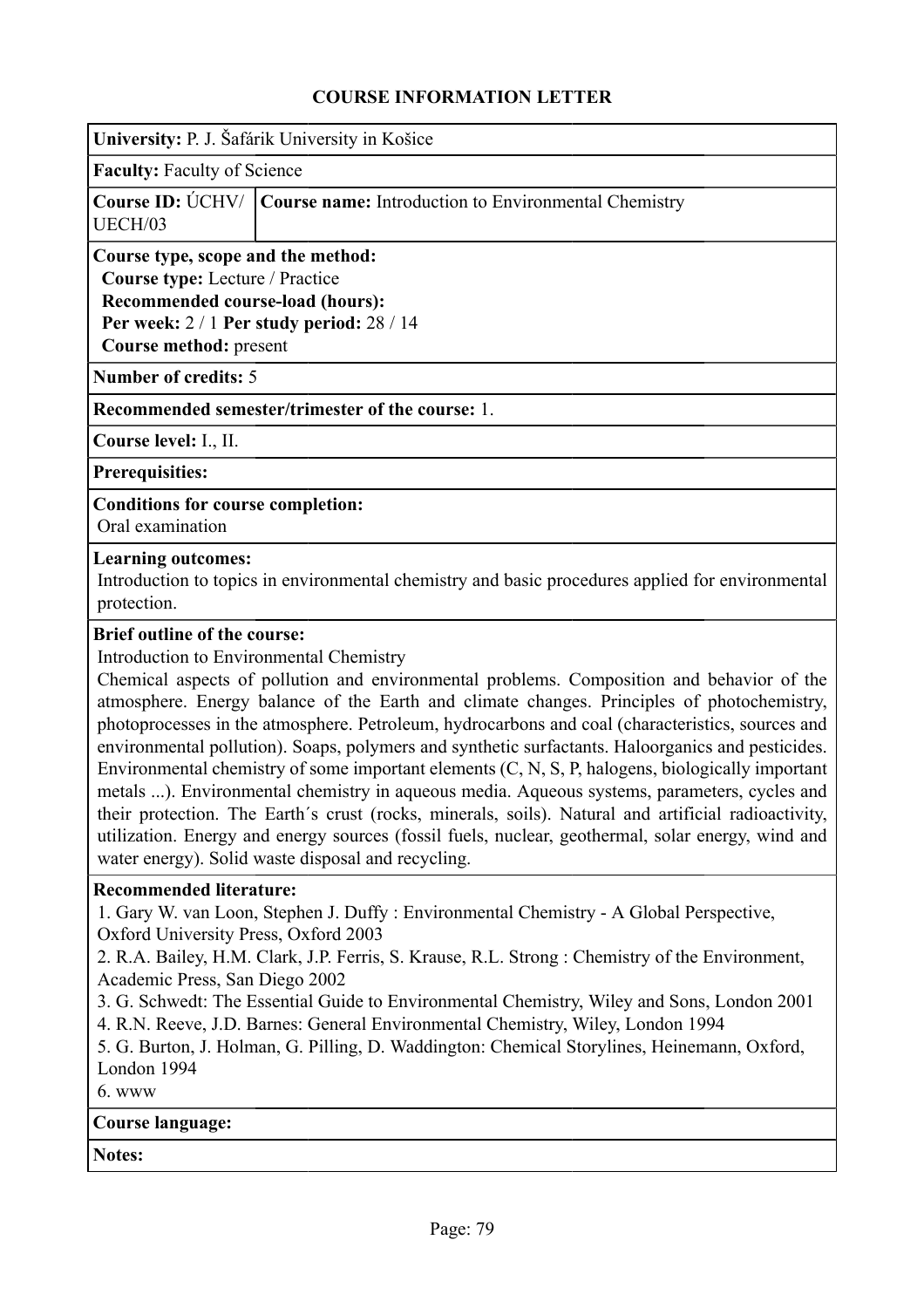| <b>Course assessment</b><br>Total number of assessed students: 178                                                                                |                                                 |  |  |  |  |  |  |  |
|---------------------------------------------------------------------------------------------------------------------------------------------------|-------------------------------------------------|--|--|--|--|--|--|--|
| Е<br>FX<br>B<br>A                                                                                                                                 |                                                 |  |  |  |  |  |  |  |
| 48.88<br>19.66<br>17.42<br>899<br>5.06<br>0.0                                                                                                     |                                                 |  |  |  |  |  |  |  |
|                                                                                                                                                   | Provides: RNDr. Andrea Straková Fedorková, PhD. |  |  |  |  |  |  |  |
| Date of last modification: 03.02.2014                                                                                                             |                                                 |  |  |  |  |  |  |  |
| Approved: doc. RNDr. Mária Ganajová, CSc., doc. RNDr. Katarína Kimáková, CSc., prof.<br>Volodymyr Starosta, DrSc., Prof. PhDr. Oľga Orosová, CSc. |                                                 |  |  |  |  |  |  |  |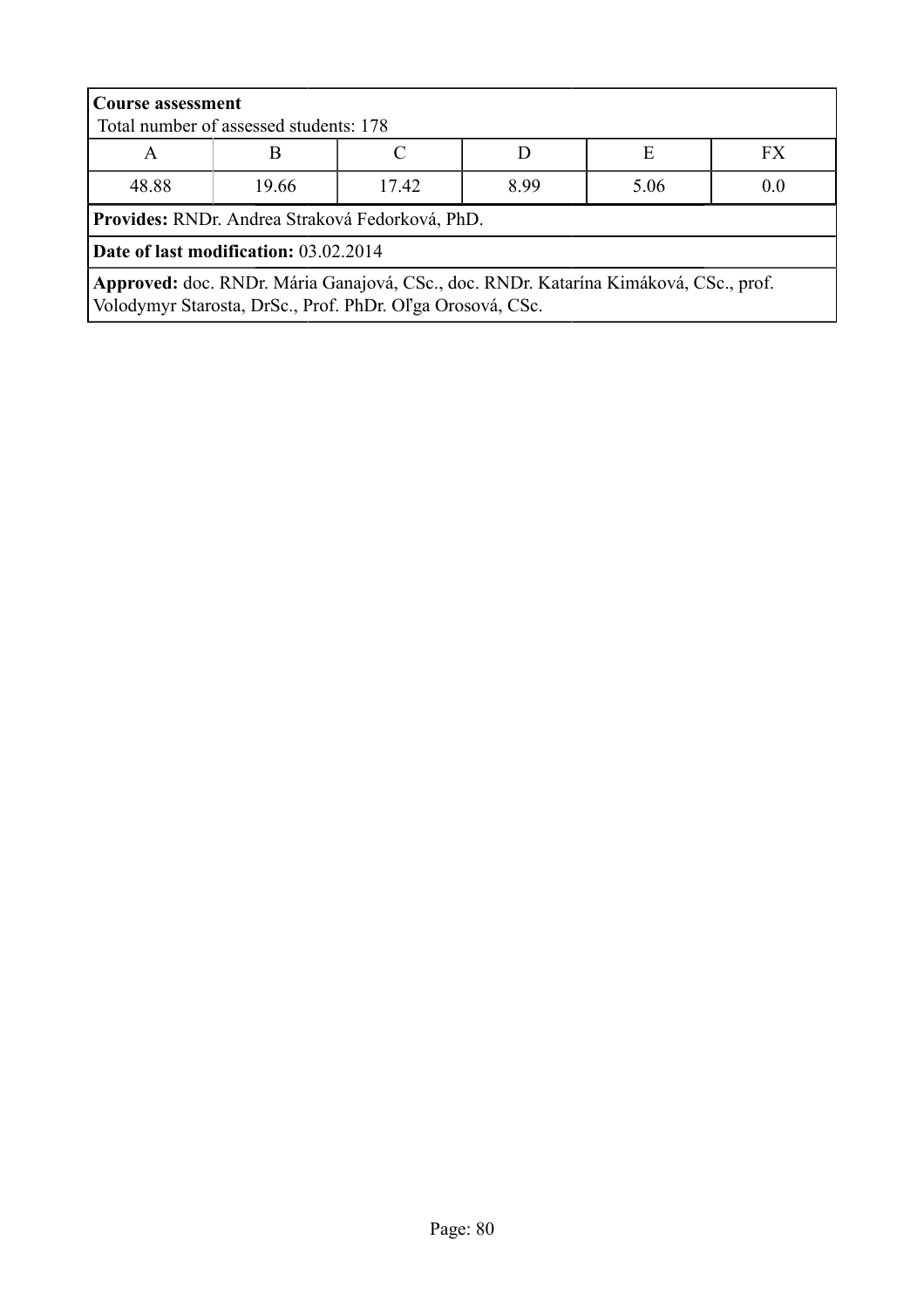| University: P. J. Šafárik University in Košice |  |  |  |  |
|------------------------------------------------|--|--|--|--|
|                                                |  |  |  |  |

**Faculty:** Faculty of Science

|           | <b>Course ID:</b> UCHV/ <b>Course name:</b> Introduction to Material Chemistry |
|-----------|--------------------------------------------------------------------------------|
| FUMCH1/03 |                                                                                |

**Course type, scope and the method: Course type:** Lecture / Practice **Recommended course-load (hours): Per week:** 2 / 1 **Per study period:** 28 / 14 **Course method:** present

**Number of credits:** 5

**Recommended semester/trimester of the course:** 1., 3.

**Course level:** I., II.

**Prerequisities:**

#### **Conditions for course completion:**

Seminar work.

### Examination. **Learning outcomes:**

To present the different types of functional materials, their atomic structure and mechanical properties.

#### **Brief outline of the course:**

Historical perspectives. Materials and human being. Participation of natural science in material engineering. Material revolutions. Classification of materials. Atomic structure and interatomic bonding. Amorphous and crystalline materials. Mechanics of materials. Imperfections in solids. Crystal lattice defects. Point defects. Line defects. Dislocations. Diffusion. Diffusion mechanisms. Deformations and failures, re-crystallization. Deformations. Plastic deformations. Solid solutions. Intermediary phases. Phases in ceramic systems. Phase transformations. Crystallization of metals. Phase identification methods. Stress and strain. Structure of metallic and ceramic materials. Alloys. Steel. Light metals. Metallic glasses. Gold. Inorganic non-metallic materials. Ceramic construction materials. Ceramic tools. Bio-ceramics. Ceramics in cosmos. High-temperature superconductors. Glass. Building binders. Polymers. Essence of polymers. Thermoplastics. Reactoplastics. Polymer structure. Mechanical properties of polymers. Natural materials. Wood. Bones. Teeth. Conchs and shells. Tectrices.

#### **Recommended literature:**

W. D. Callister, Jr.: Fundamentals of Materials Science and Engineering, John Wiley & Sons, 2001.

Brian S. Mitchell: An Introduction to Materials Engineering and Science: For Chemical and Materials Engineers, John Wiley & Sons, 2004.

#### **Course language:**

**Notes:**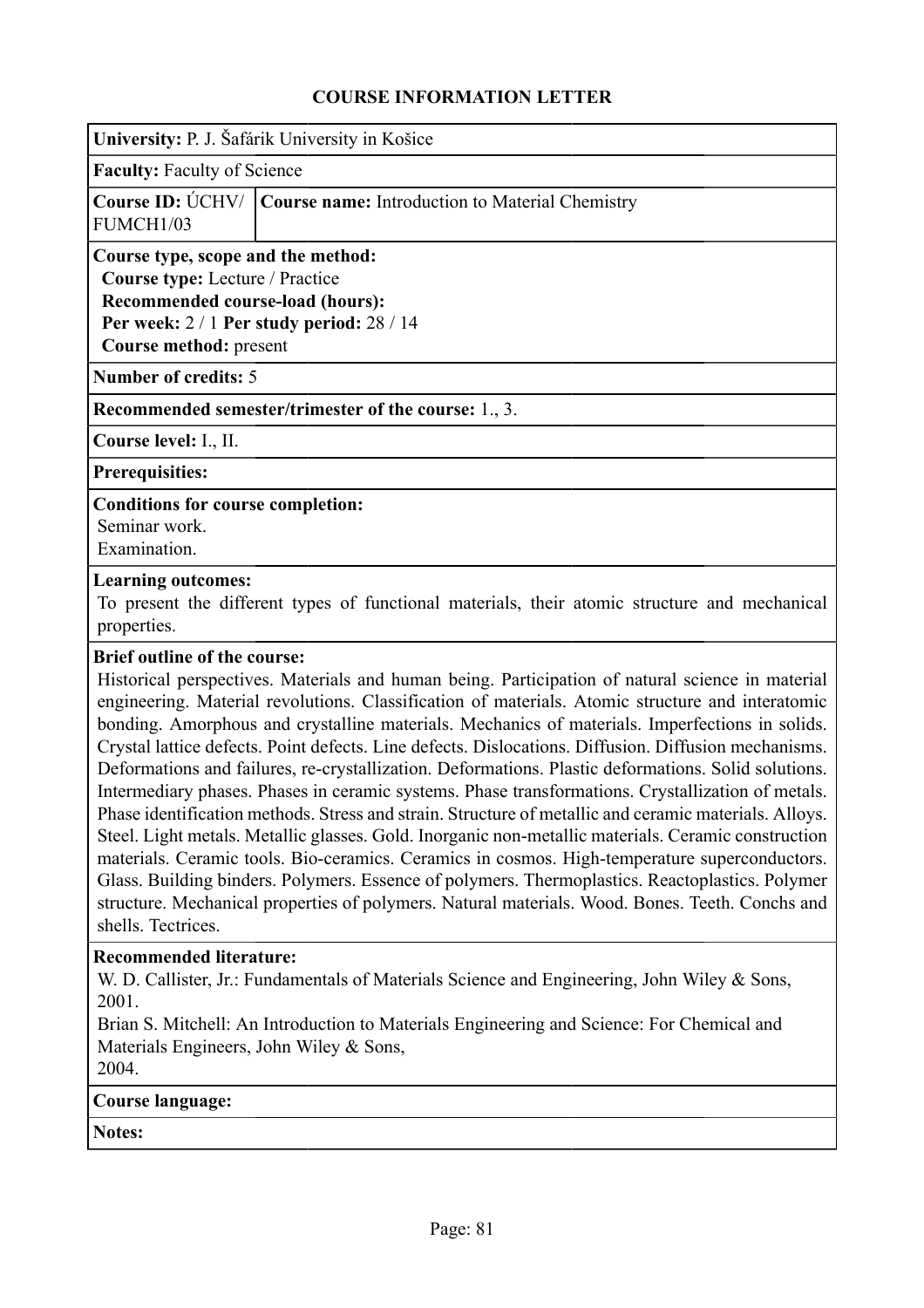| <b>Course assessment</b><br>Total number of assessed students: 49                                                                                 |                                    |  |  |  |  |  |  |  |  |
|---------------------------------------------------------------------------------------------------------------------------------------------------|------------------------------------|--|--|--|--|--|--|--|--|
| <b>FX</b><br>Е<br>A                                                                                                                               |                                    |  |  |  |  |  |  |  |  |
| 85.71                                                                                                                                             | 2.04<br>12 24<br>0.0<br>0.0<br>0.0 |  |  |  |  |  |  |  |  |
| Provides: doc. RNDr. Renáta Oriňáková, PhD.                                                                                                       |                                    |  |  |  |  |  |  |  |  |
| Date of last modification: 03.02.2014                                                                                                             |                                    |  |  |  |  |  |  |  |  |
| Approved: doc. RNDr. Mária Ganajová, CSc., doc. RNDr. Katarína Kimáková, CSc., prof.<br>Volodymyr Starosta, DrSc., Prof. PhDr. Oľga Orosová, CSc. |                                    |  |  |  |  |  |  |  |  |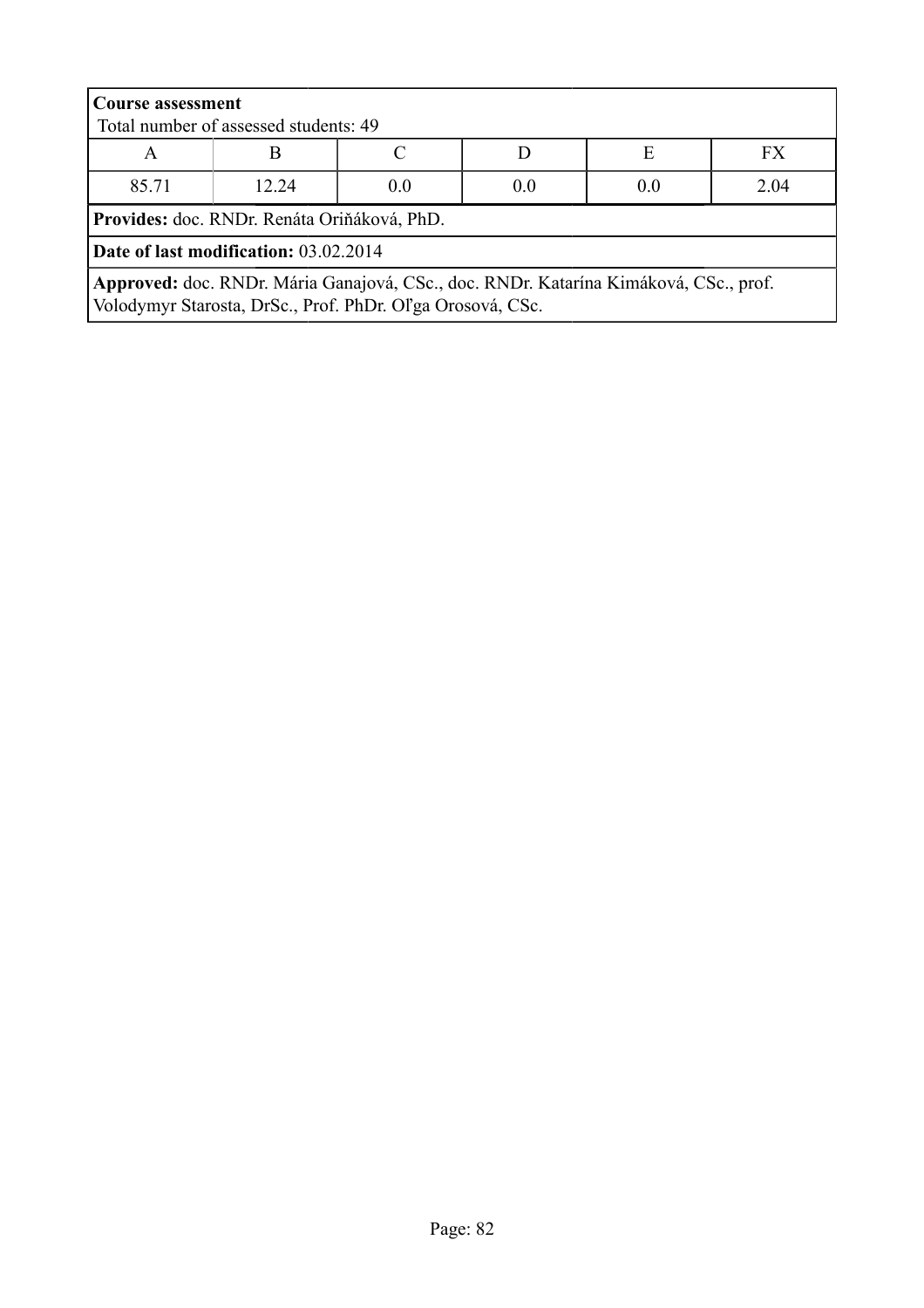|                                                              | University: P. J. Šafárik University in Košice                                                                   |               |     |                                                                                      |           |  |
|--------------------------------------------------------------|------------------------------------------------------------------------------------------------------------------|---------------|-----|--------------------------------------------------------------------------------------|-----------|--|
|                                                              | <b>Faculty: Faculty of Science</b>                                                                               |               |     |                                                                                      |           |  |
| <b>USA/03</b>                                                | Course ID: UCHV/   Course name: Introduction to Structure Analysis                                               |               |     |                                                                                      |           |  |
| Course type, scope and the method:<br>Course method: present | Course type: Lecture / Practice<br>Recommended course-load (hours):<br>Per week: 2 / 1 Per study period: 28 / 14 |               |     |                                                                                      |           |  |
| <b>Number of credits: 5</b>                                  |                                                                                                                  |               |     |                                                                                      |           |  |
| Recommended semester/trimester of the course: 1.             |                                                                                                                  |               |     |                                                                                      |           |  |
| Course level: II.                                            |                                                                                                                  |               |     |                                                                                      |           |  |
| <b>Prerequisities:</b>                                       |                                                                                                                  |               |     |                                                                                      |           |  |
| <b>Conditions for course completion:</b>                     |                                                                                                                  |               |     |                                                                                      |           |  |
| <b>Learning outcomes:</b>                                    |                                                                                                                  |               |     |                                                                                      |           |  |
| <b>Brief outline of the course:</b>                          |                                                                                                                  |               |     |                                                                                      |           |  |
| <b>Recommended literature:</b>                               |                                                                                                                  |               |     |                                                                                      |           |  |
| <b>Course language:</b>                                      |                                                                                                                  |               |     |                                                                                      |           |  |
| <b>Notes:</b>                                                |                                                                                                                  |               |     |                                                                                      |           |  |
|                                                              | <b>Course assessment</b><br>Total number of assessed students: 1                                                 |               |     |                                                                                      |           |  |
| $\mathbf{A}$                                                 | B                                                                                                                | $\mathcal{C}$ | D   | E                                                                                    | <b>FX</b> |  |
| 0.0                                                          | 100.0                                                                                                            | 0.0           | 0.0 | 0.0                                                                                  | 0.0       |  |
| Provides: doc. RNDr. Ivan Potočňák, PhD.                     |                                                                                                                  |               |     |                                                                                      |           |  |
| Date of last modification: 03.02.2014                        |                                                                                                                  |               |     |                                                                                      |           |  |
| Volodymyr Starosta, DrSc., Prof. PhDr. Oľga Orosová, CSc.    |                                                                                                                  |               |     | Approved: doc. RNDr. Mária Ganajová, CSc., doc. RNDr. Katarína Kimáková, CSc., prof. |           |  |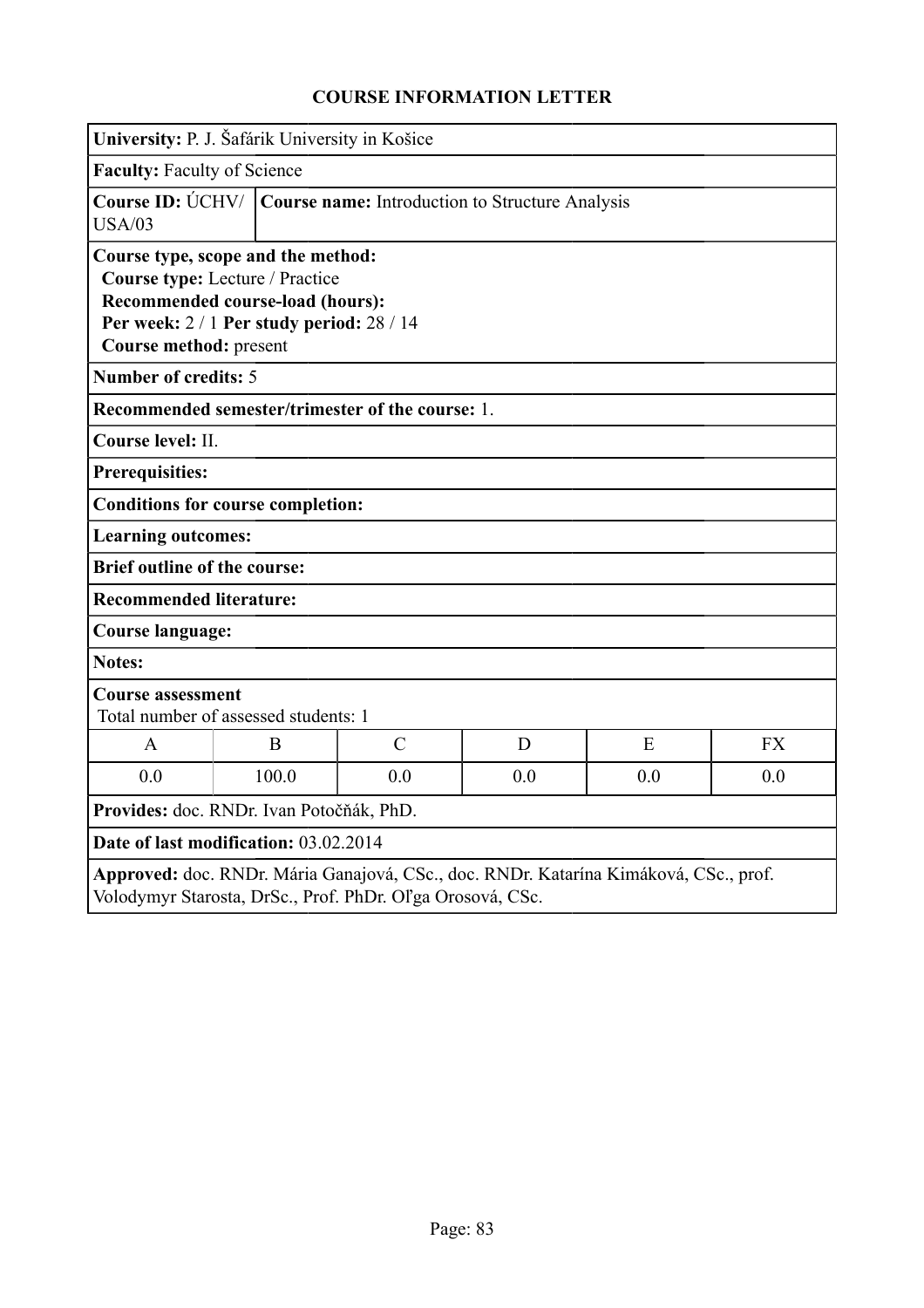| University: P. J. Šafárik University in Košice |  |  |  |  |
|------------------------------------------------|--|--|--|--|
|                                                |  |  |  |  |

**Faculty:** Faculty of Science

|         | Course ID: UCHV/ Course name: Methodology of Chemistry Teaching I |
|---------|-------------------------------------------------------------------|
| DCHa/03 |                                                                   |

**Course type, scope and the method: Course type:** Lecture / Practice **Recommended course-load (hours): Per week:** 1 / 1 **Per study period:** 14 / 14

**Course method:** present

**Number of credits:** 3

**Recommended semester/trimester of the course:** 2.

**Course level:** II.

**Prerequisities:** ÚCHV/SPC1a/03

#### **Conditions for course completion:**

Seminar work

Oral examination

#### **Learning outcomes:**

The aim of this subject is to apply the pedagogical, psychological and didactic relation of education with connection to theory and praxis. It is meant for education of chemistry on primary and secondary school.

#### **Brief outline of the course:**

Methodology of Teaching Chemistry as Science and as object of Teaching. Select, structural, compassion, documentation of curriculum chemistry, concretization of pedagogical-educational aims. View of forms Teaching chemistry, methods of Teaching and means disclosure of curriculum on the concrete subject of curriculum secondary chemistry. Complex summary of use material didactic resources in the academic too contemporary forms Teaching of chemistry. The use of didactic technology in theoretical and experimental Teaching of chemistry. Hobby and out of school activities in chemistry.

#### **Recommended literature:**

1. Ganajová, M.: Vybrané kapitoly zo všeobecnej didaktiky chémie, UPJŠ Košice 2009, ISBN 978-80-7097-756-9

2. Ganajová, M., Kalafutová, J.: http://moodle.science.upjs.sk e-kurz: Vybrané kapitoly zo všeobecnej didaktiky chémie pre rok 2008/2009

#### **Course language:**

**Notes:**

### **Course assessment**

Total number of assessed students: 217

| $\mathbf{r}$ |       |                      |              |      | <b>TIXI</b> |
|--------------|-------|----------------------|--------------|------|-------------|
| 66.82        | 19.82 | $\sqrt{2}$<br>ر ر. ا | 2.22<br>J.LJ | 1.84 | 0.92        |

**Provides:** doc. RNDr. Mária Ganajová, CSc., RNDr. Milena Kristofová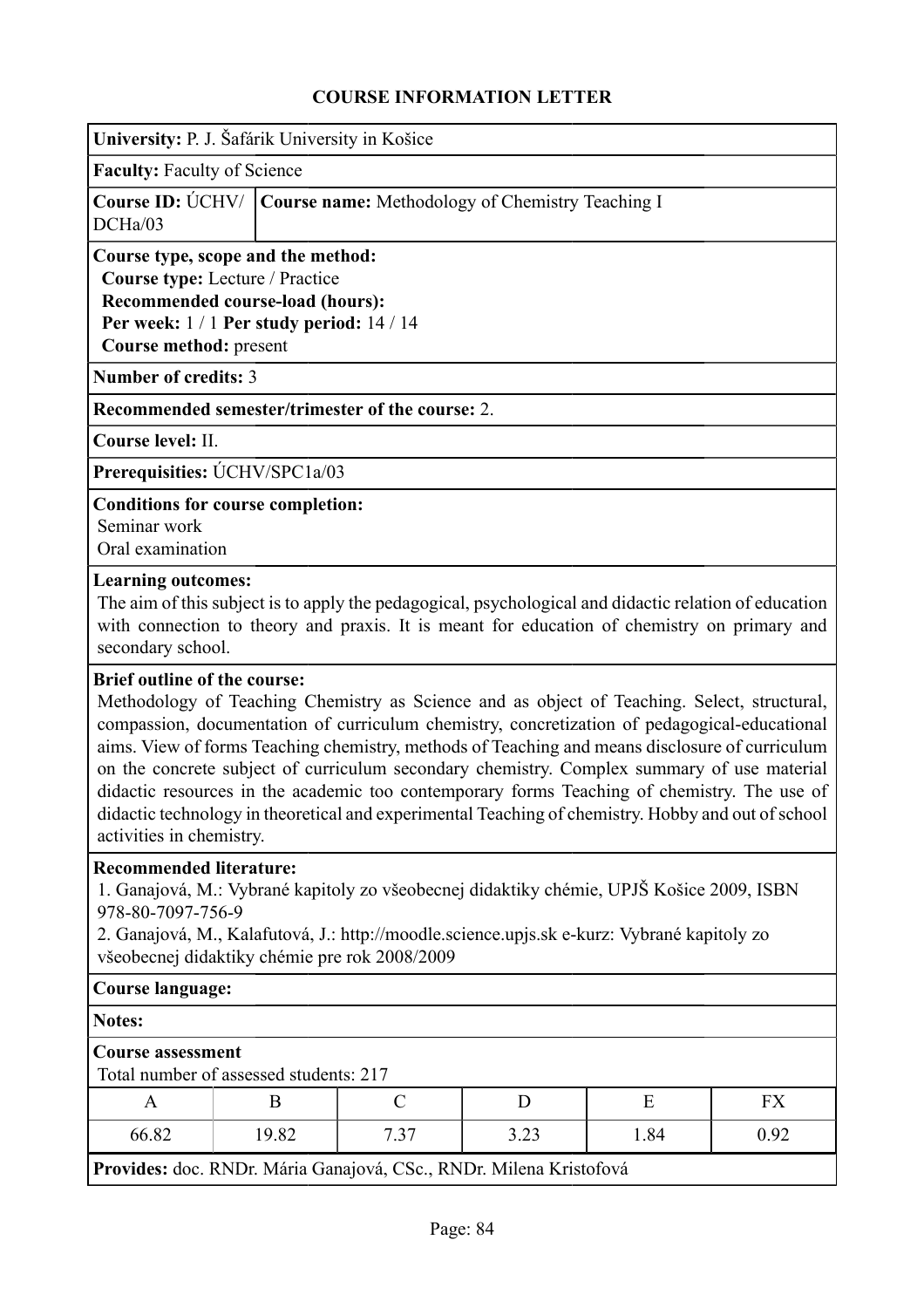**Date of last modification:** 03.02.2014

**Approved:** doc. RNDr. Mária Ganajová, CSc., doc. RNDr. Katarína Kimáková, CSc., prof. Volodymyr Starosta, DrSc., Prof. PhDr. Oľga Orosová, CSc.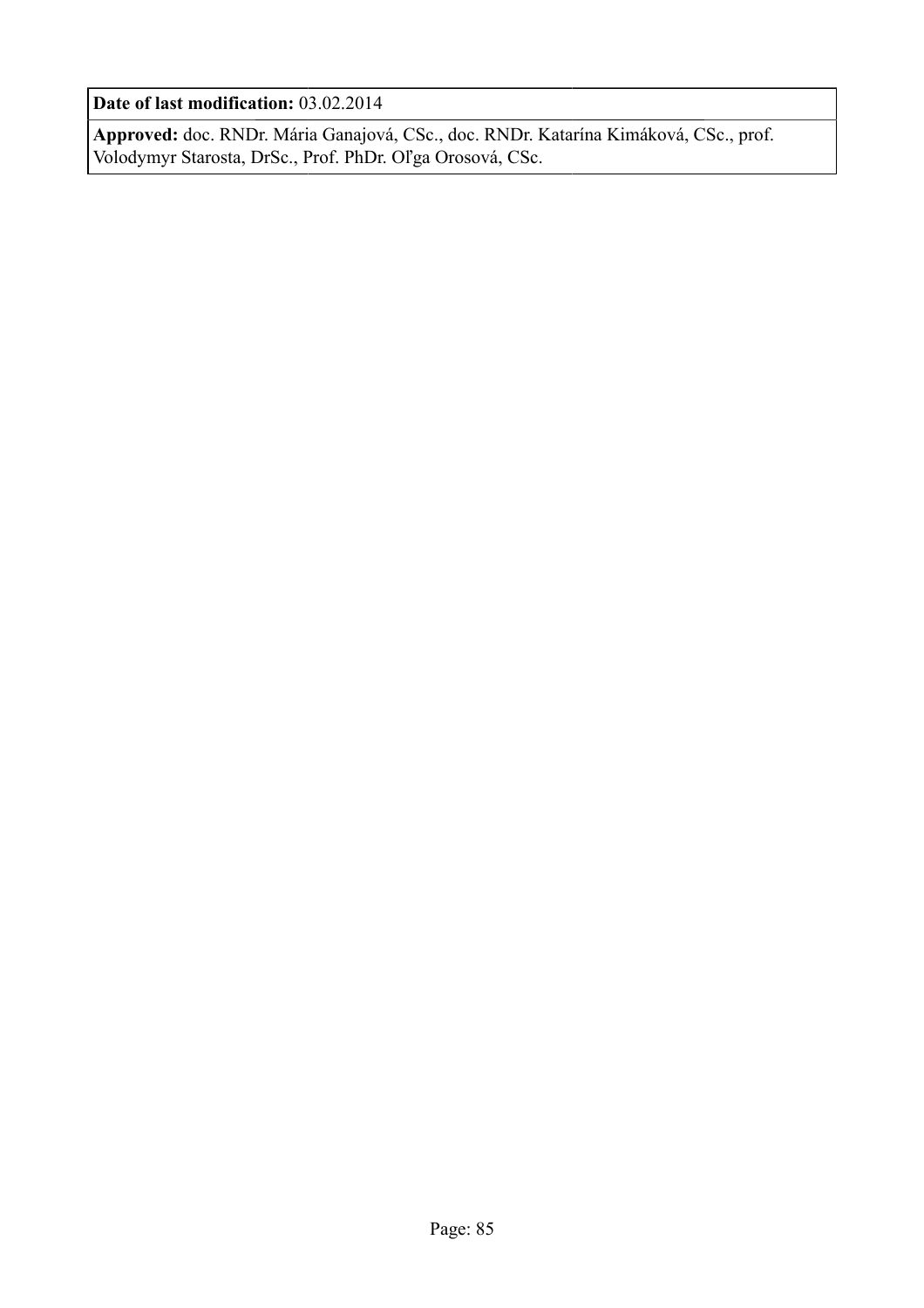|                                                                                                                                                                                                                                                                                                                                                                                                          | University: P. J. Šafárik University in Košice                                                                                                                                              |               |                                                                                                                                                                                                   |     |     |  |
|----------------------------------------------------------------------------------------------------------------------------------------------------------------------------------------------------------------------------------------------------------------------------------------------------------------------------------------------------------------------------------------------------------|---------------------------------------------------------------------------------------------------------------------------------------------------------------------------------------------|---------------|---------------------------------------------------------------------------------------------------------------------------------------------------------------------------------------------------|-----|-----|--|
| <b>Faculty: Faculty of Science</b>                                                                                                                                                                                                                                                                                                                                                                       |                                                                                                                                                                                             |               |                                                                                                                                                                                                   |     |     |  |
| DCHb/03                                                                                                                                                                                                                                                                                                                                                                                                  | Course ID: ÚCHV/<br>Course name: Methodology of Chemistry Teaching II                                                                                                                       |               |                                                                                                                                                                                                   |     |     |  |
| Course type, scope and the method:<br>Course type: Lecture / Practice<br>Recommended course-load (hours):<br>Per week: $2/2$ Per study period: $28/28$<br>Course method: present                                                                                                                                                                                                                         |                                                                                                                                                                                             |               |                                                                                                                                                                                                   |     |     |  |
| <b>Number of credits: 5</b>                                                                                                                                                                                                                                                                                                                                                                              |                                                                                                                                                                                             |               |                                                                                                                                                                                                   |     |     |  |
|                                                                                                                                                                                                                                                                                                                                                                                                          | Recommended semester/trimester of the course: 3.                                                                                                                                            |               |                                                                                                                                                                                                   |     |     |  |
| Course level: II.                                                                                                                                                                                                                                                                                                                                                                                        |                                                                                                                                                                                             |               |                                                                                                                                                                                                   |     |     |  |
|                                                                                                                                                                                                                                                                                                                                                                                                          | Prerequisities: ÚCHV/DCHa/03                                                                                                                                                                |               |                                                                                                                                                                                                   |     |     |  |
| Seminar work<br>Oral examination                                                                                                                                                                                                                                                                                                                                                                         | <b>Conditions for course completion:</b>                                                                                                                                                    |               |                                                                                                                                                                                                   |     |     |  |
| <b>Learning outcomes:</b>                                                                                                                                                                                                                                                                                                                                                                                | and possibility of ICT applying in chemistry education                                                                                                                                      |               | The aim of this subject is an analysis of a concrete theme and themes of chemistry curriculum<br>meant for secondary school. Students should familiarize with contents, selected teaching methods |     |     |  |
| <b>Brief outline of the course:</b><br>Didactic of Atomic structure<br>Didactic of Chemical action<br>Didactic of Organic chemistry                                                                                                                                                                                                                                                                      | Didactic of Molecular structure and chemical bonding<br>Didactic of Periodic system of elements<br>Didactic of Chemical thermodynamics and kinetics<br>Didactic of Chemistry of common life |               |                                                                                                                                                                                                   |     |     |  |
| <b>Recommended literature:</b><br>1. Pachman E. a kol.: Speciální didaktika chemie. SPN Praha 1986.<br>2. Smik L. a kol.: Špeciálna didaktika chémie. Učebný text I. a II. UPJŠ 1984.<br>3. Pfeifer P.: Konkrete Fachdidaktik Chemie Oldenbourg Verlag GmbH. München 1992.<br>4. The primary and secondary textbook of chemistry<br>5. Journals: J. Chem. Educ., Chemie in der Schule, Přírodní vědy šk. |                                                                                                                                                                                             |               |                                                                                                                                                                                                   |     |     |  |
|                                                                                                                                                                                                                                                                                                                                                                                                          | <b>Course language:</b>                                                                                                                                                                     |               |                                                                                                                                                                                                   |     |     |  |
| <b>Notes:</b>                                                                                                                                                                                                                                                                                                                                                                                            |                                                                                                                                                                                             |               |                                                                                                                                                                                                   |     |     |  |
| <b>Course assessment</b>                                                                                                                                                                                                                                                                                                                                                                                 | Total number of assessed students: 200                                                                                                                                                      |               |                                                                                                                                                                                                   |     |     |  |
| A                                                                                                                                                                                                                                                                                                                                                                                                        | B                                                                                                                                                                                           | $\mathcal{C}$ | D                                                                                                                                                                                                 | E   | FX  |  |
| 61.5                                                                                                                                                                                                                                                                                                                                                                                                     | 21.5                                                                                                                                                                                        | 12.5          | 2.5                                                                                                                                                                                               | 2.0 | 0.0 |  |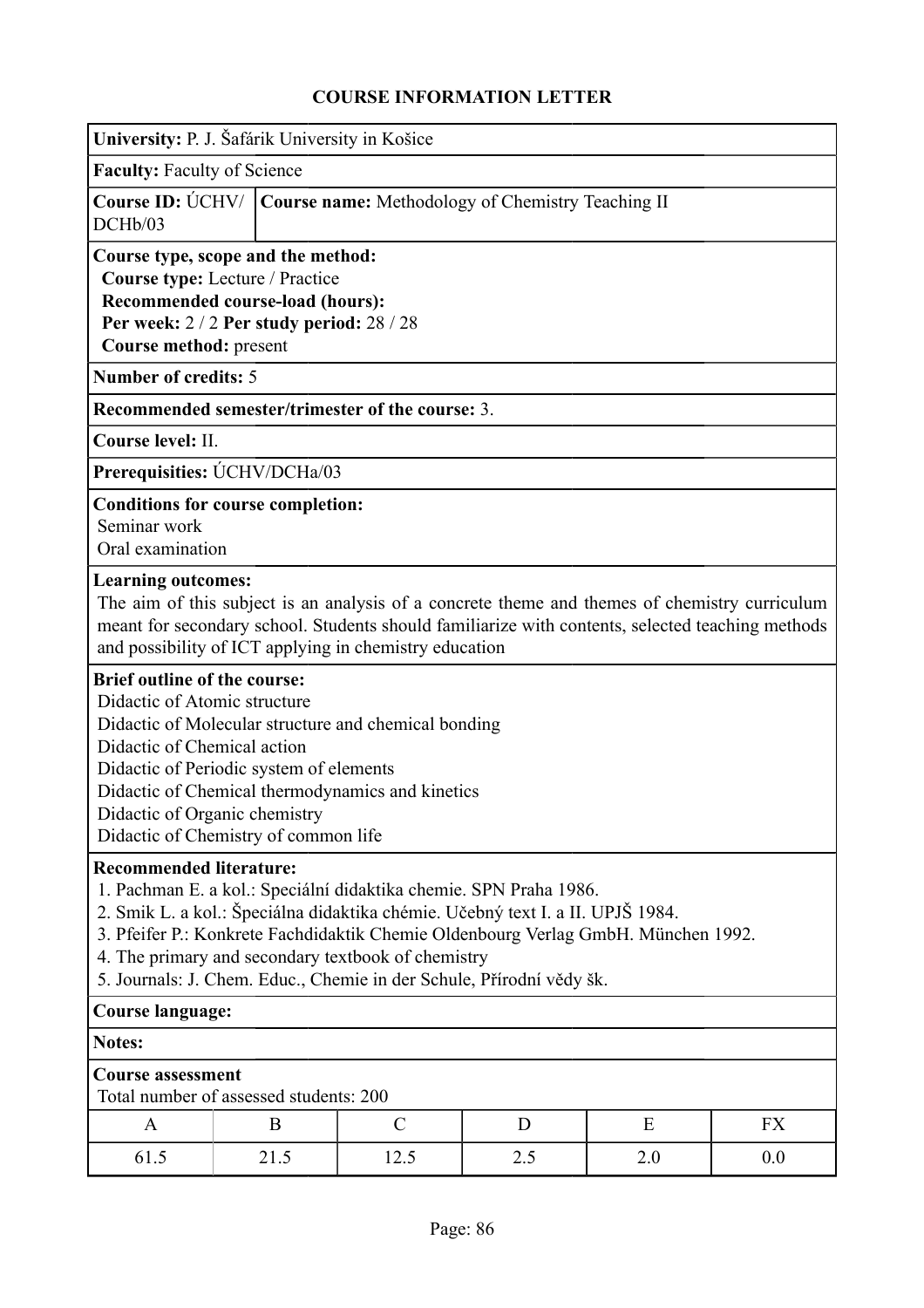**Provides:** doc. RNDr. Mária Ganajová, CSc., RNDr. Milena Kristofová

**Date of last modification:** 03.02.2014

**Approved:** doc. RNDr. Mária Ganajová, CSc., doc. RNDr. Katarína Kimáková, CSc., prof. Volodymyr Starosta, DrSc., Prof. PhDr. Oľga Orosová, CSc.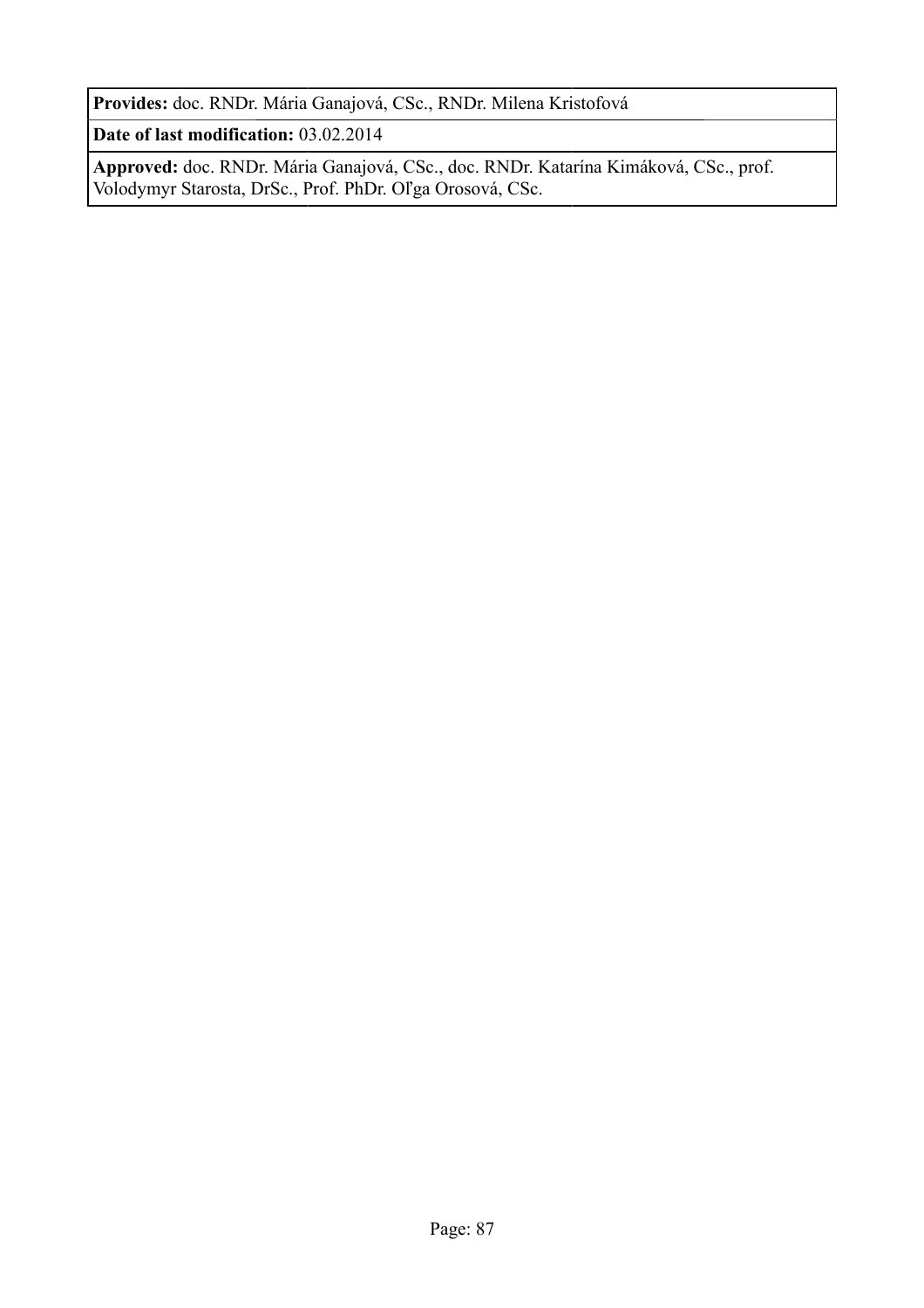| University: P. J. Šafárik University in Košice<br><b>Faculty: Faculty of Science</b><br>Course ID: ÚFV/<br><b>Course name:</b> Microcomputer Based Science Laboratory<br><b>FEP1/07</b><br>Course type, scope and the method:<br>Course type: Lecture / Practice<br>Recommended course-load (hours):<br>Per week: $1/2$ Per study period: $14/28$<br>Course method: present<br><b>Number of credits: 4</b><br>Recommended semester/trimester of the course:<br>Course level: II.<br>Prerequisities:<br><b>Conditions for course completion:</b><br>test 30 points<br>active participation 10 points<br>project (development of mathematical model, videomeasurement and physical experiment) 60<br>points<br>The final assessment is based on the sum of partial results<br><b>Learning outcomes:</b><br>After the course student gains an overview about the possible use of digital technologies to support<br>active learning in science. He gains skills to use and develop activities on measuring data with<br>the help of datalogging, measuring on picture and viderecording and modeling natural processes.<br>Student is able to implement such activities in science teaching to support active learning and<br>conceptual understanding.<br><b>Brief outline of the course:</b><br>The aim of the course is to present the use of digital technologies to enhance active learning<br>in science with the help of datalogging, videomeasurement and modeling tools. Mathematical<br>modeling is based on dynamical modeling of natural phenomena. Within the course students<br>carry out computer-based experiments, videomeasurements and measurement on picture and create<br>corresponding models. The activities involve selected topics of secondary schools science. The<br>emphasize is put on the methods of implementation of the activities with regard to active students<br>learning.<br><b>Recommended literature:</b><br>[1] Koubek, V., Pecen, I.: Fyzikálne experimenty a modely v školskom mikropočítačom<br>podporovanom laboratóriu, Univerzita Komenského, Bratislava, 1999<br>[2] Príručka COACH<br>[3] http://physedu.science.upjs.sk/sis/fyzika/experimenty/index.htm<br>Course language:<br>Slovak<br><b>Notes:</b> |  |
|---------------------------------------------------------------------------------------------------------------------------------------------------------------------------------------------------------------------------------------------------------------------------------------------------------------------------------------------------------------------------------------------------------------------------------------------------------------------------------------------------------------------------------------------------------------------------------------------------------------------------------------------------------------------------------------------------------------------------------------------------------------------------------------------------------------------------------------------------------------------------------------------------------------------------------------------------------------------------------------------------------------------------------------------------------------------------------------------------------------------------------------------------------------------------------------------------------------------------------------------------------------------------------------------------------------------------------------------------------------------------------------------------------------------------------------------------------------------------------------------------------------------------------------------------------------------------------------------------------------------------------------------------------------------------------------------------------------------------------------------------------------------------------------------------------------------------------------------------------------------------------------------------------------------------------------------------------------------------------------------------------------------------------------------------------------------------------------------------------------------------------------------------------------------------------------------------------------------------------------------------------|--|
|                                                                                                                                                                                                                                                                                                                                                                                                                                                                                                                                                                                                                                                                                                                                                                                                                                                                                                                                                                                                                                                                                                                                                                                                                                                                                                                                                                                                                                                                                                                                                                                                                                                                                                                                                                                                                                                                                                                                                                                                                                                                                                                                                                                                                                                         |  |
|                                                                                                                                                                                                                                                                                                                                                                                                                                                                                                                                                                                                                                                                                                                                                                                                                                                                                                                                                                                                                                                                                                                                                                                                                                                                                                                                                                                                                                                                                                                                                                                                                                                                                                                                                                                                                                                                                                                                                                                                                                                                                                                                                                                                                                                         |  |
|                                                                                                                                                                                                                                                                                                                                                                                                                                                                                                                                                                                                                                                                                                                                                                                                                                                                                                                                                                                                                                                                                                                                                                                                                                                                                                                                                                                                                                                                                                                                                                                                                                                                                                                                                                                                                                                                                                                                                                                                                                                                                                                                                                                                                                                         |  |
|                                                                                                                                                                                                                                                                                                                                                                                                                                                                                                                                                                                                                                                                                                                                                                                                                                                                                                                                                                                                                                                                                                                                                                                                                                                                                                                                                                                                                                                                                                                                                                                                                                                                                                                                                                                                                                                                                                                                                                                                                                                                                                                                                                                                                                                         |  |
|                                                                                                                                                                                                                                                                                                                                                                                                                                                                                                                                                                                                                                                                                                                                                                                                                                                                                                                                                                                                                                                                                                                                                                                                                                                                                                                                                                                                                                                                                                                                                                                                                                                                                                                                                                                                                                                                                                                                                                                                                                                                                                                                                                                                                                                         |  |
|                                                                                                                                                                                                                                                                                                                                                                                                                                                                                                                                                                                                                                                                                                                                                                                                                                                                                                                                                                                                                                                                                                                                                                                                                                                                                                                                                                                                                                                                                                                                                                                                                                                                                                                                                                                                                                                                                                                                                                                                                                                                                                                                                                                                                                                         |  |
|                                                                                                                                                                                                                                                                                                                                                                                                                                                                                                                                                                                                                                                                                                                                                                                                                                                                                                                                                                                                                                                                                                                                                                                                                                                                                                                                                                                                                                                                                                                                                                                                                                                                                                                                                                                                                                                                                                                                                                                                                                                                                                                                                                                                                                                         |  |
|                                                                                                                                                                                                                                                                                                                                                                                                                                                                                                                                                                                                                                                                                                                                                                                                                                                                                                                                                                                                                                                                                                                                                                                                                                                                                                                                                                                                                                                                                                                                                                                                                                                                                                                                                                                                                                                                                                                                                                                                                                                                                                                                                                                                                                                         |  |
|                                                                                                                                                                                                                                                                                                                                                                                                                                                                                                                                                                                                                                                                                                                                                                                                                                                                                                                                                                                                                                                                                                                                                                                                                                                                                                                                                                                                                                                                                                                                                                                                                                                                                                                                                                                                                                                                                                                                                                                                                                                                                                                                                                                                                                                         |  |
|                                                                                                                                                                                                                                                                                                                                                                                                                                                                                                                                                                                                                                                                                                                                                                                                                                                                                                                                                                                                                                                                                                                                                                                                                                                                                                                                                                                                                                                                                                                                                                                                                                                                                                                                                                                                                                                                                                                                                                                                                                                                                                                                                                                                                                                         |  |
|                                                                                                                                                                                                                                                                                                                                                                                                                                                                                                                                                                                                                                                                                                                                                                                                                                                                                                                                                                                                                                                                                                                                                                                                                                                                                                                                                                                                                                                                                                                                                                                                                                                                                                                                                                                                                                                                                                                                                                                                                                                                                                                                                                                                                                                         |  |
|                                                                                                                                                                                                                                                                                                                                                                                                                                                                                                                                                                                                                                                                                                                                                                                                                                                                                                                                                                                                                                                                                                                                                                                                                                                                                                                                                                                                                                                                                                                                                                                                                                                                                                                                                                                                                                                                                                                                                                                                                                                                                                                                                                                                                                                         |  |
|                                                                                                                                                                                                                                                                                                                                                                                                                                                                                                                                                                                                                                                                                                                                                                                                                                                                                                                                                                                                                                                                                                                                                                                                                                                                                                                                                                                                                                                                                                                                                                                                                                                                                                                                                                                                                                                                                                                                                                                                                                                                                                                                                                                                                                                         |  |
|                                                                                                                                                                                                                                                                                                                                                                                                                                                                                                                                                                                                                                                                                                                                                                                                                                                                                                                                                                                                                                                                                                                                                                                                                                                                                                                                                                                                                                                                                                                                                                                                                                                                                                                                                                                                                                                                                                                                                                                                                                                                                                                                                                                                                                                         |  |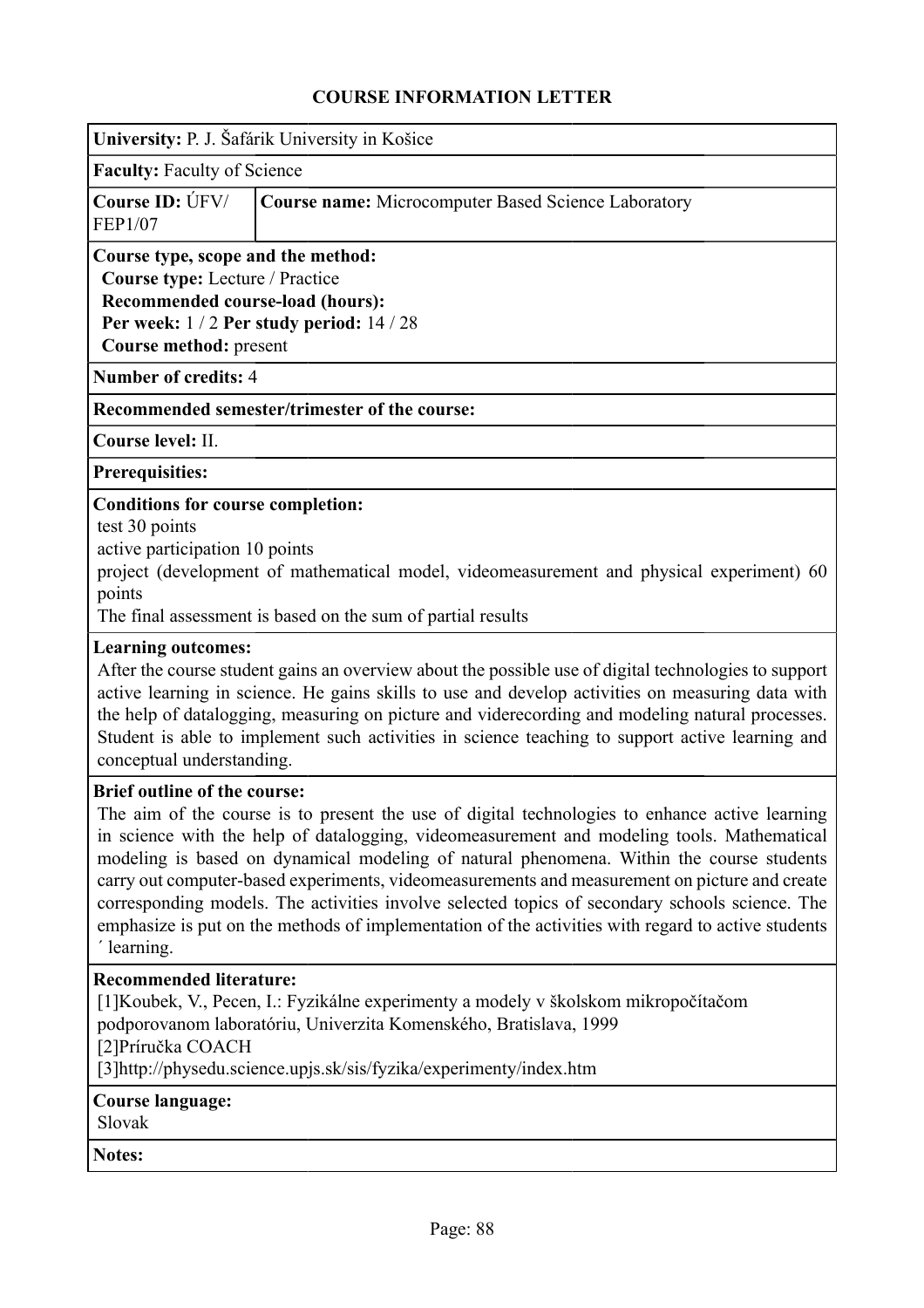| <b>Course assessment</b><br>Total number of assessed students: 34                                                                                 |                                           |  |  |  |  |  |  |  |
|---------------------------------------------------------------------------------------------------------------------------------------------------|-------------------------------------------|--|--|--|--|--|--|--|
| Е<br>FX<br>A                                                                                                                                      |                                           |  |  |  |  |  |  |  |
| 44.12                                                                                                                                             | 44.12<br>0.0<br>0.0<br>0.0<br>11.76       |  |  |  |  |  |  |  |
|                                                                                                                                                   | Provides: doc. RNDr. Zuzana Ješková, PhD. |  |  |  |  |  |  |  |
| Date of last modification: 18.02.2014                                                                                                             |                                           |  |  |  |  |  |  |  |
| Approved: doc. RNDr. Mária Ganajová, CSc., doc. RNDr. Katarína Kimáková, CSc., prof.<br>Volodymyr Starosta, DrSc., Prof. PhDr. Oľga Orosová, CSc. |                                           |  |  |  |  |  |  |  |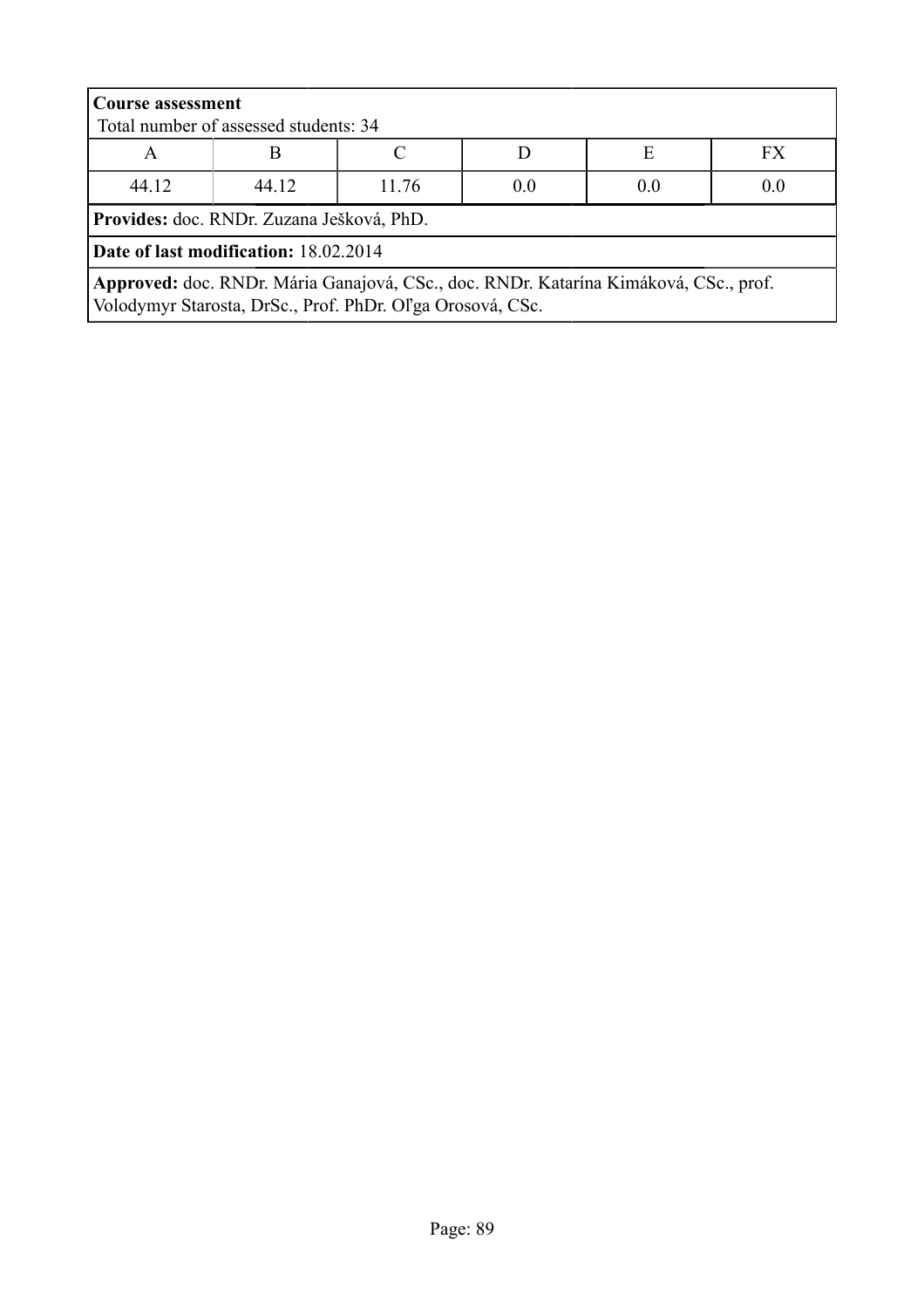| University: P. J. Šafárik University in Košice                                               |                                                                      |               |                                                |                                                                                      |           |
|----------------------------------------------------------------------------------------------|----------------------------------------------------------------------|---------------|------------------------------------------------|--------------------------------------------------------------------------------------|-----------|
| Faculty: Faculty of Science                                                                  |                                                                      |               |                                                |                                                                                      |           |
| Course ID: ÚFV/<br>MDT06/06                                                                  |                                                                      |               | <b>Course name: Modern Didactical Technics</b> |                                                                                      |           |
| Course type, scope and the method:<br><b>Course type: Practice</b><br>Course method: present | Recommended course-load (hours):<br>Per week: 2 Per study period: 28 |               |                                                |                                                                                      |           |
| <b>Number of credits: 3</b>                                                                  |                                                                      |               |                                                |                                                                                      |           |
| Recommended semester/trimester of the course:                                                |                                                                      |               |                                                |                                                                                      |           |
| Course level: I., II.                                                                        |                                                                      |               |                                                |                                                                                      |           |
| <b>Prerequisities:</b>                                                                       |                                                                      |               |                                                |                                                                                      |           |
| <b>Conditions for course completion:</b>                                                     |                                                                      |               |                                                |                                                                                      |           |
| <b>Learning outcomes:</b>                                                                    |                                                                      |               |                                                |                                                                                      |           |
| <b>Brief outline of the course:</b>                                                          |                                                                      |               |                                                |                                                                                      |           |
| <b>Recommended literature:</b>                                                               |                                                                      |               |                                                |                                                                                      |           |
| Course language:                                                                             |                                                                      |               |                                                |                                                                                      |           |
| <b>Notes:</b>                                                                                |                                                                      |               |                                                |                                                                                      |           |
| <b>Course assessment</b><br>Total number of assessed students: 76                            |                                                                      |               |                                                |                                                                                      |           |
| $\mathbf{A}$                                                                                 | B                                                                    | $\mathcal{C}$ | D                                              | E                                                                                    | <b>FX</b> |
| 97.37                                                                                        | 1.32                                                                 | 0.0           | 0.0                                            | 0.0                                                                                  | 1.32      |
|                                                                                              | Provides: doc. RNDr. Marián Kireš, PhD.                              |               |                                                |                                                                                      |           |
| Date of last modification: 18.02.2014                                                        |                                                                      |               |                                                |                                                                                      |           |
| Volodymyr Starosta, DrSc., Prof. PhDr. Oľga Orosová, CSc.                                    |                                                                      |               |                                                | Approved: doc. RNDr. Mária Ganajová, CSc., doc. RNDr. Katarína Kimáková, CSc., prof. |           |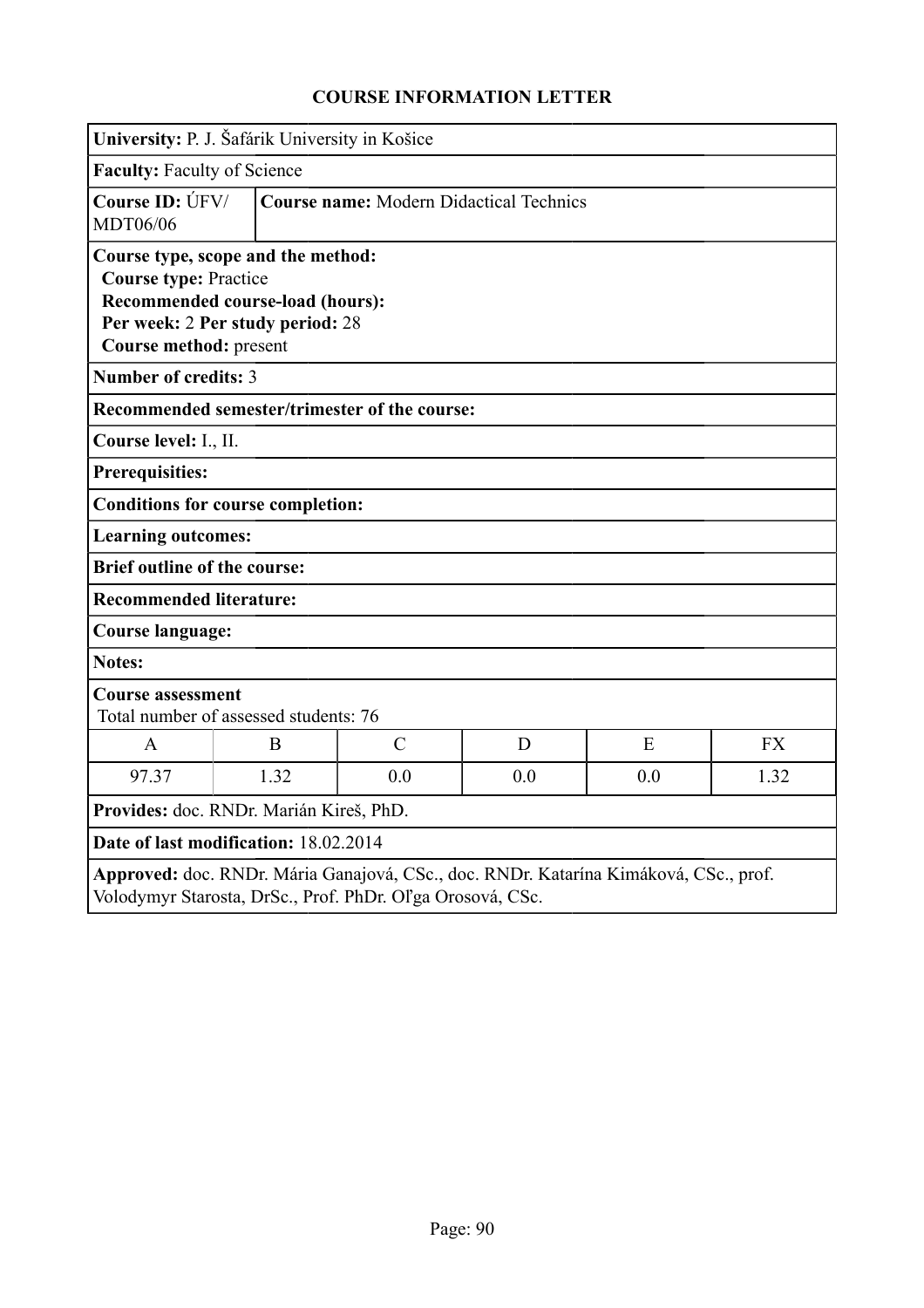|                                                                                                                                                                        | University: P. J. Šafárik University in Košice |             |  |  |  |
|------------------------------------------------------------------------------------------------------------------------------------------------------------------------|------------------------------------------------|-------------|--|--|--|
|                                                                                                                                                                        | <b>Faculty: Faculty of Science</b>             |             |  |  |  |
| Course ID: ÚTVŠ/<br>NJ//13                                                                                                                                             | <b>Course name: Naval Yachting</b>             |             |  |  |  |
| Course type, scope and the method:<br><b>Course type: Practice</b><br>Recommended course-load (hours):<br>Per week: 36 Per study period: 504<br>Course method: present |                                                |             |  |  |  |
| <b>Number of credits: 2</b>                                                                                                                                            |                                                |             |  |  |  |
| Recommended semester/trimester of the course:                                                                                                                          |                                                |             |  |  |  |
| Course level: I., II.                                                                                                                                                  |                                                |             |  |  |  |
| <b>Prerequisities:</b>                                                                                                                                                 |                                                |             |  |  |  |
| <b>Conditions for course completion:</b>                                                                                                                               |                                                |             |  |  |  |
| <b>Learning outcomes:</b>                                                                                                                                              |                                                |             |  |  |  |
| <b>Brief outline of the course:</b>                                                                                                                                    |                                                |             |  |  |  |
| <b>Recommended literature:</b>                                                                                                                                         |                                                |             |  |  |  |
| <b>Course language:</b>                                                                                                                                                |                                                |             |  |  |  |
| <b>Notes:</b>                                                                                                                                                          |                                                |             |  |  |  |
| <b>Course assessment</b><br>Total number of assessed students: 2                                                                                                       |                                                |             |  |  |  |
|                                                                                                                                                                        | abs                                            | $\mathbf n$ |  |  |  |
|                                                                                                                                                                        | 100.0<br>0.0                                   |             |  |  |  |
| Provides: doc. Mgr. Rastislav Feč, PhD.                                                                                                                                |                                                |             |  |  |  |
| Date of last modification: 15.01.2014                                                                                                                                  |                                                |             |  |  |  |
| Approved: doc. RNDr. Mária Ganajová, CSc., doc. RNDr. Katarína Kimáková, CSc., prof.<br>Volodymyr Starosta, DrSc., Prof. PhDr. Oľga Orosová, CSc.                      |                                                |             |  |  |  |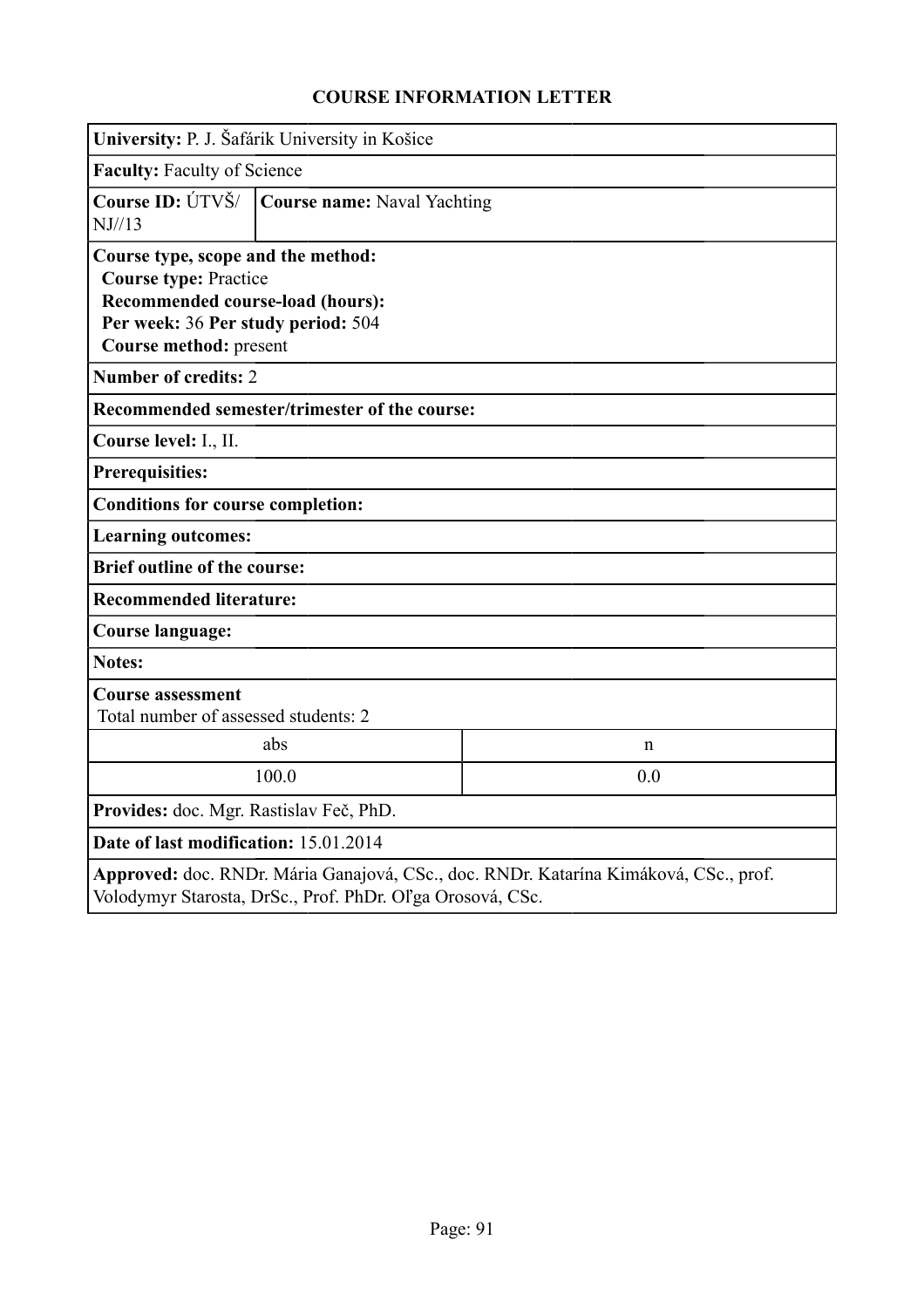|                                     |                                                                          | VUNSE INFONMATION LETTE                                                  |     |                                                                                                        |           |  |  |
|-------------------------------------|--------------------------------------------------------------------------|--------------------------------------------------------------------------|-----|--------------------------------------------------------------------------------------------------------|-----------|--|--|
|                                     | University: P. J. Šafárik University in Košice                           |                                                                          |     |                                                                                                        |           |  |  |
|                                     | <b>Faculty: Faculty of Science</b>                                       |                                                                          |     |                                                                                                        |           |  |  |
| NTVC/06                             | Course ID: ÚCHV/<br><b>Course name:</b> New Trends in Chemistry Teaching |                                                                          |     |                                                                                                        |           |  |  |
|                                     | Course type, scope and the method:                                       |                                                                          |     |                                                                                                        |           |  |  |
|                                     | Course type: Lecture / Practice                                          |                                                                          |     |                                                                                                        |           |  |  |
|                                     | Recommended course-load (hours):                                         |                                                                          |     |                                                                                                        |           |  |  |
| Course method: present              | Per week: $2/1$ Per study period: $28/14$                                |                                                                          |     |                                                                                                        |           |  |  |
| <b>Number of credits: 5</b>         |                                                                          |                                                                          |     |                                                                                                        |           |  |  |
|                                     |                                                                          | Recommended semester/trimester of the course: 2.                         |     |                                                                                                        |           |  |  |
|                                     |                                                                          |                                                                          |     |                                                                                                        |           |  |  |
| Course level: II.                   |                                                                          |                                                                          |     |                                                                                                        |           |  |  |
| <b>Prerequisities:</b>              |                                                                          |                                                                          |     |                                                                                                        |           |  |  |
|                                     | <b>Conditions for course completion:</b>                                 |                                                                          |     |                                                                                                        |           |  |  |
| Seminar work<br>Oral examination    |                                                                          |                                                                          |     |                                                                                                        |           |  |  |
|                                     |                                                                          |                                                                          |     |                                                                                                        |           |  |  |
| <b>Learning outcomes:</b>           |                                                                          |                                                                          |     |                                                                                                        |           |  |  |
| in European Union countries.        |                                                                          |                                                                          |     | The aim of this subject is to acquaint future teachers of chemistry with brand new trends of education |           |  |  |
|                                     |                                                                          |                                                                          |     |                                                                                                        |           |  |  |
| <b>Brief outline of the course:</b> |                                                                          |                                                                          |     |                                                                                                        |           |  |  |
|                                     |                                                                          | ROMs, Chemistry Nourishes Us, Chemistry of Water, Soil and Air           |     | Chemistry of everyday life both at home and abroad, educational texts, chemical experiments, CD-       |           |  |  |
|                                     |                                                                          |                                                                          |     | Chemical experiments of everyday life connected with the themes such as Chemistry Nourishes            |           |  |  |
|                                     |                                                                          |                                                                          |     | Us, Cosmetic Chemistry, Acids and Bases of Common Life, Project-based learning in chemistry,           |           |  |  |
|                                     |                                                                          |                                                                          |     | Teleprojects in chemistry, Using ICT in the teaching of themes: Chemical experiments of everyday       |           |  |  |
|                                     |                                                                          | life, Vitamins, Mineral substances and Mineral water                     |     |                                                                                                        |           |  |  |
| <b>Recommended literature:</b>      |                                                                          |                                                                          |     |                                                                                                        |           |  |  |
|                                     |                                                                          |                                                                          |     | 1. Ganajová, M. 2005: Chemické experimenty s vybranými produktami z obchodu. UPJŠ v                    |           |  |  |
|                                     |                                                                          | Košiciach, Prírodovedecká fakulta, 110 s. ISBN 80-7097-611-X             |     |                                                                                                        |           |  |  |
|                                     |                                                                          |                                                                          |     | 2. Obendrauf, V., Becker, R., Ganajová, M., Dunčková, I., Müllerová, V., Kövaryová, E.: Chémia         |           |  |  |
|                                     |                                                                          | dnes. Košice: Prírodovedecká fakulta UPJŠ, 2001. 80s. ISBN 80-7097-472-9 |     |                                                                                                        |           |  |  |
| 3. http://kekule.science.upjs.sk    |                                                                          |                                                                          |     |                                                                                                        |           |  |  |
| <b>Course language:</b>             |                                                                          |                                                                          |     |                                                                                                        |           |  |  |
| <b>Notes:</b>                       |                                                                          |                                                                          |     |                                                                                                        |           |  |  |
| <b>Course assessment</b>            | Total number of assessed students: 69                                    |                                                                          |     |                                                                                                        |           |  |  |
| A                                   | B                                                                        | $\mathcal{C}$                                                            | D   | E                                                                                                      | <b>FX</b> |  |  |
| 92.75                               | 5.8                                                                      | 1.45                                                                     | 0.0 | 0.0                                                                                                    | 0.0       |  |  |
|                                     |                                                                          | Provides: doc. RNDr. Mária Ganajová, CSc., RNDr. Milena Kristofová       |     |                                                                                                        |           |  |  |
|                                     | Date of last modification: 03.02.2014                                    |                                                                          |     |                                                                                                        |           |  |  |
|                                     |                                                                          |                                                                          |     |                                                                                                        |           |  |  |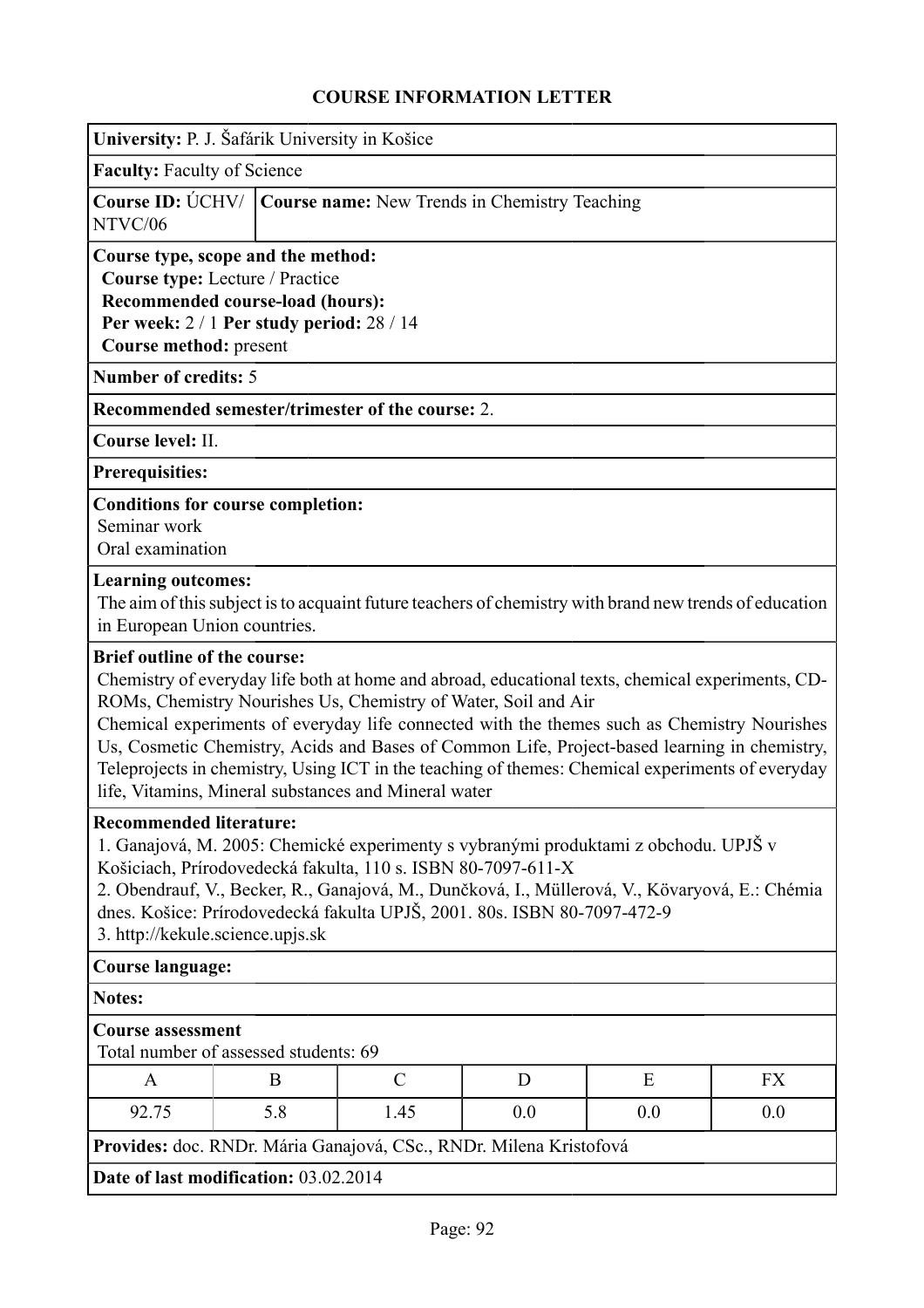**Approved:** doc. RNDr. Mária Ganajová, CSc., doc. RNDr. Katarína Kimáková, CSc., prof. Volodymyr Starosta, DrSc., Prof. PhDr. Oľga Orosová, CSc.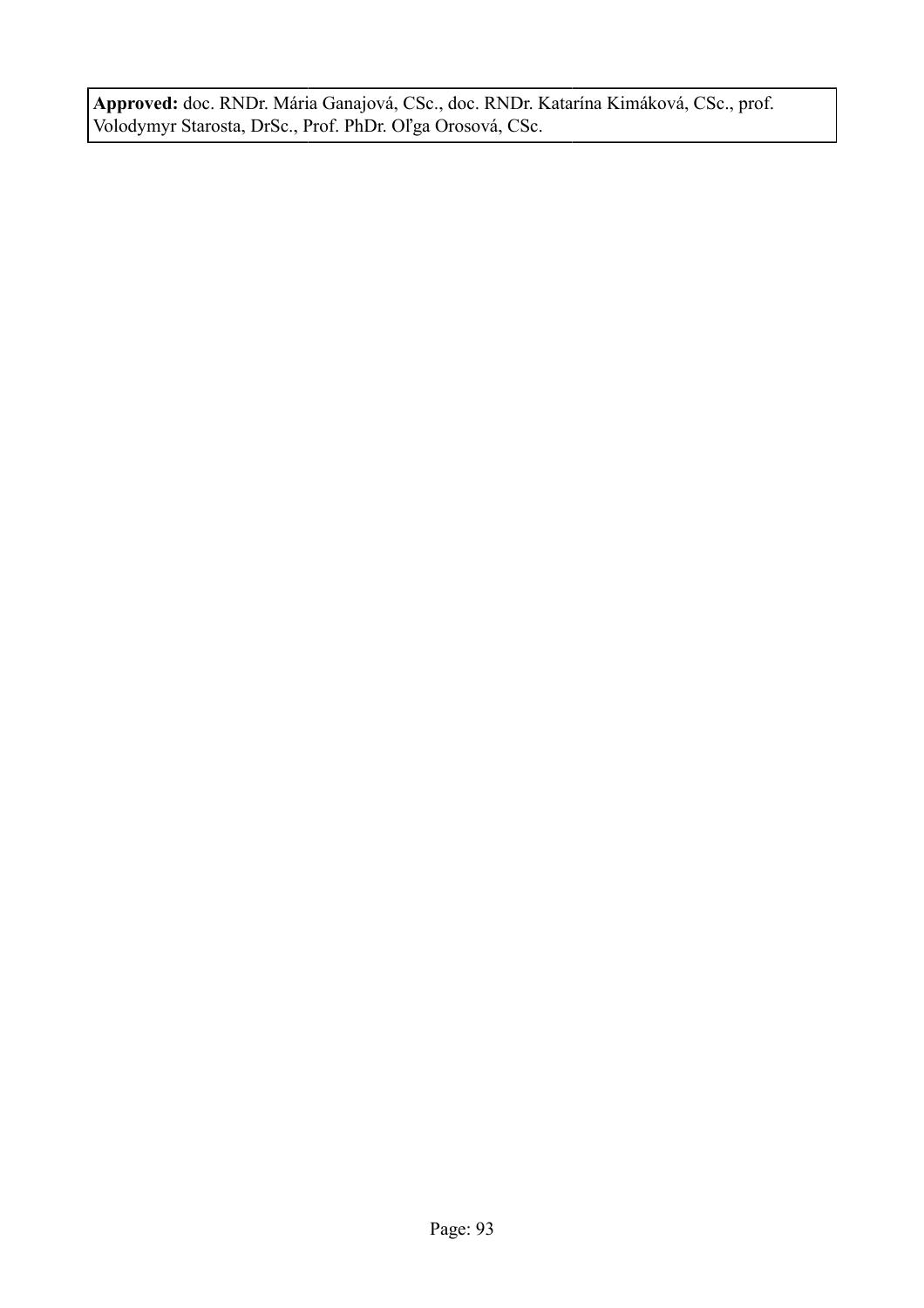|                                                                                                                                                                      | <b>COURSE INFORMATION LETTER</b>                                                                                                                                                                                                                                                                                                                                                                                                                                                                                                                                                                                                                                                                                                                                                                                        |
|----------------------------------------------------------------------------------------------------------------------------------------------------------------------|-------------------------------------------------------------------------------------------------------------------------------------------------------------------------------------------------------------------------------------------------------------------------------------------------------------------------------------------------------------------------------------------------------------------------------------------------------------------------------------------------------------------------------------------------------------------------------------------------------------------------------------------------------------------------------------------------------------------------------------------------------------------------------------------------------------------------|
|                                                                                                                                                                      | University: P. J. Šafárik University in Košice                                                                                                                                                                                                                                                                                                                                                                                                                                                                                                                                                                                                                                                                                                                                                                          |
| <b>Faculty: Faculty of Science</b>                                                                                                                                   |                                                                                                                                                                                                                                                                                                                                                                                                                                                                                                                                                                                                                                                                                                                                                                                                                         |
| Course ID: UNF/<br><b>PES1/04</b>                                                                                                                                    | Course name: Pedagogical software                                                                                                                                                                                                                                                                                                                                                                                                                                                                                                                                                                                                                                                                                                                                                                                       |
| Course type, scope and the method:<br>Course type: Lecture / Practice<br>Recommended course-load (hours):<br>Course method: present                                  | Per week: $1/2$ Per study period: $14/28$                                                                                                                                                                                                                                                                                                                                                                                                                                                                                                                                                                                                                                                                                                                                                                               |
| <b>Number of credits: 4</b>                                                                                                                                          |                                                                                                                                                                                                                                                                                                                                                                                                                                                                                                                                                                                                                                                                                                                                                                                                                         |
|                                                                                                                                                                      | Recommended semester/trimester of the course:                                                                                                                                                                                                                                                                                                                                                                                                                                                                                                                                                                                                                                                                                                                                                                           |
| Course level: II.                                                                                                                                                    |                                                                                                                                                                                                                                                                                                                                                                                                                                                                                                                                                                                                                                                                                                                                                                                                                         |
| <b>Prerequisities:</b>                                                                                                                                               |                                                                                                                                                                                                                                                                                                                                                                                                                                                                                                                                                                                                                                                                                                                                                                                                                         |
| <b>Conditions for course completion:</b><br>of own educational software.<br>methodological guide for teachers.<br><b>Learning outcomes:</b><br>and use in education. | Assessment of preliminary assignments - a review of selected educational software, specification<br>In final exam students will demonstrate an overview of types, evaluation and life cycle of<br>educational software in written form and they will present and defend their own final project -<br>educational interactive hypertext project (containing motivation, interactive simulation, collection<br>of tasks, vocabulary, autotest), respectively an educational game (labyrinth, pexeso, quiz,<br>crossword, interactive story, simulation) including methodological guide for teachers.including<br>- To acquire an overview of the types of educational software, its evaluation, process development<br>- To create your own educational interactive hypertext, respectively an educational game including |
| methodological guide for teachers.<br><b>Brief outline of the course:</b>                                                                                            | Typology of educational software, its evaluation, process development and use in education.<br>Creation of educational interactive hypertext (containing motivation, interactive simulation,<br>collection of tasks, vocabulary, autotest), respectively an educational game (labyrinth, pexeso, quiz,<br>crossword, interactive story, simulation) including methodological guide for teachers.                                                                                                                                                                                                                                                                                                                                                                                                                        |
| <b>Recommended literature:</b><br>0415216842.<br>ISBN 807226401X.                                                                                                    | LACHS, V. Making Multimedia in the Classroom. London : RoutledgeFalemer, 2000. ISBN<br>GÖBEL, S. et al. Technologies for Interactive Digital Storytelling and Entertainment (LNCS<br>4326). Darmstadt: Springer, 2006. ISBN 3540499342.<br>SCHURMANN, E. M., PARDI, W. J. Dynamické HTML v akci. Praha : Computer Press, 2001.<br>KOSEK, J. Téměř vše o WWW. [online] Dostupné na internete: <http: www.kosek.cz="">.</http:>                                                                                                                                                                                                                                                                                                                                                                                           |
| <b>Course language:</b>                                                                                                                                              |                                                                                                                                                                                                                                                                                                                                                                                                                                                                                                                                                                                                                                                                                                                                                                                                                         |
| <b>Notes:</b>                                                                                                                                                        |                                                                                                                                                                                                                                                                                                                                                                                                                                                                                                                                                                                                                                                                                                                                                                                                                         |
|                                                                                                                                                                      |                                                                                                                                                                                                                                                                                                                                                                                                                                                                                                                                                                                                                                                                                                                                                                                                                         |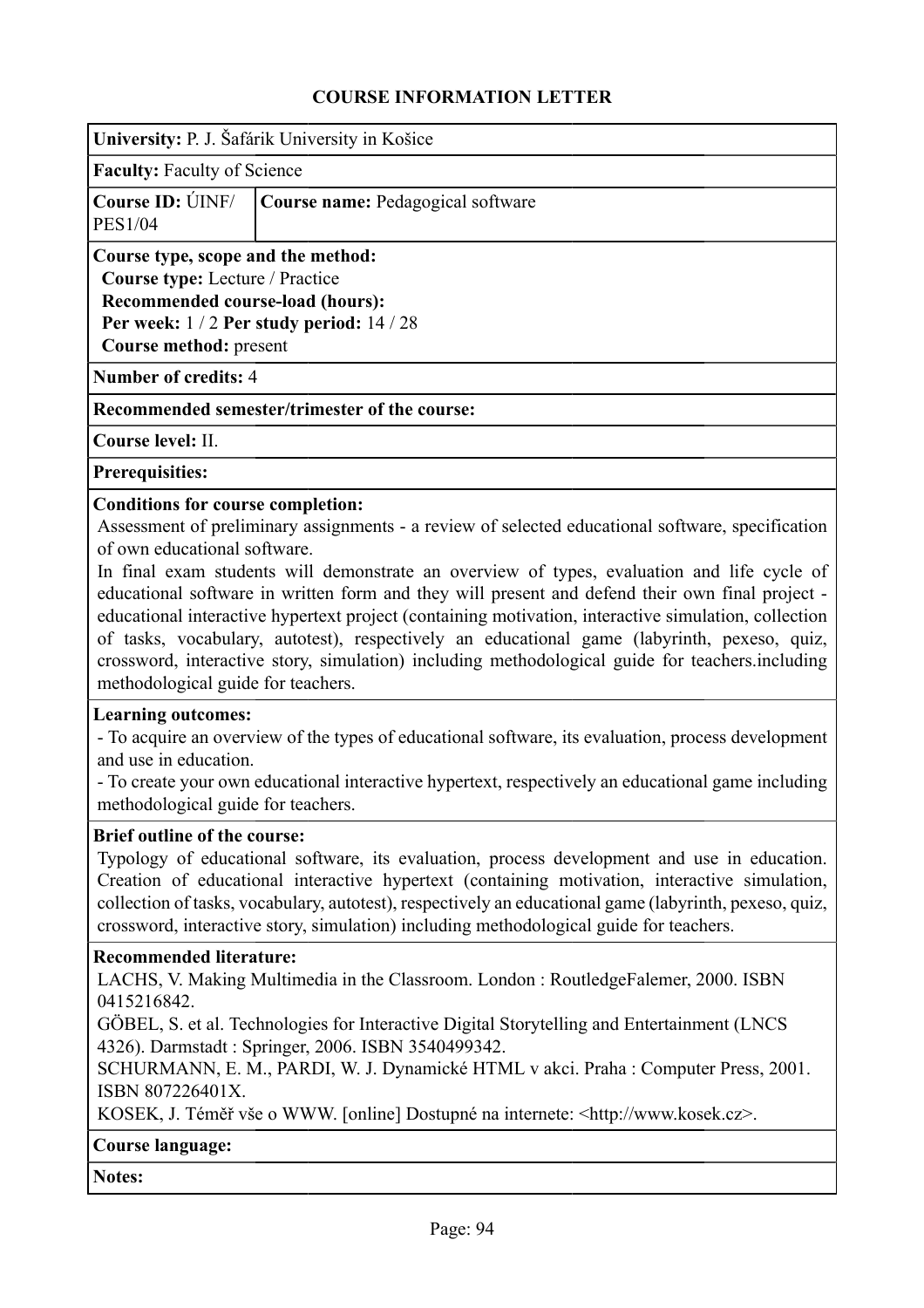| <b>Course assessment</b><br>Total number of assessed students: 94                                                                                 |                                        |  |  |  |  |  |  |  |
|---------------------------------------------------------------------------------------------------------------------------------------------------|----------------------------------------|--|--|--|--|--|--|--|
| FX.<br>E<br>R<br>A                                                                                                                                |                                        |  |  |  |  |  |  |  |
| 23.4                                                                                                                                              | 2.13<br>28.72<br>26.6<br>10.64<br>8.51 |  |  |  |  |  |  |  |
| <b>Provides:</b> RNDr. L'ubomír Šnajder, PhD.                                                                                                     |                                        |  |  |  |  |  |  |  |
| Date of last modification: 03.02.2014                                                                                                             |                                        |  |  |  |  |  |  |  |
| Approved: doc. RNDr. Mária Ganajová, CSc., doc. RNDr. Katarína Kimáková, CSc., prof.<br>Volodymyr Starosta, DrSc., Prof. PhDr. Oľga Orosová, CSc. |                                        |  |  |  |  |  |  |  |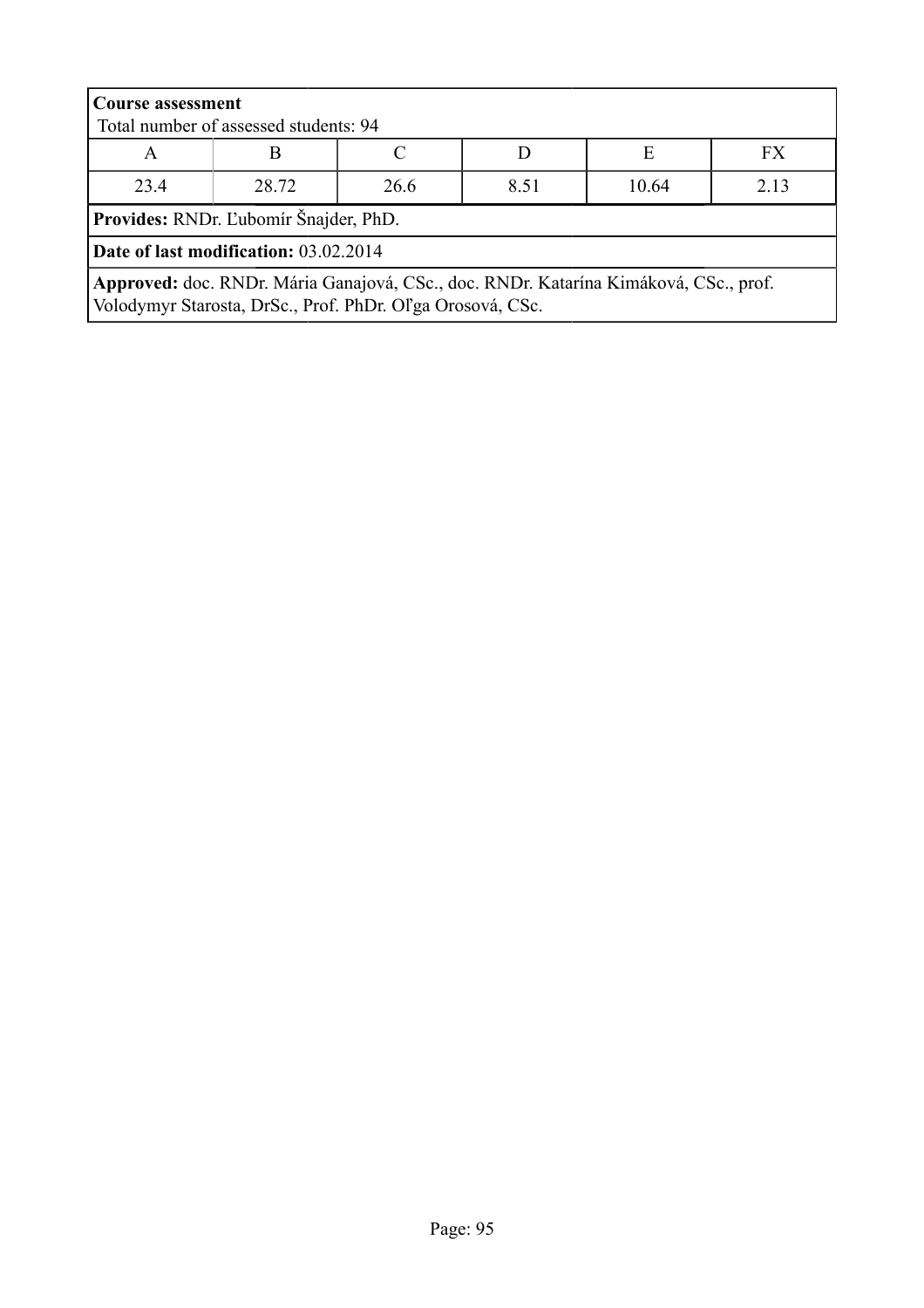|                                               | University: P. J. Šafárik University in Košice                                                        |                                                                  |     |                                                                                      |           |  |
|-----------------------------------------------|-------------------------------------------------------------------------------------------------------|------------------------------------------------------------------|-----|--------------------------------------------------------------------------------------|-----------|--|
| <b>Faculty: Faculty of Science</b>            |                                                                                                       |                                                                  |     |                                                                                      |           |  |
| PP/14                                         | Course ID: KPE/<br>Course name: Pedagogy and Psychology                                               |                                                                  |     |                                                                                      |           |  |
| <b>Course type:</b><br>Course method: present | Course type, scope and the method:<br>Recommended course-load (hours):<br>Per week: Per study period: |                                                                  |     |                                                                                      |           |  |
| Number of credits: 1                          |                                                                                                       |                                                                  |     |                                                                                      |           |  |
|                                               |                                                                                                       | Recommended semester/trimester of the course:                    |     |                                                                                      |           |  |
| Course level: II.                             |                                                                                                       |                                                                  |     |                                                                                      |           |  |
|                                               |                                                                                                       | Prerequisities: KPE/VPD/03 and KPPaPZ/PPGS/04 or KPPaPZ/PaSPP/09 |     |                                                                                      |           |  |
|                                               | <b>Conditions for course completion:</b>                                                              |                                                                  |     |                                                                                      |           |  |
| <b>Learning outcomes:</b>                     |                                                                                                       |                                                                  |     |                                                                                      |           |  |
| <b>Brief outline of the course:</b>           |                                                                                                       |                                                                  |     |                                                                                      |           |  |
| <b>Recommended literature:</b>                |                                                                                                       |                                                                  |     |                                                                                      |           |  |
| Course language:                              |                                                                                                       |                                                                  |     |                                                                                      |           |  |
| <b>Notes:</b>                                 |                                                                                                       |                                                                  |     |                                                                                      |           |  |
| <b>Course assessment</b>                      | Total number of assessed students: 0                                                                  |                                                                  |     |                                                                                      |           |  |
| A                                             | B                                                                                                     | $\mathcal{C}$                                                    | D   | E                                                                                    | <b>FX</b> |  |
| 0.0                                           | 0.0                                                                                                   | 0.0                                                              | 0.0 | 0.0                                                                                  | 0.0       |  |
| <b>Provides:</b>                              |                                                                                                       |                                                                  |     |                                                                                      |           |  |
|                                               | Date of last modification: 04.02.2014                                                                 |                                                                  |     |                                                                                      |           |  |
|                                               |                                                                                                       | Volodymyr Starosta, DrSc., Prof. PhDr. Oľga Orosová, CSc.        |     | Approved: doc. RNDr. Mária Ganajová, CSc., doc. RNDr. Katarína Kimáková, CSc., prof. |           |  |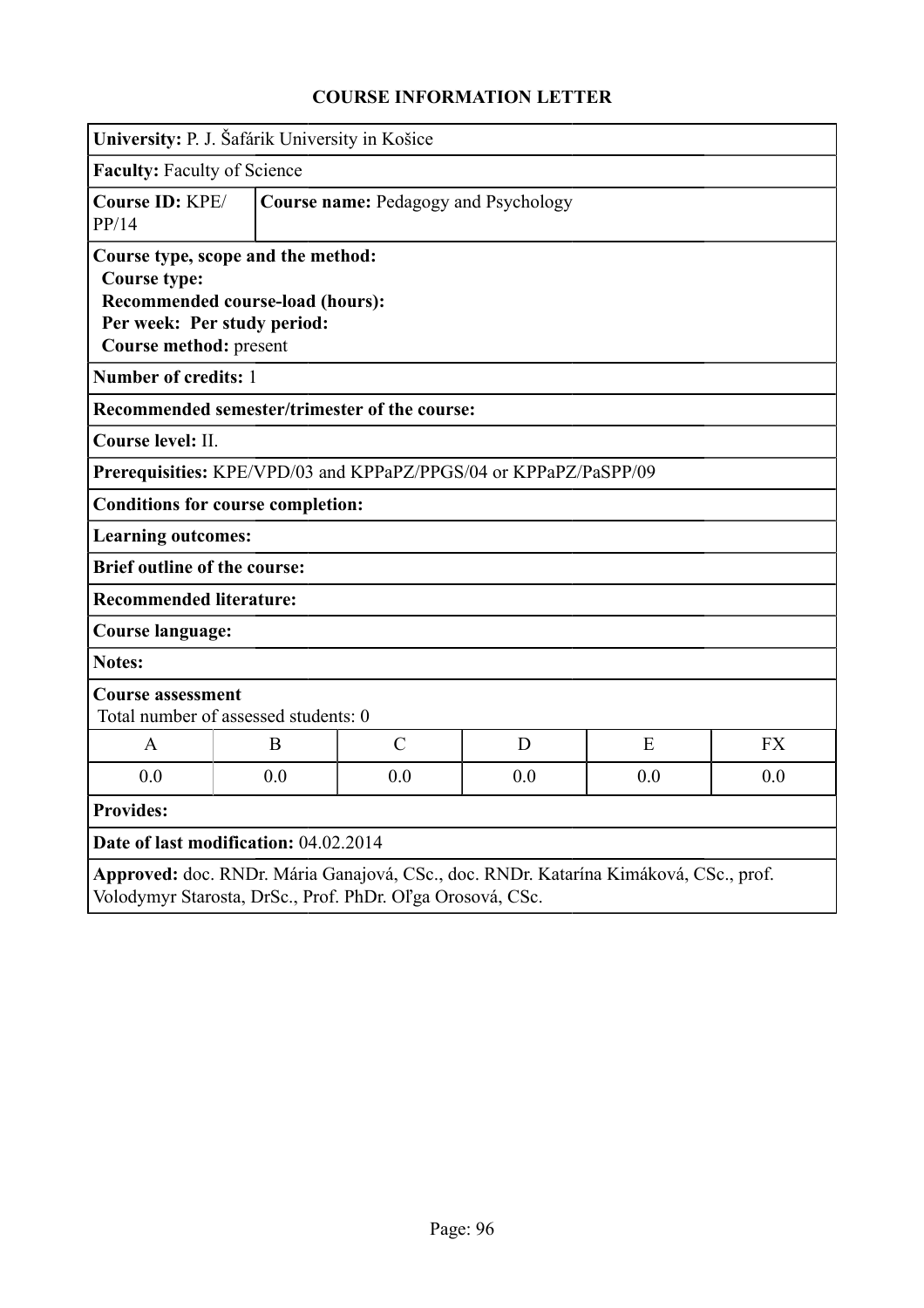|                                                        | University: P. J. Šafárik University in Košice                                                             |                                              |     |                                                                                      |           |  |  |
|--------------------------------------------------------|------------------------------------------------------------------------------------------------------------|----------------------------------------------|-----|--------------------------------------------------------------------------------------|-----------|--|--|
|                                                        | <b>Faculty: Faculty of Science</b>                                                                         |                                              |     |                                                                                      |           |  |  |
| Course ID: KPE/<br><b>PVC/09</b>                       |                                                                                                            | <b>Course name: Pedagogy of Leisure Time</b> |     |                                                                                      |           |  |  |
| <b>Course type: Practice</b><br>Course method: present | Course type, scope and the method:<br>Recommended course-load (hours):<br>Per week: 2 Per study period: 28 |                                              |     |                                                                                      |           |  |  |
| <b>Number of credits: 2</b>                            |                                                                                                            |                                              |     |                                                                                      |           |  |  |
|                                                        | Recommended semester/trimester of the course: 3.                                                           |                                              |     |                                                                                      |           |  |  |
| Course level: II.                                      |                                                                                                            |                                              |     |                                                                                      |           |  |  |
| <b>Prerequisities:</b>                                 |                                                                                                            |                                              |     |                                                                                      |           |  |  |
|                                                        | <b>Conditions for course completion:</b>                                                                   |                                              |     |                                                                                      |           |  |  |
| <b>Learning outcomes:</b>                              |                                                                                                            |                                              |     |                                                                                      |           |  |  |
| <b>Brief outline of the course:</b>                    |                                                                                                            |                                              |     |                                                                                      |           |  |  |
| <b>Recommended literature:</b>                         |                                                                                                            |                                              |     |                                                                                      |           |  |  |
| Course language:                                       |                                                                                                            |                                              |     |                                                                                      |           |  |  |
| <b>Notes:</b>                                          |                                                                                                            |                                              |     |                                                                                      |           |  |  |
|                                                        | <b>Course assessment</b><br>Total number of assessed students: 211                                         |                                              |     |                                                                                      |           |  |  |
| $\mathbf{A}$                                           | B                                                                                                          | $\overline{C}$                               | D   | E                                                                                    | <b>FX</b> |  |  |
| 74.41                                                  | 17.54                                                                                                      | 6.64                                         | 0.0 | 1.42                                                                                 | 0.0       |  |  |
|                                                        | Provides: Mgr. Ján Juščák, PhD.                                                                            |                                              |     |                                                                                      |           |  |  |
| Date of last modification: 04.02.2014                  |                                                                                                            |                                              |     |                                                                                      |           |  |  |
|                                                        | Volodymyr Starosta, DrSc., Prof. PhDr. Oľga Orosová, CSc.                                                  |                                              |     | Approved: doc. RNDr. Mária Ganajová, CSc., doc. RNDr. Katarína Kimáková, CSc., prof. |           |  |  |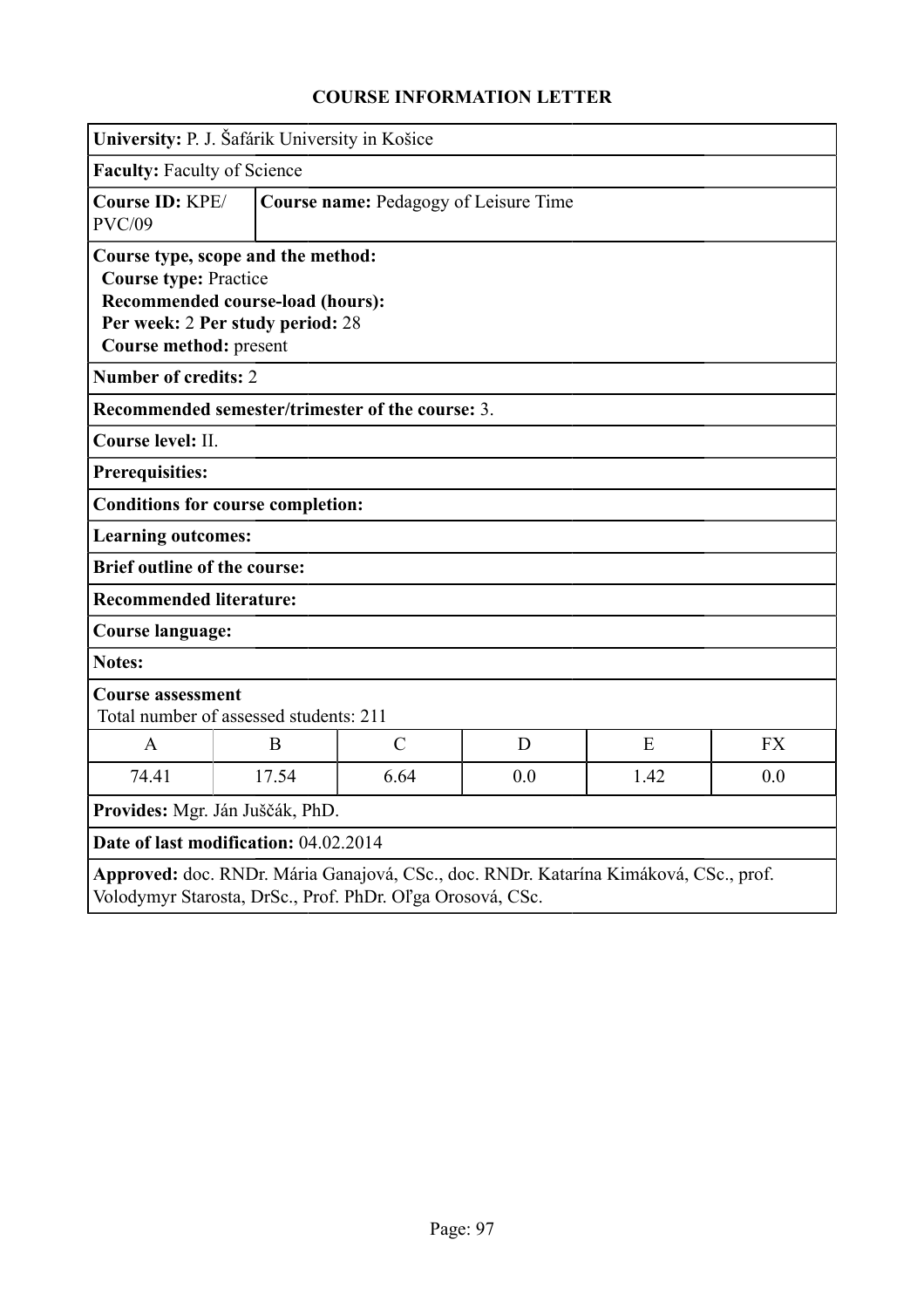| University: P. J. Šafárik University in Košice                                                                                                                      |  |                                                                                                                 |               |     |     |           |  |
|---------------------------------------------------------------------------------------------------------------------------------------------------------------------|--|-----------------------------------------------------------------------------------------------------------------|---------------|-----|-----|-----------|--|
| <b>Faculty: Faculty of Science</b>                                                                                                                                  |  |                                                                                                                 |               |     |     |           |  |
| UPJŠ/PPZ/13                                                                                                                                                         |  | Course ID: Dek. PF   Course name: Personality Development and Key Competences for Success<br>on a Labour Market |               |     |     |           |  |
| Course type, scope and the method:<br><b>Course type: Practice</b><br>Recommended course-load (hours):<br>Per week: Per study period: 14s<br>Course method: present |  |                                                                                                                 |               |     |     |           |  |
| <b>Number of credits: 2</b>                                                                                                                                         |  |                                                                                                                 |               |     |     |           |  |
| Recommended semester/trimester of the course: 1., 3.                                                                                                                |  |                                                                                                                 |               |     |     |           |  |
| Course level: II.                                                                                                                                                   |  |                                                                                                                 |               |     |     |           |  |
| <b>Prerequisities:</b>                                                                                                                                              |  |                                                                                                                 |               |     |     |           |  |
| <b>Conditions for course completion:</b>                                                                                                                            |  |                                                                                                                 |               |     |     |           |  |
| <b>Learning outcomes:</b>                                                                                                                                           |  |                                                                                                                 |               |     |     |           |  |
| <b>Brief outline of the course:</b>                                                                                                                                 |  |                                                                                                                 |               |     |     |           |  |
| <b>Recommended literature:</b>                                                                                                                                      |  |                                                                                                                 |               |     |     |           |  |
| <b>Course language:</b>                                                                                                                                             |  |                                                                                                                 |               |     |     |           |  |
| <b>Notes:</b>                                                                                                                                                       |  |                                                                                                                 |               |     |     |           |  |
| <b>Course assessment</b><br>Total number of assessed students: 39                                                                                                   |  |                                                                                                                 |               |     |     |           |  |
| $\mathbf{A}$                                                                                                                                                        |  | B                                                                                                               | $\mathcal{C}$ | D   | E   | <b>FX</b> |  |
| 100.0                                                                                                                                                               |  | 0.0                                                                                                             | 0.0           | 0.0 | 0.0 | 0.0       |  |
| Provides: RNDr. Peter Stefányi, PhD.                                                                                                                                |  |                                                                                                                 |               |     |     |           |  |
| Date of last modification: 17.02.2014                                                                                                                               |  |                                                                                                                 |               |     |     |           |  |
| Approved: doc. RNDr. Mária Ganajová, CSc., doc. RNDr. Katarína Kimáková, CSc., prof.<br>Volodymyr Starosta, DrSc., Prof. PhDr. Oľga Orosová, CSc.                   |  |                                                                                                                 |               |     |     |           |  |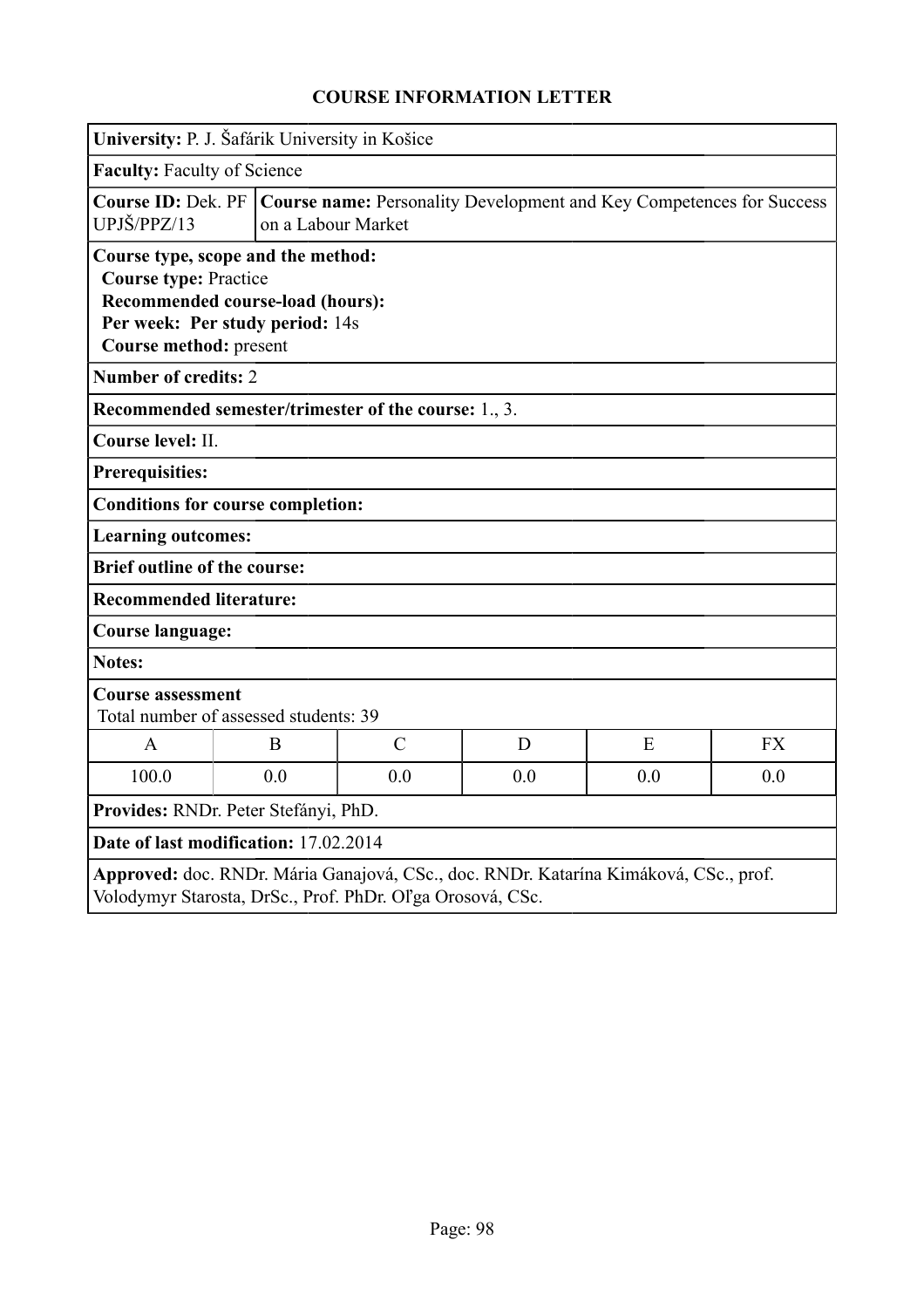|                                                                                                                                                                                                                                                                                                                                                                                                                                                                                                                                                                                                                              | University: P. J. Šafárik University in Košice |                                                                    |   |   |           |  |
|------------------------------------------------------------------------------------------------------------------------------------------------------------------------------------------------------------------------------------------------------------------------------------------------------------------------------------------------------------------------------------------------------------------------------------------------------------------------------------------------------------------------------------------------------------------------------------------------------------------------------|------------------------------------------------|--------------------------------------------------------------------|---|---|-----------|--|
| <b>Faculty: Faculty of Science</b>                                                                                                                                                                                                                                                                                                                                                                                                                                                                                                                                                                                           |                                                |                                                                    |   |   |           |  |
| Course ID: UBEV/<br>FG1/03                                                                                                                                                                                                                                                                                                                                                                                                                                                                                                                                                                                                   |                                                | Course name: Phytogeography                                        |   |   |           |  |
| Course type, scope and the method:<br>Course type: Lecture / Practice<br><b>Recommended course-load (hours):</b><br>Per week: $2/1$ Per study period: $28/14$<br>Course method: present                                                                                                                                                                                                                                                                                                                                                                                                                                      |                                                |                                                                    |   |   |           |  |
| <b>Number of credits: 5</b>                                                                                                                                                                                                                                                                                                                                                                                                                                                                                                                                                                                                  |                                                |                                                                    |   |   |           |  |
|                                                                                                                                                                                                                                                                                                                                                                                                                                                                                                                                                                                                                              |                                                | Recommended semester/trimester of the course: 3.                   |   |   |           |  |
| Course level: I., II.                                                                                                                                                                                                                                                                                                                                                                                                                                                                                                                                                                                                        |                                                |                                                                    |   |   |           |  |
| Prerequisities:                                                                                                                                                                                                                                                                                                                                                                                                                                                                                                                                                                                                              |                                                |                                                                    |   |   |           |  |
| Written work.<br>Exam.                                                                                                                                                                                                                                                                                                                                                                                                                                                                                                                                                                                                       | <b>Conditions for course completion:</b>       |                                                                    |   |   |           |  |
| <b>Learning outcomes:</b>                                                                                                                                                                                                                                                                                                                                                                                                                                                                                                                                                                                                    |                                                | To obtain theoretical and practical knowledge from phytogeography. |   |   |           |  |
| <b>Brief outline of the course:</b><br>History of phytogeography. Plants and environment. Chorology, area, area disjunctions, relics,<br>endemites, vicariancy, floral elements. Main course of florogenesis since paleozoic to quaternary<br>ages. Postglacial evolution of Slovak vegetation. Regional phytogeography of Earth. Vegetation<br>geography: from tropical rainforests to tundras. Changes of earth vegetation and their study.<br>Geographical origin of cultivated plants.<br>Practices: Fieldworks. Preparing of maps. Phytogeographical division of Slovakia. Students<br>seminar works on phytogeography. |                                                |                                                                    |   |   |           |  |
| <b>Recommended literature:</b><br>Hendrych R.: Fytogeografie. - SPN, Praha 1984.<br>Brown J. H., Lomolino M. V.: Biogeography. - Sinauer Associates, Sunderland, 1998.                                                                                                                                                                                                                                                                                                                                                                                                                                                       |                                                |                                                                    |   |   |           |  |
| <b>Course language:</b>                                                                                                                                                                                                                                                                                                                                                                                                                                                                                                                                                                                                      |                                                |                                                                    |   |   |           |  |
| <b>Notes:</b>                                                                                                                                                                                                                                                                                                                                                                                                                                                                                                                                                                                                                |                                                |                                                                    |   |   |           |  |
| <b>Course assessment</b><br>Total number of assessed students: 238                                                                                                                                                                                                                                                                                                                                                                                                                                                                                                                                                           |                                                |                                                                    |   |   |           |  |
| A                                                                                                                                                                                                                                                                                                                                                                                                                                                                                                                                                                                                                            | B                                              | $\mathcal{C}$                                                      | D | E | <b>FX</b> |  |
| 41.6                                                                                                                                                                                                                                                                                                                                                                                                                                                                                                                                                                                                                         | 22.27<br>6.3<br>22.27<br>6.3<br>1.26           |                                                                    |   |   |           |  |
| Provides: prof. RNDr. Pavol Mártonfi, PhD., Mgr. Vladislav Kolarčik, PhD.                                                                                                                                                                                                                                                                                                                                                                                                                                                                                                                                                    |                                                |                                                                    |   |   |           |  |
| Date of last modification: 13.02.2014                                                                                                                                                                                                                                                                                                                                                                                                                                                                                                                                                                                        |                                                |                                                                    |   |   |           |  |
| Approved: doc. RNDr. Mária Ganajová, CSc., doc. RNDr. Katarína Kimáková, CSc., prof.<br>Volodymyr Starosta, DrSc., Prof. PhDr. Oľga Orosová, CSc.                                                                                                                                                                                                                                                                                                                                                                                                                                                                            |                                                |                                                                    |   |   |           |  |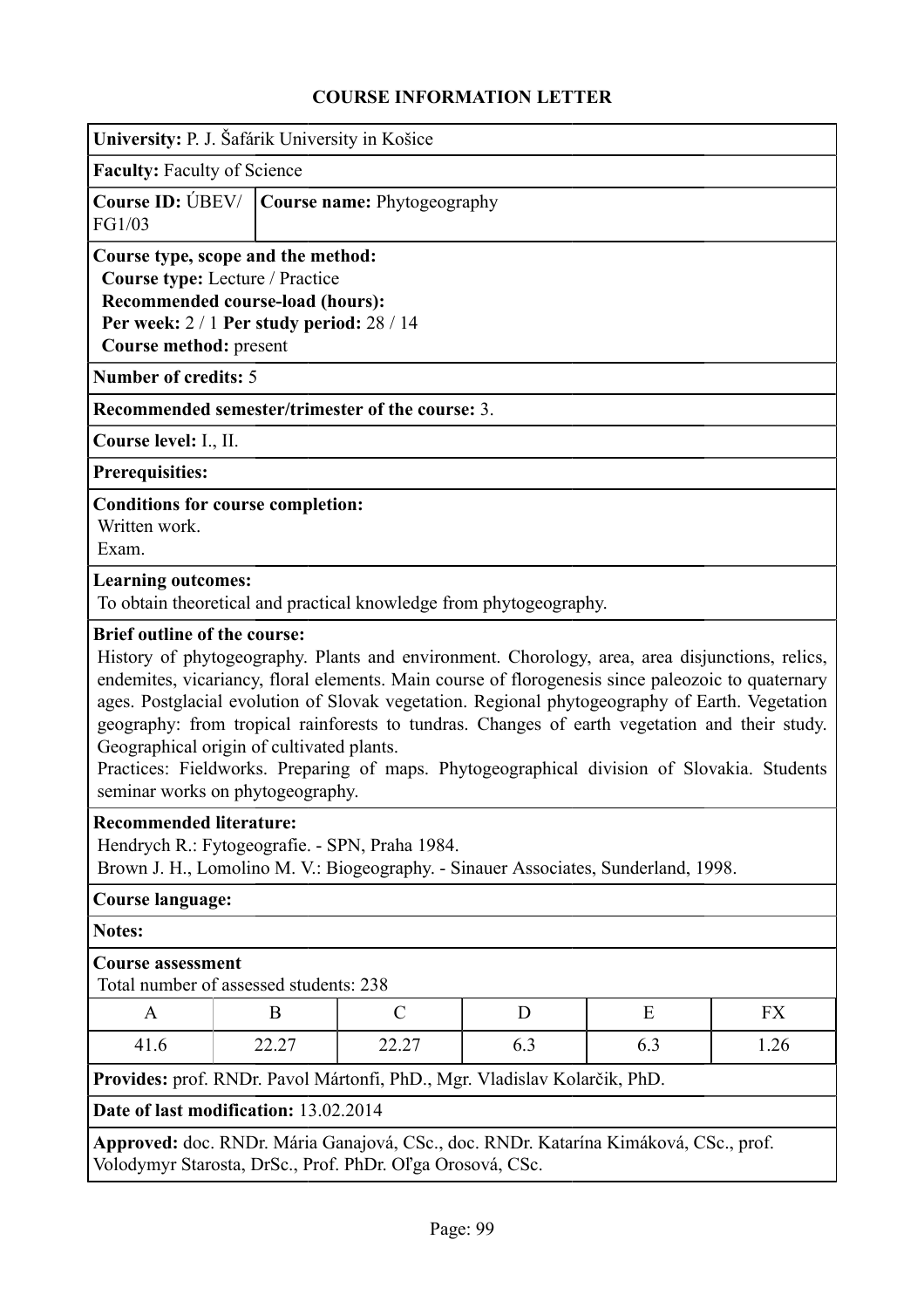|                                                                                                                                                                              | University: P. J. Šafárik University in Košice                     |                                                           |       |       |           |  |
|------------------------------------------------------------------------------------------------------------------------------------------------------------------------------|--------------------------------------------------------------------|-----------------------------------------------------------|-------|-------|-----------|--|
| <b>Faculty: Faculty of Science</b>                                                                                                                                           |                                                                    |                                                           |       |       |           |  |
| <b>Course ID:</b><br>KPPaPZ/PPGS/04                                                                                                                                          |                                                                    | <b>Course name:</b> Psychology and Educational Psychology |       |       |           |  |
| Course type, scope and the method:<br>Course type: Lecture / Practice<br>Recommended course-load (hours):<br>Per week: 2/2 Per study period: 28/28<br>Course method: present |                                                                    |                                                           |       |       |           |  |
| <b>Number of credits: 5</b>                                                                                                                                                  |                                                                    |                                                           |       |       |           |  |
|                                                                                                                                                                              | Recommended semester/trimester of the course: 1.                   |                                                           |       |       |           |  |
| Course level: II.                                                                                                                                                            |                                                                    |                                                           |       |       |           |  |
| <b>Prerequisities:</b>                                                                                                                                                       |                                                                    |                                                           |       |       |           |  |
|                                                                                                                                                                              | <b>Conditions for course completion:</b>                           |                                                           |       |       |           |  |
| <b>Learning outcomes:</b>                                                                                                                                                    |                                                                    |                                                           |       |       |           |  |
| <b>Brief outline of the course:</b>                                                                                                                                          |                                                                    |                                                           |       |       |           |  |
| <b>Recommended literature:</b>                                                                                                                                               |                                                                    |                                                           |       |       |           |  |
| <b>Course language:</b>                                                                                                                                                      |                                                                    |                                                           |       |       |           |  |
| <b>Notes:</b>                                                                                                                                                                |                                                                    |                                                           |       |       |           |  |
|                                                                                                                                                                              | <b>Course assessment</b><br>Total number of assessed students: 790 |                                                           |       |       |           |  |
| A                                                                                                                                                                            | B                                                                  | $\mathcal{C}$                                             | D     | E     | <b>FX</b> |  |
| 10.13                                                                                                                                                                        | 17.22                                                              | 21.39                                                     | 22.03 | 24.68 | 4.56      |  |
| Provides: Prof. PhDr. Oľga Orosová, CSc., PhDr. Karolína Barinková, PhD., Mgr. Lucia Hricová,<br>PhDr. Anna Janovská, PhD.                                                   |                                                                    |                                                           |       |       |           |  |
| Date of last modification: 04.02.2014                                                                                                                                        |                                                                    |                                                           |       |       |           |  |
| Approved: doc. RNDr. Mária Ganajová, CSc., doc. RNDr. Katarína Kimáková, CSc., prof.<br>Volodymyr Starosta, DrSc., Prof. PhDr. Oľga Orosová, CSc.                            |                                                                    |                                                           |       |       |           |  |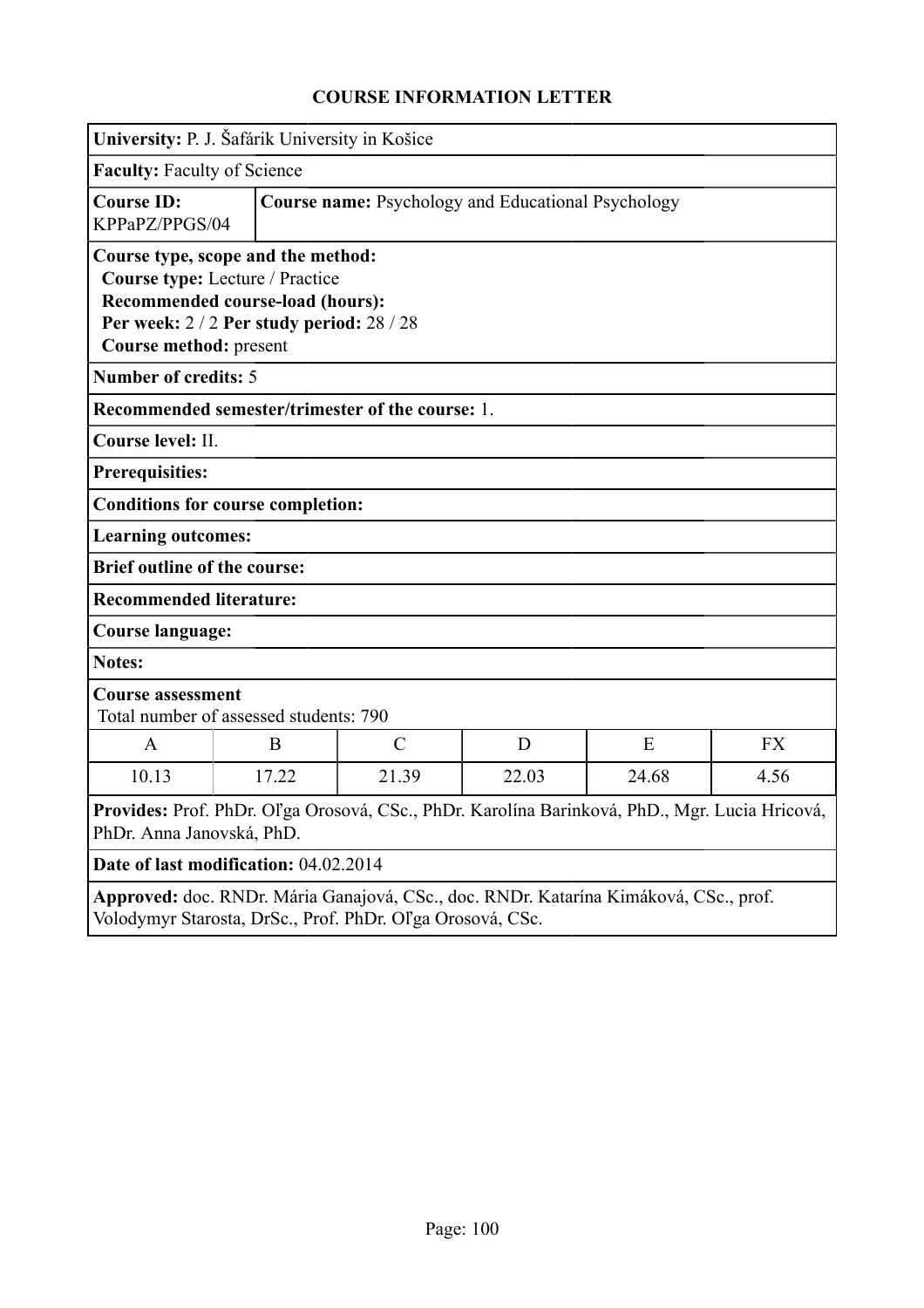|                                                                                                                                                                        | University: P. J. Šafárik University in Košice |                                       |  |  |  |  |
|------------------------------------------------------------------------------------------------------------------------------------------------------------------------|------------------------------------------------|---------------------------------------|--|--|--|--|
|                                                                                                                                                                        | <b>Faculty: Faculty of Science</b>             |                                       |  |  |  |  |
| Course ID: ÚTVŠ/<br>ÚTVŠ/CM/13                                                                                                                                         |                                                | Course name: Seaside Aerobic Exercise |  |  |  |  |
| Course type, scope and the method:<br><b>Course type: Practice</b><br>Recommended course-load (hours):<br>Per week: 36 Per study period: 504<br>Course method: present |                                                |                                       |  |  |  |  |
| <b>Number of credits: 2</b>                                                                                                                                            |                                                |                                       |  |  |  |  |
|                                                                                                                                                                        | Recommended semester/trimester of the course:  |                                       |  |  |  |  |
| Course level: I., II.                                                                                                                                                  |                                                |                                       |  |  |  |  |
| <b>Prerequisities:</b>                                                                                                                                                 |                                                |                                       |  |  |  |  |
| <b>Conditions for course completion:</b>                                                                                                                               |                                                |                                       |  |  |  |  |
| <b>Learning outcomes:</b>                                                                                                                                              |                                                |                                       |  |  |  |  |
| <b>Brief outline of the course:</b>                                                                                                                                    |                                                |                                       |  |  |  |  |
| <b>Recommended literature:</b>                                                                                                                                         |                                                |                                       |  |  |  |  |
| Course language:                                                                                                                                                       |                                                |                                       |  |  |  |  |
| <b>Notes:</b>                                                                                                                                                          |                                                |                                       |  |  |  |  |
| <b>Course assessment</b>                                                                                                                                               | Total number of assessed students: 6           |                                       |  |  |  |  |
|                                                                                                                                                                        | abs                                            | $\mathbf n$                           |  |  |  |  |
|                                                                                                                                                                        | 66.67<br>33.33                                 |                                       |  |  |  |  |
| Provides: Mgr. Alena Buková, PhD., Mgr. Agata Horbacz, PhD.                                                                                                            |                                                |                                       |  |  |  |  |
| Date of last modification: 15.01.2014                                                                                                                                  |                                                |                                       |  |  |  |  |
| Approved: doc. RNDr. Mária Ganajová, CSc., doc. RNDr. Katarína Kimáková, CSc., prof.<br>Volodymyr Starosta, DrSc., Prof. PhDr. Oľga Orosová, CSc.                      |                                                |                                       |  |  |  |  |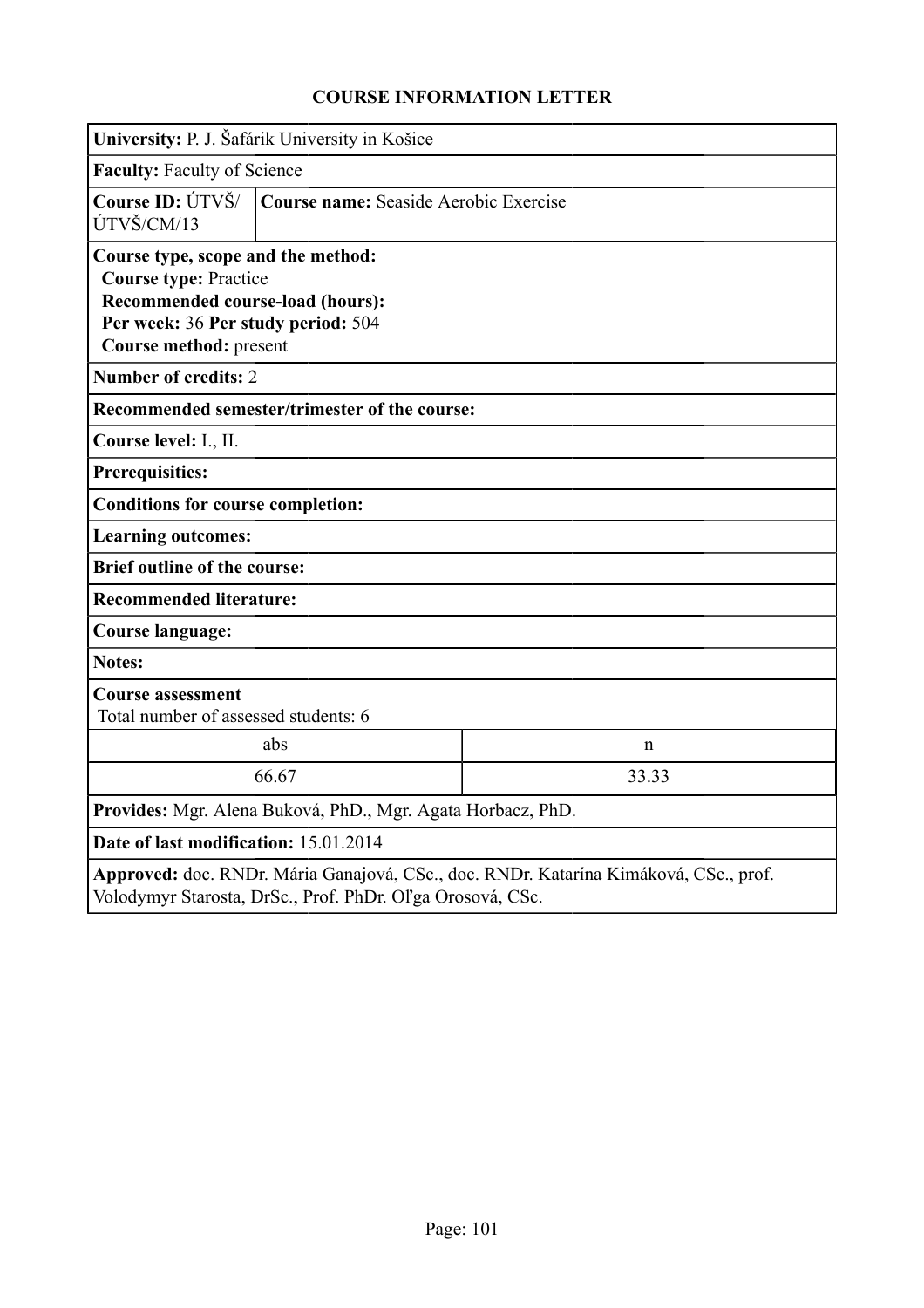| University: P. J. Šafárik University in Košice                                                                                                                                                   |     |                                                      |                                                  |     |                                                                                                                                                                                                  |           |
|--------------------------------------------------------------------------------------------------------------------------------------------------------------------------------------------------|-----|------------------------------------------------------|--------------------------------------------------|-----|--------------------------------------------------------------------------------------------------------------------------------------------------------------------------------------------------|-----------|
| <b>Faculty: Faculty of Science</b>                                                                                                                                                               |     |                                                      |                                                  |     |                                                                                                                                                                                                  |           |
| <b>Course ID: ÚCHV/</b><br>VKACH/03                                                                                                                                                              |     | Course name: Selected Topics in Analytical Chemistry |                                                  |     |                                                                                                                                                                                                  |           |
| Course type, scope and the method:<br>Course type: Lecture / Practice<br>Recommended course-load (hours):<br>Per week: $2/1$ Per study period: $28/14$<br>Course method: present                 |     |                                                      |                                                  |     |                                                                                                                                                                                                  |           |
| <b>Number of credits: 5</b>                                                                                                                                                                      |     |                                                      |                                                  |     |                                                                                                                                                                                                  |           |
|                                                                                                                                                                                                  |     |                                                      | Recommended semester/trimester of the course: 3. |     |                                                                                                                                                                                                  |           |
| Course level: II.                                                                                                                                                                                |     |                                                      |                                                  |     |                                                                                                                                                                                                  |           |
| <b>Prerequisities:</b>                                                                                                                                                                           |     |                                                      |                                                  |     |                                                                                                                                                                                                  |           |
| <b>Conditions for course completion:</b>                                                                                                                                                         |     |                                                      |                                                  |     |                                                                                                                                                                                                  |           |
| <b>Learning outcomes:</b>                                                                                                                                                                        |     |                                                      |                                                  |     |                                                                                                                                                                                                  |           |
| <b>Brief outline of the course:</b><br>analytes.                                                                                                                                                 |     |                                                      |                                                  |     | Classical methods of analytical chemistry - volumetric analysis, gravimetry. Review of analytical<br>instrumental methods. New analytical techniques for characterization and identifications of |           |
| <b>Recommended literature:</b><br>Skoog D.A.: Principles of Instrumental Analysis. Saunders Col. Publishing, New York 1985.<br>D.Harvey: Modern Analytical Chemistry. McGraw Hill, Boston, 2000. |     |                                                      |                                                  |     |                                                                                                                                                                                                  |           |
| <b>Course language:</b>                                                                                                                                                                          |     |                                                      |                                                  |     |                                                                                                                                                                                                  |           |
| <b>Notes:</b>                                                                                                                                                                                    |     |                                                      |                                                  |     |                                                                                                                                                                                                  |           |
| <b>Course assessment</b><br>Total number of assessed students: 1                                                                                                                                 |     |                                                      |                                                  |     |                                                                                                                                                                                                  |           |
| A                                                                                                                                                                                                | B   |                                                      | $\mathcal{C}$                                    | D   | E                                                                                                                                                                                                | <b>FX</b> |
| 100.0                                                                                                                                                                                            | 0.0 |                                                      | 0.0                                              | 0.0 | 0.0                                                                                                                                                                                              | 0.0       |
| Provides: doc. RNDr. Taťána Gondová, CSc.                                                                                                                                                        |     |                                                      |                                                  |     |                                                                                                                                                                                                  |           |
| Date of last modification: 03.02.2014                                                                                                                                                            |     |                                                      |                                                  |     |                                                                                                                                                                                                  |           |
| Approved: doc. RNDr. Mária Ganajová, CSc., doc. RNDr. Katarína Kimáková, CSc., prof.<br>Volodymyr Starosta, DrSc., Prof. PhDr. Oľga Orosová, CSc.                                                |     |                                                      |                                                  |     |                                                                                                                                                                                                  |           |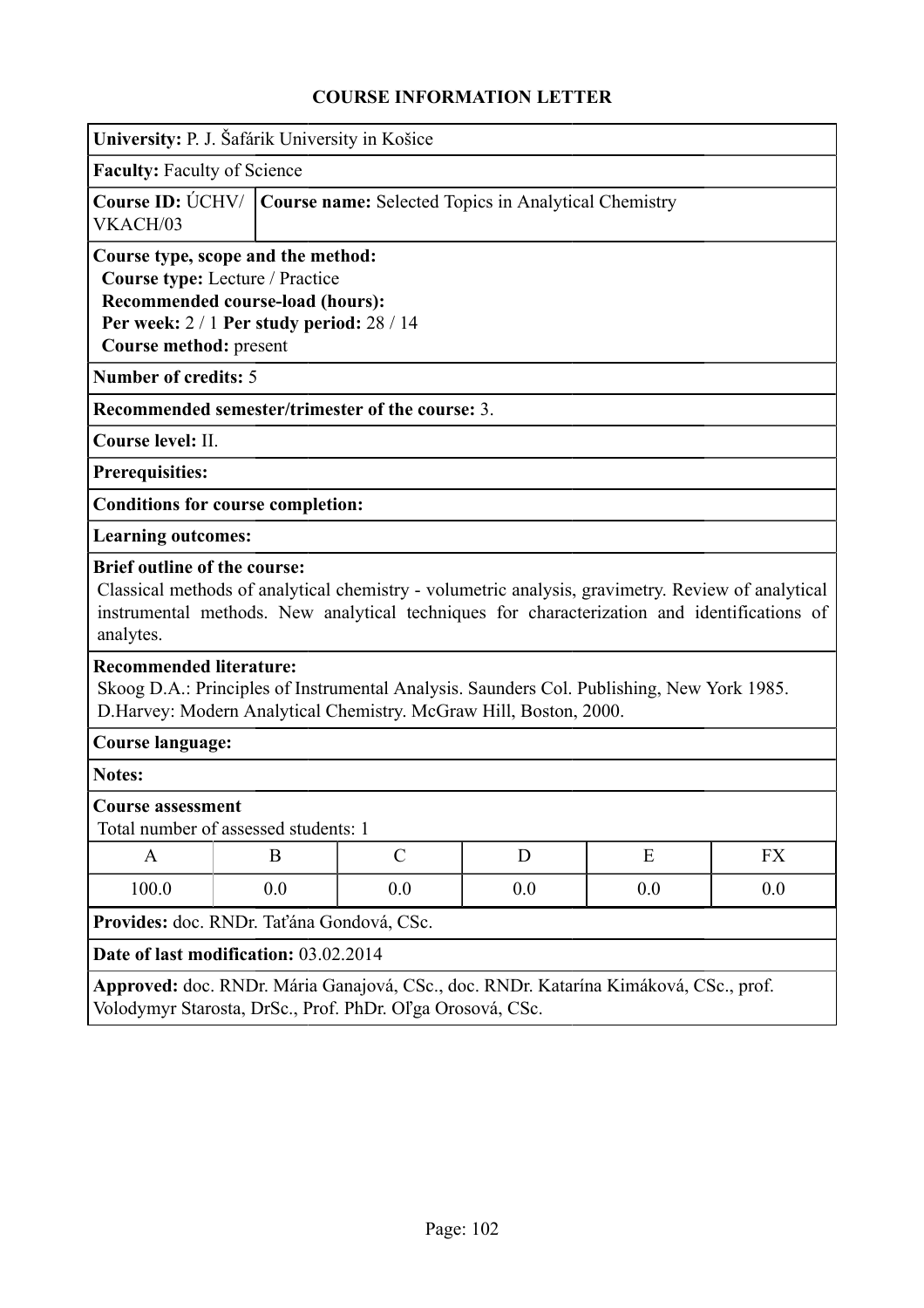|                                                                                                                                                                                                                                                                                                         | University: P. J. Šafárik University in Košice                                                                                                                                                                                                                                                                                                                                                                                                                                 |                                                                        |                                                                               |  |  |  |  |
|---------------------------------------------------------------------------------------------------------------------------------------------------------------------------------------------------------------------------------------------------------------------------------------------------------|--------------------------------------------------------------------------------------------------------------------------------------------------------------------------------------------------------------------------------------------------------------------------------------------------------------------------------------------------------------------------------------------------------------------------------------------------------------------------------|------------------------------------------------------------------------|-------------------------------------------------------------------------------|--|--|--|--|
| <b>Faculty: Faculty of Science</b>                                                                                                                                                                                                                                                                      |                                                                                                                                                                                                                                                                                                                                                                                                                                                                                |                                                                        |                                                                               |  |  |  |  |
| VKA/04                                                                                                                                                                                                                                                                                                  |                                                                                                                                                                                                                                                                                                                                                                                                                                                                                | Course ID: ÚCHV/   Course name: Selected Topics in Inorganic Chemistry |                                                                               |  |  |  |  |
| Course type, scope and the method:<br>Course type: Lecture / Practice<br>Recommended course-load (hours):<br>Per week: $2/1$ Per study period: $28/14$<br>Course method: present                                                                                                                        |                                                                                                                                                                                                                                                                                                                                                                                                                                                                                |                                                                        |                                                                               |  |  |  |  |
| <b>Number of credits: 5</b>                                                                                                                                                                                                                                                                             |                                                                                                                                                                                                                                                                                                                                                                                                                                                                                |                                                                        |                                                                               |  |  |  |  |
|                                                                                                                                                                                                                                                                                                         |                                                                                                                                                                                                                                                                                                                                                                                                                                                                                |                                                                        | Recommended semester/trimester of the course: 3.                              |  |  |  |  |
| Course level: II.                                                                                                                                                                                                                                                                                       |                                                                                                                                                                                                                                                                                                                                                                                                                                                                                |                                                                        |                                                                               |  |  |  |  |
| <b>Prerequisities:</b>                                                                                                                                                                                                                                                                                  |                                                                                                                                                                                                                                                                                                                                                                                                                                                                                |                                                                        |                                                                               |  |  |  |  |
| <b>Conditions for course completion:</b>                                                                                                                                                                                                                                                                |                                                                                                                                                                                                                                                                                                                                                                                                                                                                                |                                                                        |                                                                               |  |  |  |  |
| <b>Learning outcomes:</b>                                                                                                                                                                                                                                                                               |                                                                                                                                                                                                                                                                                                                                                                                                                                                                                |                                                                        | To make the acquaintance of actual status of research in inorganic chemistry. |  |  |  |  |
| ligands.                                                                                                                                                                                                                                                                                                | Cu-Zn heterobimetallic compounds: preparation, structure and properties.<br>Biological and physicochemical properties of some zinc komplex compounds with bioactive<br>Pentacoordinated Copper(II) compounds: a trigonal bipyramid or a tetragonal pyramid?<br>Structure, spectral and thermal properties of cyanoargentates.<br>Hydrothermal synthesis in inorganic chemistry.<br>Materials on the basis of inclusion compounds, their structure, properties and application. |                                                                        |                                                                               |  |  |  |  |
| <b>Recommended literature:</b><br>1. Greenwood, N.N., Earnshaw, A.: Chemistry of the elements I and II, Pergamon Press N.Y.<br>1993<br>2. J. E. Huheey, E.A. Keiter, R.L. Keiter: Inorganic Chemistry: Principles of Structure and<br>Reactivity (4th Edition, Addison-Wesley Pub Co, 4th edition, 1997 |                                                                                                                                                                                                                                                                                                                                                                                                                                                                                |                                                                        |                                                                               |  |  |  |  |
| <b>Course language:</b>                                                                                                                                                                                                                                                                                 |                                                                                                                                                                                                                                                                                                                                                                                                                                                                                |                                                                        |                                                                               |  |  |  |  |
| <b>Notes:</b>                                                                                                                                                                                                                                                                                           |                                                                                                                                                                                                                                                                                                                                                                                                                                                                                |                                                                        |                                                                               |  |  |  |  |
| <b>Course assessment</b><br>Total number of assessed students: 197                                                                                                                                                                                                                                      |                                                                                                                                                                                                                                                                                                                                                                                                                                                                                |                                                                        |                                                                               |  |  |  |  |
| A                                                                                                                                                                                                                                                                                                       |                                                                                                                                                                                                                                                                                                                                                                                                                                                                                | $\mathcal{C}$<br>E<br><b>FX</b><br>B<br>D                              |                                                                               |  |  |  |  |
| 41.62                                                                                                                                                                                                                                                                                                   | 27.41<br>17.77<br>8.12<br>5.08<br>0.0                                                                                                                                                                                                                                                                                                                                                                                                                                          |                                                                        |                                                                               |  |  |  |  |
| Provides: prof. RNDr. Juraj Černák, CSc., prof. RNDr. Katarína Györyová, DrSc., doc. RNDr.<br>Vladimír Zeleňák, PhD., doc. RNDr. Zuzana Vargová, Ph.D., doc. RNDr. Ivan Potočňák, PhD.,<br>doc. RNDr. Jozef Chomič, CSc., doc. RNDr. Mária Reháková, CSc., RNDr. Juraj Kuchár, PhD.                     |                                                                                                                                                                                                                                                                                                                                                                                                                                                                                |                                                                        |                                                                               |  |  |  |  |
|                                                                                                                                                                                                                                                                                                         | Date of last modification: 03.02.2014                                                                                                                                                                                                                                                                                                                                                                                                                                          |                                                                        |                                                                               |  |  |  |  |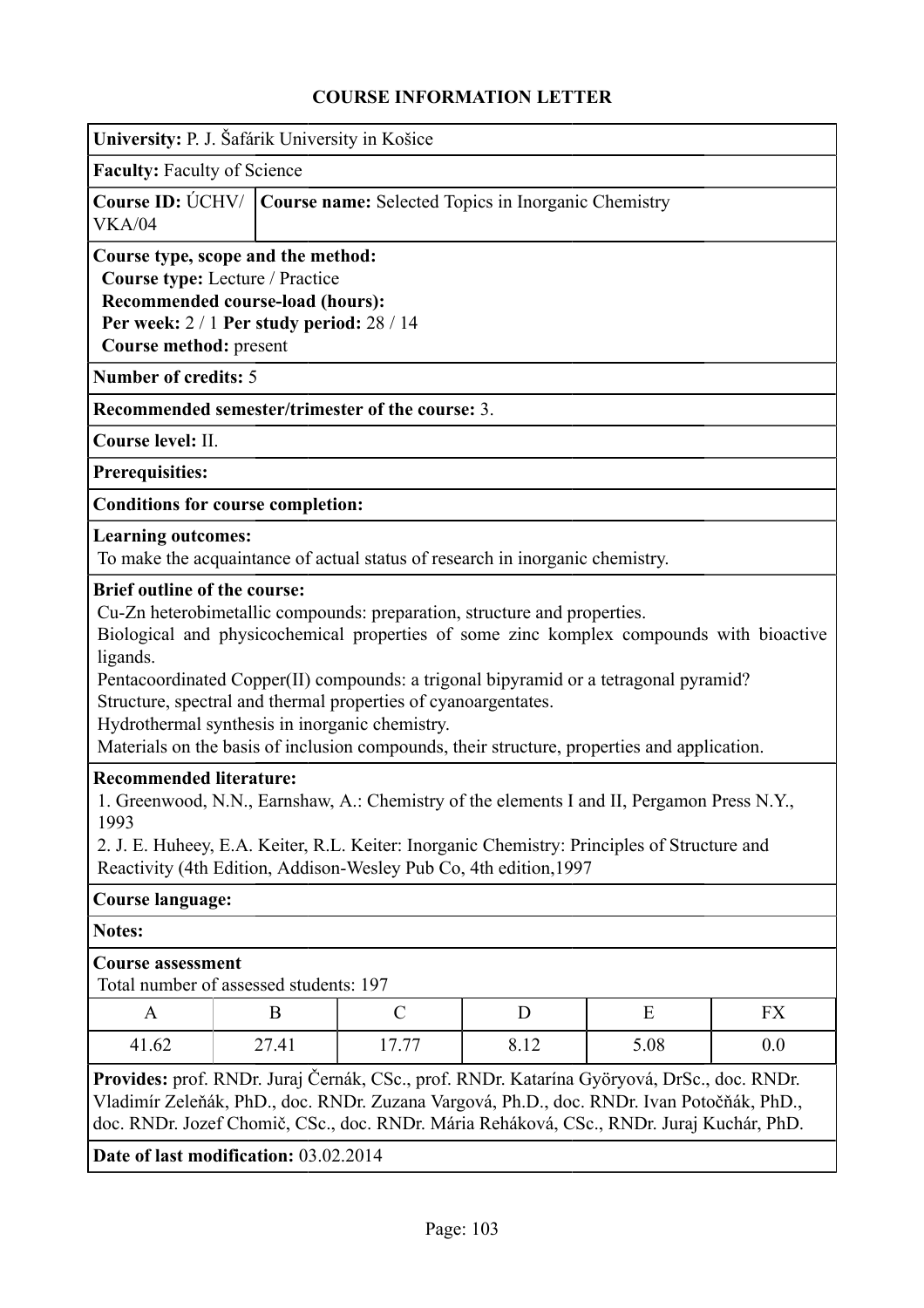**Approved:** doc. RNDr. Mária Ganajová, CSc., doc. RNDr. Katarína Kimáková, CSc., prof. Volodymyr Starosta, DrSc., Prof. PhDr. Oľga Orosová, CSc.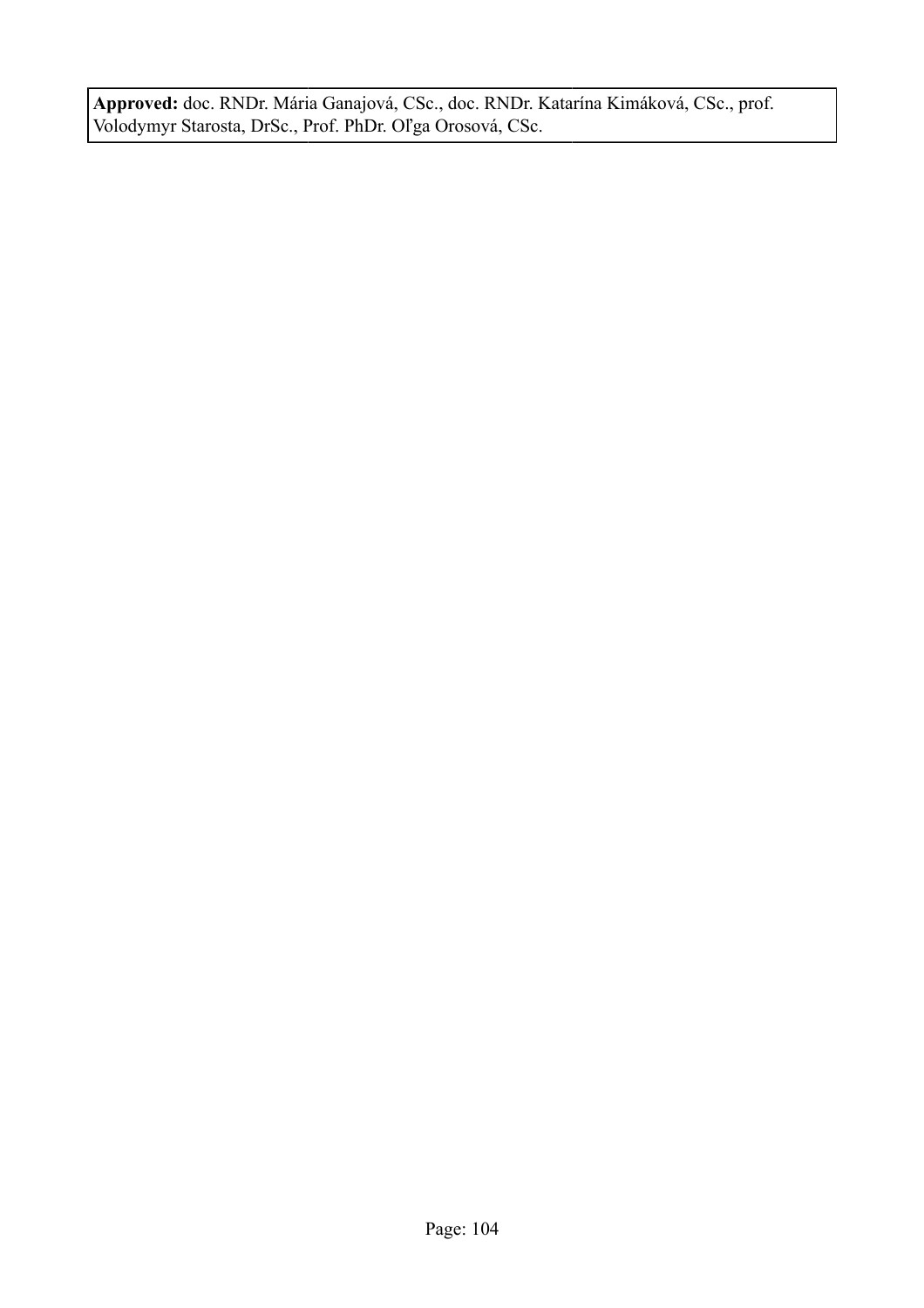| University: P. J. Šafárik University in Košice                                                                                                    |                                                                                                                  |                                                                      |       |      |           |  |
|---------------------------------------------------------------------------------------------------------------------------------------------------|------------------------------------------------------------------------------------------------------------------|----------------------------------------------------------------------|-------|------|-----------|--|
| <b>Faculty: Faculty of Science</b>                                                                                                                |                                                                                                                  |                                                                      |       |      |           |  |
| VKOCH/03                                                                                                                                          |                                                                                                                  | Course ID: ÚCHV/   Course name: Selected topics in organic chemistry |       |      |           |  |
| Course type, scope and the method:<br>Course method: present                                                                                      | Course type: Lecture / Practice<br>Recommended course-load (hours):<br>Per week: $2/1$ Per study period: $28/14$ |                                                                      |       |      |           |  |
| <b>Number of credits: 5</b>                                                                                                                       |                                                                                                                  |                                                                      |       |      |           |  |
|                                                                                                                                                   |                                                                                                                  | Recommended semester/trimester of the course: 3.                     |       |      |           |  |
| Course level: II.                                                                                                                                 |                                                                                                                  |                                                                      |       |      |           |  |
| <b>Prerequisities:</b>                                                                                                                            |                                                                                                                  |                                                                      |       |      |           |  |
| <b>Conditions for course completion:</b>                                                                                                          |                                                                                                                  |                                                                      |       |      |           |  |
| <b>Learning outcomes:</b>                                                                                                                         |                                                                                                                  |                                                                      |       |      |           |  |
| <b>Brief outline of the course:</b>                                                                                                               |                                                                                                                  |                                                                      |       |      |           |  |
| <b>Recommended literature:</b>                                                                                                                    |                                                                                                                  |                                                                      |       |      |           |  |
|                                                                                                                                                   | <b>Course language:</b>                                                                                          |                                                                      |       |      |           |  |
| <b>Notes:</b>                                                                                                                                     |                                                                                                                  |                                                                      |       |      |           |  |
| <b>Course assessment</b><br>Total number of assessed students: 74                                                                                 |                                                                                                                  |                                                                      |       |      |           |  |
| $\mathbf{A}$                                                                                                                                      | B                                                                                                                | $\mathcal{C}$                                                        | D     | E    | <b>FX</b> |  |
| 35.14                                                                                                                                             | 17.57                                                                                                            | 21.62                                                                | 17.57 | 8.11 | 0.0       |  |
|                                                                                                                                                   | Provides: doc. RNDr. Ján Imrich, CSc.                                                                            |                                                                      |       |      |           |  |
| Date of last modification: 03.02.2014                                                                                                             |                                                                                                                  |                                                                      |       |      |           |  |
| Approved: doc. RNDr. Mária Ganajová, CSc., doc. RNDr. Katarína Kimáková, CSc., prof.<br>Volodymyr Starosta, DrSc., Prof. PhDr. Oľga Orosová, CSc. |                                                                                                                  |                                                                      |       |      |           |  |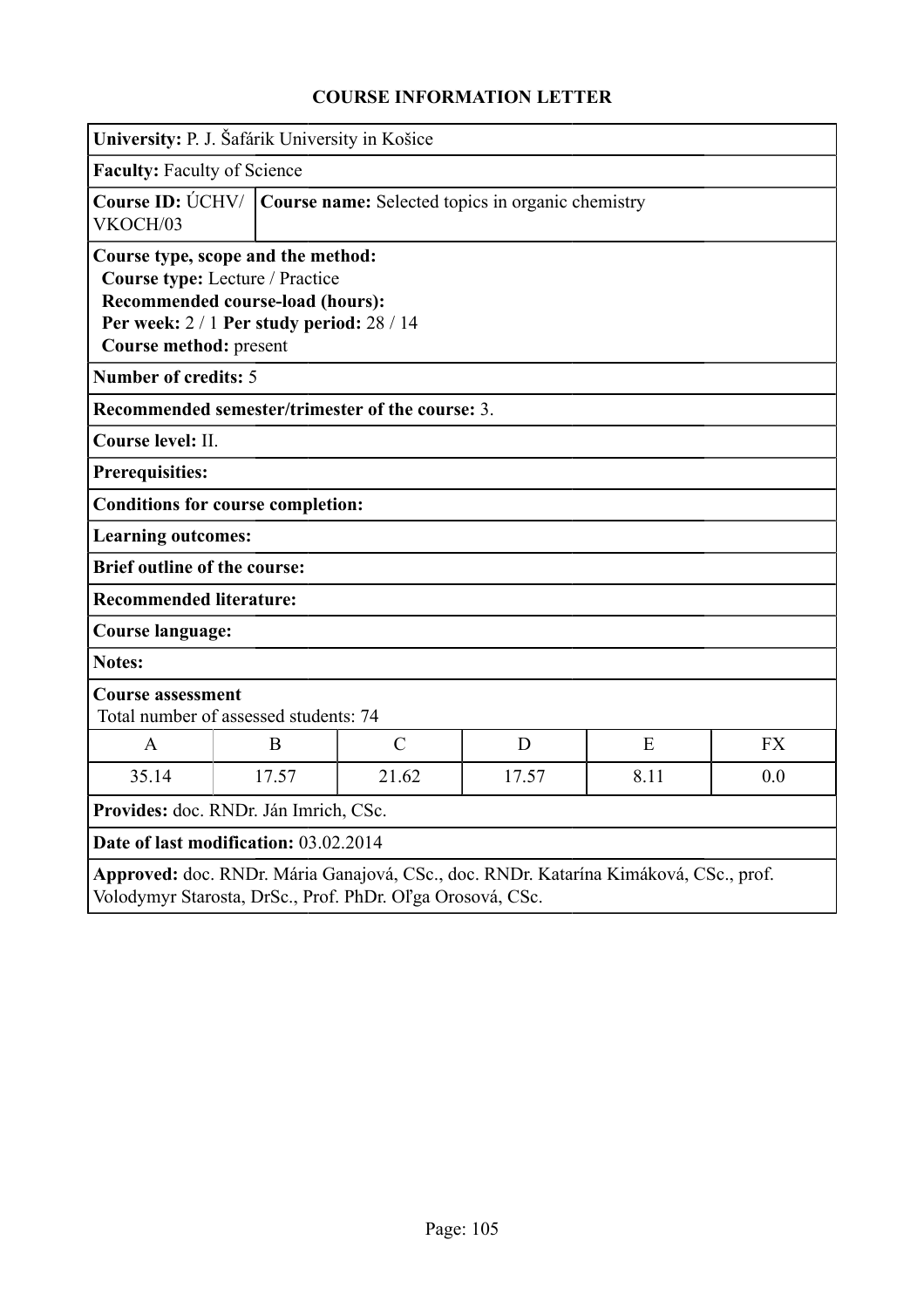| University: P. J. Šafárik University in Košice                                                                                                                       |                                                                                                                                                                                                                                                                                                                                                                                                                                                                   |
|----------------------------------------------------------------------------------------------------------------------------------------------------------------------|-------------------------------------------------------------------------------------------------------------------------------------------------------------------------------------------------------------------------------------------------------------------------------------------------------------------------------------------------------------------------------------------------------------------------------------------------------------------|
| <b>Faculty: Faculty of Science</b>                                                                                                                                   |                                                                                                                                                                                                                                                                                                                                                                                                                                                                   |
| Course ID: UBEV/<br>VCD1/03                                                                                                                                          | <b>Course name:</b> Selected topics of biology teaching                                                                                                                                                                                                                                                                                                                                                                                                           |
| Course type, scope and the method:<br><b>Course type: Practice</b><br>Recommended course-load (hours):<br>Per week: 2 Per study period: 28<br>Course method: present |                                                                                                                                                                                                                                                                                                                                                                                                                                                                   |
| <b>Number of credits: 3</b>                                                                                                                                          |                                                                                                                                                                                                                                                                                                                                                                                                                                                                   |
|                                                                                                                                                                      | Recommended semester/trimester of the course: 3.                                                                                                                                                                                                                                                                                                                                                                                                                  |
| Course level: II.                                                                                                                                                    |                                                                                                                                                                                                                                                                                                                                                                                                                                                                   |
| Prerequisities: UBEV/DIB1/03                                                                                                                                         |                                                                                                                                                                                                                                                                                                                                                                                                                                                                   |
| <b>Conditions for course completion:</b><br>Colloquium - presentation of seminar work.                                                                               |                                                                                                                                                                                                                                                                                                                                                                                                                                                                   |
| <b>Learning outcomes:</b>                                                                                                                                            | Extension skills of new teaching methods and selected practical activities.                                                                                                                                                                                                                                                                                                                                                                                       |
| <b>Brief outline of the course:</b><br>- Teacher and student - partners in learning.<br>- Presentation of seminar work.                                              | - The development of science skills through IBSE.<br>- New approaches to formative and summative assessment in IBSE.<br>- New educational technologies supporting IBSE.<br>- Different ways of working with text in the subject of biology.<br>- Project management and cooperative methods for biology lessons.                                                                                                                                                  |
| <b>Recommended literature:</b><br>MC Prešov, 2001<br>Karolinum Praha 2001<br>Košice 2005<br>Periodical publications for teaching biology.                            | Kimáková, K.: Úvod do štúdia didaktiky biológie, elektronický študijný text, 2008<br>Kimáková, K., Dunayová, D., Luczyová P.: Inovačné metódy vyučovania prírodopisu a biológie,<br>Švecová, M.: Teorie a praxe zařazení školních projektů ve výuce přírodopisu a biologie,<br>Hudáková, A., Kimáková, K.: Demonštračné pokusy a pozorovania z biológie rastlín, UPJŠ<br>Existing curriculum standards and biology textbooks for elementary and secondary schools |
| <b>Course language:</b>                                                                                                                                              |                                                                                                                                                                                                                                                                                                                                                                                                                                                                   |
| Notes:                                                                                                                                                               |                                                                                                                                                                                                                                                                                                                                                                                                                                                                   |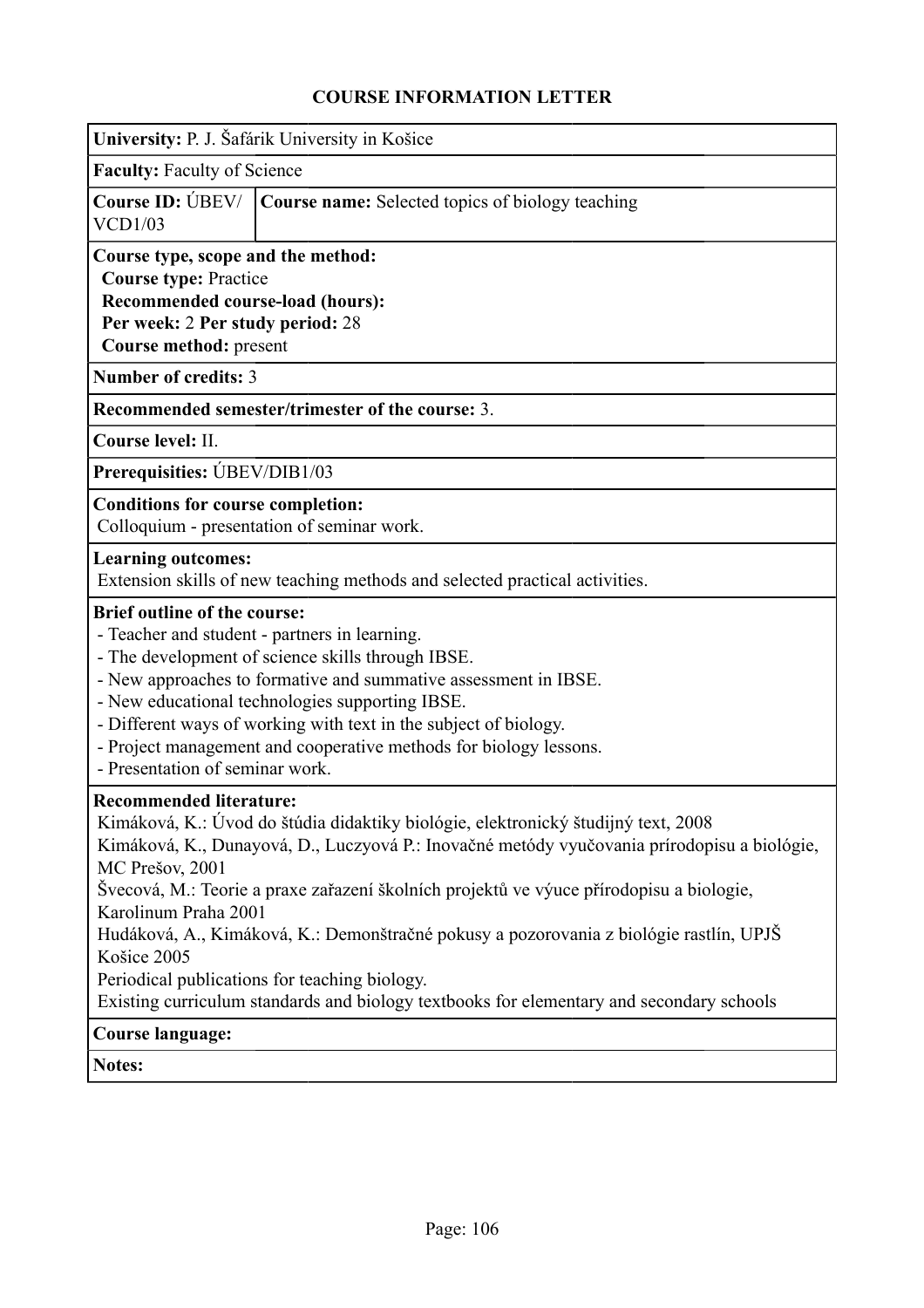| <b>Course assessment</b><br>Total number of assessed students: 130                                         |  |  |  |  |  |  |
|------------------------------------------------------------------------------------------------------------|--|--|--|--|--|--|
| FX.<br>E<br>A                                                                                              |  |  |  |  |  |  |
| 54.62<br>36.15<br>7.69<br>1.54<br>0.0<br>0.0                                                               |  |  |  |  |  |  |
| Provides: doc. RNDr. Katarína Kimáková, CSc., RNDr. Ivana Slepáková, PhD., PaedDr. Andrea<br>Lešková, PhD. |  |  |  |  |  |  |
| Date of last modification: 13.02.2014                                                                      |  |  |  |  |  |  |
| Approved: doc. RNDr. Mária Ganajová, CSc., doc. RNDr. Katarína Kimáková, CSc., prof.                       |  |  |  |  |  |  |

Volodymyr Starosta, DrSc., Prof. PhDr. Oľga Orosová, CSc.

Page: 107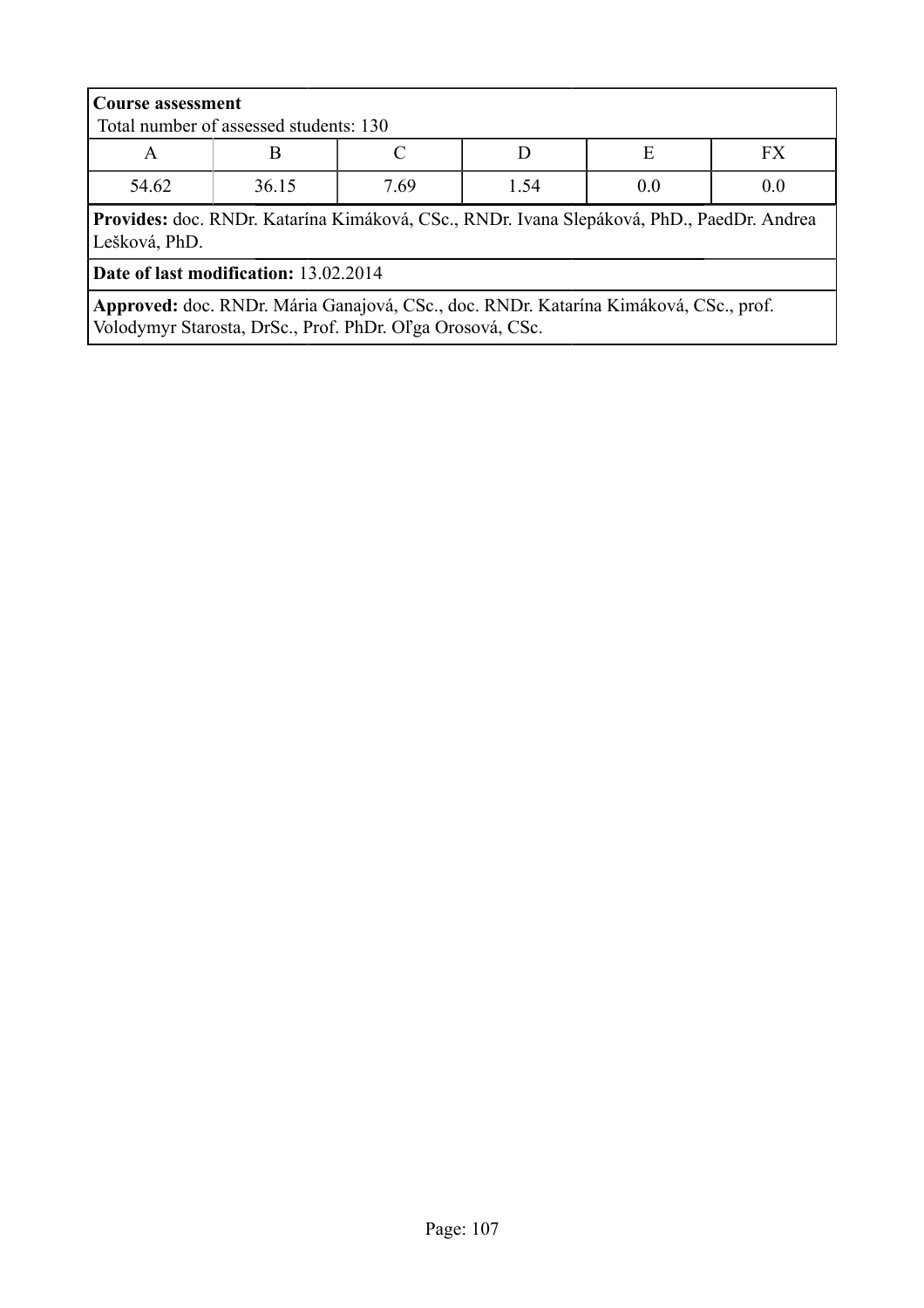| University: P. J. Šafárik University in Košice                                                                                                                                                                                                                        |                                                  |                                                                                                                                                                                                                                                                                                                                                                                                                                                                           |   |   |    |  |  |
|-----------------------------------------------------------------------------------------------------------------------------------------------------------------------------------------------------------------------------------------------------------------------|--------------------------------------------------|---------------------------------------------------------------------------------------------------------------------------------------------------------------------------------------------------------------------------------------------------------------------------------------------------------------------------------------------------------------------------------------------------------------------------------------------------------------------------|---|---|----|--|--|
| <b>Faculty: Faculty of Science</b>                                                                                                                                                                                                                                    |                                                  |                                                                                                                                                                                                                                                                                                                                                                                                                                                                           |   |   |    |  |  |
| Course ID: UBEV/<br><b>SPP/08</b>                                                                                                                                                                                                                                     | Course name: School experiments and observations |                                                                                                                                                                                                                                                                                                                                                                                                                                                                           |   |   |    |  |  |
| Course type, scope and the method:<br><b>Course type: Practice</b><br>Recommended course-load (hours):<br>Per week: 2 Per study period: 28<br>Course method: present                                                                                                  |                                                  |                                                                                                                                                                                                                                                                                                                                                                                                                                                                           |   |   |    |  |  |
| <b>Number of credits: 2</b>                                                                                                                                                                                                                                           |                                                  |                                                                                                                                                                                                                                                                                                                                                                                                                                                                           |   |   |    |  |  |
|                                                                                                                                                                                                                                                                       |                                                  | Recommended semester/trimester of the course: 1., 3.                                                                                                                                                                                                                                                                                                                                                                                                                      |   |   |    |  |  |
| Course level: II.                                                                                                                                                                                                                                                     |                                                  |                                                                                                                                                                                                                                                                                                                                                                                                                                                                           |   |   |    |  |  |
| Prerequisities:                                                                                                                                                                                                                                                       |                                                  |                                                                                                                                                                                                                                                                                                                                                                                                                                                                           |   |   |    |  |  |
| <b>Conditions for course completion:</b>                                                                                                                                                                                                                              |                                                  | Realisation of didactic analysis after conducted experiments and observations.                                                                                                                                                                                                                                                                                                                                                                                            |   |   |    |  |  |
| <b>Learning outcomes:</b>                                                                                                                                                                                                                                             |                                                  | Preparing students for the implementation of biological school experiments and observations.                                                                                                                                                                                                                                                                                                                                                                              |   |   |    |  |  |
| <b>Brief outline of the course:</b>                                                                                                                                                                                                                                   |                                                  | The course is aimed at training and application skills that are necessary for the implementation of<br>experiments and observations in the classroom. It helps students develop theoretical knowledge in<br>practical work during training and familiarizes them with didactic methods in demonstrating the<br>biological observation and educational experiments. It focuses on the possibilities of applying these<br>methods in the various stages of a teaching unit. |   |   |    |  |  |
| <b>Recommended literature:</b><br>HUDÁKOVÁ, A., KIMÁKOVÁ, K. 2005. Demonštračné pokusy a pozorovania z biológie<br>rastlín. Košice: UPJŠ; Prírodovedecká fakulta, 84 s. ISBN 80-7097-610-1.<br>Internal study materials in Moodle https://lms.upjs.sk/login/index.php |                                                  |                                                                                                                                                                                                                                                                                                                                                                                                                                                                           |   |   |    |  |  |
| Course language:                                                                                                                                                                                                                                                      |                                                  |                                                                                                                                                                                                                                                                                                                                                                                                                                                                           |   |   |    |  |  |
| <b>Notes:</b>                                                                                                                                                                                                                                                         |                                                  |                                                                                                                                                                                                                                                                                                                                                                                                                                                                           |   |   |    |  |  |
| <b>Course assessment</b><br>Total number of assessed students: 39                                                                                                                                                                                                     |                                                  |                                                                                                                                                                                                                                                                                                                                                                                                                                                                           |   |   |    |  |  |
| A                                                                                                                                                                                                                                                                     | B                                                | $\mathcal{C}$                                                                                                                                                                                                                                                                                                                                                                                                                                                             | D | E | FX |  |  |
| 53.85                                                                                                                                                                                                                                                                 | 17.95<br>2.56<br>25.64<br>0.0<br>0.0             |                                                                                                                                                                                                                                                                                                                                                                                                                                                                           |   |   |    |  |  |
| Provides: RNDr. Ivana Slepáková, PhD., PaedDr. Andrea Lešková, PhD.                                                                                                                                                                                                   |                                                  |                                                                                                                                                                                                                                                                                                                                                                                                                                                                           |   |   |    |  |  |
|                                                                                                                                                                                                                                                                       | Date of last modification: 13.02.2014            |                                                                                                                                                                                                                                                                                                                                                                                                                                                                           |   |   |    |  |  |
|                                                                                                                                                                                                                                                                       |                                                  | Approved: doc. RNDr. Mária Ganajová, CSc., doc. RNDr. Katarína Kimáková, CSc., prof.<br>Volodymyr Starosta, DrSc., Prof. PhDr. Oľga Orosová, CSc.                                                                                                                                                                                                                                                                                                                         |   |   |    |  |  |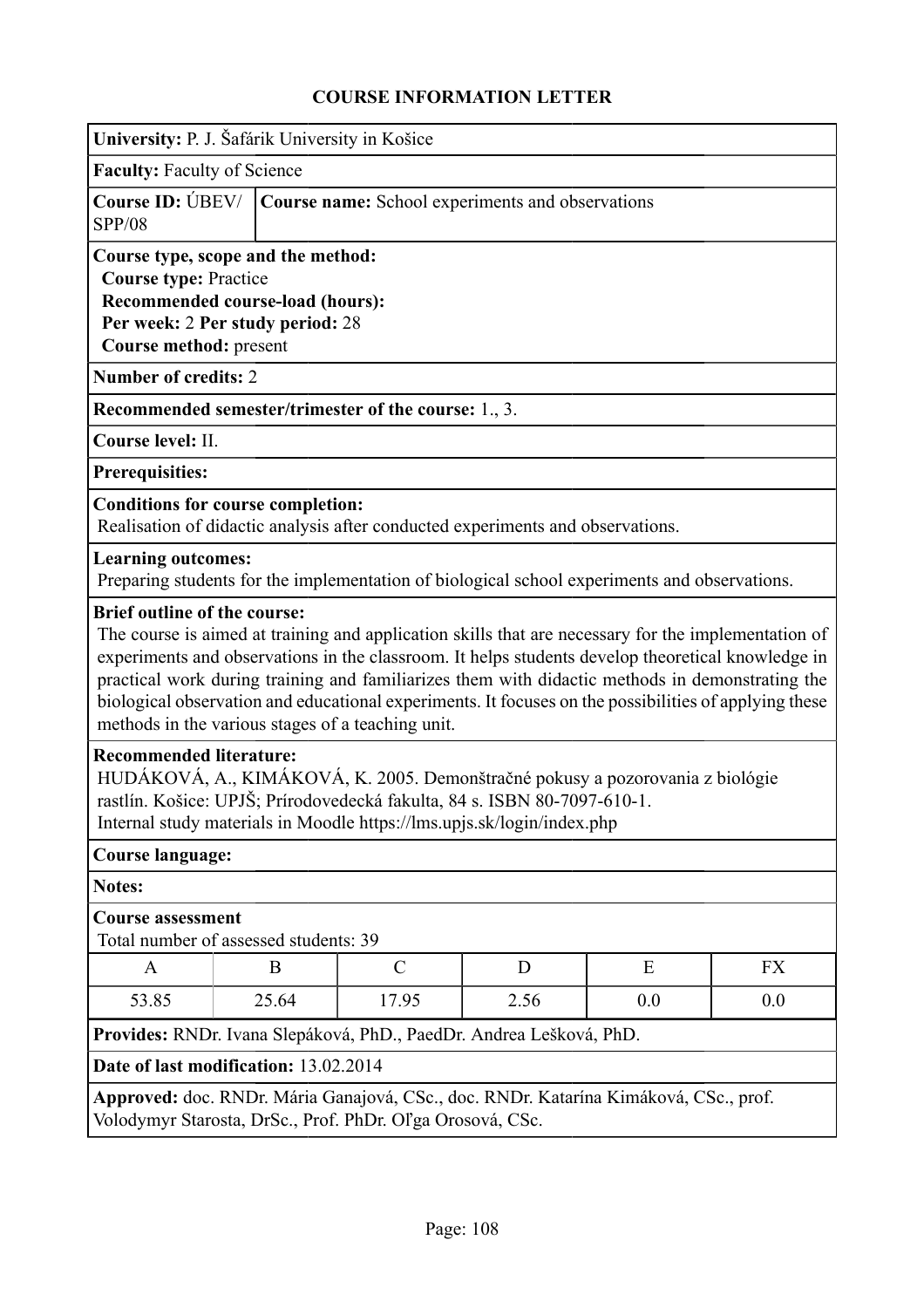|                                                                                                                                                                      | University: P. J. Šafárik University in Košice |                                                                         |     |  |  |
|----------------------------------------------------------------------------------------------------------------------------------------------------------------------|------------------------------------------------|-------------------------------------------------------------------------|-----|--|--|
|                                                                                                                                                                      | <b>Faculty: Faculty of Science</b>             |                                                                         |     |  |  |
| <b>Course ID:</b><br>KPPaPZ/SPVKE/07                                                                                                                                 | <b>Situations</b>                              | Course name: Social-Psychological Training of Coping with Critical Life |     |  |  |
| Course type, scope and the method:<br><b>Course type: Practice</b><br>Recommended course-load (hours):<br>Per week: 2 Per study period: 28<br>Course method: present |                                                |                                                                         |     |  |  |
| <b>Number of credits: 2</b>                                                                                                                                          |                                                |                                                                         |     |  |  |
| Recommended semester/trimester of the course: 2.                                                                                                                     |                                                |                                                                         |     |  |  |
| Course level: II.                                                                                                                                                    |                                                |                                                                         |     |  |  |
| <b>Prerequisities:</b>                                                                                                                                               |                                                |                                                                         |     |  |  |
| <b>Conditions for course completion:</b>                                                                                                                             |                                                |                                                                         |     |  |  |
| <b>Learning outcomes:</b>                                                                                                                                            |                                                |                                                                         |     |  |  |
| <b>Brief outline of the course:</b>                                                                                                                                  |                                                |                                                                         |     |  |  |
| <b>Recommended literature:</b>                                                                                                                                       |                                                |                                                                         |     |  |  |
| <b>Course language:</b>                                                                                                                                              |                                                |                                                                         |     |  |  |
| <b>Notes:</b>                                                                                                                                                        |                                                |                                                                         |     |  |  |
| <b>Course assessment</b><br>Total number of assessed students: 101                                                                                                   |                                                |                                                                         |     |  |  |
| abs                                                                                                                                                                  |                                                | $\mathbf n$                                                             | Z   |  |  |
| 97.03                                                                                                                                                                |                                                | 2.97                                                                    | 0.0 |  |  |
| <b>Provides:</b>                                                                                                                                                     |                                                |                                                                         |     |  |  |
| Date of last modification: 04.02.2014                                                                                                                                |                                                |                                                                         |     |  |  |
| Approved: doc. RNDr. Mária Ganajová, CSc., doc. RNDr. Katarína Kimáková, CSc., prof.<br>Volodymyr Starosta, DrSc., Prof. PhDr. Oľga Orosová, CSc.                    |                                                |                                                                         |     |  |  |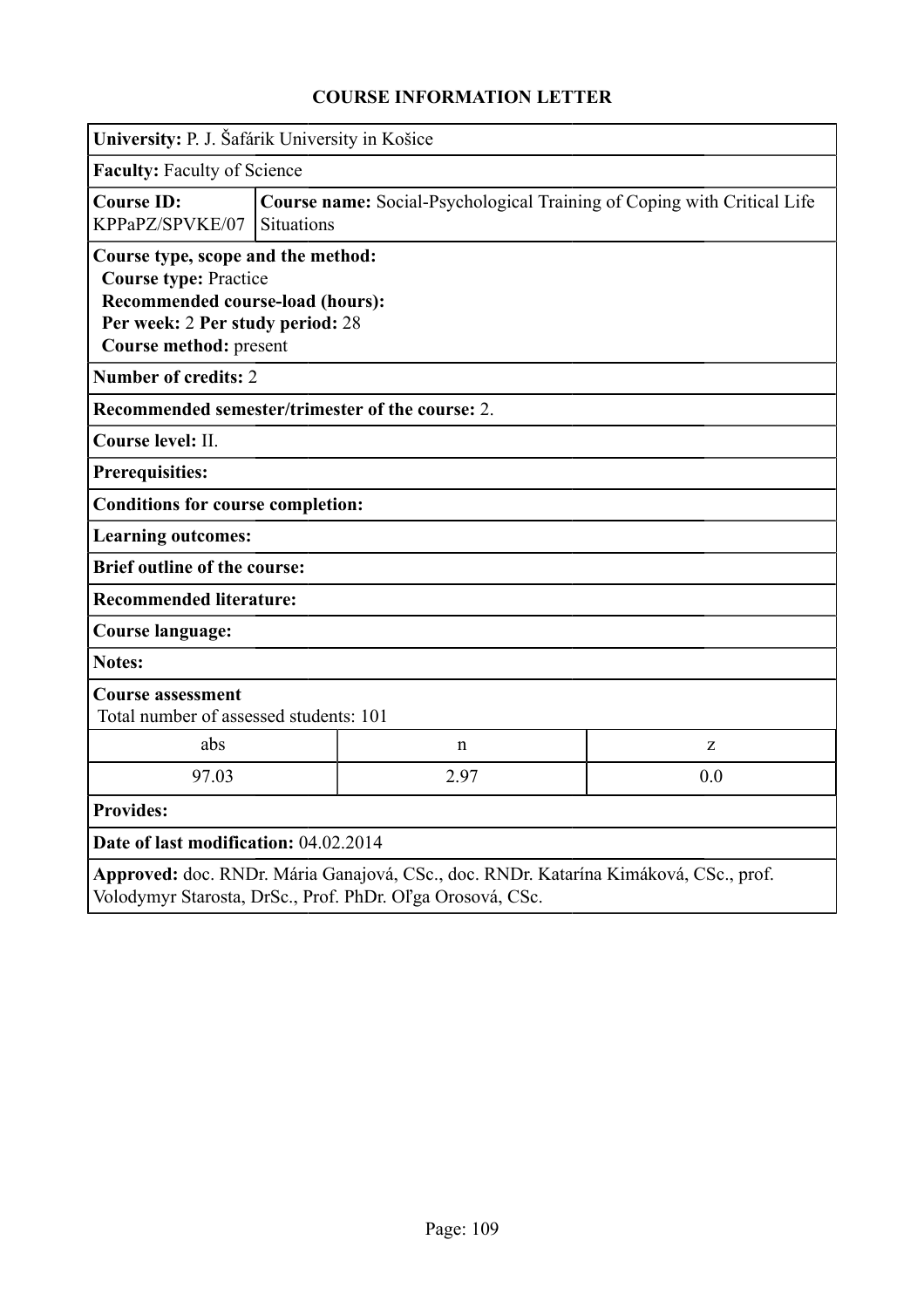| University: P. J. Šafárik University in Košice                                                                                                                                                                                                                                                                                                                                                                                                                                                                                          |                                                                                                                                                                                                                                                                                                                                                                                                                                  |               |      |                                                                                                                                                                                                  |     |  |
|-----------------------------------------------------------------------------------------------------------------------------------------------------------------------------------------------------------------------------------------------------------------------------------------------------------------------------------------------------------------------------------------------------------------------------------------------------------------------------------------------------------------------------------------|----------------------------------------------------------------------------------------------------------------------------------------------------------------------------------------------------------------------------------------------------------------------------------------------------------------------------------------------------------------------------------------------------------------------------------|---------------|------|--------------------------------------------------------------------------------------------------------------------------------------------------------------------------------------------------|-----|--|
|                                                                                                                                                                                                                                                                                                                                                                                                                                                                                                                                         | <b>Faculty: Faculty of Science</b>                                                                                                                                                                                                                                                                                                                                                                                               |               |      |                                                                                                                                                                                                  |     |  |
| Course ID: UCHV/<br>SPC1a/03                                                                                                                                                                                                                                                                                                                                                                                                                                                                                                            | <b>Course name:</b> Special practising the school experiments I                                                                                                                                                                                                                                                                                                                                                                  |               |      |                                                                                                                                                                                                  |     |  |
| Course type, scope and the method:<br><b>Course type: Practice</b><br>Recommended course-load (hours):<br>Per week: 4 Per study period: 56<br>Course method: present<br><b>Number of credits: 5</b><br>Recommended semester/trimester of the course: 1.<br>Course level: II.<br><b>Prerequisities:</b><br><b>Conditions for course completion:</b>                                                                                                                                                                                      |                                                                                                                                                                                                                                                                                                                                                                                                                                  |               |      |                                                                                                                                                                                                  |     |  |
| Semestral test<br><b>Learning outcomes:</b>                                                                                                                                                                                                                                                                                                                                                                                                                                                                                             |                                                                                                                                                                                                                                                                                                                                                                                                                                  |               |      | Continuous checking of theoretical preparation, development of report and presentation.                                                                                                          |     |  |
|                                                                                                                                                                                                                                                                                                                                                                                                                                                                                                                                         |                                                                                                                                                                                                                                                                                                                                                                                                                                  |               |      | The aim of this subject is learn of basic experimental skillfulness in techniques in school experiment<br>with accent on safety and health protections of students at scholar experimental work. |     |  |
|                                                                                                                                                                                                                                                                                                                                                                                                                                                                                                                                         | <b>Brief outline of the course:</b><br>Selection and arrangement of chemical experiments as the demonstrative experiments, or pupils<br>experiments to themes basic laws of chemistry, determination of constant physicochemical,<br>factors influence speed of chemical reaction, experiments from electrochemistry, creating gases;<br>preparation works characters of quantitative, interesting experiments of everyday life. |               |      |                                                                                                                                                                                                  |     |  |
| <b>Recommended literature:</b><br>1. Ganajová, M., Dzurillová, M. 2005: Školské pokusy z chémie I. UPJŠ v Košiciach,<br>Prírodovedecká fakulta, 140 s. ISBN 80-7097-617-9<br>2. Ganajová, M. 2005: Chemické experimenty s vybranými produktami z obchodu. UPJŠ v<br>Košiciach, Prírodovedecká fakulta, 110 s. ISBN 80-7097-611-X<br>3. Tomeček, O.: Školská experimentálna semimikrosúprava. Učebné pomôcky Banská Bystrica<br>1980<br>4. The primary and secondary textbook of chemistry<br>5. http://kekule.science.upjs.sk – $(SIS)$ |                                                                                                                                                                                                                                                                                                                                                                                                                                  |               |      |                                                                                                                                                                                                  |     |  |
| <b>Course language:</b>                                                                                                                                                                                                                                                                                                                                                                                                                                                                                                                 |                                                                                                                                                                                                                                                                                                                                                                                                                                  |               |      |                                                                                                                                                                                                  |     |  |
| <b>Notes:</b>                                                                                                                                                                                                                                                                                                                                                                                                                                                                                                                           |                                                                                                                                                                                                                                                                                                                                                                                                                                  |               |      |                                                                                                                                                                                                  |     |  |
|                                                                                                                                                                                                                                                                                                                                                                                                                                                                                                                                         | <b>Course assessment</b><br>Total number of assessed students: 164                                                                                                                                                                                                                                                                                                                                                               |               |      |                                                                                                                                                                                                  |     |  |
| A                                                                                                                                                                                                                                                                                                                                                                                                                                                                                                                                       | B                                                                                                                                                                                                                                                                                                                                                                                                                                | $\mathcal{C}$ | D    | E                                                                                                                                                                                                | FX  |  |
| 57.93                                                                                                                                                                                                                                                                                                                                                                                                                                                                                                                                   | 32.93                                                                                                                                                                                                                                                                                                                                                                                                                            | 7.93          | 1.22 | 0.0                                                                                                                                                                                              | 0.0 |  |
| Provides: doc. RNDr. Mária Ganajová, CSc., RNDr. Milena Kristofová                                                                                                                                                                                                                                                                                                                                                                                                                                                                      |                                                                                                                                                                                                                                                                                                                                                                                                                                  |               |      |                                                                                                                                                                                                  |     |  |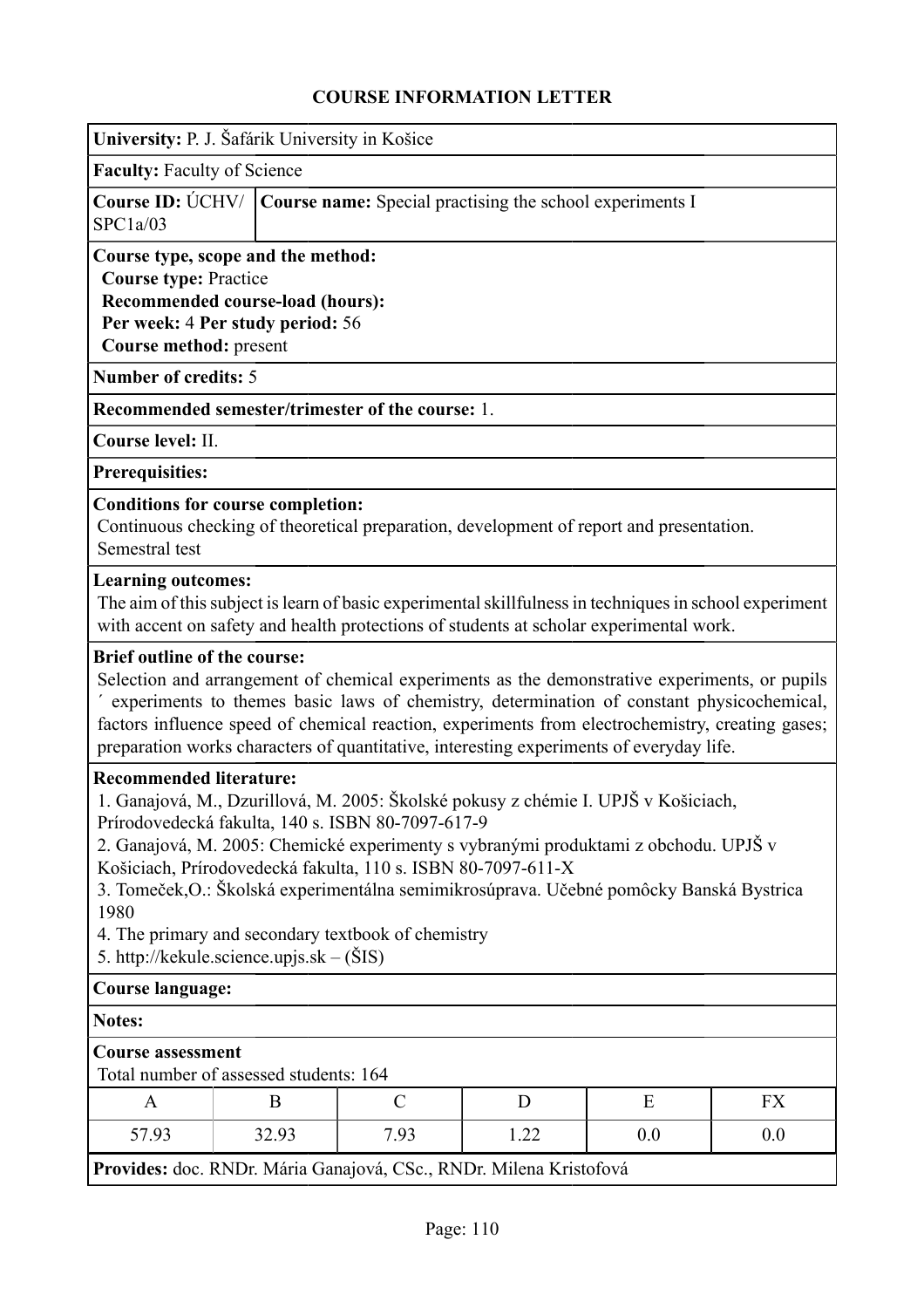**Date of last modification:** 03.02.2014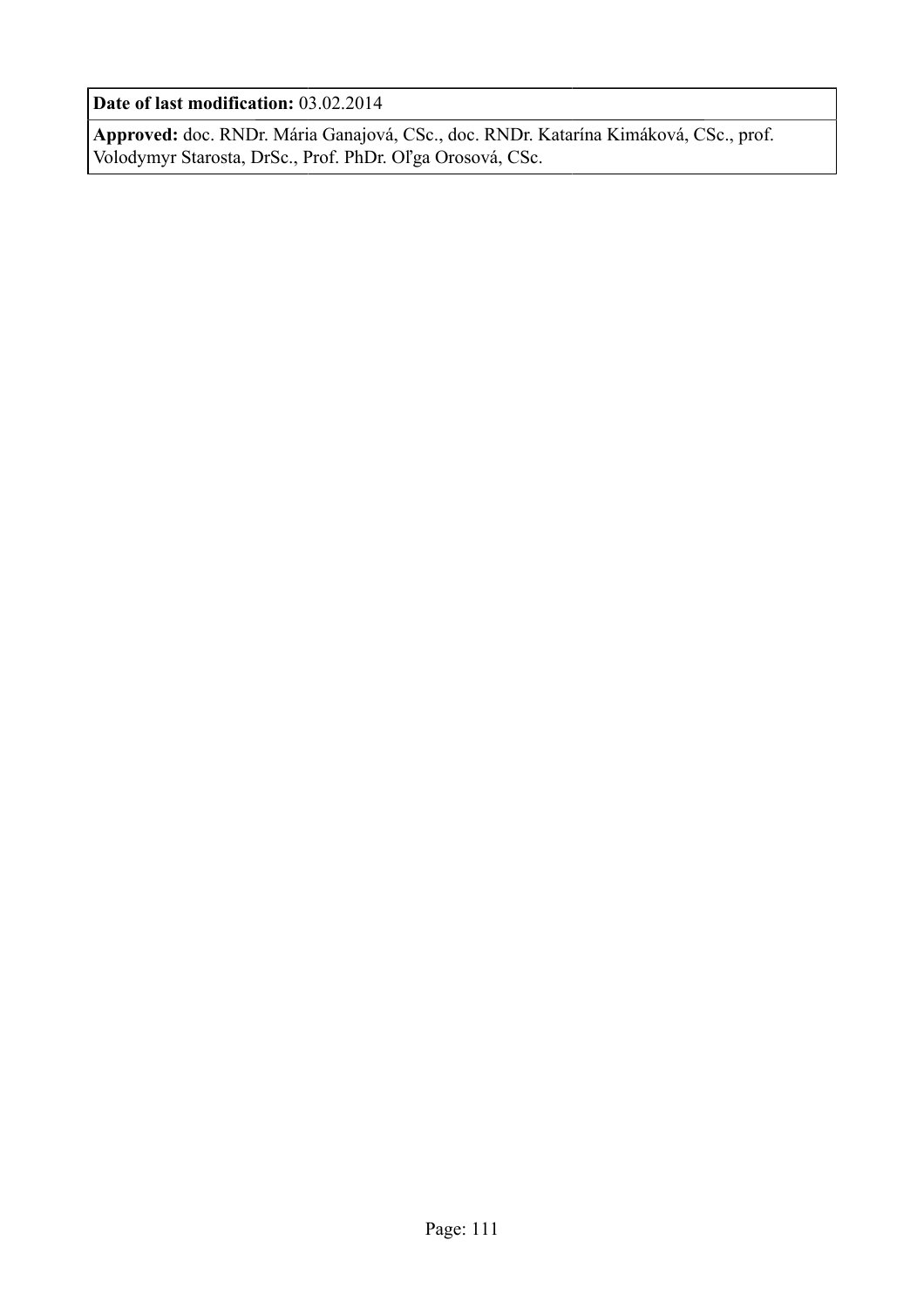**University:** P. J. Šafárik University in Košice

**Faculty:** Faculty of Science

|          | <b>Course ID:</b> UCHV/ Course name: Special practising the school experiments II |
|----------|-----------------------------------------------------------------------------------|
| SPC1b/03 |                                                                                   |

**Course type, scope and the method: Course type:** Practice **Recommended course-load (hours): Per week:** 3 **Per study period:** 42 **Course method:** present

**Number of credits:** 3

**Recommended semester/trimester of the course:** 2.

**Course level:** II.

**Prerequisities:**

#### **Conditions for course completion:**

The knowledge of the reaction mechanism of the main tests of several organic compounds derivatives and the ability of their laboratory realization are required. Written tests: more than 50% from each one is required.

#### **Learning outcomes:**

The students will become familiar with the basic laboratory skills and techniques that they can apply in demonstrating experiments in their future career as a teacher. The rules of healthy and safety laboratory work are emphasised.

#### **Brief outline of the course:**

Qualitative analysis of organic compounds

Alkanes - preparation of methane

Alkenes preparation and addition reactions of ethene, addition reactionf of β-carotene

Alkynes, Aromatic hydrocarbons and their derivatives – preparation of benzene, aromatic electrophilic substitution reactions – nitration of toluene and naphthalene, preparation of benzyl bromide

Halogenoderivatives – preparation of chloroethane, chloroform, methyl iodide, iodoform

Hydroxoderivatives – properties and reactivity - methanol, ethanol, ethylene glycol, glycerol, preparation of sodium ethanolate and sodium phenoxide, bromation of phenol, colour reactions of phenols, naphtols

Oxoderivatives – diethyl ether – preparation and properties, Aldehydes and Ketones – preparation of formaldehyde, oxidation of formaldehyde, acetone – addition of sodium hydrogensulfite

Carboxylic acids and their derivatives – preparation and properties of soap

Natural compounds – carbohydrates, proteins, amino acids, lipids

Factors that affect the rate of chemical reactions – temperature and concentration

Isolation of the fragrant components using steam distillation

#### **Recommended literature:**

1. Smik, L., Merva, L., Brutovská, A: Technika a didaktika školských pokusov, Vyd.Rektorát UPJŠ,Košice,1988

2. Smik, L. a kol.: Špeciálna didaktika chémie II.,Vyd.Rektorát UPJŠ,Košice, 1984

3. Internal scripts -Školské pokusy z organickej chémie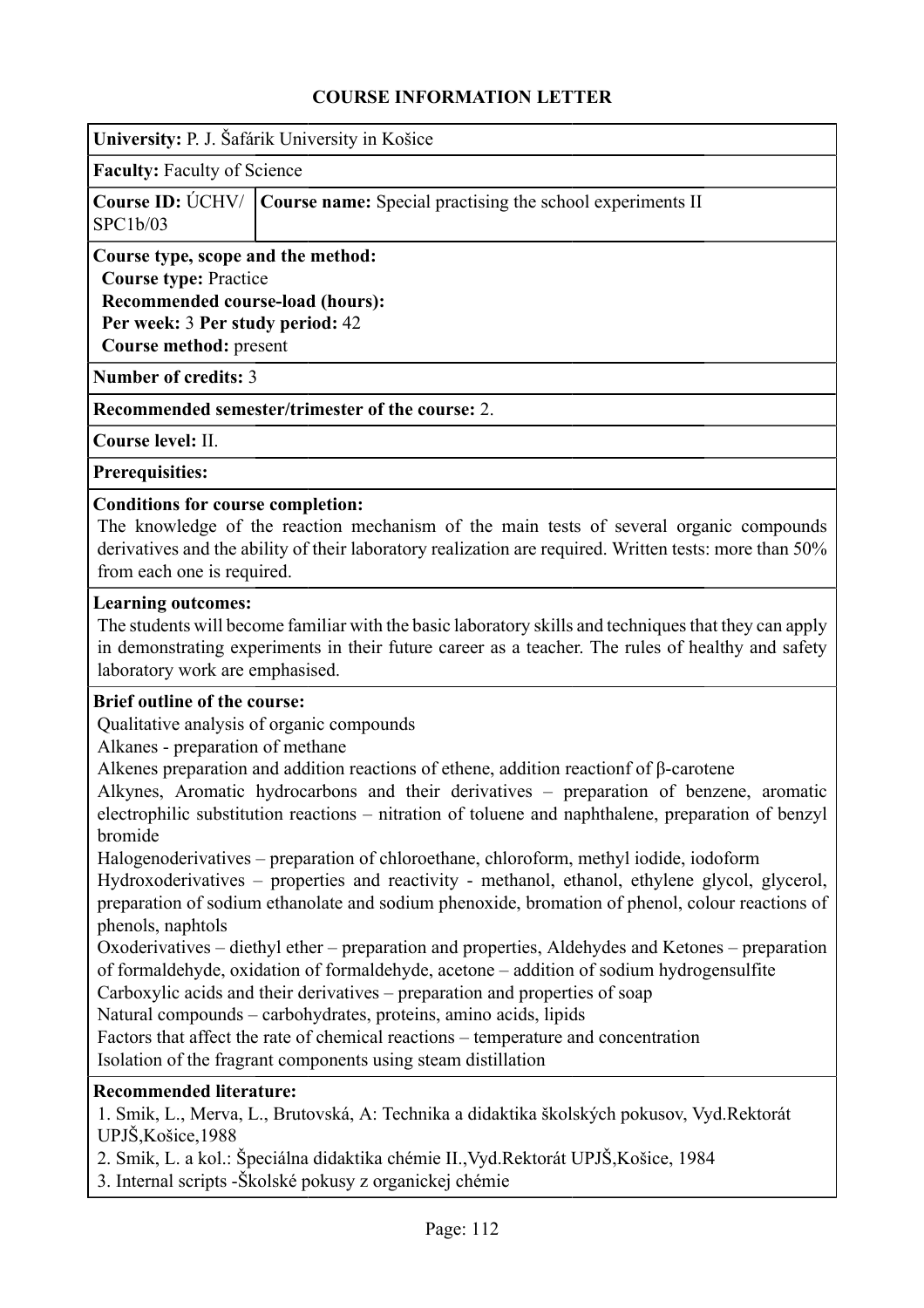| <b>Course language:</b><br>slovak                                                                                                                 |                                                                  |                     |  |  |  |  |
|---------------------------------------------------------------------------------------------------------------------------------------------------|------------------------------------------------------------------|---------------------|--|--|--|--|
| Notes:                                                                                                                                            |                                                                  |                     |  |  |  |  |
| <b>Course assessment</b>                                                                                                                          | Total number of assessed students: 139                           |                     |  |  |  |  |
| A                                                                                                                                                 | B                                                                | <b>FX</b><br>Ε<br>D |  |  |  |  |
| 31.65                                                                                                                                             | 27.34<br>5.76<br>0.0<br>21.58<br>13.67                           |                     |  |  |  |  |
|                                                                                                                                                   | Provides: RNDr. Jana Špaková Raschmanová, PhD., RNDr. Ján Elečko |                     |  |  |  |  |
| <b>Date of last modification: 03.02.2014</b>                                                                                                      |                                                                  |                     |  |  |  |  |
| Approved: doc. RNDr. Mária Ganajová, CSc., doc. RNDr. Katarína Kimáková, CSc., prof.<br>Volodymyr Starosta, DrSc., Prof. PhDr. Oľga Orosová, CSc. |                                                                  |                     |  |  |  |  |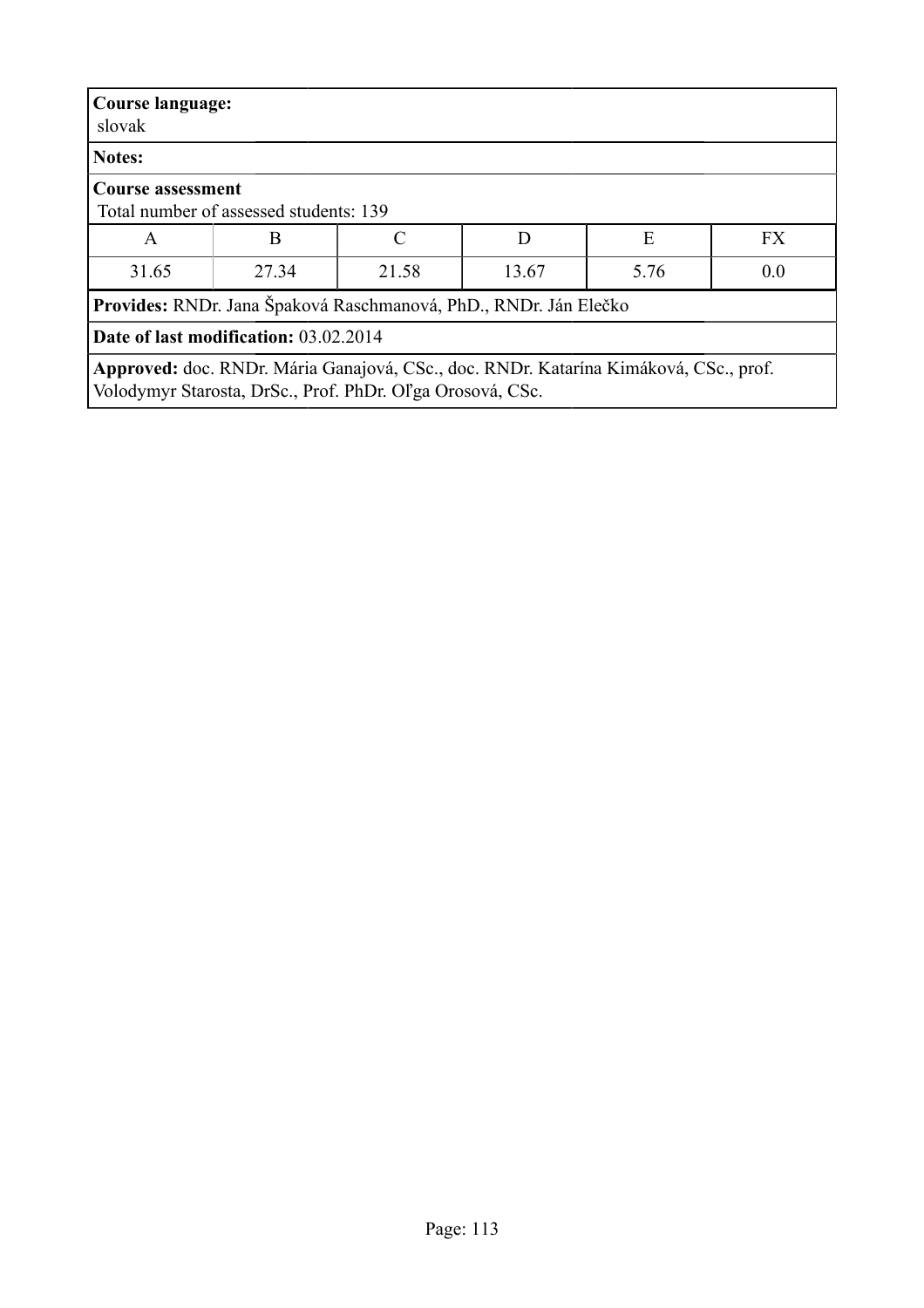|                                                                                                                                                                                                                                                                                                                                                                                                                                                                                                                       | University: P. J. Šafárik University in Košice                                                                                                         |                                                           |   |                                                                                                                                                                                                                                                                                         |    |  |
|-----------------------------------------------------------------------------------------------------------------------------------------------------------------------------------------------------------------------------------------------------------------------------------------------------------------------------------------------------------------------------------------------------------------------------------------------------------------------------------------------------------------------|--------------------------------------------------------------------------------------------------------------------------------------------------------|-----------------------------------------------------------|---|-----------------------------------------------------------------------------------------------------------------------------------------------------------------------------------------------------------------------------------------------------------------------------------------|----|--|
|                                                                                                                                                                                                                                                                                                                                                                                                                                                                                                                       | <b>Faculty: Faculty of Science</b>                                                                                                                     |                                                           |   |                                                                                                                                                                                                                                                                                         |    |  |
| STOX/04                                                                                                                                                                                                                                                                                                                                                                                                                                                                                                               | Course ID: UCHV/<br><b>Course name: Special Toxicology</b>                                                                                             |                                                           |   |                                                                                                                                                                                                                                                                                         |    |  |
| Course method: present                                                                                                                                                                                                                                                                                                                                                                                                                                                                                                | Course type, scope and the method:<br>Course type: Lecture / Practice<br>Recommended course-load (hours):<br>Per week: $2/1$ Per study period: $28/14$ |                                                           |   |                                                                                                                                                                                                                                                                                         |    |  |
| <b>Number of credits: 5</b>                                                                                                                                                                                                                                                                                                                                                                                                                                                                                           |                                                                                                                                                        |                                                           |   |                                                                                                                                                                                                                                                                                         |    |  |
|                                                                                                                                                                                                                                                                                                                                                                                                                                                                                                                       |                                                                                                                                                        | Recommended semester/trimester of the course: 3.          |   |                                                                                                                                                                                                                                                                                         |    |  |
| Course level: II.                                                                                                                                                                                                                                                                                                                                                                                                                                                                                                     |                                                                                                                                                        |                                                           |   |                                                                                                                                                                                                                                                                                         |    |  |
|                                                                                                                                                                                                                                                                                                                                                                                                                                                                                                                       | Prerequisities: ÚCHV/ZTOX/04                                                                                                                           |                                                           |   |                                                                                                                                                                                                                                                                                         |    |  |
|                                                                                                                                                                                                                                                                                                                                                                                                                                                                                                                       | <b>Conditions for course completion:</b>                                                                                                               |                                                           |   |                                                                                                                                                                                                                                                                                         |    |  |
| <b>Learning outcomes:</b>                                                                                                                                                                                                                                                                                                                                                                                                                                                                                             |                                                                                                                                                        |                                                           |   | Goal of the course is to provide the students with a knowledge of toxicology of organic and<br>inorganic compounds, drugs, food additives, e.g., safety of substances, designation of substances<br>in accordance of norm of European Union and order of Government of Slovak Republic. |    |  |
| <b>Brief outline of the course:</b>                                                                                                                                                                                                                                                                                                                                                                                                                                                                                   |                                                                                                                                                        |                                                           |   | Goal of the course is to provide the students with a knowledge of toxicology of organic and<br>inorganic compounds, drugs, food additives, e.g., safety of substances, designation of substances                                                                                        |    |  |
| in accordance of norm of European Union and order of Government of Slovak Republic.<br><b>Recommended literature:</b><br>J. A. Timbrell: Introduction to Toxicology, Taylor and Francis, London 1989.<br>H. Kenneth Dillon, Mat H. Ho: Biological Monitoring of Exposure to<br>Chemicals: Metals, John Wiley & Sons, New York 1991.<br>V. E. Forbes, T. L. Forbes: Toxicology in Theory and Practice, Chapmane Hall, London 1994.<br>H. M. Stahr: Analytical Methods in Toxicology, John Wiley & Sons, New York 1991. |                                                                                                                                                        |                                                           |   |                                                                                                                                                                                                                                                                                         |    |  |
| <b>Course language:</b>                                                                                                                                                                                                                                                                                                                                                                                                                                                                                               |                                                                                                                                                        |                                                           |   |                                                                                                                                                                                                                                                                                         |    |  |
| <b>Notes:</b>                                                                                                                                                                                                                                                                                                                                                                                                                                                                                                         |                                                                                                                                                        |                                                           |   |                                                                                                                                                                                                                                                                                         |    |  |
| <b>Course assessment</b><br>Total number of assessed students: 187                                                                                                                                                                                                                                                                                                                                                                                                                                                    |                                                                                                                                                        |                                                           |   |                                                                                                                                                                                                                                                                                         |    |  |
| A                                                                                                                                                                                                                                                                                                                                                                                                                                                                                                                     | B                                                                                                                                                      | $\mathcal{C}$                                             | D | E                                                                                                                                                                                                                                                                                       | FX |  |
| 49.2                                                                                                                                                                                                                                                                                                                                                                                                                                                                                                                  | 24.6<br>17.65<br>0.0<br>6.42<br>2.14                                                                                                                   |                                                           |   |                                                                                                                                                                                                                                                                                         |    |  |
|                                                                                                                                                                                                                                                                                                                                                                                                                                                                                                                       |                                                                                                                                                        | Provides: prof. RNDr. Katarína Györyová, DrSc.            |   |                                                                                                                                                                                                                                                                                         |    |  |
|                                                                                                                                                                                                                                                                                                                                                                                                                                                                                                                       | Date of last modification: 03.02.2014                                                                                                                  |                                                           |   |                                                                                                                                                                                                                                                                                         |    |  |
|                                                                                                                                                                                                                                                                                                                                                                                                                                                                                                                       |                                                                                                                                                        | Volodymyr Starosta, DrSc., Prof. PhDr. Oľga Orosová, CSc. |   | Approved: doc. RNDr. Mária Ganajová, CSc., doc. RNDr. Katarína Kimáková, CSc., prof.                                                                                                                                                                                                    |    |  |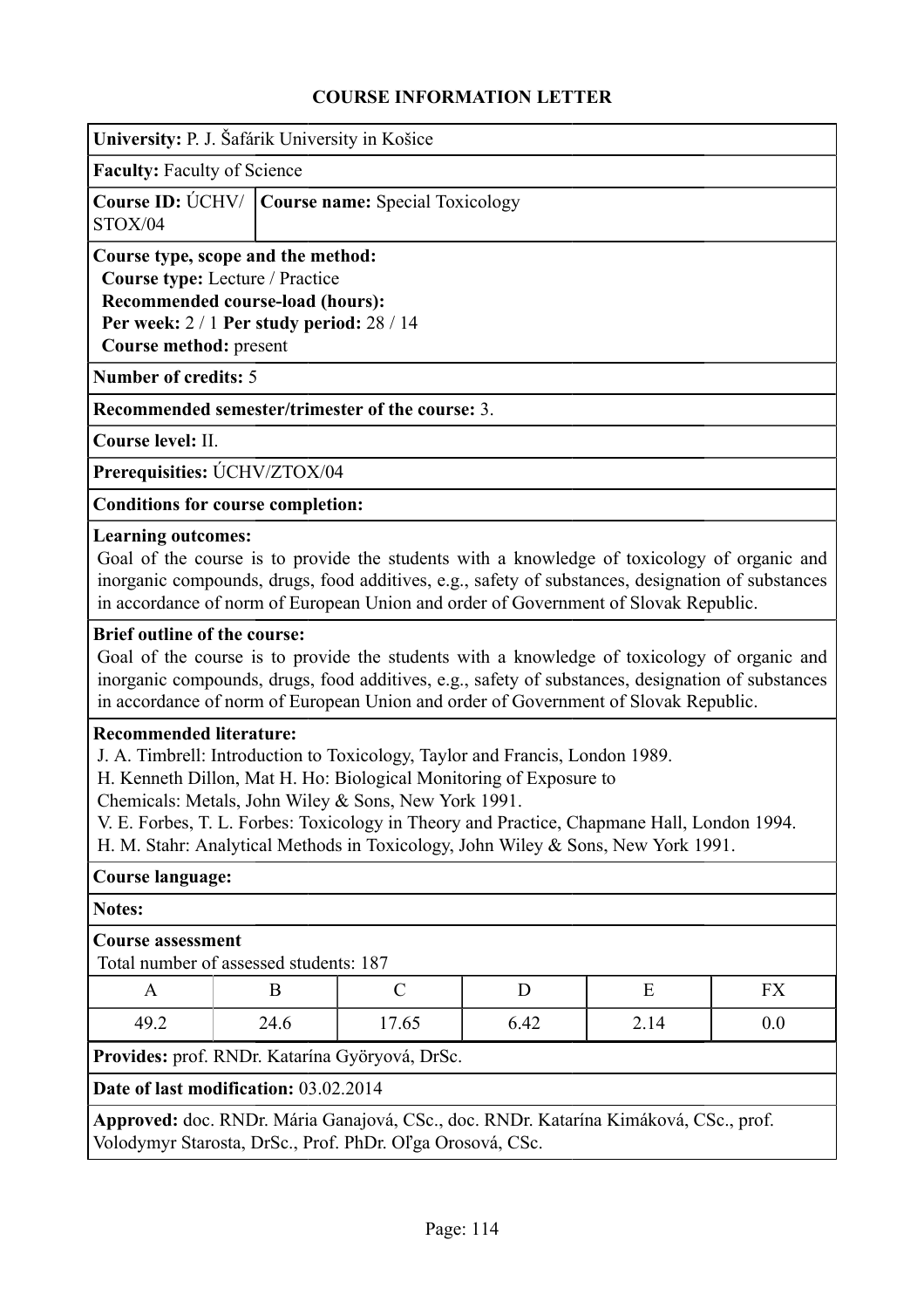| University: P. J. Šafárik University in Košice                                                                                                                                                                                                                                                      |                                    |             |       |
|-----------------------------------------------------------------------------------------------------------------------------------------------------------------------------------------------------------------------------------------------------------------------------------------------------|------------------------------------|-------------|-------|
|                                                                                                                                                                                                                                                                                                     | <b>Faculty: Faculty of Science</b> |             |       |
| Course ID: ÚTVŠ/<br>TVa/11                                                                                                                                                                                                                                                                          | Course name: Sports Activities I.  |             |       |
| Course type, scope and the method:<br><b>Course type: Practice</b><br><b>Recommended course-load (hours):</b>                                                                                                                                                                                       |                                    |             |       |
| Per week: 2 Per study period: 28<br>Course method: present                                                                                                                                                                                                                                          |                                    |             |       |
| <b>Number of credits: 2</b>                                                                                                                                                                                                                                                                         |                                    |             |       |
| Recommended semester/trimester of the course: 1.                                                                                                                                                                                                                                                    |                                    |             |       |
| Course level: I., I.II., II.                                                                                                                                                                                                                                                                        |                                    |             |       |
| <b>Prerequisities:</b>                                                                                                                                                                                                                                                                              |                                    |             |       |
| <b>Conditions for course completion:</b>                                                                                                                                                                                                                                                            |                                    |             |       |
| <b>Learning outcomes:</b>                                                                                                                                                                                                                                                                           |                                    |             |       |
| <b>Brief outline of the course:</b>                                                                                                                                                                                                                                                                 |                                    |             |       |
| <b>Recommended literature:</b>                                                                                                                                                                                                                                                                      |                                    |             |       |
| <b>Course language:</b>                                                                                                                                                                                                                                                                             |                                    |             |       |
| <b>Notes:</b>                                                                                                                                                                                                                                                                                       |                                    |             |       |
| <b>Course assessment</b><br>Total number of assessed students: 5375                                                                                                                                                                                                                                 |                                    |             |       |
| abs                                                                                                                                                                                                                                                                                                 |                                    | $\mathbf n$ | neabs |
| 85.54                                                                                                                                                                                                                                                                                               | 4.69<br>9.77                       |             |       |
| Provides: PaedDr. Imrich Staško, doc. PhDr. Ivan Šulc, CSc., doc. Mgr. Rastislav Feč, PhD., Mgr.<br>Ivan Matúš, PhD., Mgr. Zuzana Küchelová, Mgr. Peter Bakalár, PhD., PaedDr. Ivan Uher, PhD.,<br>PaedDr. Milena Švedová, PhD., Mgr. Agata Horbacz, PhD., Mgr. Marek Valanský, Mgr. Dávid<br>Kaško |                                    |             |       |
|                                                                                                                                                                                                                                                                                                     |                                    |             |       |
| Date of last modification: 15.01.2014                                                                                                                                                                                                                                                               |                                    |             |       |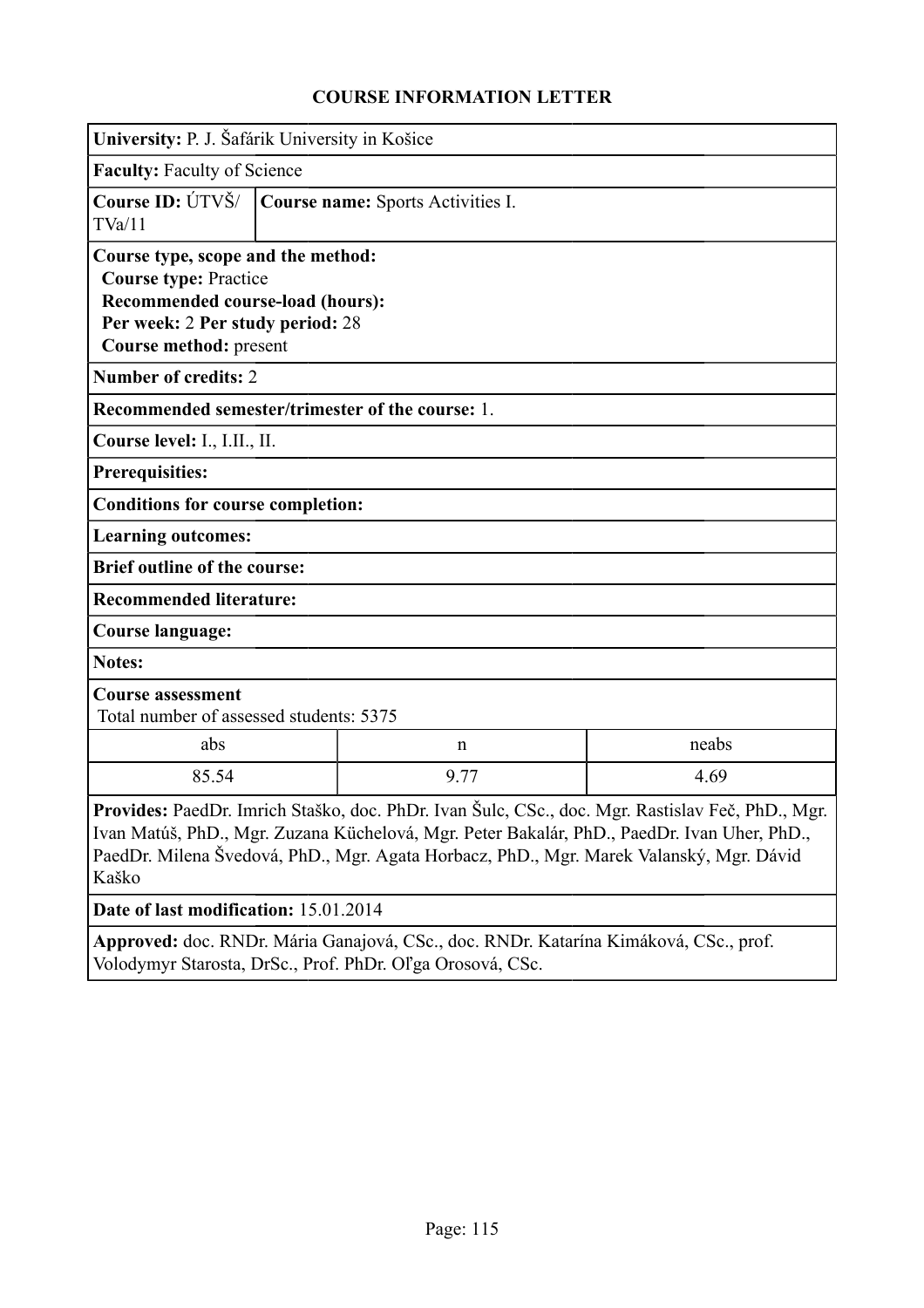|                                                                                                                                                                                                                                                                                                     | University: P. J. Šafárik University in Košice |              |       |  |  |
|-----------------------------------------------------------------------------------------------------------------------------------------------------------------------------------------------------------------------------------------------------------------------------------------------------|------------------------------------------------|--------------|-------|--|--|
|                                                                                                                                                                                                                                                                                                     | <b>Faculty: Faculty of Science</b>             |              |       |  |  |
| Course ID: ÚTVŠ/<br>TVb/11                                                                                                                                                                                                                                                                          | Course name: Sports Activities II.             |              |       |  |  |
| Course type, scope and the method:<br><b>Course type: Practice</b><br>Recommended course-load (hours):<br>Per week: 2 Per study period: 28<br>Course method: present                                                                                                                                |                                                |              |       |  |  |
| <b>Number of credits: 2</b>                                                                                                                                                                                                                                                                         |                                                |              |       |  |  |
| Recommended semester/trimester of the course: 2.                                                                                                                                                                                                                                                    |                                                |              |       |  |  |
| Course level: I., I.II., II.                                                                                                                                                                                                                                                                        |                                                |              |       |  |  |
| <b>Prerequisities:</b>                                                                                                                                                                                                                                                                              |                                                |              |       |  |  |
| <b>Conditions for course completion:</b>                                                                                                                                                                                                                                                            |                                                |              |       |  |  |
| <b>Learning outcomes:</b>                                                                                                                                                                                                                                                                           |                                                |              |       |  |  |
| <b>Brief outline of the course:</b>                                                                                                                                                                                                                                                                 |                                                |              |       |  |  |
| <b>Recommended literature:</b>                                                                                                                                                                                                                                                                      |                                                |              |       |  |  |
| <b>Course language:</b>                                                                                                                                                                                                                                                                             |                                                |              |       |  |  |
| <b>Notes:</b>                                                                                                                                                                                                                                                                                       |                                                |              |       |  |  |
| <b>Course assessment</b><br>Total number of assessed students: 3950                                                                                                                                                                                                                                 |                                                |              |       |  |  |
| abs                                                                                                                                                                                                                                                                                                 |                                                | $\mathsf{n}$ | neabs |  |  |
| 81.62                                                                                                                                                                                                                                                                                               | 13.75<br>4.63                                  |              |       |  |  |
| Provides: PaedDr. Imrich Staško, doc. Mgr. Rastislav Feč, PhD., doc. PhDr. Ivan Šulc, CSc., Mgr.<br>Ivan Matúš, PhD., Mgr. Zuzana Küchelová, PaedDr. Ivan Uher, PhD., Mgr. Peter Bakalár, PhD.,<br>PaedDr. Milena Švedová, PhD., Mgr. Agata Horbacz, PhD., Mgr. Marek Valanský, Mgr. Dávid<br>Kaško |                                                |              |       |  |  |
| Date of last modification: 15.01.2014                                                                                                                                                                                                                                                               |                                                |              |       |  |  |
|                                                                                                                                                                                                                                                                                                     |                                                |              |       |  |  |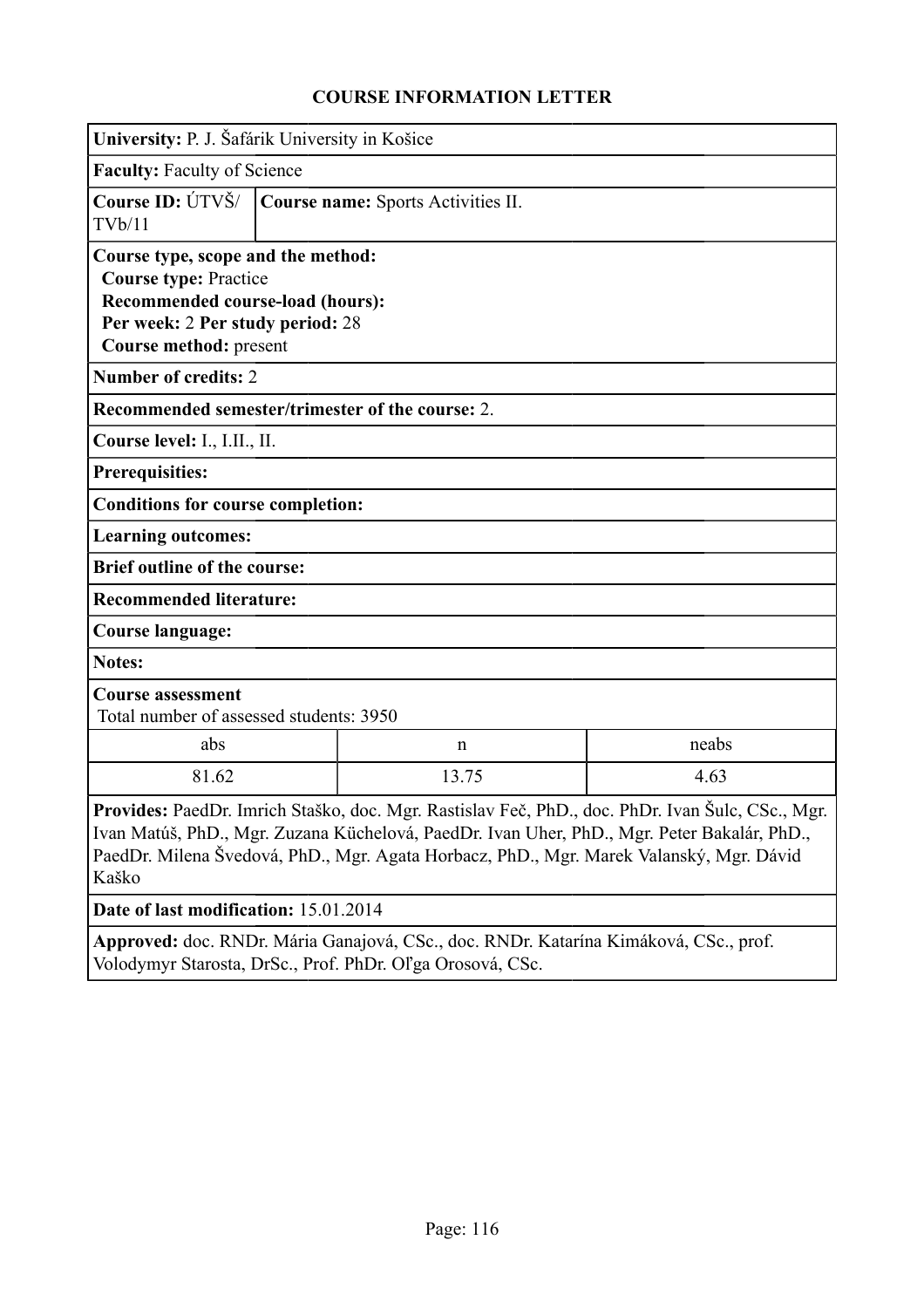|                                                                     | University: P. J. Šafárik University in Košice                                                                                                                       |                                                                                                                                                                                                                                                                                                   |       |  |  |  |
|---------------------------------------------------------------------|----------------------------------------------------------------------------------------------------------------------------------------------------------------------|---------------------------------------------------------------------------------------------------------------------------------------------------------------------------------------------------------------------------------------------------------------------------------------------------|-------|--|--|--|
|                                                                     | <b>Faculty: Faculty of Science</b>                                                                                                                                   |                                                                                                                                                                                                                                                                                                   |       |  |  |  |
| Course ID: ÚTVŠ/<br>TVc/11                                          | Course name: Sports Activities III.                                                                                                                                  |                                                                                                                                                                                                                                                                                                   |       |  |  |  |
|                                                                     | Course type, scope and the method:<br><b>Course type: Practice</b><br>Recommended course-load (hours):<br>Per week: 2 Per study period: 28<br>Course method: present |                                                                                                                                                                                                                                                                                                   |       |  |  |  |
| <b>Number of credits: 2</b>                                         |                                                                                                                                                                      |                                                                                                                                                                                                                                                                                                   |       |  |  |  |
| Recommended semester/trimester of the course: 3.                    |                                                                                                                                                                      |                                                                                                                                                                                                                                                                                                   |       |  |  |  |
| Course level: I., I.II., II.                                        |                                                                                                                                                                      |                                                                                                                                                                                                                                                                                                   |       |  |  |  |
| <b>Prerequisities:</b>                                              |                                                                                                                                                                      |                                                                                                                                                                                                                                                                                                   |       |  |  |  |
| <b>Conditions for course completion:</b>                            |                                                                                                                                                                      |                                                                                                                                                                                                                                                                                                   |       |  |  |  |
| <b>Learning outcomes:</b>                                           |                                                                                                                                                                      |                                                                                                                                                                                                                                                                                                   |       |  |  |  |
| <b>Brief outline of the course:</b>                                 |                                                                                                                                                                      |                                                                                                                                                                                                                                                                                                   |       |  |  |  |
| <b>Recommended literature:</b>                                      |                                                                                                                                                                      |                                                                                                                                                                                                                                                                                                   |       |  |  |  |
| <b>Course language:</b>                                             |                                                                                                                                                                      |                                                                                                                                                                                                                                                                                                   |       |  |  |  |
| <b>Notes:</b>                                                       |                                                                                                                                                                      |                                                                                                                                                                                                                                                                                                   |       |  |  |  |
| <b>Course assessment</b><br>Total number of assessed students: 3291 |                                                                                                                                                                      |                                                                                                                                                                                                                                                                                                   |       |  |  |  |
| abs                                                                 |                                                                                                                                                                      | $\mathbf n$                                                                                                                                                                                                                                                                                       | neabs |  |  |  |
| 88.0                                                                | 5.47<br>6.53                                                                                                                                                         |                                                                                                                                                                                                                                                                                                   |       |  |  |  |
| Kaško                                                               |                                                                                                                                                                      | <b>Provides:</b> PaedDr. Imrich Staško, doc. Mgr. Rastislav Feč, PhD., doc. PhDr. Ivan Šulc, CSc., Mgr.<br>Ivan Matúš, PhD., Mgr. Zuzana Küchelová, PaedDr. Ivan Uher, PhD., PaedDr. Milena Švedová,<br>PhD., Mgr. Peter Bakalár, PhD., Mgr. Agata Horbacz, PhD., Mgr. Marek Valanský, Mgr. Dávid |       |  |  |  |
| Date of last modification: 15.01.2014                               |                                                                                                                                                                      |                                                                                                                                                                                                                                                                                                   |       |  |  |  |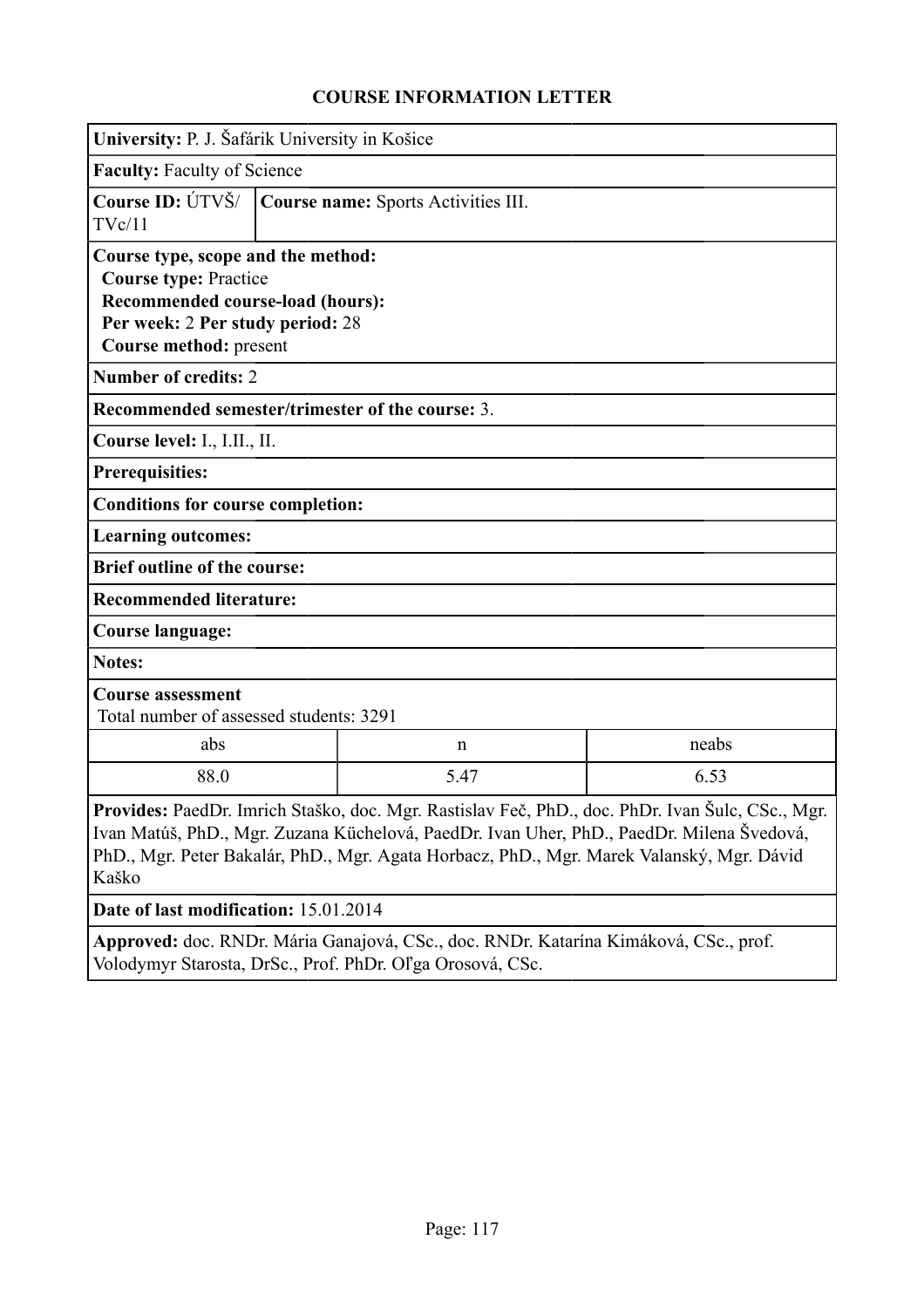|                                                                                                                                                                      | University: P. J. Šafárik University in Košice |                                                                                                                                                                                                                                                                                                   |       |  |  |
|----------------------------------------------------------------------------------------------------------------------------------------------------------------------|------------------------------------------------|---------------------------------------------------------------------------------------------------------------------------------------------------------------------------------------------------------------------------------------------------------------------------------------------------|-------|--|--|
|                                                                                                                                                                      | <b>Faculty: Faculty of Science</b>             |                                                                                                                                                                                                                                                                                                   |       |  |  |
| Course ID: ÚTVŠ/<br>TVd/11                                                                                                                                           | Course name: Sports Activities IV.             |                                                                                                                                                                                                                                                                                                   |       |  |  |
| Course type, scope and the method:<br><b>Course type: Practice</b><br>Recommended course-load (hours):<br>Per week: 2 Per study period: 28<br>Course method: present |                                                |                                                                                                                                                                                                                                                                                                   |       |  |  |
| <b>Number of credits: 2</b>                                                                                                                                          |                                                |                                                                                                                                                                                                                                                                                                   |       |  |  |
| Recommended semester/trimester of the course: 4.                                                                                                                     |                                                |                                                                                                                                                                                                                                                                                                   |       |  |  |
| Course level: I., I.II., II.                                                                                                                                         |                                                |                                                                                                                                                                                                                                                                                                   |       |  |  |
| <b>Prerequisities:</b>                                                                                                                                               |                                                |                                                                                                                                                                                                                                                                                                   |       |  |  |
| <b>Conditions for course completion:</b>                                                                                                                             |                                                |                                                                                                                                                                                                                                                                                                   |       |  |  |
| <b>Learning outcomes:</b>                                                                                                                                            |                                                |                                                                                                                                                                                                                                                                                                   |       |  |  |
| <b>Brief outline of the course:</b>                                                                                                                                  |                                                |                                                                                                                                                                                                                                                                                                   |       |  |  |
| <b>Recommended literature:</b>                                                                                                                                       |                                                |                                                                                                                                                                                                                                                                                                   |       |  |  |
| <b>Course language:</b>                                                                                                                                              |                                                |                                                                                                                                                                                                                                                                                                   |       |  |  |
| <b>Notes:</b>                                                                                                                                                        |                                                |                                                                                                                                                                                                                                                                                                   |       |  |  |
| <b>Course assessment</b><br>Total number of assessed students: 2314                                                                                                  |                                                |                                                                                                                                                                                                                                                                                                   |       |  |  |
| abs                                                                                                                                                                  |                                                | $\mathbf n$                                                                                                                                                                                                                                                                                       | neabs |  |  |
| 84.05                                                                                                                                                                | 7.74<br>8.21                                   |                                                                                                                                                                                                                                                                                                   |       |  |  |
| Kaško                                                                                                                                                                |                                                | <b>Provides:</b> PaedDr. Imrich Staško, doc. Mgr. Rastislav Feč, PhD., doc. PhDr. Ivan Šulc, CSc., Mgr.<br>Ivan Matúš, PhD., Mgr. Zuzana Küchelová, PaedDr. Milena Švedová, PhD., Mgr. Peter Bakalár,<br>PhD., PaedDr. Ivan Uher, PhD., Mgr. Agata Horbacz, PhD., Mgr. Marek Valanský, Mgr. Dávid |       |  |  |
| Date of last modification: 15.01.2014                                                                                                                                |                                                |                                                                                                                                                                                                                                                                                                   |       |  |  |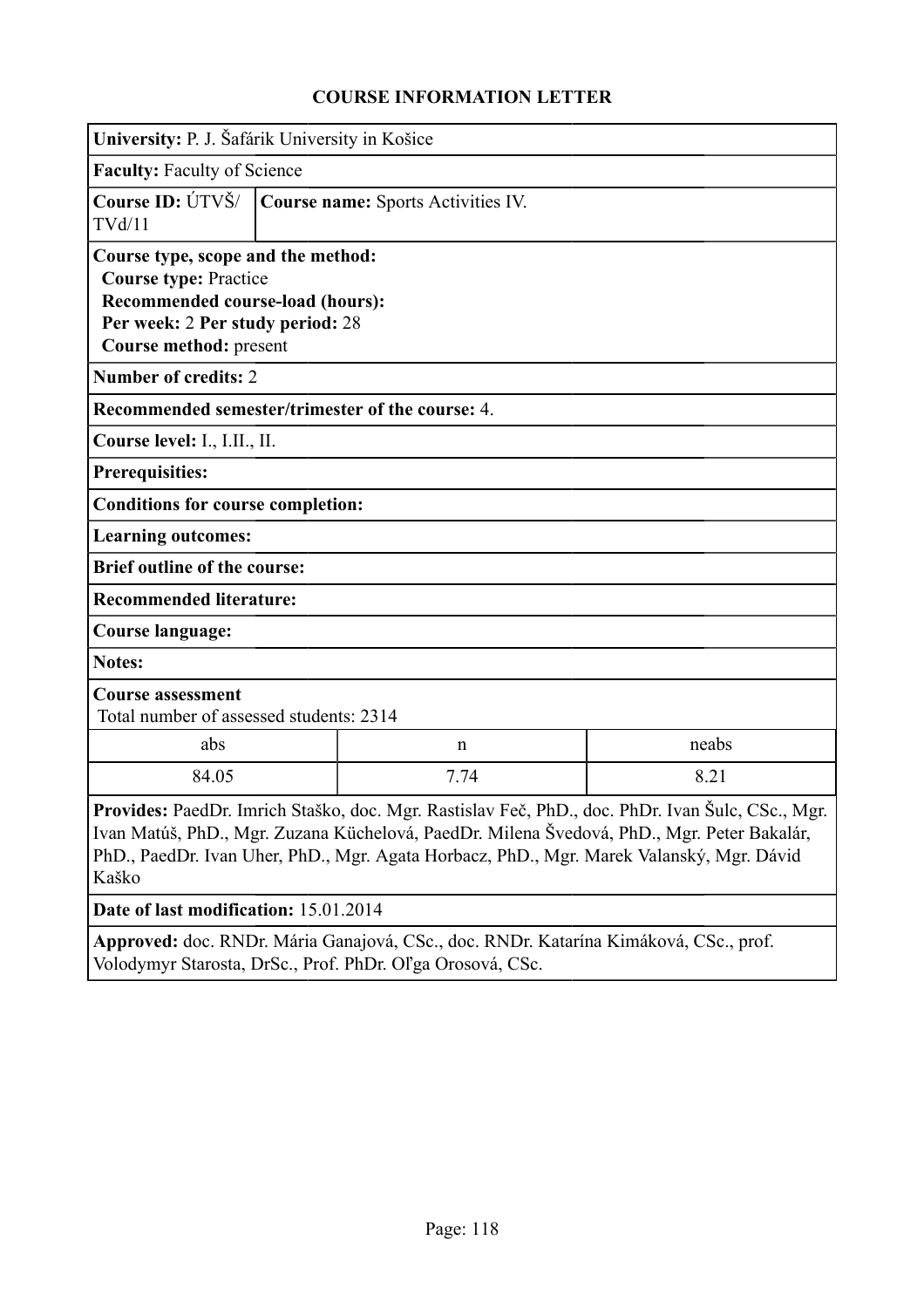| University: P. J. Šafárik University in Košice                                                                                                                                                                                                                                                                                                  |                                                                                                                                                                                            |               |     |      |     |
|-------------------------------------------------------------------------------------------------------------------------------------------------------------------------------------------------------------------------------------------------------------------------------------------------------------------------------------------------|--------------------------------------------------------------------------------------------------------------------------------------------------------------------------------------------|---------------|-----|------|-----|
|                                                                                                                                                                                                                                                                                                                                                 | <b>Faculty: Faculty of Science</b>                                                                                                                                                         |               |     |      |     |
| Course ID: ÚCHV/<br>SAZ1/03                                                                                                                                                                                                                                                                                                                     | Course name: Stereochemistry of Inorganic Compounds                                                                                                                                        |               |     |      |     |
| Course type, scope and the method:<br><b>Course type: Practice</b><br>Recommended course-load (hours):<br>Per week: 3 Per study period: 42<br>Course method: present                                                                                                                                                                            |                                                                                                                                                                                            |               |     |      |     |
| <b>Number of credits: 4</b>                                                                                                                                                                                                                                                                                                                     |                                                                                                                                                                                            |               |     |      |     |
| Recommended semester/trimester of the course: 1.                                                                                                                                                                                                                                                                                                |                                                                                                                                                                                            |               |     |      |     |
| Course level: II.                                                                                                                                                                                                                                                                                                                               |                                                                                                                                                                                            |               |     |      |     |
| <b>Prerequisities:</b>                                                                                                                                                                                                                                                                                                                          |                                                                                                                                                                                            |               |     |      |     |
| <b>Conditions for course completion:</b>                                                                                                                                                                                                                                                                                                        |                                                                                                                                                                                            |               |     |      |     |
| <b>Learning outcomes:</b>                                                                                                                                                                                                                                                                                                                       |                                                                                                                                                                                            |               |     |      |     |
| <b>Brief outline of the course:</b><br>Symmetry, elements of symmetry, point groups, symmetrical properties of orbitals and bonds.<br>Principles of stereochemistry, VSEPR, configuration of molecules, polyhedra, regular and<br>semiregular polyhedra. Valence shells with 4–12 electron pairs, geometry of molecules and periodic<br>system. |                                                                                                                                                                                            |               |     |      |     |
|                                                                                                                                                                                                                                                                                                                                                 | <b>Recommended literature:</b><br>Kepert, D. L.: Inorganic Stereochemistry. Springer-Verlag, Berlin, 1982.<br>Kettle, S. F. A.: Symmetry and Structure. John Wiley & Sons, New York, 1985. |               |     |      |     |
| <b>Course language:</b>                                                                                                                                                                                                                                                                                                                         |                                                                                                                                                                                            |               |     |      |     |
| <b>Notes:</b>                                                                                                                                                                                                                                                                                                                                   |                                                                                                                                                                                            |               |     |      |     |
|                                                                                                                                                                                                                                                                                                                                                 | <b>Course assessment</b><br>Total number of assessed students: 41                                                                                                                          |               |     |      |     |
| A                                                                                                                                                                                                                                                                                                                                               | B                                                                                                                                                                                          | $\mathcal{C}$ | D   | Ε    | FX  |
| 58.54                                                                                                                                                                                                                                                                                                                                           | 21.95                                                                                                                                                                                      | 17.07         | 0.0 | 2.44 | 0.0 |
|                                                                                                                                                                                                                                                                                                                                                 | Provides: doc. RNDr. Vladimír Zeleňák, PhD.                                                                                                                                                |               |     |      |     |
| Date of last modification: 03.02.2014                                                                                                                                                                                                                                                                                                           |                                                                                                                                                                                            |               |     |      |     |
| Approved: doc. RNDr. Mária Ganajová, CSc., doc. RNDr. Katarína Kimáková, CSc., prof.<br>Volodymyr Starosta, DrSc., Prof. PhDr. Oľga Orosová, CSc.                                                                                                                                                                                               |                                                                                                                                                                                            |               |     |      |     |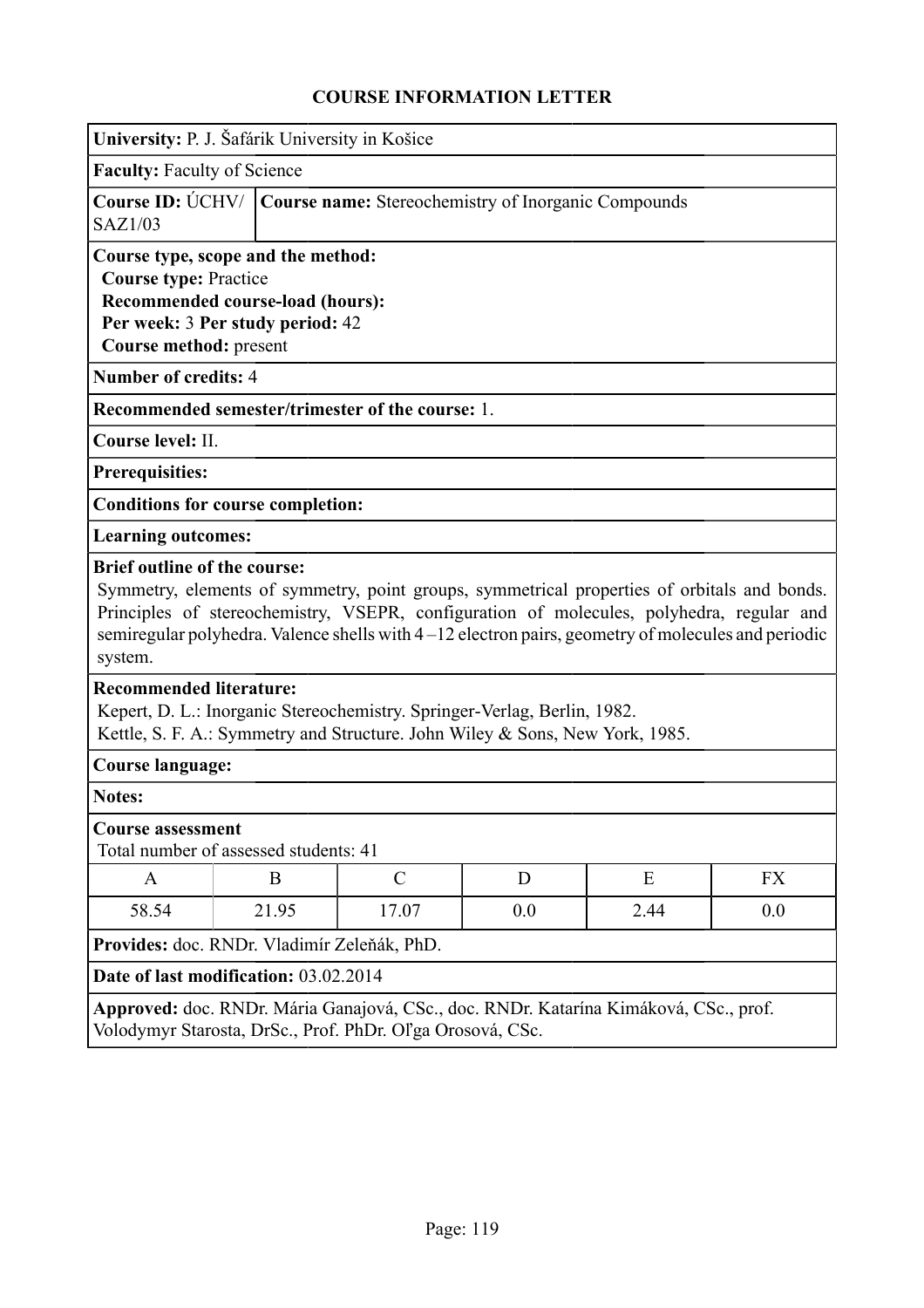| University: P. J. Šafárik University in Košice                                                                                                         |     |                                            |     |     |           |  |
|--------------------------------------------------------------------------------------------------------------------------------------------------------|-----|--------------------------------------------|-----|-----|-----------|--|
| <b>Faculty: Faculty of Science</b>                                                                                                                     |     |                                            |     |     |           |  |
| Course ID: $\bigcirc$ BEV/  <br><b>SVK/01</b>                                                                                                          |     | Course name: Student Scientific Conference |     |     |           |  |
| Course type, scope and the method:<br><b>Course type:</b><br>Recommended course-load (hours):<br>Per week: Per study period:<br>Course method: present |     |                                            |     |     |           |  |
| <b>Number of credits: 4</b>                                                                                                                            |     |                                            |     |     |           |  |
| Recommended semester/trimester of the course: 2.                                                                                                       |     |                                            |     |     |           |  |
| Course level: I., II.                                                                                                                                  |     |                                            |     |     |           |  |
| <b>Prerequisities:</b>                                                                                                                                 |     |                                            |     |     |           |  |
| <b>Conditions for course completion:</b>                                                                                                               |     |                                            |     |     |           |  |
| <b>Learning outcomes:</b>                                                                                                                              |     |                                            |     |     |           |  |
| <b>Brief outline of the course:</b>                                                                                                                    |     |                                            |     |     |           |  |
| <b>Recommended literature:</b>                                                                                                                         |     |                                            |     |     |           |  |
| <b>Course language:</b>                                                                                                                                |     |                                            |     |     |           |  |
| <b>Notes:</b>                                                                                                                                          |     |                                            |     |     |           |  |
| <b>Course assessment</b><br>Total number of assessed students: 174                                                                                     |     |                                            |     |     |           |  |
| $\mathbf{A}$                                                                                                                                           | B   | $\mathcal{C}$                              | D   | E   | <b>FX</b> |  |
| 100.0                                                                                                                                                  | 0.0 | 0.0                                        | 0.0 | 0.0 | 0.0       |  |
| <b>Provides:</b>                                                                                                                                       |     |                                            |     |     |           |  |
| Date of last modification: 13.02.2014                                                                                                                  |     |                                            |     |     |           |  |
| Approved: doc. RNDr. Mária Ganajová, CSc., doc. RNDr. Katarína Kimáková, CSc., prof.<br>Volodymyr Starosta, DrSc., Prof. PhDr. Oľga Orosová, CSc.      |     |                                            |     |     |           |  |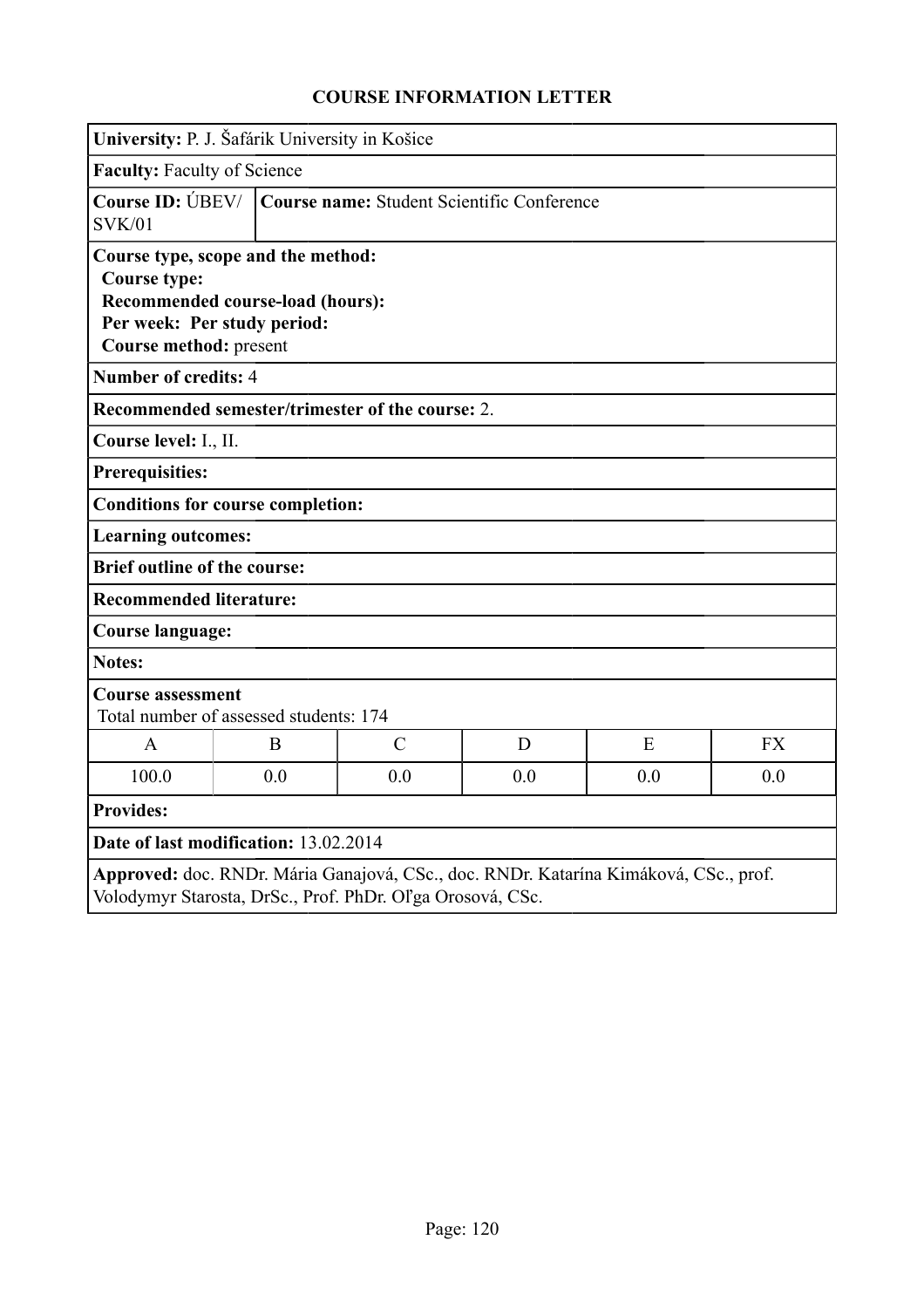|                                                                                                                                                                        | University: P. J. Šafárik University in Košice   |   |  |
|------------------------------------------------------------------------------------------------------------------------------------------------------------------------|--------------------------------------------------|---|--|
|                                                                                                                                                                        | <b>Faculty: Faculty of Science</b>               |   |  |
| Course ID: ÚTVŠ/<br>LKSp//13                                                                                                                                           | Course name: Summer Course-Rafting of TISA River |   |  |
| Course type, scope and the method:<br><b>Course type: Practice</b><br>Recommended course-load (hours):<br>Per week: 36 Per study period: 504<br>Course method: present |                                                  |   |  |
| <b>Number of credits: 2</b>                                                                                                                                            |                                                  |   |  |
|                                                                                                                                                                        | Recommended semester/trimester of the course:    |   |  |
| Course level: I., II.                                                                                                                                                  |                                                  |   |  |
| <b>Prerequisities:</b>                                                                                                                                                 |                                                  |   |  |
| <b>Conditions for course completion:</b>                                                                                                                               |                                                  |   |  |
| <b>Learning outcomes:</b>                                                                                                                                              |                                                  |   |  |
| <b>Brief outline of the course:</b>                                                                                                                                    |                                                  |   |  |
| <b>Recommended literature:</b>                                                                                                                                         |                                                  |   |  |
| <b>Course language:</b>                                                                                                                                                |                                                  |   |  |
| <b>Notes:</b>                                                                                                                                                          |                                                  |   |  |
| <b>Course assessment</b><br>Total number of assessed students: 42                                                                                                      |                                                  |   |  |
|                                                                                                                                                                        | abs                                              | n |  |
|                                                                                                                                                                        | 42.86<br>57.14                                   |   |  |
| Provides: Mgr. Peter Bakalár, PhD.                                                                                                                                     |                                                  |   |  |
| Date of last modification: 15.01.2014                                                                                                                                  |                                                  |   |  |
| Approved: doc. RNDr. Mária Ganajová, CSc., doc. RNDr. Katarína Kimáková, CSc., prof.<br>Volodymyr Starosta, DrSc., Prof. PhDr. Oľga Orosová, CSc.                      |                                                  |   |  |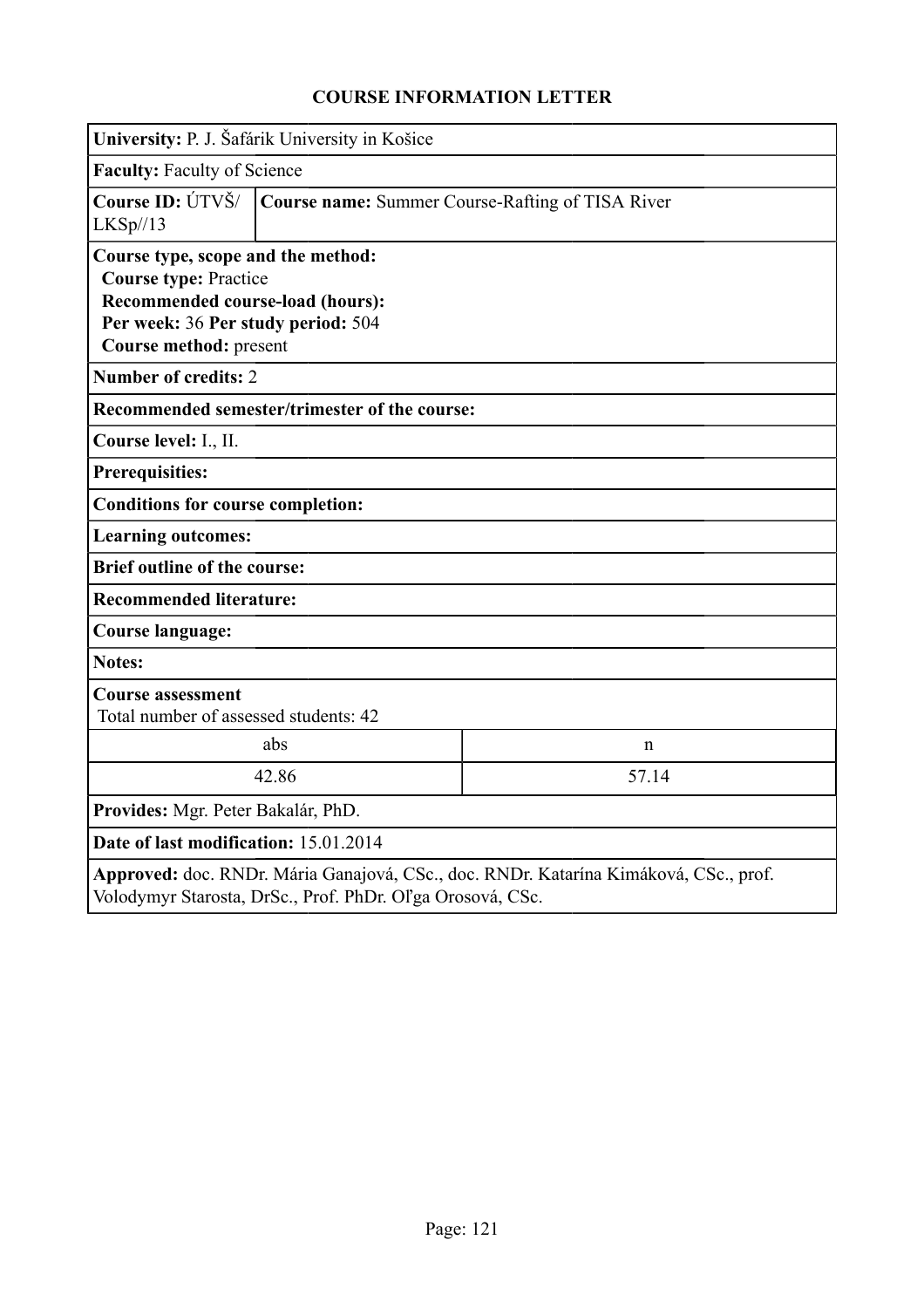| University: P. J. Šafárik University in Košice                                                                                                                         |                              |                                                                                      |  |  |  |
|------------------------------------------------------------------------------------------------------------------------------------------------------------------------|------------------------------|--------------------------------------------------------------------------------------|--|--|--|
| <b>Faculty: Faculty of Science</b>                                                                                                                                     |                              |                                                                                      |  |  |  |
| Course ID: ÚTVŠ/<br>KP/12                                                                                                                                              | Course name: Survival Course |                                                                                      |  |  |  |
| Course type, scope and the method:<br><b>Course type: Practice</b><br>Recommended course-load (hours):<br>Per week: 36 Per study period: 504<br>Course method: present |                              |                                                                                      |  |  |  |
| <b>Number of credits: 2</b>                                                                                                                                            |                              |                                                                                      |  |  |  |
| Recommended semester/trimester of the course:                                                                                                                          |                              |                                                                                      |  |  |  |
| Course level: I., II.                                                                                                                                                  |                              |                                                                                      |  |  |  |
| <b>Prerequisities:</b>                                                                                                                                                 |                              |                                                                                      |  |  |  |
| <b>Conditions for course completion:</b>                                                                                                                               |                              |                                                                                      |  |  |  |
| <b>Learning outcomes:</b>                                                                                                                                              |                              |                                                                                      |  |  |  |
| <b>Brief outline of the course:</b>                                                                                                                                    |                              |                                                                                      |  |  |  |
| <b>Recommended literature:</b>                                                                                                                                         |                              |                                                                                      |  |  |  |
| Course language:                                                                                                                                                       |                              |                                                                                      |  |  |  |
| <b>Notes:</b>                                                                                                                                                          |                              |                                                                                      |  |  |  |
| <b>Course assessment</b><br>Total number of assessed students: 183                                                                                                     |                              |                                                                                      |  |  |  |
|                                                                                                                                                                        | abs                          | n                                                                                    |  |  |  |
|                                                                                                                                                                        | 40.98<br>59.02               |                                                                                      |  |  |  |
| Provides: Mgr. Marek Valanský                                                                                                                                          |                              |                                                                                      |  |  |  |
| Date of last modification: 15.01.2014                                                                                                                                  |                              |                                                                                      |  |  |  |
| Volodymyr Starosta, DrSc., Prof. PhDr. Oľga Orosová, CSc.                                                                                                              |                              | Approved: doc. RNDr. Mária Ganajová, CSc., doc. RNDr. Katarína Kimáková, CSc., prof. |  |  |  |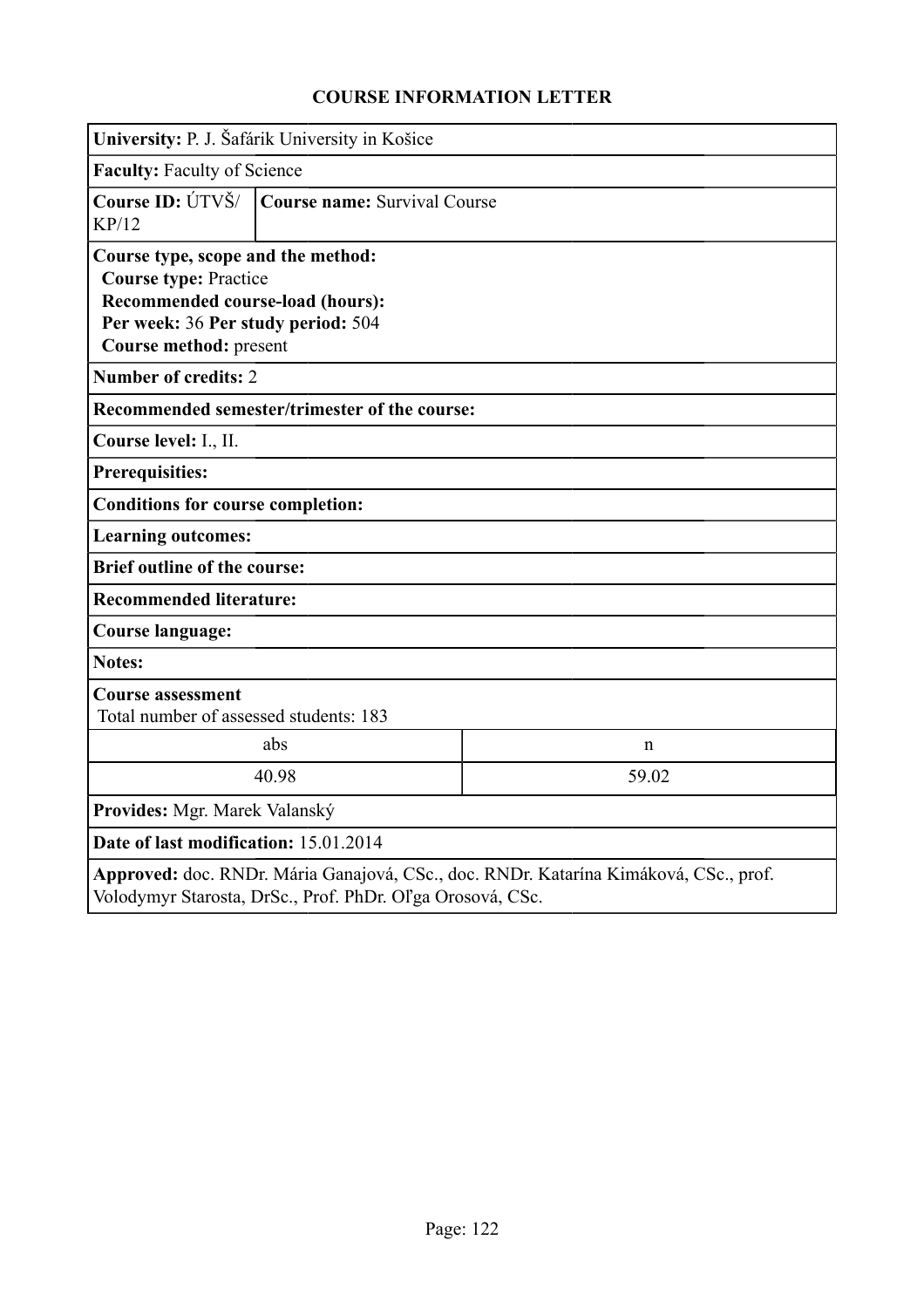|                                                        | University: P. J. Šafárik University in Košice                                                             |               |                                                   |                                                                                      |           |
|--------------------------------------------------------|------------------------------------------------------------------------------------------------------------|---------------|---------------------------------------------------|--------------------------------------------------------------------------------------|-----------|
| <b>Faculty: Faculty of Science</b>                     |                                                                                                            |               |                                                   |                                                                                      |           |
| <b>Course ID:</b><br>KPPaPZ/UPR/03                     |                                                                                                            |               | Course name: The Art of Aiding by Verbal Exchange |                                                                                      |           |
| <b>Course type: Practice</b><br>Course method: present | Course type, scope and the method:<br>Recommended course-load (hours):<br>Per week: 2 Per study period: 28 |               |                                                   |                                                                                      |           |
| <b>Number of credits: 2</b>                            |                                                                                                            |               |                                                   |                                                                                      |           |
|                                                        | Recommended semester/trimester of the course: 2., 4.                                                       |               |                                                   |                                                                                      |           |
| Course level: II.                                      |                                                                                                            |               |                                                   |                                                                                      |           |
| <b>Prerequisities:</b>                                 |                                                                                                            |               |                                                   |                                                                                      |           |
|                                                        | <b>Conditions for course completion:</b>                                                                   |               |                                                   |                                                                                      |           |
| <b>Learning outcomes:</b>                              |                                                                                                            |               |                                                   |                                                                                      |           |
| <b>Brief outline of the course:</b>                    |                                                                                                            |               |                                                   |                                                                                      |           |
| <b>Recommended literature:</b>                         |                                                                                                            |               |                                                   |                                                                                      |           |
| <b>Course language:</b>                                |                                                                                                            |               |                                                   |                                                                                      |           |
| <b>Notes:</b>                                          |                                                                                                            |               |                                                   |                                                                                      |           |
| <b>Course assessment</b>                               | Total number of assessed students: 47                                                                      |               |                                                   |                                                                                      |           |
| $\mathsf{A}$                                           | B                                                                                                          | $\mathcal{C}$ | D                                                 | E                                                                                    | <b>FX</b> |
| 87.23                                                  | 4.26                                                                                                       | 2.13          | 2.13                                              | 0.0                                                                                  | 4.26      |
|                                                        | Provides: Mgr. Ondrej Kalina, PhD.                                                                         |               |                                                   |                                                                                      |           |
|                                                        | Date of last modification: 04.02.2014                                                                      |               |                                                   |                                                                                      |           |
|                                                        | Volodymyr Starosta, DrSc., Prof. PhDr. Oľga Orosová, CSc.                                                  |               |                                                   | Approved: doc. RNDr. Mária Ganajová, CSc., doc. RNDr. Katarína Kimáková, CSc., prof. |           |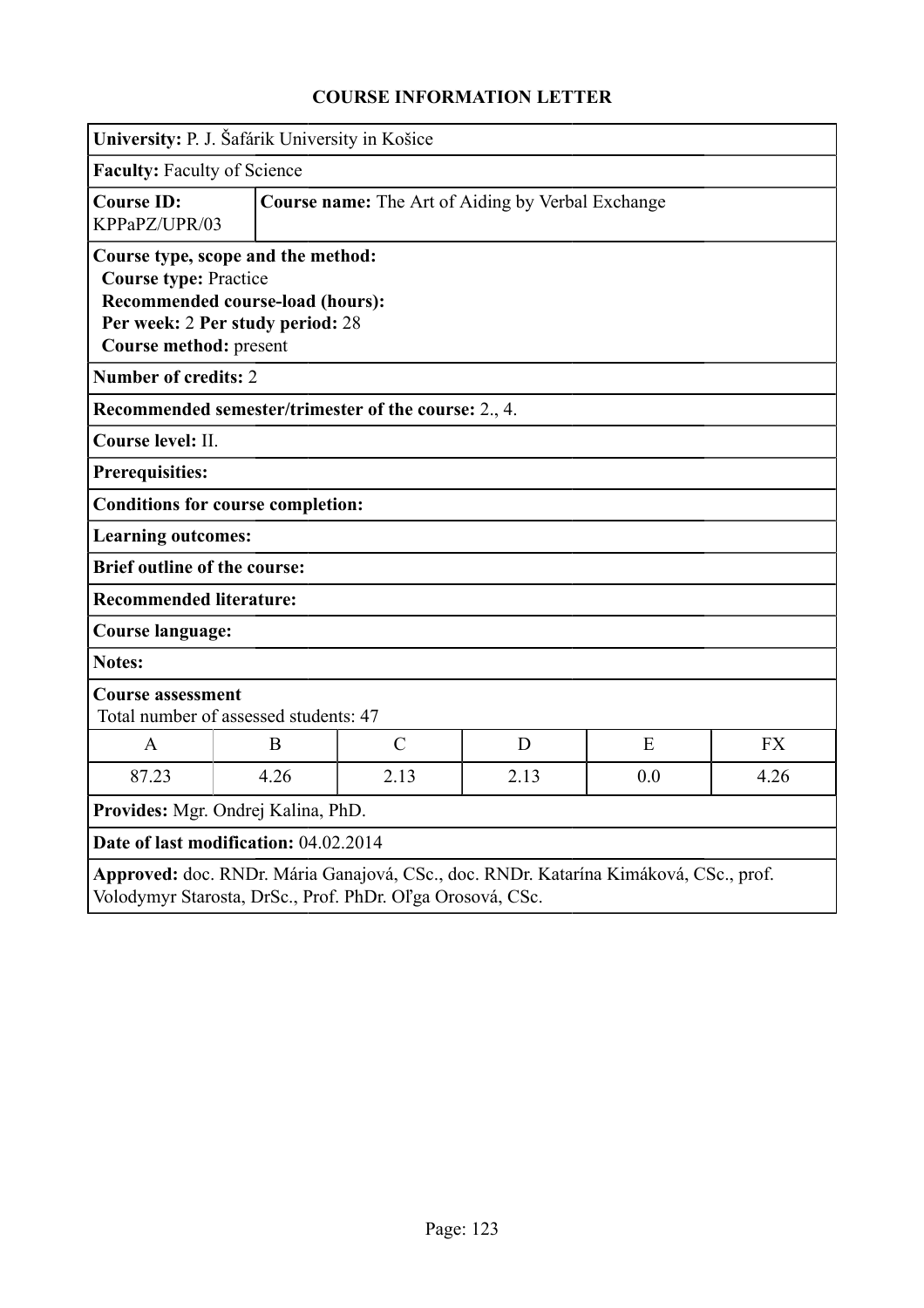|                                                                       | University: P. J. Šafárik University in Košice                                                                                                     |                                                   |   |                                                                                      |           |  |  |
|-----------------------------------------------------------------------|----------------------------------------------------------------------------------------------------------------------------------------------------|---------------------------------------------------|---|--------------------------------------------------------------------------------------|-----------|--|--|
| <b>Faculty: Faculty of Science</b>                                    |                                                                                                                                                    |                                                   |   |                                                                                      |           |  |  |
| Course ID: ÚFV/<br><b>VMV1/04</b>                                     |                                                                                                                                                    | <b>Course name:</b> Using Multimedia in Education |   |                                                                                      |           |  |  |
| Course method: present                                                | Course type, scope and the method:<br>Course type: Lecture / Practice<br>Recommended course-load (hours):<br>Per week: 1/2 Per study period: 14/28 |                                                   |   |                                                                                      |           |  |  |
| <b>Number of credits: 4</b>                                           |                                                                                                                                                    |                                                   |   |                                                                                      |           |  |  |
|                                                                       | Recommended semester/trimester of the course: 2.                                                                                                   |                                                   |   |                                                                                      |           |  |  |
| Course level: II.                                                     |                                                                                                                                                    |                                                   |   |                                                                                      |           |  |  |
| <b>Prerequisities:</b>                                                |                                                                                                                                                    |                                                   |   |                                                                                      |           |  |  |
|                                                                       | <b>Conditions for course completion:</b>                                                                                                           |                                                   |   |                                                                                      |           |  |  |
| <b>Learning outcomes:</b>                                             |                                                                                                                                                    |                                                   |   |                                                                                      |           |  |  |
| <b>Brief outline of the course:</b>                                   |                                                                                                                                                    |                                                   |   |                                                                                      |           |  |  |
| <b>Recommended literature:</b>                                        |                                                                                                                                                    |                                                   |   |                                                                                      |           |  |  |
| <b>Course language:</b>                                               |                                                                                                                                                    |                                                   |   |                                                                                      |           |  |  |
| <b>Notes:</b>                                                         |                                                                                                                                                    |                                                   |   |                                                                                      |           |  |  |
| <b>Course assessment</b>                                              | Total number of assessed students: 85                                                                                                              |                                                   |   |                                                                                      |           |  |  |
| A                                                                     | B                                                                                                                                                  | $\mathcal{C}$                                     | D | E                                                                                    | <b>FX</b> |  |  |
| 85.88                                                                 | 10.59<br>0.0<br>0.0<br>1.18<br>2.35                                                                                                                |                                                   |   |                                                                                      |           |  |  |
| Provides: doc. RNDr. Marián Kireš, PhD., RNDr. Rastislav Adamek, PhD. |                                                                                                                                                    |                                                   |   |                                                                                      |           |  |  |
|                                                                       | Date of last modification: 18.02.2014                                                                                                              |                                                   |   |                                                                                      |           |  |  |
|                                                                       | Volodymyr Starosta, DrSc., Prof. PhDr. Oľga Orosová, CSc.                                                                                          |                                                   |   | Approved: doc. RNDr. Mária Ganajová, CSc., doc. RNDr. Katarína Kimáková, CSc., prof. |           |  |  |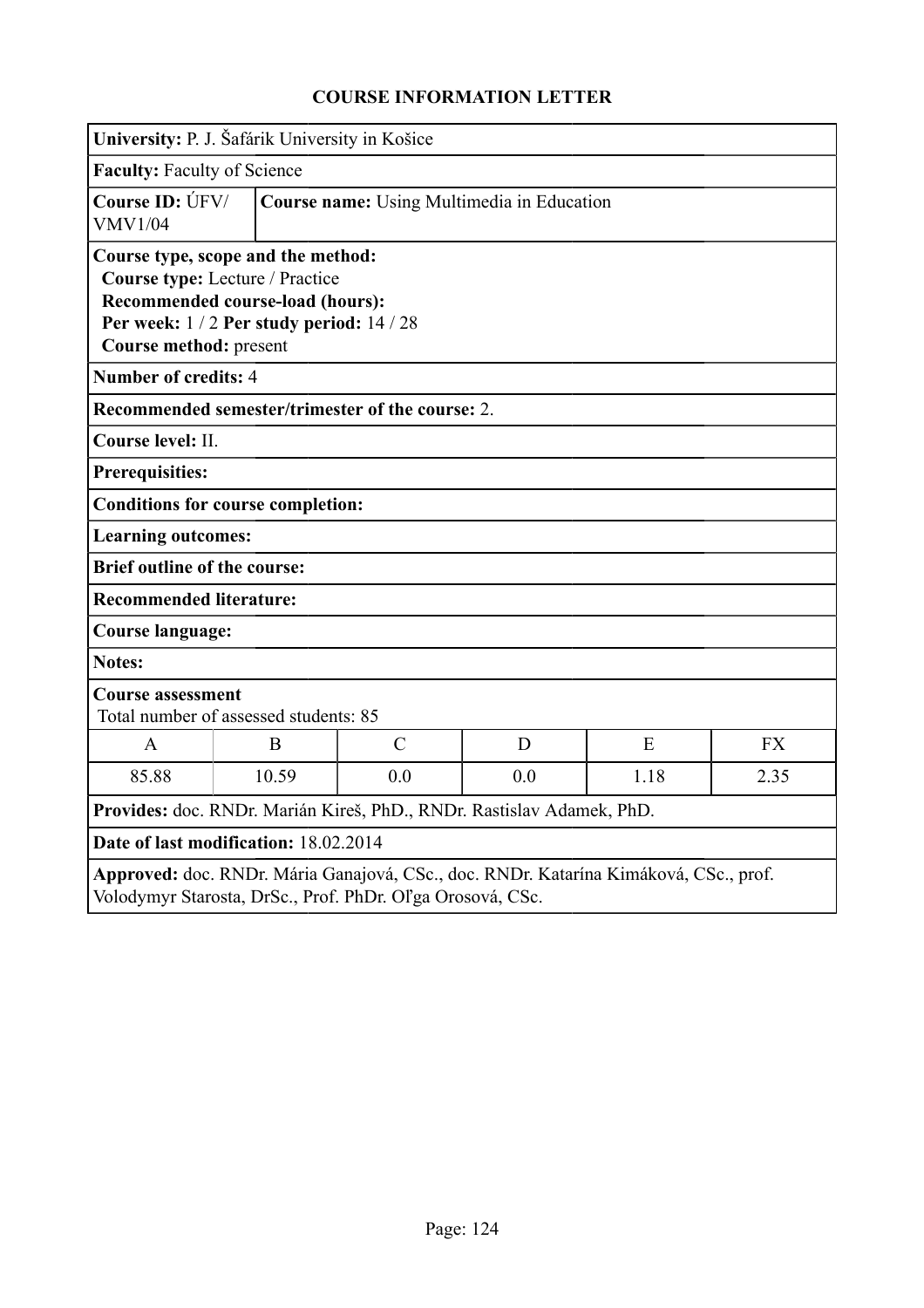| University: P. J. Šafárik University in Košice |
|------------------------------------------------|
|------------------------------------------------|

**Faculty:** Faculty of Science

|         | Course ID: ÚCHV/   Course name: Vybrané kapitoly z chémie |
|---------|-----------------------------------------------------------|
| VKCH/10 |                                                           |

**Course type, scope and the method: Course type:** Lecture / Practice **Recommended course-load (hours):**

**Per week:** 2 / 1 **Per study period:** 28 / 14

**Course method:** present

**Number of credits:** 4

**Recommended semester/trimester of the course:** 1.

**Course level:** II.

**Prerequisities:**

**Conditions for course completion:**

Terminal examination by written form.

#### **Learning outcomes:**

Organic chemistry:

The general review on the basic chemistry of saccharides, lipids, amino acids and peptides. Inorganic chemstry:

To get acquaintance of the students with the stereochemistry of inorganic compounds, methods of the study and its influence on the properties of the compounds. Moreover to get acqaintance of the students with actual direction of inorganic chemistry in the area of nanomaterials.

#### **Brief outline of the course:**

Organic chemistry:

Nomenclature of monosaccharides, their stereochemistry (the Fischer projection, the Haworth projection, conformation of sugars). Monosaccharide derivatives. Ascending reactions. Oligosaccharides and polysaccharides.

Lipids, their structure and classification. Groups of lipids. Triacylglycerols, glycerophospholipids sfingophospholipids, glycosphingolipids.

Amino acids, their nomenclature, classification and stereochemistry. Synthesis of amino acids. Nonribosomal construction of peptides.

Inorganic chemistry:

Symmetry, elements of symmetry, point groups, symmetrical properties of orbitals and bonds. Principles of stereochemistry, VSEPR, configuration of molecules, polyhedra, regular and semiregular polyhedra, the use of concept of symmetry in IR and UV-VIS spectroscopy. Nanochemistry - definition, bonds in nanoparticles and nanopowders, interactions between nanoparticles. Unique properties of nanomaterials, new methods of the synthesis of nanomaterials.

#### **Recommended literature:**

J. McMurry: Organic chemistry, Brooks/Cole, a Thomson Learning Company 2004, Sixth Eddition, ISBN 0534389996.

J. Chomič: Stereochemistry of inorganic compounds, UPJŠ Košice, 1988.

K. J. Klabunde, R. M. Richards: Nanoscale Materials in Chemistry, Wiley-CH, 2009.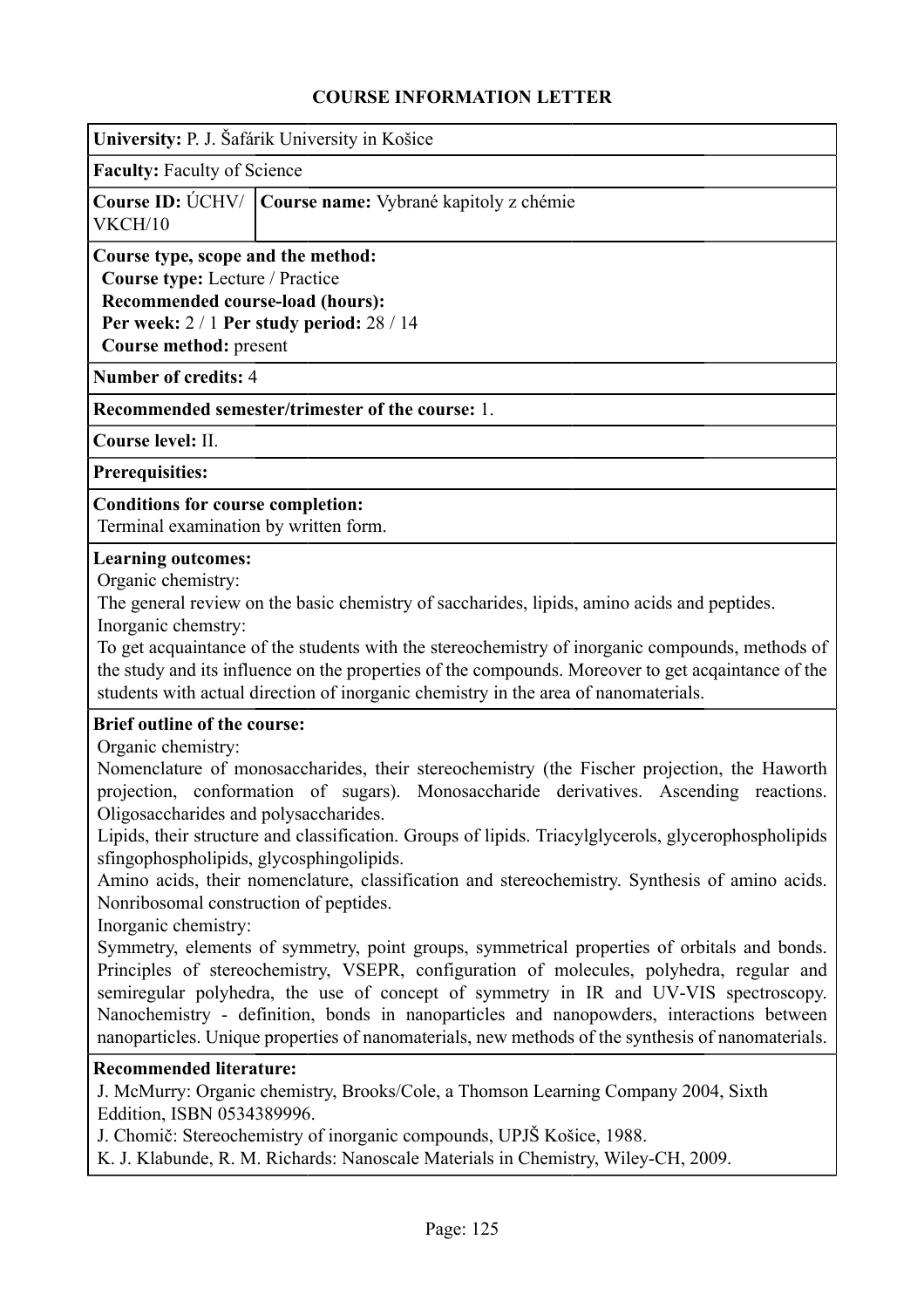| Course language:                                                                                                        |                                                                                      |       |       |      |      |  |  |
|-------------------------------------------------------------------------------------------------------------------------|--------------------------------------------------------------------------------------|-------|-------|------|------|--|--|
| Notes:                                                                                                                  |                                                                                      |       |       |      |      |  |  |
| <b>Course assessment</b><br>Total number of assessed students: 101                                                      |                                                                                      |       |       |      |      |  |  |
| A                                                                                                                       | E<br><b>FX</b><br>C<br>D<br>B                                                        |       |       |      |      |  |  |
| 16.83                                                                                                                   | 20.79                                                                                | 36.63 | 20.79 | 3.96 | 0.99 |  |  |
| Provides: doc. RNDr. Mária Kožurková, CSc., doc. RNDr. Vladimír Zeleňák, PhD., doc. RNDr.<br>Miroslava Martinková, PhD. |                                                                                      |       |       |      |      |  |  |
| Date of last modification: 03.02.2014                                                                                   |                                                                                      |       |       |      |      |  |  |
|                                                                                                                         | Approved: doc. RNDr. Mária Ganajová, CSc., doc. RNDr. Katarína Kimáková, CSc., prof. |       |       |      |      |  |  |

Volodymyr Starosta, DrSc., Prof. PhDr. Oľga Orosová, CSc.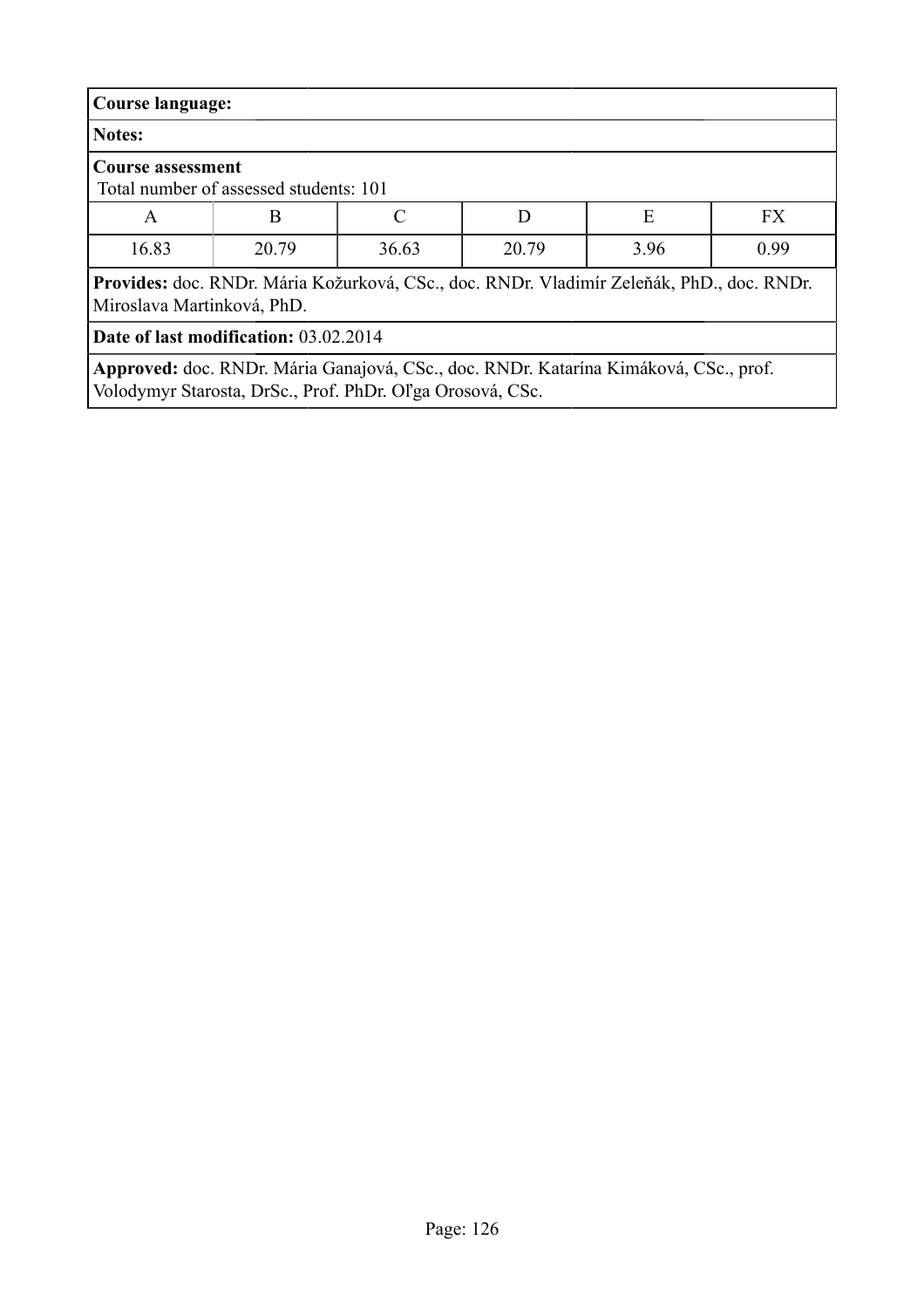|                                                                                                                                                                        | University: P. J. Šafárik University in Košice |             |  |  |  |
|------------------------------------------------------------------------------------------------------------------------------------------------------------------------|------------------------------------------------|-------------|--|--|--|
| <b>Faculty: Faculty of Science</b>                                                                                                                                     |                                                |             |  |  |  |
| Course ID: $\hat{U}$ TVŠ/ $\parallel$<br><b>ZKLS//13</b>                                                                                                               | Course name: Winter Ski Training Course        |             |  |  |  |
| Course type, scope and the method:<br><b>Course type: Practice</b><br>Recommended course-load (hours):<br>Per week: 36 Per study period: 504<br>Course method: present |                                                |             |  |  |  |
| <b>Number of credits: 2</b>                                                                                                                                            |                                                |             |  |  |  |
|                                                                                                                                                                        | Recommended semester/trimester of the course:  |             |  |  |  |
| Course level: I., II.                                                                                                                                                  |                                                |             |  |  |  |
| <b>Prerequisities:</b>                                                                                                                                                 |                                                |             |  |  |  |
| <b>Conditions for course completion:</b>                                                                                                                               |                                                |             |  |  |  |
| <b>Learning outcomes:</b>                                                                                                                                              |                                                |             |  |  |  |
| <b>Brief outline of the course:</b>                                                                                                                                    |                                                |             |  |  |  |
| <b>Recommended literature:</b>                                                                                                                                         |                                                |             |  |  |  |
| Course language:                                                                                                                                                       |                                                |             |  |  |  |
| <b>Notes:</b>                                                                                                                                                          |                                                |             |  |  |  |
| <b>Course assessment</b><br>Total number of assessed students: 59                                                                                                      |                                                |             |  |  |  |
|                                                                                                                                                                        | abs                                            | $\mathbf n$ |  |  |  |
| 25.42<br>74.58                                                                                                                                                         |                                                |             |  |  |  |
| Provides: PaedDr. Imrich Staško, doc. PhDr. Ivan Šulc, CSc.                                                                                                            |                                                |             |  |  |  |
| Date of last modification: 15.01.2014                                                                                                                                  |                                                |             |  |  |  |
| Approved: doc. RNDr. Mária Ganajová, CSc., doc. RNDr. Katarína Kimáková, CSc., prof.<br>Volodymyr Starosta, DrSc., Prof. PhDr. Oľga Orosová, CSc.                      |                                                |             |  |  |  |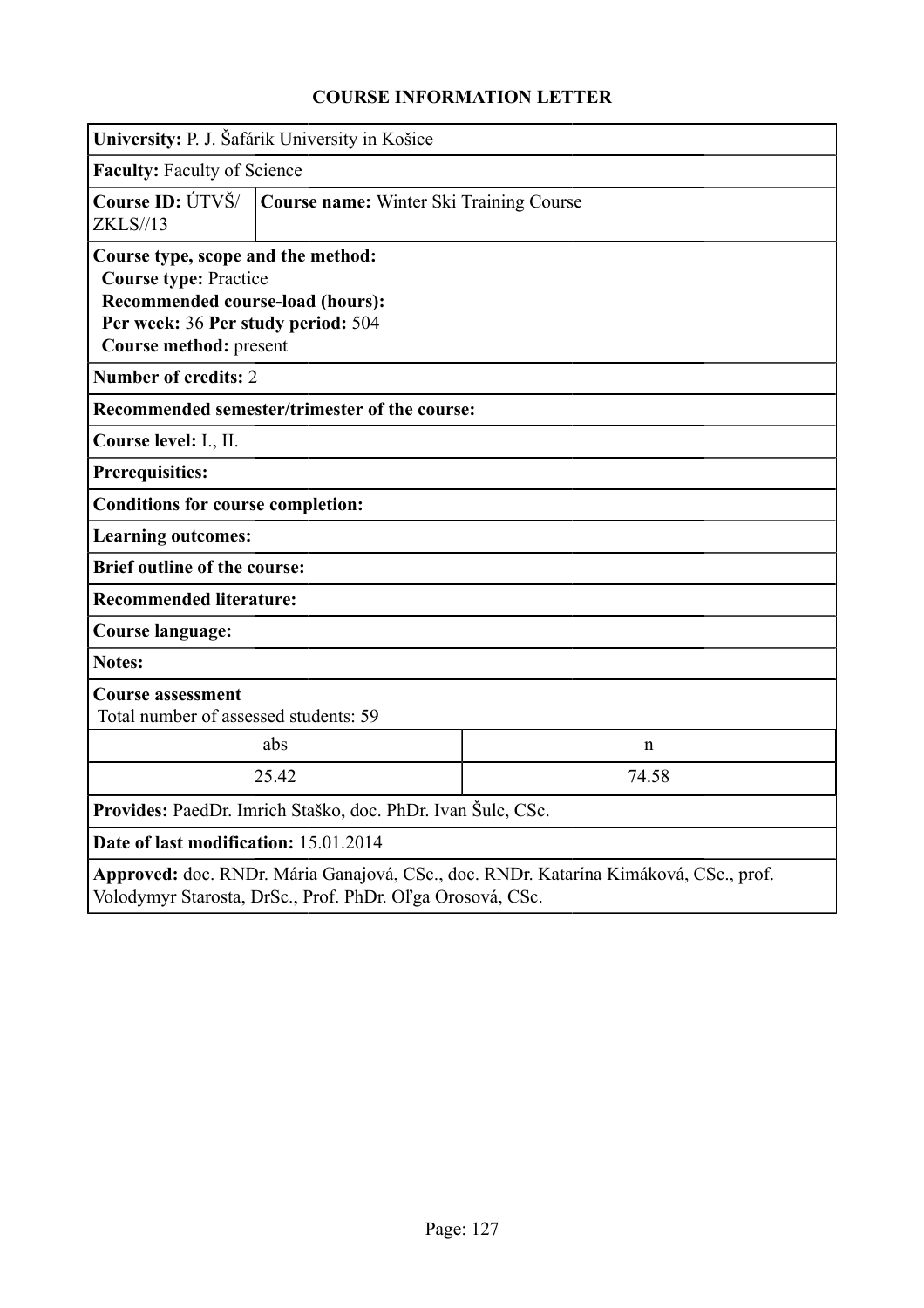|                                                                                                                                                                                                                                                    | University: P. J. Šafárik University in Košice                    |                                                                                                                                                                                                         |      |      |     |  |  |
|----------------------------------------------------------------------------------------------------------------------------------------------------------------------------------------------------------------------------------------------------|-------------------------------------------------------------------|---------------------------------------------------------------------------------------------------------------------------------------------------------------------------------------------------------|------|------|-----|--|--|
| <b>Faculty: Faculty of Science</b>                                                                                                                                                                                                                 |                                                                   |                                                                                                                                                                                                         |      |      |     |  |  |
| Course ID: ÚCHV/   Course name: Xenobiochemistry<br>XBCH/04                                                                                                                                                                                        |                                                                   |                                                                                                                                                                                                         |      |      |     |  |  |
| Course type, scope and the method:<br><b>Course type: Lecture</b><br>Recommended course-load (hours):<br>Per week: 3 Per study period: 42<br>Course method: present                                                                                |                                                                   |                                                                                                                                                                                                         |      |      |     |  |  |
| <b>Number of credits: 5</b>                                                                                                                                                                                                                        |                                                                   |                                                                                                                                                                                                         |      |      |     |  |  |
|                                                                                                                                                                                                                                                    |                                                                   | Recommended semester/trimester of the course: 2.                                                                                                                                                        |      |      |     |  |  |
| Course level: II.                                                                                                                                                                                                                                  |                                                                   |                                                                                                                                                                                                         |      |      |     |  |  |
| <b>Prerequisities:</b>                                                                                                                                                                                                                             |                                                                   |                                                                                                                                                                                                         |      |      |     |  |  |
| test                                                                                                                                                                                                                                               | <b>Conditions for course completion:</b>                          |                                                                                                                                                                                                         |      |      |     |  |  |
| <b>Learning outcomes:</b>                                                                                                                                                                                                                          |                                                                   | Students obtained modern knowledge of xenobiotics metabolism in living organisms                                                                                                                        |      |      |     |  |  |
| <b>Brief outline of the course:</b>                                                                                                                                                                                                                | and their effects, lipid peroxidation.                            | Characterization of metabolism of xenobiotics in the liver. The basic types of biotransformation<br>reactions - oxidation, reduction, hydrolysis, conjugation. Biotransformation enzymes. Free radicals |      |      |     |  |  |
| <b>Recommended literature:</b><br>Z. Ďuračková: Voľné radikály a antioxidanty v medicíne, Slovak akademik press 1998.<br>Z.Vodrážka: Biochémia, Praha, 1996.<br>A. Jindra: Biochémia, molekulárnobiologické a farmakologické aspekty, Praha, 1985. |                                                                   |                                                                                                                                                                                                         |      |      |     |  |  |
| <b>Course language:</b>                                                                                                                                                                                                                            |                                                                   |                                                                                                                                                                                                         |      |      |     |  |  |
| <b>Notes:</b>                                                                                                                                                                                                                                      |                                                                   |                                                                                                                                                                                                         |      |      |     |  |  |
|                                                                                                                                                                                                                                                    | <b>Course assessment</b><br>Total number of assessed students: 32 |                                                                                                                                                                                                         |      |      |     |  |  |
| A                                                                                                                                                                                                                                                  | B                                                                 | $\mathcal{C}$                                                                                                                                                                                           | D    | Ε    | FX  |  |  |
| 59.38                                                                                                                                                                                                                                              | 21.88                                                             | 12.5                                                                                                                                                                                                    | 3.13 | 3.13 | 0.0 |  |  |
| Provides: RNDr. Danica Sabolová, PhD.                                                                                                                                                                                                              |                                                                   |                                                                                                                                                                                                         |      |      |     |  |  |
| Date of last modification: 03.02.2014                                                                                                                                                                                                              |                                                                   |                                                                                                                                                                                                         |      |      |     |  |  |
| Approved: doc. RNDr. Mária Ganajová, CSc., doc. RNDr. Katarína Kimáková, CSc., prof.<br>Volodymyr Starosta, DrSc., Prof. PhDr. Oľga Orosová, CSc.                                                                                                  |                                                                   |                                                                                                                                                                                                         |      |      |     |  |  |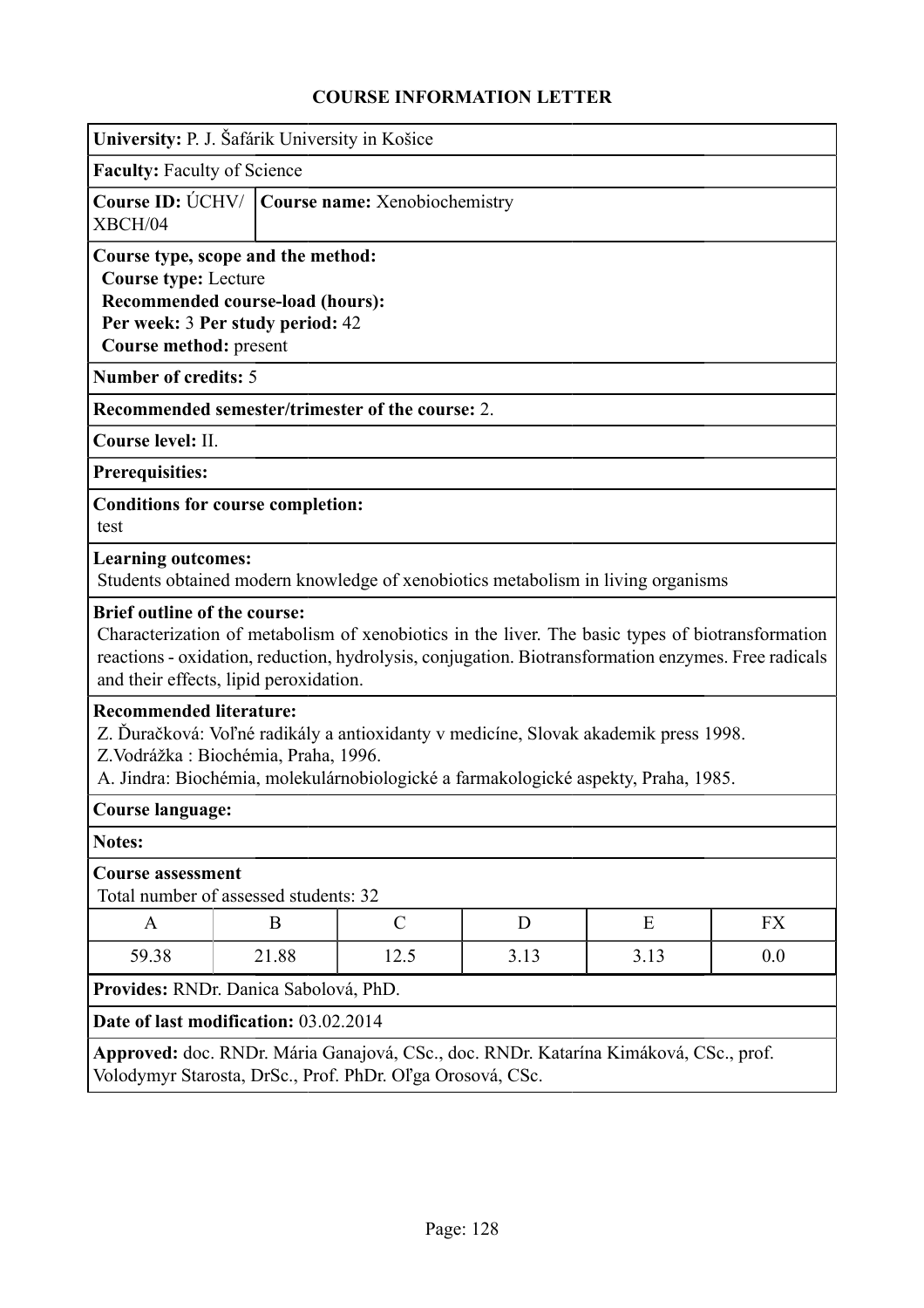|                                                                                                                                                                                         | University: P. J. Šafárik University in Košice    |  |  |  |  |  |
|-----------------------------------------------------------------------------------------------------------------------------------------------------------------------------------------|---------------------------------------------------|--|--|--|--|--|
|                                                                                                                                                                                         | <b>Faculty:</b> Faculty of Science                |  |  |  |  |  |
| ZOG1/03                                                                                                                                                                                 | <b>Course ID:</b> UBEV/ Course name: Zoogeography |  |  |  |  |  |
| Course type, scope and the method:<br>Course type: Lecture / Practice<br>Recommended course-load (hours):<br>Per week: $2/2$ Per study period: $28/28$<br><b>Course method:</b> present |                                                   |  |  |  |  |  |
| <b>Number of credits: 6</b>                                                                                                                                                             |                                                   |  |  |  |  |  |
| Recommended semester/trimester of the course: 3.                                                                                                                                        |                                                   |  |  |  |  |  |
| Course level: I., II.                                                                                                                                                                   |                                                   |  |  |  |  |  |
| <b>Prerequisities:</b>                                                                                                                                                                  |                                                   |  |  |  |  |  |
| <b>Conditions for course completion:</b><br>active participation in seminars<br>preparation of the oral presentation to the selected topic                                              |                                                   |  |  |  |  |  |

semestral written test

oral examination

#### **Learning outcomes:**

The main goal of the subject is to get knowledge on the basic reasons of recent distribution of the animals on the Earth, zoogeographic regionalization of the Earth´s surface and human influence on the faunal distribution in the history.

#### **Brief outline of the course:**

This course will review our current understanding of the patterns of animal distribution and the processes that influence distributions of species and their attributes. Zoogeography will integrate information on the historical and current ecology, genetics, and physiology of animals and their interaction with environmental processes (continental drift, climate) in regulating geographic distributions. The course will emphasize descriptive and analytical approaches useful in hypothesis testing in zoogeography and will illustrate applied aspects of zoogeography (e.g. refuge design in conservation).

#### **Recommended literature:**

Buchar, J., 1983: Zoogeografie. SPN Praha

Darlington, P.J., 1998: Zoogeography: The geographical distribution of animals. Krieger, USA Lomolino M.V., Brown J.H., Riddle B. R., 2005: Biogeography. Sinauer Associates, 1-845 Plesník, P., Zatkalík, F., 1996: Biogeografia. Vysokoškolské skriptá, PríFUK Bratislava

#### **Course language:**

**Notes:**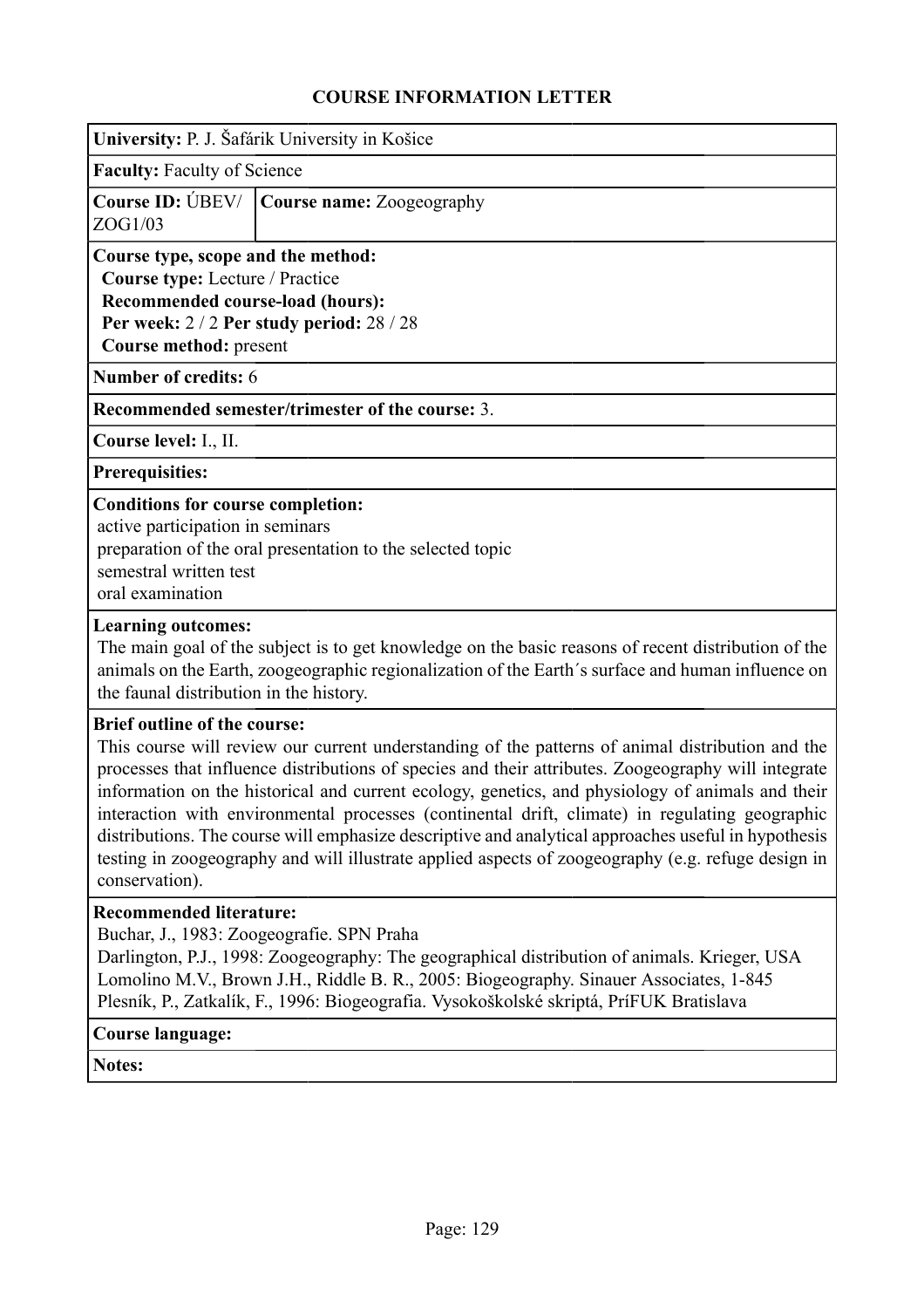| <b>Course assessment</b>                 | Total number of assessed students: 665                    |  |                                                                                      |   |    |  |  |  |
|------------------------------------------|-----------------------------------------------------------|--|--------------------------------------------------------------------------------------|---|----|--|--|--|
| A                                        | B                                                         |  |                                                                                      | Е | FX |  |  |  |
| 20.9                                     | 2.56<br>23.46<br>20.15<br>8.42<br>24.51                   |  |                                                                                      |   |    |  |  |  |
| Provides: doc. RNDr. Ľubomír Kováč, CSc. |                                                           |  |                                                                                      |   |    |  |  |  |
| Date of last modification: 13.02.2014    |                                                           |  |                                                                                      |   |    |  |  |  |
|                                          | Volodymyr Starosta, DrSc., Prof. PhDr. Oľga Orosová, CSc. |  | Approved: doc. RNDr. Mária Ganajová, CSc., doc. RNDr. Katarína Kimáková, CSc., prof. |   |    |  |  |  |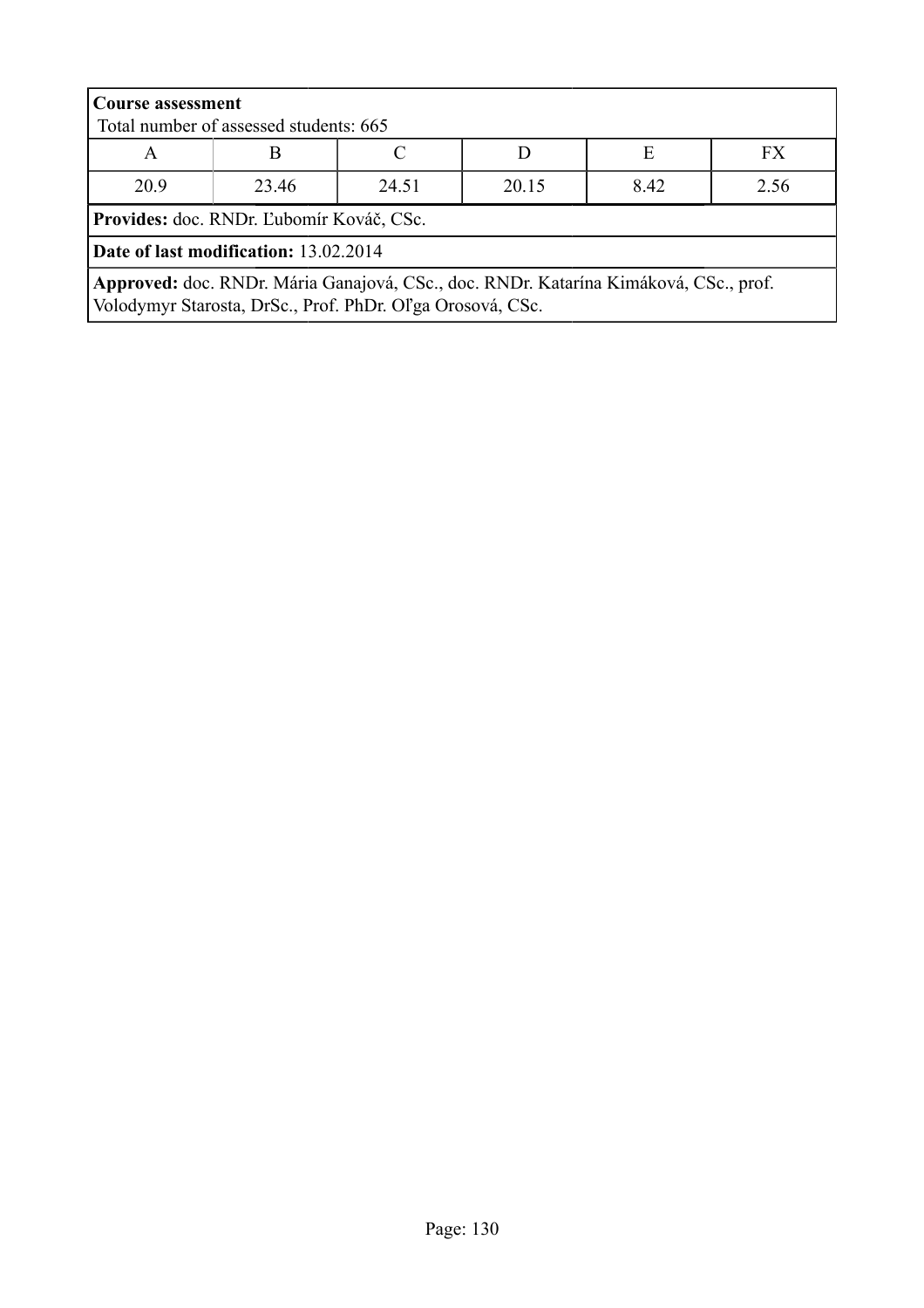|                                                                                                                                                                                  | University: P. J. Šafárik University in Košice                         |                                                           |      |                                                                                      |           |  |  |
|----------------------------------------------------------------------------------------------------------------------------------------------------------------------------------|------------------------------------------------------------------------|-----------------------------------------------------------|------|--------------------------------------------------------------------------------------|-----------|--|--|
| <b>Faculty: Faculty of Science</b>                                                                                                                                               |                                                                        |                                                           |      |                                                                                      |           |  |  |
| ZOO1/11                                                                                                                                                                          | Course ID: UBEV/<br>Course name: Zoológia II (pre magisterské štúdium) |                                                           |      |                                                                                      |           |  |  |
| Course type, scope and the method:<br>Course type: Lecture / Practice<br>Recommended course-load (hours):<br>Per week: $2/2$ Per study period: $28/28$<br>Course method: present |                                                                        |                                                           |      |                                                                                      |           |  |  |
| <b>Number of credits: 5</b>                                                                                                                                                      |                                                                        |                                                           |      |                                                                                      |           |  |  |
| Recommended semester/trimester of the course: 2.                                                                                                                                 |                                                                        |                                                           |      |                                                                                      |           |  |  |
| Course level: II.                                                                                                                                                                |                                                                        |                                                           |      |                                                                                      |           |  |  |
| Prerequisities: UBEV/ZO1/04                                                                                                                                                      |                                                                        |                                                           |      |                                                                                      |           |  |  |
| <b>Conditions for course completion:</b>                                                                                                                                         |                                                                        |                                                           |      |                                                                                      |           |  |  |
| <b>Learning outcomes:</b>                                                                                                                                                        |                                                                        |                                                           |      |                                                                                      |           |  |  |
| <b>Brief outline of the course:</b>                                                                                                                                              |                                                                        |                                                           |      |                                                                                      |           |  |  |
| <b>Recommended literature:</b>                                                                                                                                                   |                                                                        |                                                           |      |                                                                                      |           |  |  |
| <b>Course language:</b>                                                                                                                                                          |                                                                        |                                                           |      |                                                                                      |           |  |  |
| <b>Notes:</b>                                                                                                                                                                    |                                                                        |                                                           |      |                                                                                      |           |  |  |
| <b>Course assessment</b><br>Total number of assessed students: 37                                                                                                                |                                                                        |                                                           |      |                                                                                      |           |  |  |
| $\mathbf{A}$                                                                                                                                                                     | B                                                                      | $\mathcal{C}$                                             | D    | E                                                                                    | <b>FX</b> |  |  |
| 13.51                                                                                                                                                                            | 37.84                                                                  | 24.32                                                     | 8.11 | 16.22                                                                                | 0.0       |  |  |
| Provides: RNDr. Peter Ľuptáčik, PhD., RNDr. Marcel Uhrin, PhD.                                                                                                                   |                                                                        |                                                           |      |                                                                                      |           |  |  |
|                                                                                                                                                                                  | Date of last modification: 13.02.2014                                  |                                                           |      |                                                                                      |           |  |  |
|                                                                                                                                                                                  |                                                                        | Volodymyr Starosta, DrSc., Prof. PhDr. Oľga Orosová, CSc. |      | Approved: doc. RNDr. Mária Ganajová, CSc., doc. RNDr. Katarína Kimáková, CSc., prof. |           |  |  |